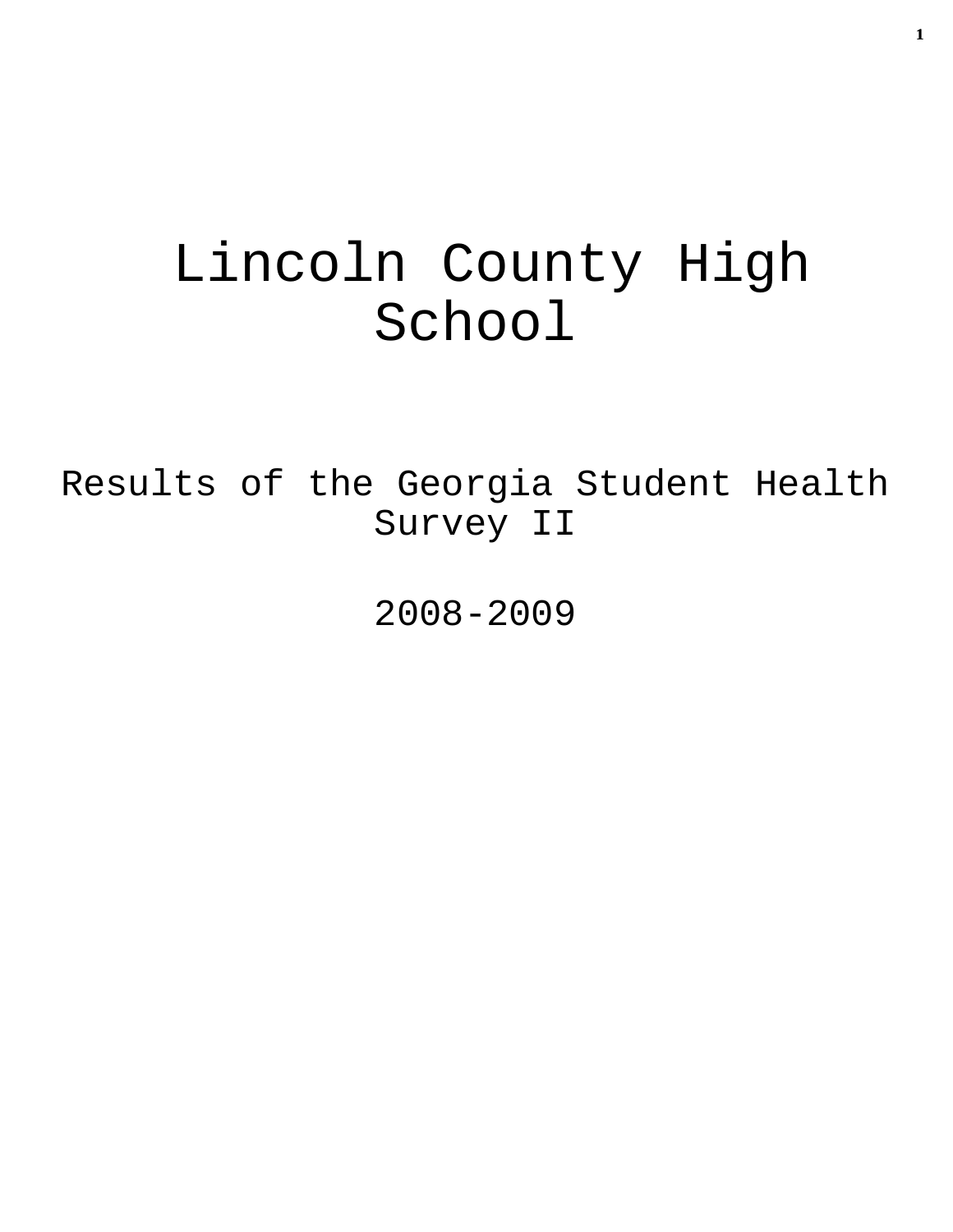# *Demographics* **2**

| Grade                    |     |  |  |  |
|--------------------------|-----|--|--|--|
| <b>Grade   Frequency</b> |     |  |  |  |
| 10                       | 105 |  |  |  |
| 12                       | 107 |  |  |  |

| Frequency      | <b>Table of Gender by Grade</b> |              |             |              |  |
|----------------|---------------------------------|--------------|-------------|--------------|--|
| <b>Col Pct</b> |                                 | Grade(Grade) |             |              |  |
|                | Gender(Gender)                  | 10           | 12          | <b>Total</b> |  |
|                | <b>Female</b>                   | 52<br>49.52  | 53<br>49.53 | 105          |  |
|                | <b>Male</b>                     | 53<br>50.48  | 54<br>50.47 | 107          |  |
|                | <b>Total</b>                    | 105          | 107         | 212          |  |

| <b>Frequency</b> |
|------------------|
| <b>Col Pct</b>   |

| <b>Table of Ethnicity by Grade</b> |              |             |              |  |  |  |  |
|------------------------------------|--------------|-------------|--------------|--|--|--|--|
|                                    | Grade(Grade) |             |              |  |  |  |  |
| <b>Ethnicity</b> (Ethnicity)       | 10           | 12          | <b>Total</b> |  |  |  |  |
| <b>Black</b>                       | 43<br>40.95  | 42<br>39.25 | 85           |  |  |  |  |
| White                              | 58<br>55.24  | 61<br>57.01 | 119          |  |  |  |  |
| <b>Asian</b>                       | 2<br>1.90    | 0.93        | 3            |  |  |  |  |
| <b>Other</b>                       | 2<br>1.90    | 3<br>2.80   | 5            |  |  |  |  |
| <b>Total</b>                       | 105          | 107         | 212          |  |  |  |  |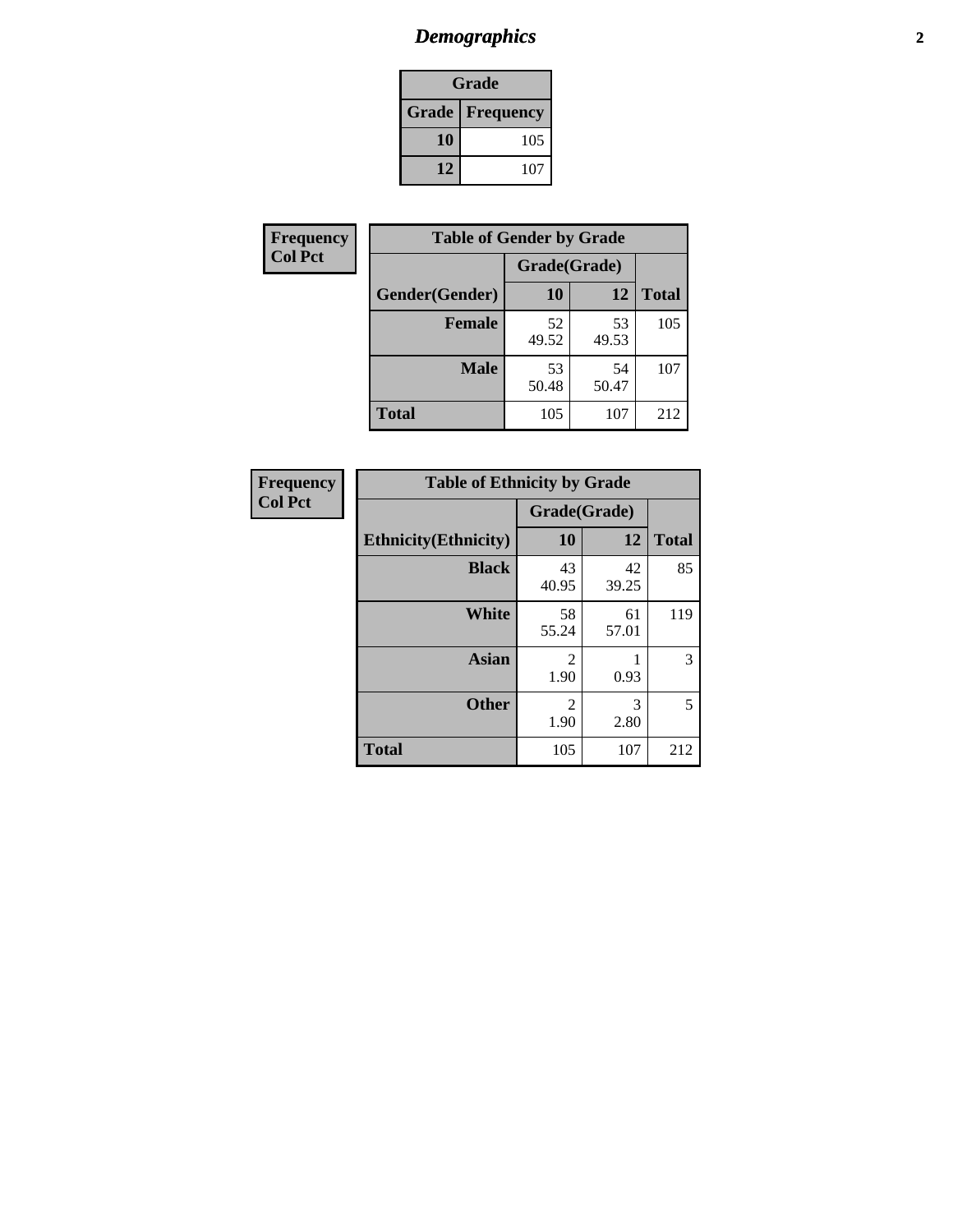#### *Title IV, Part A, Schedule A* **3** *Goal 1: Ensure that all schools are drug-free Baseline Data: Year 2008-2009 Prevalence of Drug Use*

| Frequency<br><b>Col Pct</b> | <b>Table of AlcoholAlt by Grade</b> |              |             |              |  |  |
|-----------------------------|-------------------------------------|--------------|-------------|--------------|--|--|
|                             | AlcoholAlt(Alcohol                  | Grade(Grade) |             |              |  |  |
|                             | use, past 30 days)                  | 10           | 12          | <b>Total</b> |  |  |
|                             | Yes                                 | 17<br>16.19  | 20<br>18.69 | 37           |  |  |
|                             | N <sub>0</sub>                      | 88<br>83.81  | 87<br>81.31 | 175          |  |  |
|                             | <b>Total</b>                        | 105          | 107         | 212          |  |  |

| Frequency<br><b>Col Pct</b> | <b>Table of TobaccoAny by Grade</b> |              |             |              |  |
|-----------------------------|-------------------------------------|--------------|-------------|--------------|--|
|                             | <b>TobaccoAny(Tobacco</b>           | Grade(Grade) |             |              |  |
|                             | use, past 30 days)                  | <b>10</b>    | 12          | <b>Total</b> |  |
|                             | Yes                                 | 24<br>22.86  | 23<br>21.50 | 47           |  |
|                             | N <sub>0</sub>                      | 81<br>77.14  | 84<br>78.50 | 165          |  |
|                             | Total                               | 105          | 107         | 212          |  |

| Frequency<br><b>Col Pct</b> | <b>Table of MarijuanaAlt by Grade</b>        |              |             |              |  |
|-----------------------------|----------------------------------------------|--------------|-------------|--------------|--|
|                             | MarijuanaAlt(Marijuana<br>use, past 30 days) | Grade(Grade) |             |              |  |
|                             |                                              | 10           | 12          | <b>Total</b> |  |
|                             | <b>Yes</b>                                   | 13<br>12.38  | 9<br>8.41   | 22           |  |
|                             | N <sub>0</sub>                               | 92<br>87.62  | 98<br>91.59 | 190          |  |
|                             | <b>Total</b>                                 | 105          | 107         | 212          |  |

| <b>Frequency</b> | <b>Table of OtherDrugAny by Grade</b>  |              |              |     |  |  |
|------------------|----------------------------------------|--------------|--------------|-----|--|--|
| <b>Col Pct</b>   | <b>OtherDrugAny(Other</b><br>drug use, | Grade(Grade) |              |     |  |  |
| past 30 days)    | 10                                     | 12           | <b>Total</b> |     |  |  |
|                  | Yes                                    | 6<br>5.71    | 9<br>8.41    | 15  |  |  |
|                  | N <sub>0</sub>                         | 99<br>94.29  | 98<br>91.59  | 197 |  |  |
|                  | <b>Total</b>                           | 105          | 107          | 212 |  |  |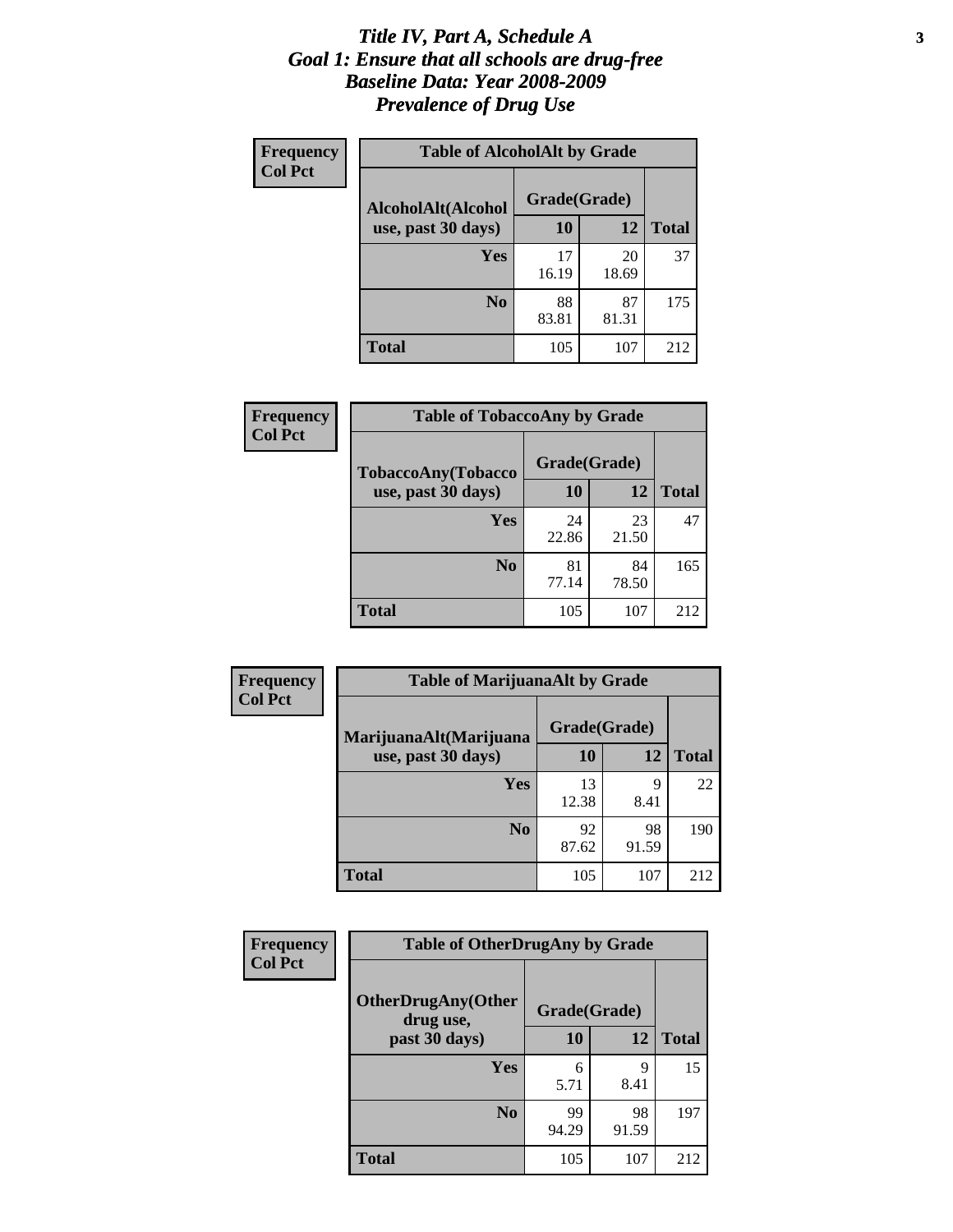#### *Average Age of Onset of Use* **4** *Results for "Average Age of Onset of Use" questions exclude students who said they did not use that substance*

| <b>Variable</b>       | Label                                                              | <b>Mean</b> |
|-----------------------|--------------------------------------------------------------------|-------------|
| Alcoholinit2          | I started using alcohol when I was                                 | 14.39       |
| Cigarettesinit2       | I started smoking tobacco when I was                               | 14.54       |
| Smokelessinit2        | I started chewing tobacco when I was                               | 14.14       |
| Marijuanainit2        | I started using marijuana when I was                               | 14.28       |
| Cocaineinit2          | I started using cocaine when I was                                 | 9.00        |
| Inhalantsinit2        | I started using inhalants when I was                               | 13.00       |
| Steroidsinit2         | I started using steroids when I was                                | 9.00        |
| Ecstasyinit2          | I started using ecstasy when I was                                 | 13.67       |
| Methinit <sub>2</sub> | I started using methamphetamines when I was                        | 9.00        |
| Hallucinogensinit2    | I started using hallucinogens when I was                           | 9.00        |
| Prescriptioninit2     | I started using prescription drugs not prescribed to me when I was | 13.75       |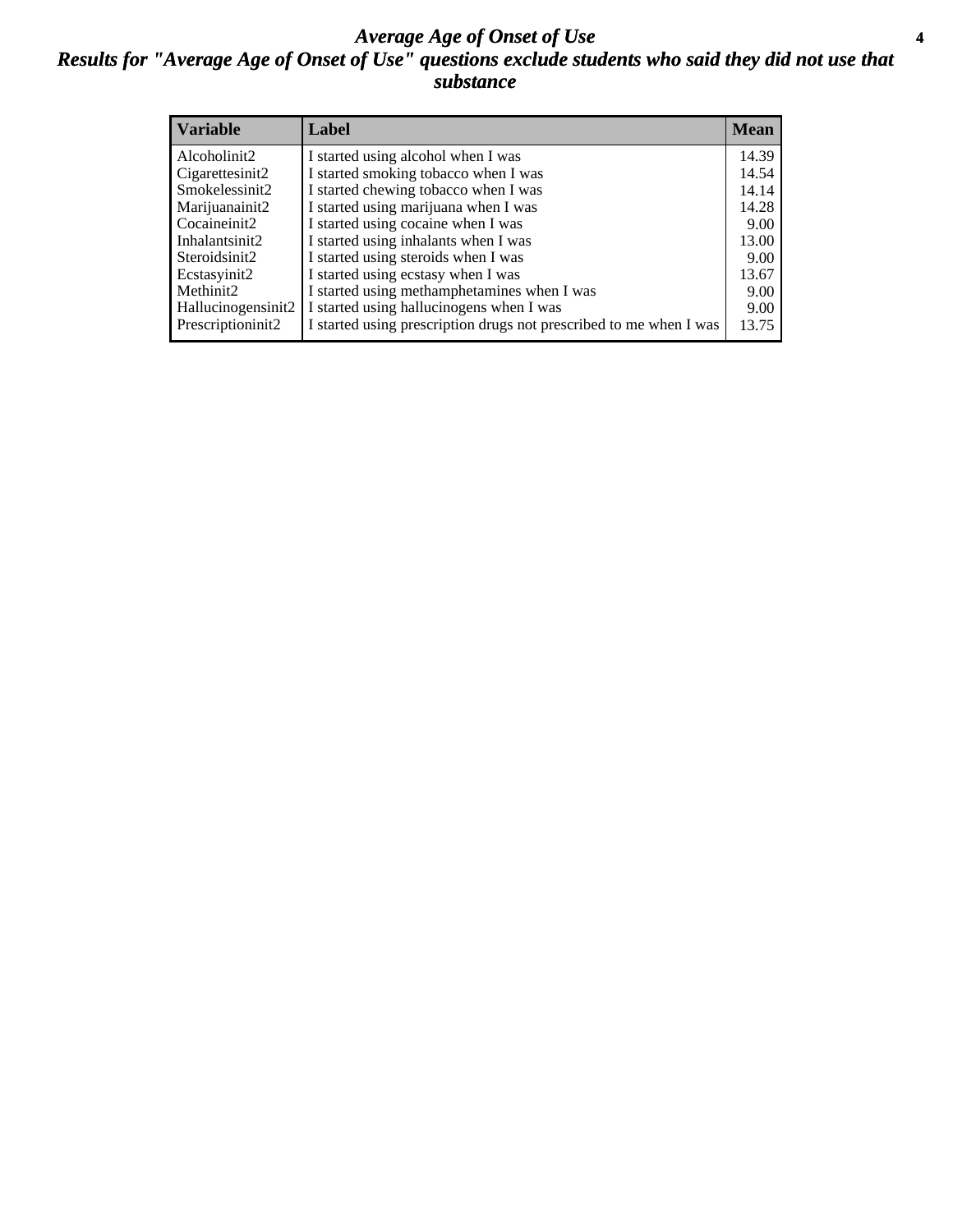# *Perception of Health Risk* **5**

| <b>Frequency</b> | <b>Table of Alcoholharmdich by Grade</b> |              |             |              |  |
|------------------|------------------------------------------|--------------|-------------|--------------|--|
| <b>Col Pct</b>   | Alcoholharmdich(I<br>think alcohol is    | Grade(Grade) |             |              |  |
|                  | harmful)                                 | 10           | 12          | <b>Total</b> |  |
|                  | <b>Yes</b>                               | 90<br>85.71  | 86<br>80.37 | 176          |  |
|                  | N <sub>0</sub>                           | 15<br>14.29  | 21<br>19.63 | 36           |  |
|                  | <b>Total</b>                             | 105          | 107         | 212          |  |

| Frequency      | <b>Table of Tobaccoharmdich by Grade</b> |              |             |              |  |
|----------------|------------------------------------------|--------------|-------------|--------------|--|
| <b>Col Pct</b> | Tobaccoharmdich(I<br>think tobacco is    | Grade(Grade) |             |              |  |
|                | harmful)                                 | 10           | 12          | <b>Total</b> |  |
|                | Yes                                      | 95<br>90.48  | 97<br>90.65 | 192          |  |
|                | N <sub>0</sub>                           | 10<br>9.52   | 10<br>9.35  | 20           |  |
|                | <b>Total</b>                             | 105          | 107         | 212          |  |

| Frequency      | <b>Table of Marijuanaharmdich by Grade</b> |              |             |              |  |  |
|----------------|--------------------------------------------|--------------|-------------|--------------|--|--|
| <b>Col Pct</b> | Marijuanaharmdich(I<br>think marijuana is  | Grade(Grade) |             |              |  |  |
|                | harmful)                                   | 10           | 12          | <b>Total</b> |  |  |
|                | Yes                                        | 91<br>86.67  | 82<br>76.64 | 173          |  |  |
|                | N <sub>0</sub>                             | 14<br>13.33  | 25<br>23.36 | 39           |  |  |
|                | <b>Total</b>                               | 105          | 107         | 212          |  |  |

| <b>Frequency</b> | <b>Table of Otherdrugharmdich by Grade</b>   |              |              |              |  |  |  |  |
|------------------|----------------------------------------------|--------------|--------------|--------------|--|--|--|--|
| <b>Col Pct</b>   | Otherdrugharmdich(I<br>think other drugs are | Grade(Grade) |              |              |  |  |  |  |
|                  | harmful)                                     | 10           | 12           | <b>Total</b> |  |  |  |  |
|                  | Yes                                          | 97<br>92.38  | 102<br>95.33 | 199          |  |  |  |  |
|                  | N <sub>0</sub>                               | 8<br>7.62    | 5<br>4.67    | 13           |  |  |  |  |
|                  | <b>Total</b>                                 | 105          | 107          | 212          |  |  |  |  |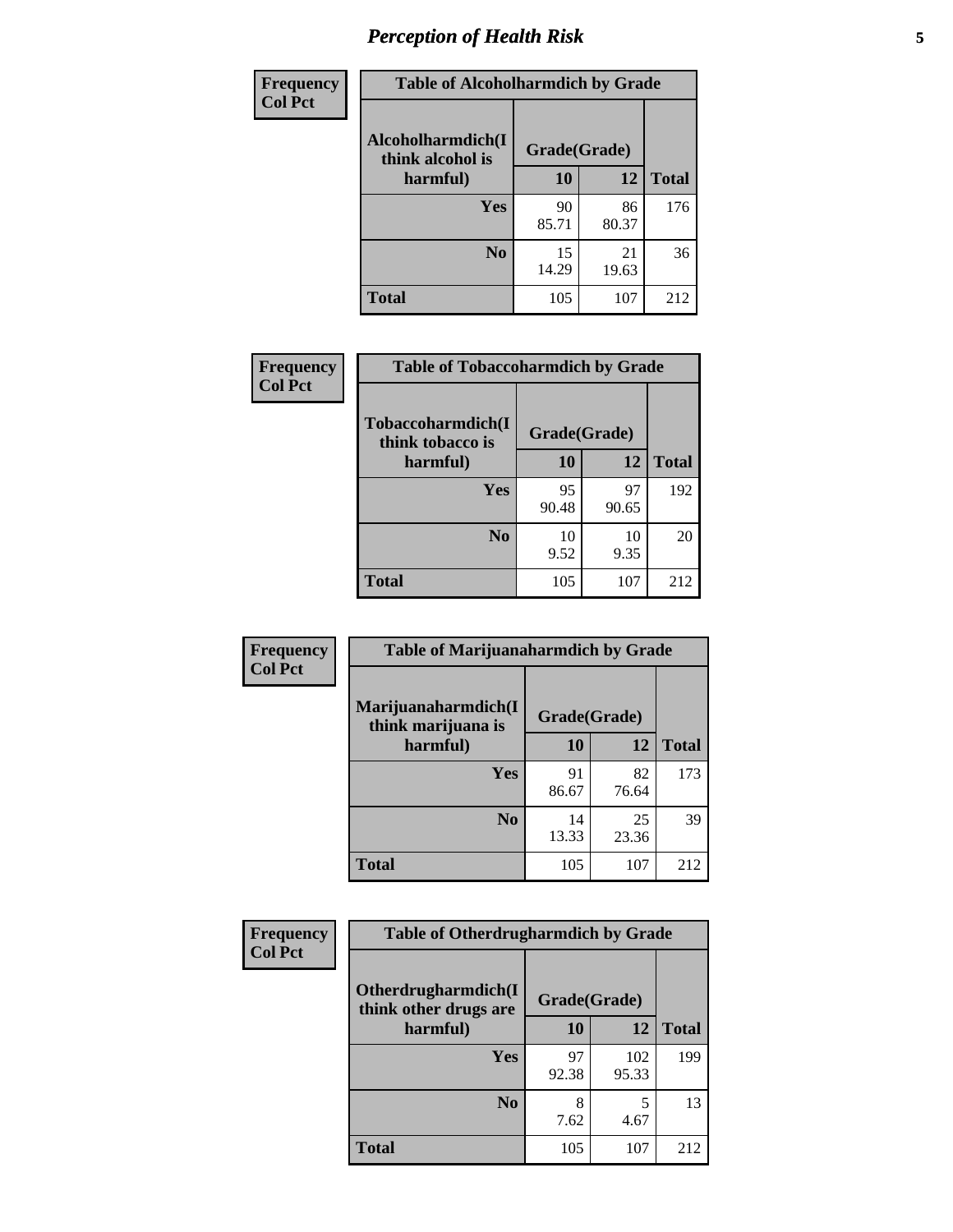# *Social Disapproval* **6**

| <b>Frequency</b> | <b>Table of Alcoholpeerdich by Grade</b>                    |              |             |              |
|------------------|-------------------------------------------------------------|--------------|-------------|--------------|
| <b>Col Pct</b>   | Alcoholpeerdich(My<br>friends would<br>disapprove if I used | Grade(Grade) |             |              |
|                  | alcohol)                                                    | 10           | 12          | <b>Total</b> |
|                  | <b>Yes</b>                                                  | 51<br>48.57  | 44<br>41.12 | 95           |
|                  | N <sub>0</sub>                                              | 54<br>51.43  | 63<br>58.88 | 117          |
|                  | <b>Total</b>                                                | 105          | 107         | 212          |

| <b>Frequency</b> |
|------------------|
| <b>Col Pct</b>   |

| <b>Table of Tobaccopeerdich by Grade</b>                    |              |             |              |  |  |  |
|-------------------------------------------------------------|--------------|-------------|--------------|--|--|--|
| Tobaccopeerdich(My<br>friends would<br>disapprove if I used | Grade(Grade) |             |              |  |  |  |
| tobacco)                                                    | 10           | 12          | <b>Total</b> |  |  |  |
| Yes                                                         | 59<br>56.19  | 58<br>54.21 | 117          |  |  |  |
| N <sub>0</sub>                                              | 46<br>43.81  | 49<br>45.79 | 95           |  |  |  |
| <b>Total</b>                                                | 105          | 107         | 212          |  |  |  |

| <b>Frequency</b> | <b>Table of Marijuanapeerdich by Grade</b>                    |             |              |              |  |  |  |  |
|------------------|---------------------------------------------------------------|-------------|--------------|--------------|--|--|--|--|
| <b>Col Pct</b>   | Marijuanapeerdich(My<br>friends would<br>disapprove if I used |             | Grade(Grade) |              |  |  |  |  |
|                  | marijuana)                                                    | 10          | 12           | <b>Total</b> |  |  |  |  |
|                  | <b>Yes</b>                                                    | 63<br>60.00 | 69<br>64.49  | 132          |  |  |  |  |
|                  | N <sub>0</sub>                                                | 42<br>40.00 | 38<br>35.51  | 80           |  |  |  |  |
|                  | <b>Total</b>                                                  | 105         | 107          | 212          |  |  |  |  |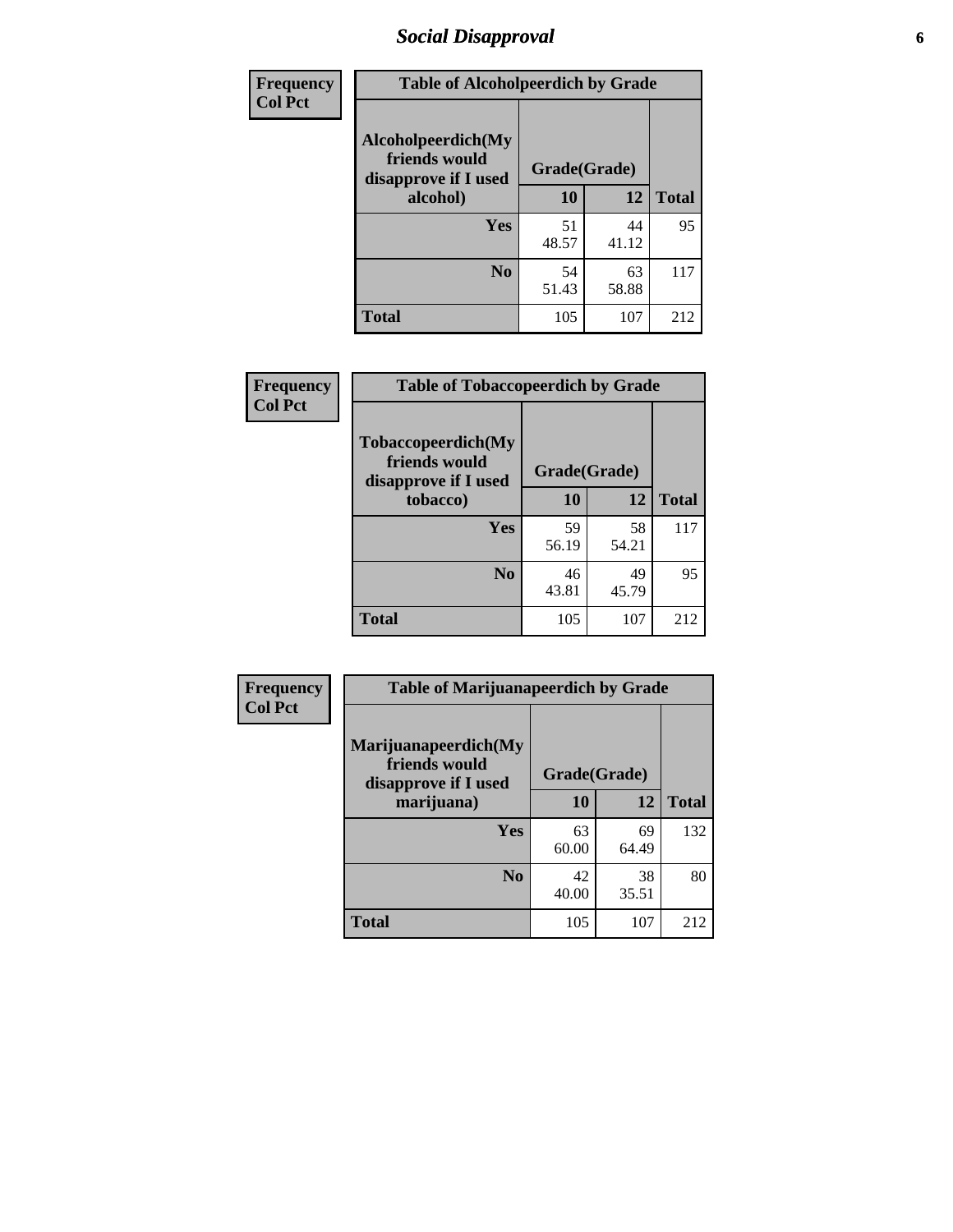# *Social Disapproval* **7**

| Frequency      | <b>Table of Otherdrugpeerdich by Grade</b>                    |              |             |              |  |  |  |  |
|----------------|---------------------------------------------------------------|--------------|-------------|--------------|--|--|--|--|
| <b>Col Pct</b> | Otherdrugpeerdich(My<br>friends would<br>disapprove if I used | Grade(Grade) |             |              |  |  |  |  |
|                | other drugs)                                                  | 10           | 12          | <b>Total</b> |  |  |  |  |
|                | Yes                                                           | 67<br>63.81  | 85<br>79.44 | 152          |  |  |  |  |
|                | N <sub>0</sub>                                                | 38<br>36.19  | 22<br>20.56 | 60           |  |  |  |  |
|                | <b>Total</b>                                                  | 105          | 107         | 212          |  |  |  |  |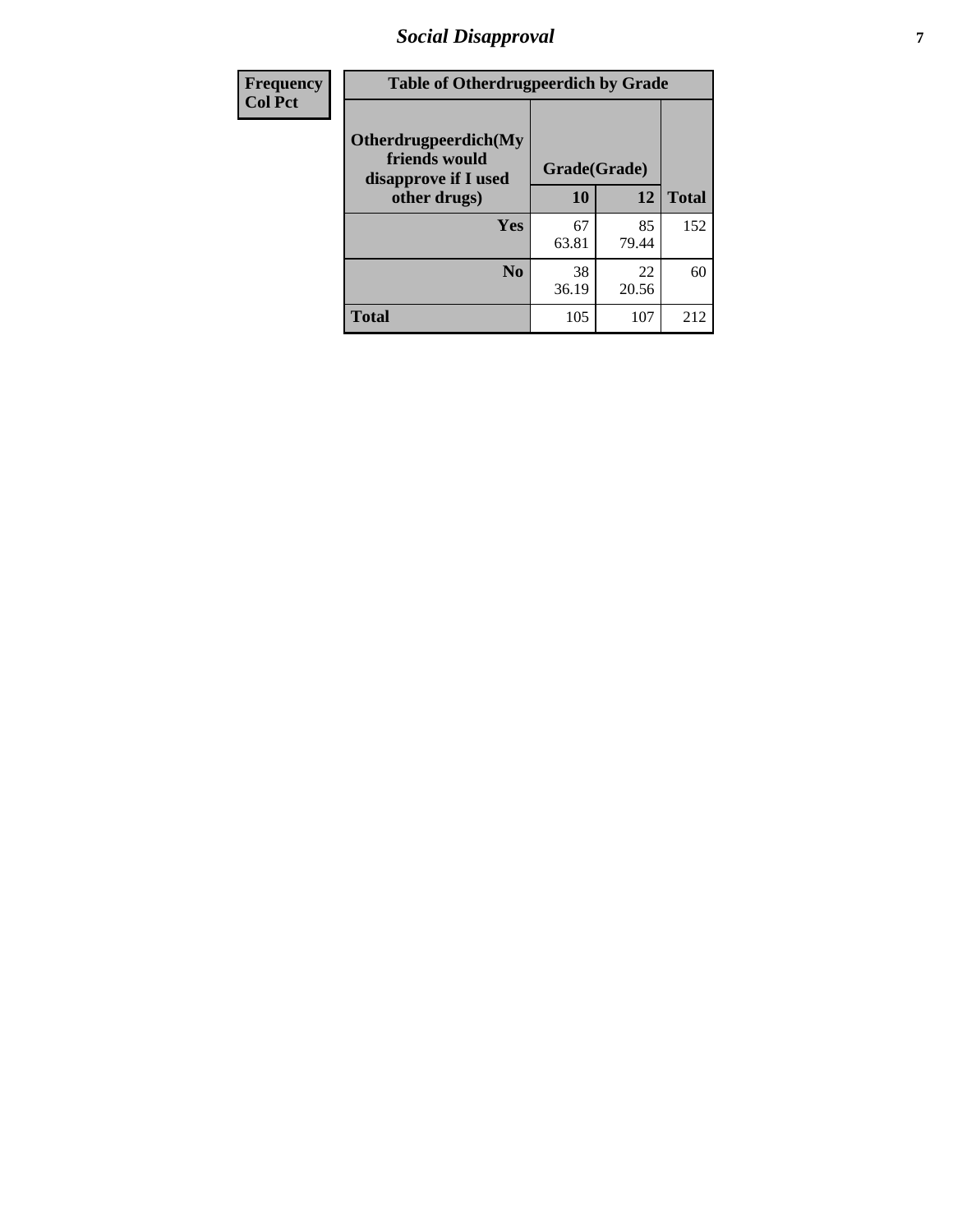### Title IV, Part A, Schedule A **8** *Goal 2: To help ensure that all schools are safe and disciplined Baseline Data: Year 2008-2009 Student Involvement in Gang Activity*

| Frequency      | <b>Table of Gangself by Grade</b>                                                                 |                    |              |              |
|----------------|---------------------------------------------------------------------------------------------------|--------------------|--------------|--------------|
| <b>Col Pct</b> | Gangself(I<br>have<br>participated<br>in illegal<br>gang<br>activities in<br>the past 30<br>days) | Grade(Grade)<br>10 | 12           | <b>Total</b> |
|                | Yes                                                                                               | 4<br>3.81          | 1<br>0.93    | 5            |
|                | N <sub>0</sub>                                                                                    | 101<br>96.19       | 106<br>99.07 | 207          |
|                | <b>Total</b>                                                                                      | 105                | 107          | 212          |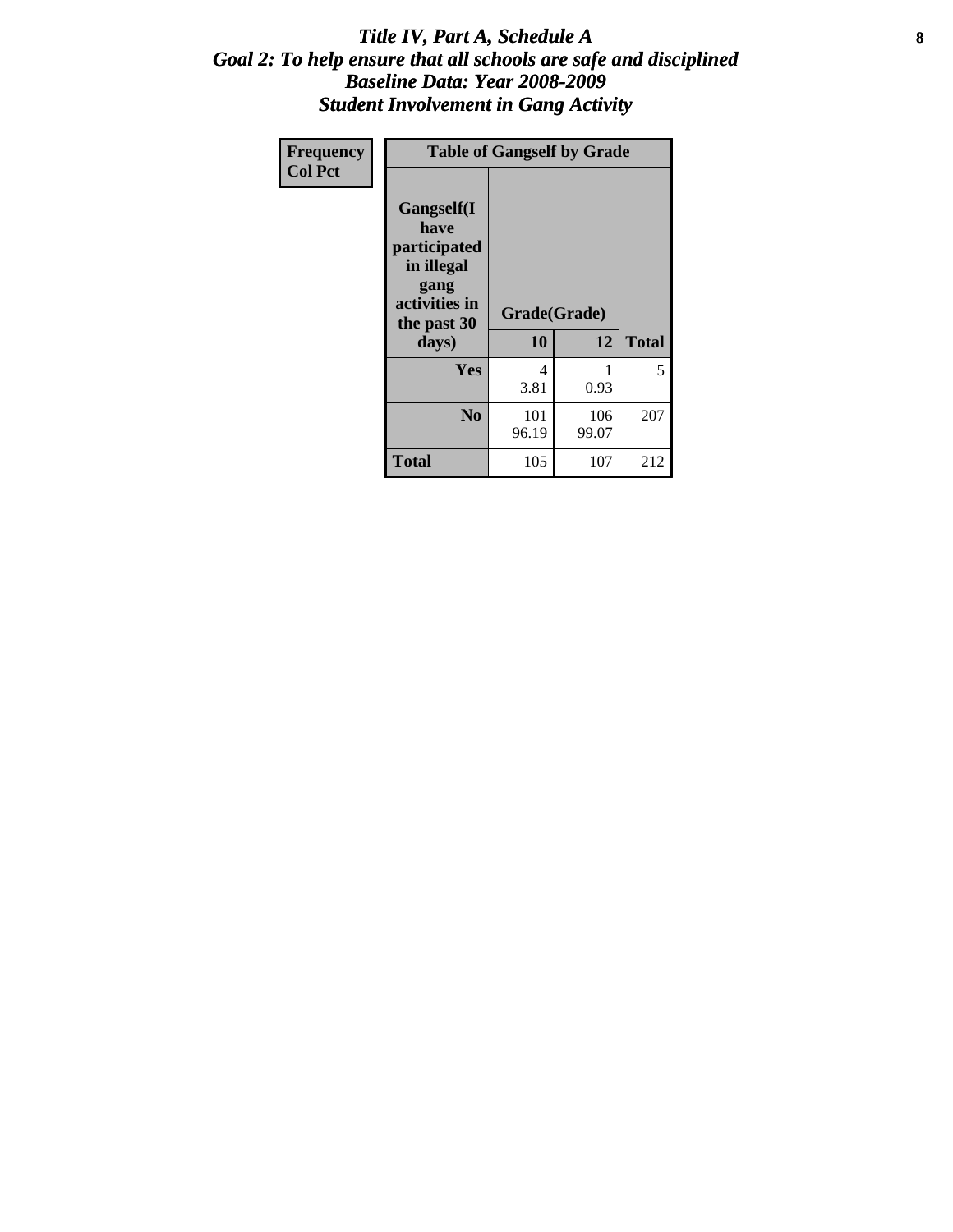# *Student Perception of School Safety* **9**

| <b>Frequency</b><br>Row Pct |
|-----------------------------|
|                             |

| <b>Table of Grade by Safeschool</b> |                          |                                                        |                             |                                    |              |  |  |
|-------------------------------------|--------------------------|--------------------------------------------------------|-----------------------------|------------------------------------|--------------|--|--|
|                                     |                          | Safeschool (School is a place at which I feel<br>safe) |                             |                                    |              |  |  |
| Grade(Grade)                        | <b>Strongly</b><br>Agree | Somewhat<br>Agree                                      | <b>Somewhat</b><br>Disagree | <b>Strongly</b><br><b>Disagree</b> | <b>Total</b> |  |  |
| 10                                  | 32<br>30.48              | 49<br>46.67                                            | 15<br>14.29                 | 9<br>8.57                          | 105          |  |  |
| 12                                  | 31<br>28.97              | 51<br>47.66                                            | 17<br>15.89                 | 8<br>7.48                          | 107          |  |  |
| <b>Total</b>                        | 63                       | 100                                                    | 32                          | 17                                 | 212          |  |  |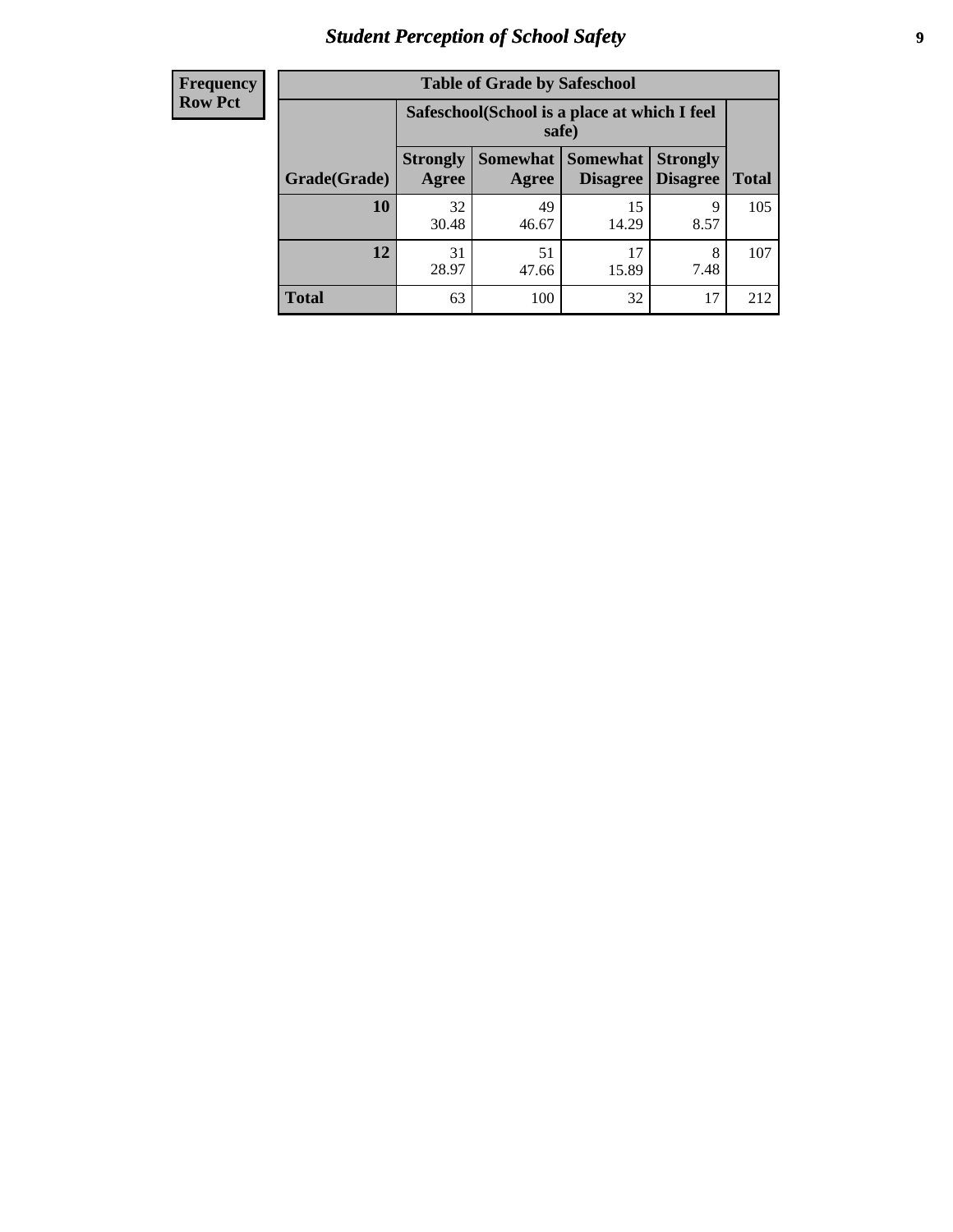### *Students Who Have Been Bullied* **10**

#### **Frequency Row Pct**

| <b>Table of Grade by Bullied</b> |                  |                                                                               |                              |                   |                        |                        |                   |              |
|----------------------------------|------------------|-------------------------------------------------------------------------------|------------------------------|-------------------|------------------------|------------------------|-------------------|--------------|
|                                  |                  | <b>Bullied</b> (I have been bullied by other<br>students in the past 30 days) |                              |                   |                        |                        |                   |              |
| Grade(Grade)                     | 0<br><b>Days</b> | 1 or<br>days                                                                  | 3 <sub>to</sub><br>5<br>days | 6 to<br>9<br>days | 10<br>to<br>19<br>days | 20<br>to<br>29<br>days | All<br>30<br>days | <b>Total</b> |
| 10                               | 96<br>91.43      | 3<br>2.86                                                                     | 0.95                         | 0.95              | 3<br>2.86              | $\theta$<br>0.00       | 0.95              | 105          |
| 12                               | 99<br>92.52      | 5<br>4.67                                                                     | 0.93                         | $\theta$<br>0.00  | 0<br>0.00              | $\overline{2}$<br>1.87 | $\Omega$<br>0.00  | 107          |
| <b>Total</b>                     | 195              | 8                                                                             | $\overline{2}$               |                   | 3                      | $\overline{2}$         |                   | 212          |

 $\blacksquare$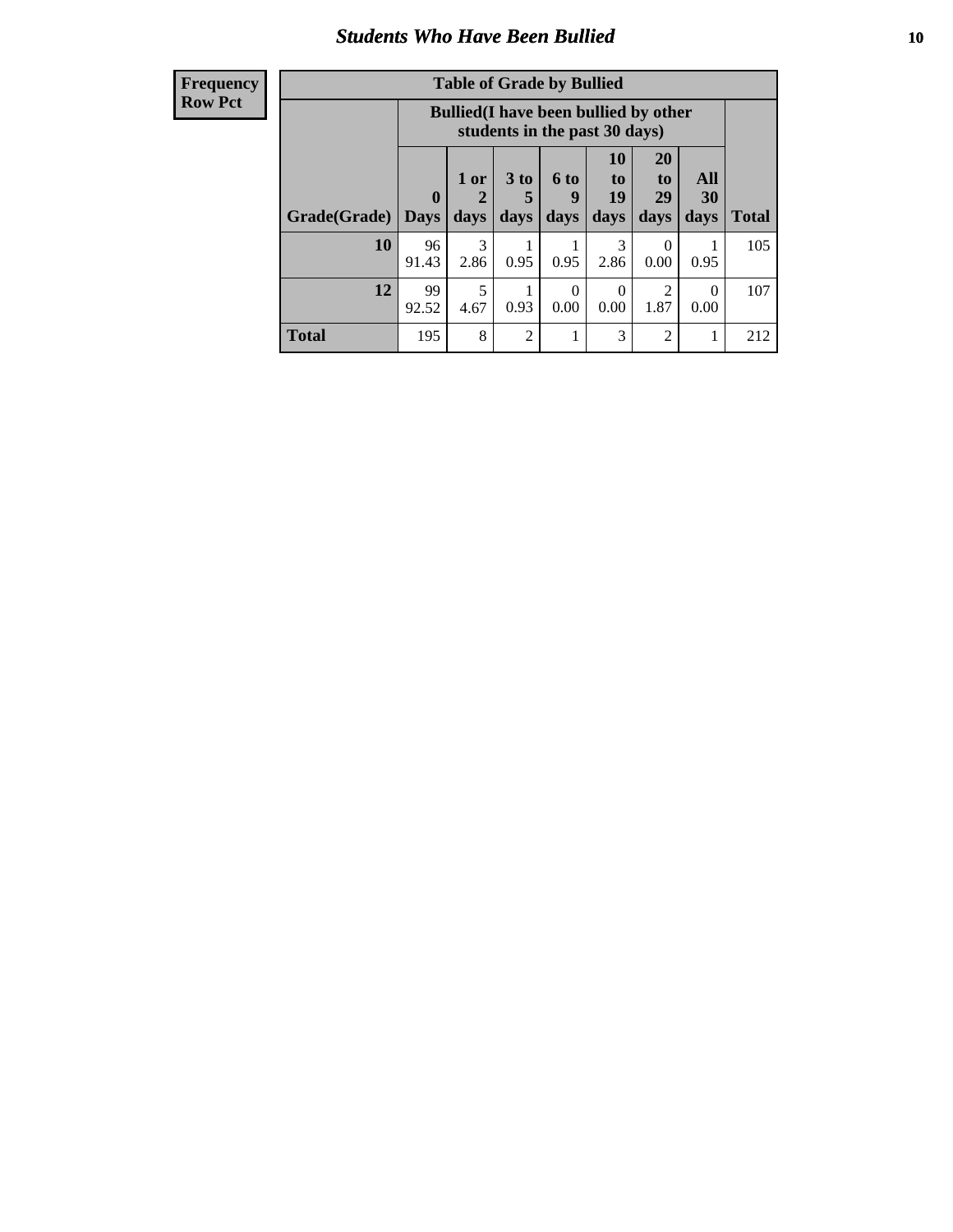### *School Climate* **11**

| Frequency      | <b>Table of SchoolClimate1 by Grade</b> |                    |             |              |  |  |
|----------------|-----------------------------------------|--------------------|-------------|--------------|--|--|
| <b>Col Pct</b> | SchoolClimate1(I<br>like school)        | Grade(Grade)<br>10 | 12          | <b>Total</b> |  |  |
|                | <b>Strongly Agree</b>                   | 21<br>20.00        | 21<br>19.63 | 42           |  |  |
|                | <b>Somewhat Agree</b>                   | 59<br>56.19        | 62<br>57.94 | 121          |  |  |
|                | <b>Somewhat Disagree</b>                | 18<br>17.14        | 14<br>13.08 | 32           |  |  |
|                | <b>Strongly Disagree</b>                | 7<br>6.67          | 10<br>9.35  | 17           |  |  |
|                | <b>Total</b>                            | 105                | 107         | 212          |  |  |

| <b>Frequency</b> |  |
|------------------|--|
| <b>Col Pct</b>   |  |

| <b>Table of SchoolClimate2 by Grade</b>           |                    |             |              |  |
|---------------------------------------------------|--------------------|-------------|--------------|--|
| SchoolClimate2(I<br>feel successful at<br>school) | Grade(Grade)<br>10 | 12          | <b>Total</b> |  |
| <b>Strongly Agree</b>                             | 38<br>36.19        | 53<br>49.53 | 91           |  |
| <b>Somewhat Agree</b>                             | 57<br>54.29        | 44<br>41.12 | 101          |  |
| <b>Somewhat Disagree</b>                          | 6<br>5.71          | 5<br>4.67   | 11           |  |
| <b>Strongly Disagree</b>                          | 4<br>3.81          | 5<br>4.67   | 9            |  |
| Total                                             | 105                | 107         | 212          |  |

| Frequency      | <b>Table of SchoolClimate3 by Grade</b>                                      |                    |             |              |
|----------------|------------------------------------------------------------------------------|--------------------|-------------|--------------|
| <b>Col Pct</b> | <b>SchoolClimate3(My</b><br>school has high<br>standards for<br>achievement) | Grade(Grade)<br>10 | 12          | <b>Total</b> |
|                |                                                                              |                    |             |              |
|                | <b>Strongly Agree</b>                                                        | 37<br>35.24        | 37<br>34.58 | 74           |
|                | <b>Somewhat Agree</b>                                                        | 52<br>49.52        | 54<br>50.47 | 106          |
|                | <b>Somewhat Disagree</b>                                                     | 12<br>11.43        | 9<br>8.41   | 21           |
|                | <b>Strongly Disagree</b>                                                     | 4<br>3.81          | 7<br>6.54   | 11           |
|                | Total                                                                        | 105                | 107         | 212          |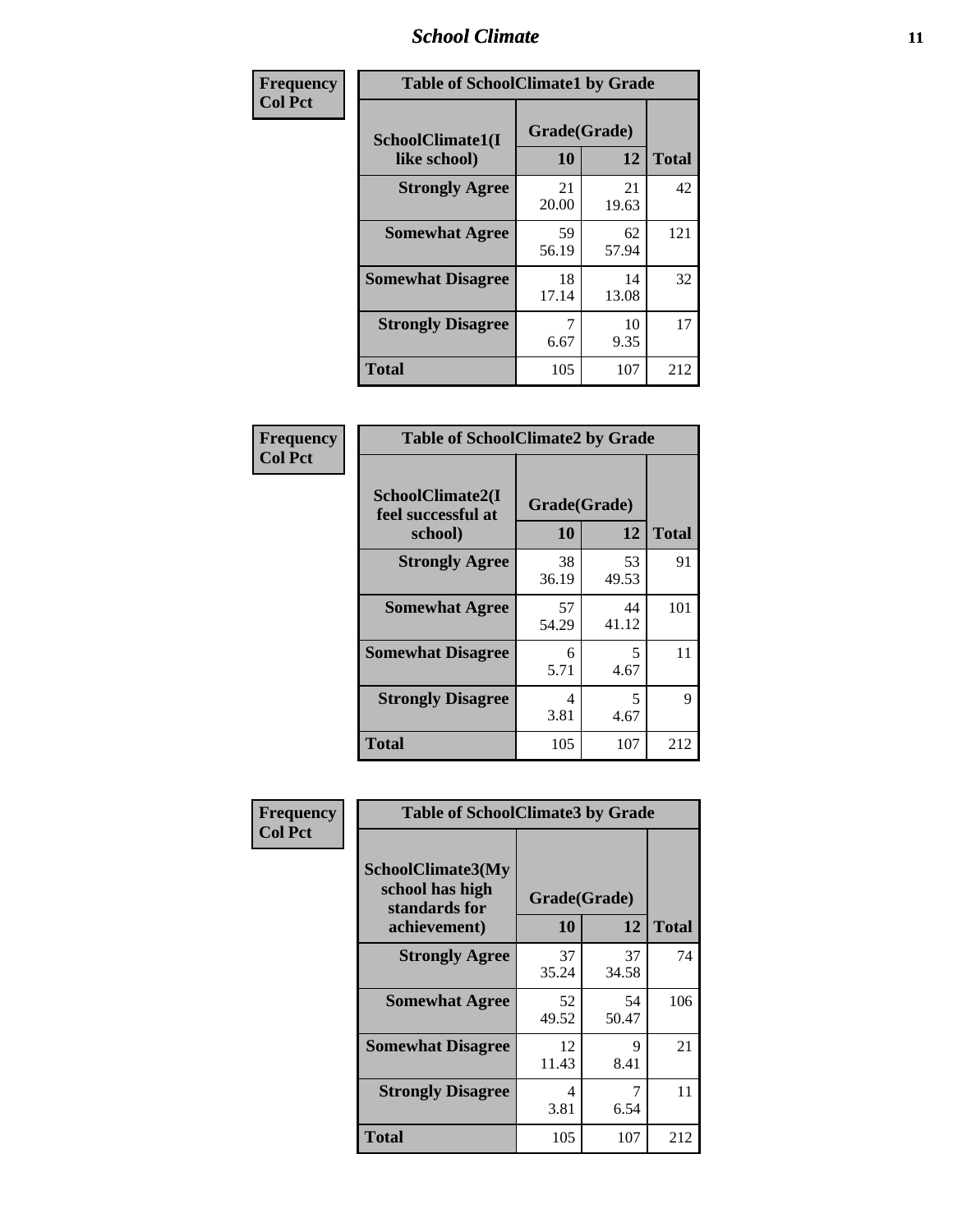### *School Climate* **12**

| Frequency      |                                                               | <b>Table of SchoolClimate4 by Grade</b> |             |              |  |
|----------------|---------------------------------------------------------------|-----------------------------------------|-------------|--------------|--|
| <b>Col Pct</b> | SchoolClimate4(My<br>school sets clear<br>rules for behavior) | Grade(Grade)<br>10                      | 12          | <b>Total</b> |  |
|                | <b>Strongly Agree</b>                                         | 55<br>52.38                             | 54<br>50.47 | 109          |  |
|                | <b>Somewhat Agree</b>                                         | 32<br>30.48                             | 43<br>40.19 | 75           |  |
|                | <b>Somewhat Disagree</b>                                      | 13<br>12.38                             | 6<br>5.61   | 19           |  |
|                | <b>Strongly Disagree</b>                                      | 5<br>4.76                               | 4<br>3.74   | 9            |  |
|                | <b>Total</b>                                                  | 105                                     | 107         | 212          |  |

| <b>Table of SchoolClimate5 by Grade</b>                              |                    |           |              |  |
|----------------------------------------------------------------------|--------------------|-----------|--------------|--|
| SchoolClimate5(I<br>know what to do in<br>an emergency at<br>school) | Grade(Grade)<br>10 | 12        | <b>Total</b> |  |
| <b>Strongly Agree</b>                                                | 47                 | 73        | 120          |  |
|                                                                      | 44.76              | 68.22     |              |  |
| <b>Somewhat Agree</b>                                                | 41                 | 25        | 66           |  |
|                                                                      | 39.05              | 23.36     |              |  |
| <b>Somewhat Disagree</b>                                             | 11                 | 6         | 17           |  |
|                                                                      | 10.48              | 5.61      |              |  |
| <b>Strongly Disagree</b>                                             | 6<br>5.71          | 3<br>2.80 | 9            |  |
| <b>Total</b>                                                         | 105                | 107       | 212          |  |

| Frequency      | <b>Table of SchoolClimate6 by Grade</b>                  |                    |                                     |              |
|----------------|----------------------------------------------------------|--------------------|-------------------------------------|--------------|
| <b>Col Pct</b> | <b>SchoolClimate6(Teachers</b><br>treat me with respect) | Grade(Grade)<br>10 | 12                                  | <b>Total</b> |
|                | <b>Strongly Agree</b>                                    | 40<br>38.10        | 52<br>48.60                         | 92           |
|                | <b>Somewhat Agree</b>                                    | 47<br>44.76        | 40<br>37.38                         | 87           |
|                | <b>Somewhat Disagree</b>                                 | 10<br>9.52         | 13<br>12.15                         | 23           |
|                | <b>Strongly Disagree</b>                                 | 8<br>7.62          | $\mathcal{D}_{\mathcal{L}}$<br>1.87 | 10           |
|                | <b>Total</b>                                             | 105                | 107                                 | 212          |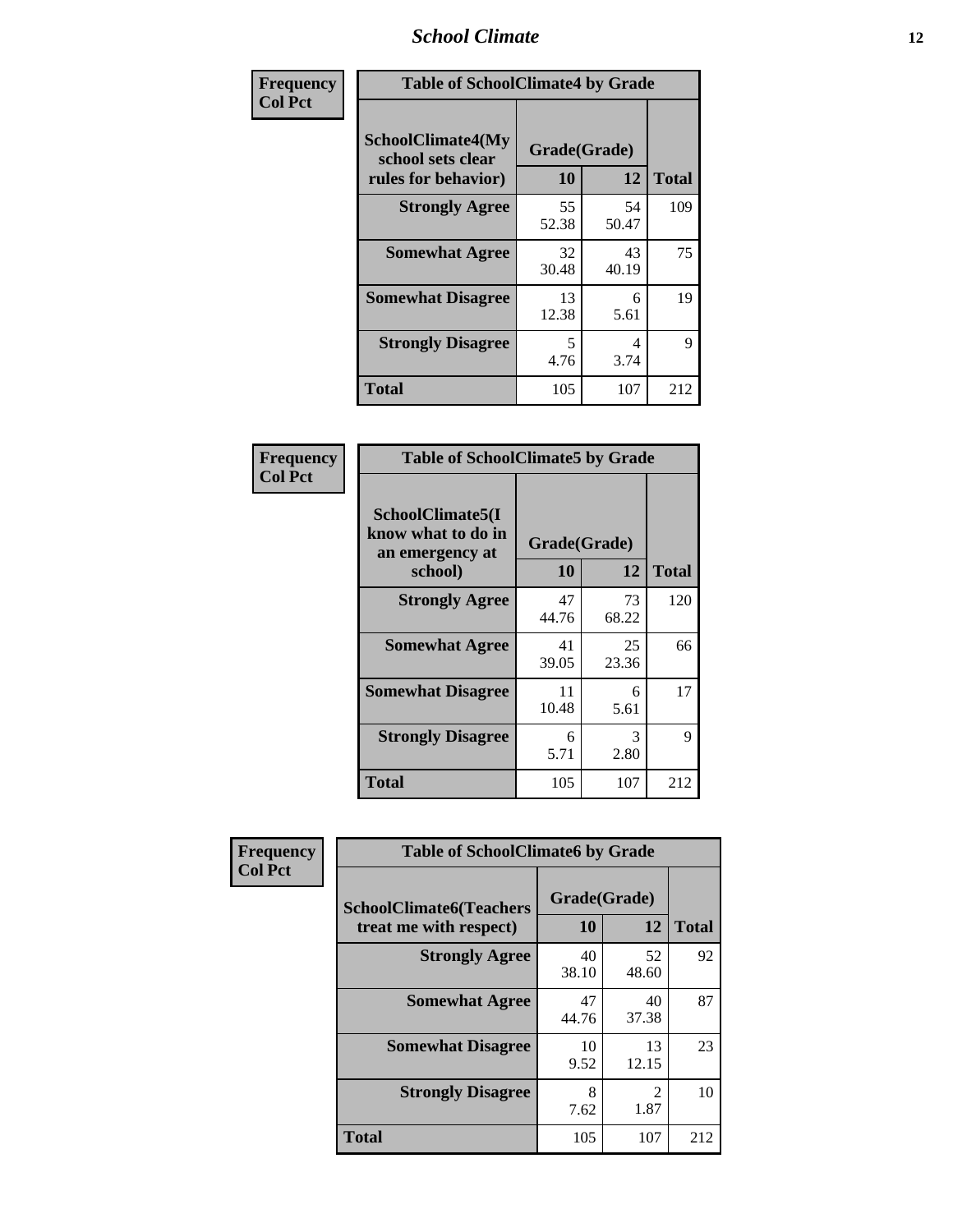### *School Climate* **13**

| Frequency      | <b>Table of SchoolClimate7 by Grade</b>                                       |                           |             |              |
|----------------|-------------------------------------------------------------------------------|---------------------------|-------------|--------------|
| <b>Col Pct</b> | <b>SchoolClimate7(Behaviors</b><br>in my class allow the<br>teacher to teach) | Grade(Grade)<br><b>10</b> | 12          | <b>Total</b> |
|                | <b>Strongly Agree</b>                                                         | 22<br>20.95               | 33<br>30.84 | 55           |
|                | <b>Somewhat Agree</b>                                                         | 59<br>56.19               | 50<br>46.73 | 109          |
|                | <b>Somewhat Disagree</b>                                                      | 20<br>19.05               | 19<br>17.76 | 39           |
|                | <b>Strongly Disagree</b>                                                      | 4<br>3.81                 | 5<br>4.67   | $\mathbf Q$  |
|                | <b>Total</b>                                                                  | 105                       | 107         | 212          |

| Frequency      | <b>Table of SchoolClimate8 by Grade</b>                                 |              |             |              |
|----------------|-------------------------------------------------------------------------|--------------|-------------|--------------|
| <b>Col Pct</b> | <b>SchoolClimate8(Students</b><br>are frequently<br>recognized for good | Grade(Grade) |             |              |
|                | behavior)                                                               | 10           | 12          | <b>Total</b> |
|                | <b>Strongly Agree</b>                                                   | 24<br>22.86  | 18<br>16.82 | 42           |
|                | <b>Somewhat Agree</b>                                                   | 44<br>41.90  | 56<br>52.34 | 100          |
|                | <b>Somewhat Disagree</b>                                                | 26<br>24.76  | 22<br>20.56 | 48           |
|                | <b>Strongly Disagree</b>                                                | 11<br>10.48  | 11<br>10.28 | 22           |
|                | <b>Total</b>                                                            | 105          | 107         | 212          |

| Frequency      | <b>Table of SchoolClimate9 by Grade</b>                                           |                    |                       |              |
|----------------|-----------------------------------------------------------------------------------|--------------------|-----------------------|--------------|
| <b>Col Pct</b> | SchoolClimate9(School<br>counselor would be<br>helpful if I needed<br>assistance) | Grade(Grade)<br>10 | 12                    | <b>Total</b> |
|                | <b>Strongly Agree</b>                                                             | 63<br>60.00        | 63<br>58.88           | 126          |
|                | <b>Somewhat Agree</b>                                                             | 36<br>34.29        | 34<br>31.78           | 70           |
|                | <b>Somewhat Disagree</b>                                                          | 3<br>2.86          | 7<br>6.54             | 10           |
|                | <b>Strongly Disagree</b>                                                          | 3<br>2.86          | $\mathcal{R}$<br>2.80 | 6            |
|                | Total                                                                             | 105                | 107                   | 212          |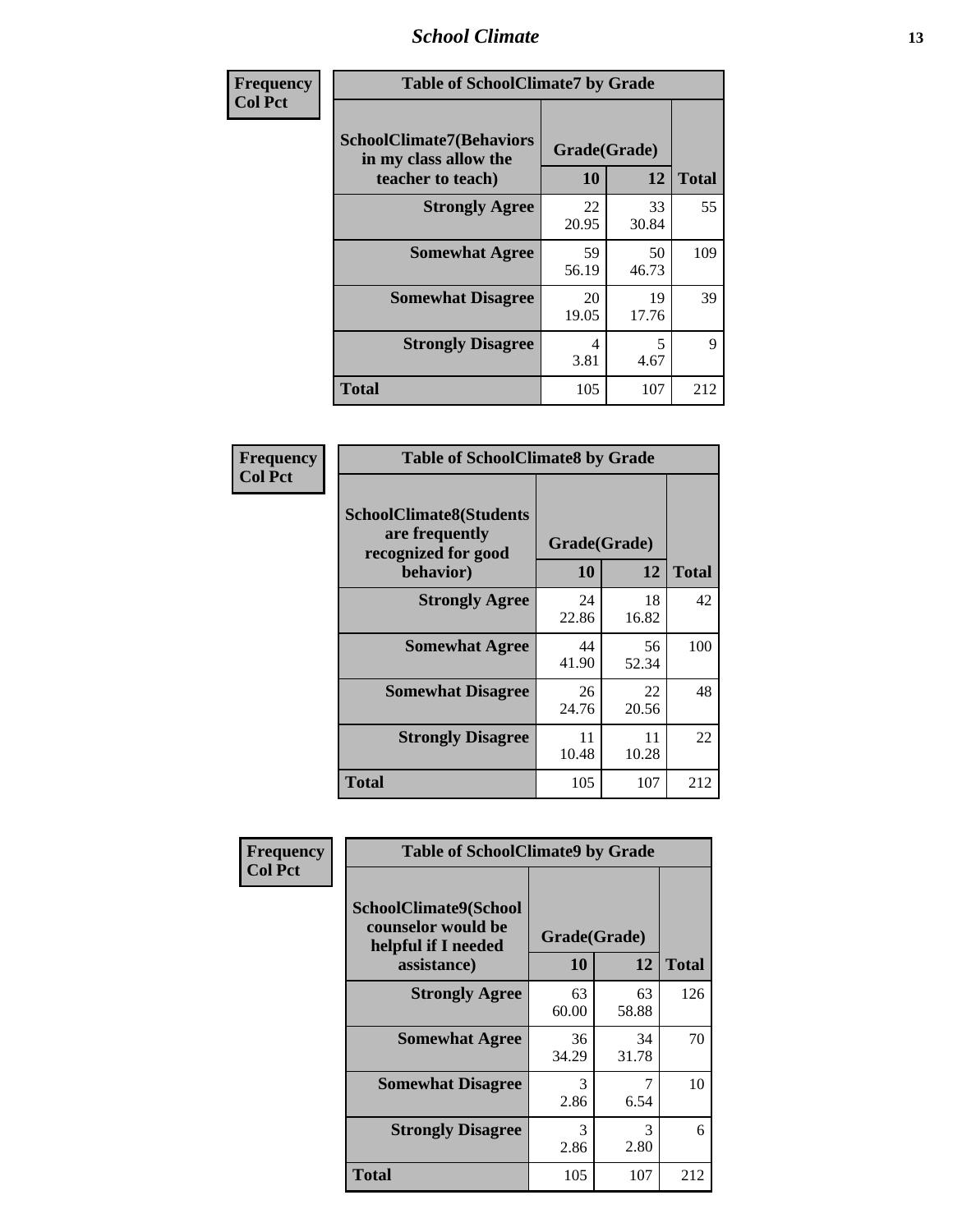### *Reasons for Dropping Out* **14**

| Frequency      | <b>Table of Dropoutreason by Grade</b>                                   |                    |             |              |
|----------------|--------------------------------------------------------------------------|--------------------|-------------|--------------|
| <b>Col Pct</b> | Dropoutreason(If<br>I dropped out the<br>reason would<br>most likely be) | Grade(Grade)<br>10 | 12          | <b>Total</b> |
|                | <b>Won't Drop out</b>                                                    | 65<br>61.90        | 66<br>61.68 | 131          |
|                | <b>Bored</b>                                                             | 13<br>12.38        | 20<br>18.69 | 33           |
|                | <b>Family Reasons</b>                                                    | 6<br>5.71          | 9<br>8.41   | 15           |
|                | <b>Being Bullied</b>                                                     | 3<br>2.86          | 0<br>0.00   | 3            |
|                | <b>Other</b>                                                             | 18<br>17.14        | 12<br>11.21 | 30           |
|                | <b>Total</b>                                                             | 105                | 107         | 212          |

| Frequency      | <b>Table of Dropout by Grade</b>                                       |                          |             |              |  |
|----------------|------------------------------------------------------------------------|--------------------------|-------------|--------------|--|
| <b>Col Pct</b> | Dropout(I<br>have<br>thought<br>about<br>dropping<br>out of<br>school) | Grade(Grade)<br>10<br>12 |             | <b>Total</b> |  |
|                |                                                                        |                          |             |              |  |
|                | Yes                                                                    | 30<br>28.57              | 26<br>24.30 | 56           |  |
|                | N <sub>0</sub>                                                         | 75<br>71.43              | 81<br>75.70 | 156          |  |
|                | <b>Total</b>                                                           | 105                      | 107         | 212          |  |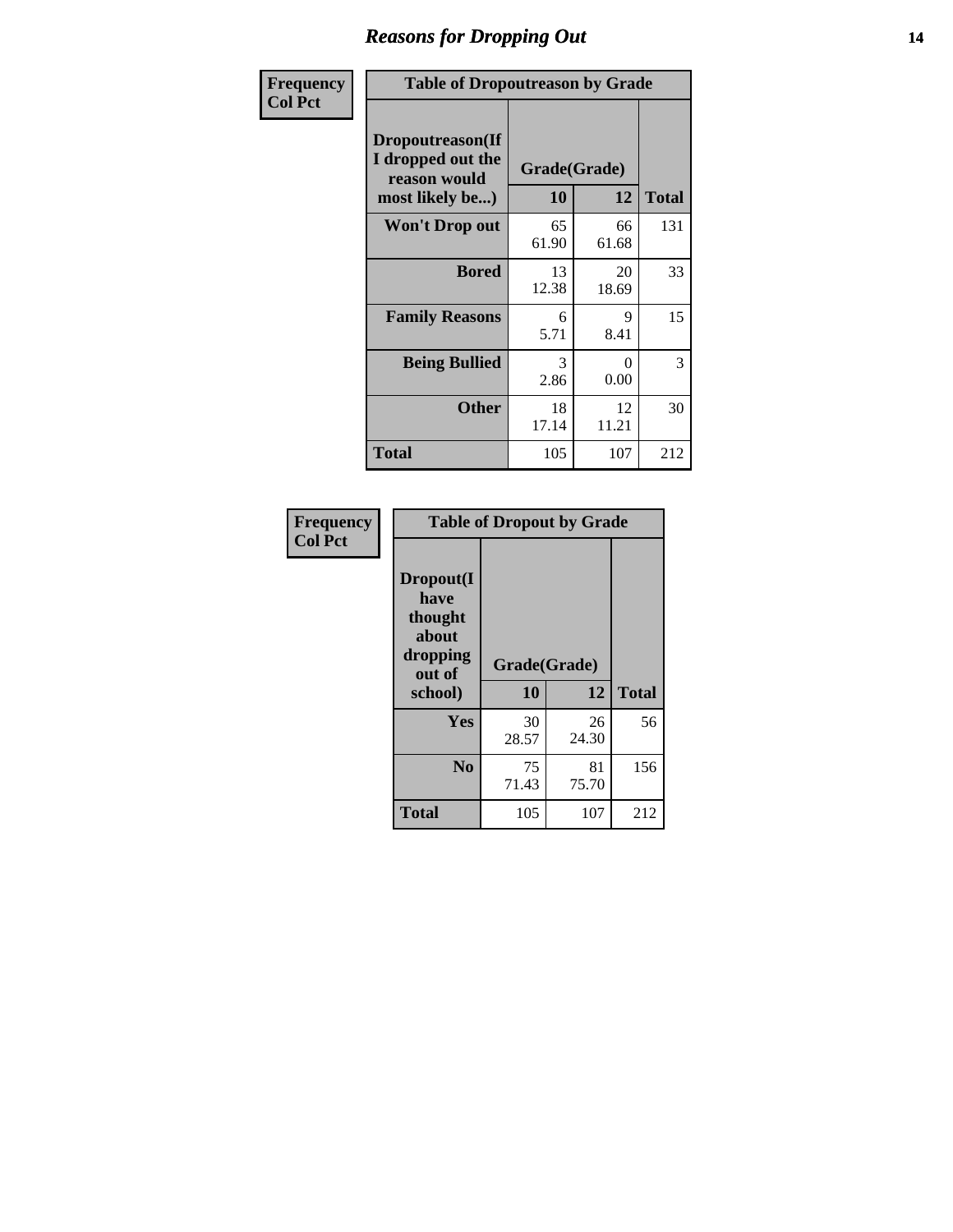*School Safety* **15**

| Frequency      | <b>Table of Gangself by Grade</b>                                                                 |                    |              |              |
|----------------|---------------------------------------------------------------------------------------------------|--------------------|--------------|--------------|
| <b>Col Pct</b> | Gangself(I<br>have<br>participated<br>in illegal<br>gang<br>activities in<br>the past 30<br>days) | Grade(Grade)<br>10 | 12           | <b>Total</b> |
|                | Yes                                                                                               | 4<br>3.81          | 0.93         | 5            |
|                | N <sub>0</sub>                                                                                    | 101<br>96.19       | 106<br>99.07 | 207          |
|                | Total                                                                                             | 105                | 107          | 212          |

| Frequency<br><b>Col Pct</b> | <b>Table of Gangpeers by Grade</b>                                                                                             |                    |             |              |
|-----------------------------|--------------------------------------------------------------------------------------------------------------------------------|--------------------|-------------|--------------|
|                             | <b>Gangpeers</b> (I<br>have friends<br>who have<br>participated<br>in illegal<br>gang<br>activities in<br>the past 30<br>days) | Grade(Grade)<br>10 | 12          | <b>Total</b> |
|                             | <b>Yes</b>                                                                                                                     | 14<br>13.33        | 8<br>7.48   | 22           |
|                             | N <sub>0</sub>                                                                                                                 | 91<br>86.67        | 99<br>92.52 | 190          |
|                             | <b>Total</b>                                                                                                                   | 105                | 107         | 212          |

| Frequency      | <b>Table of Pickedon by Grade</b>                                   |              |             |              |
|----------------|---------------------------------------------------------------------|--------------|-------------|--------------|
| <b>Col Pct</b> | <b>Pickedon</b> (I have<br>been picked on or<br>teased at school in | Grade(Grade) |             |              |
|                | the past 30 days)                                                   | 10           | 12          | <b>Total</b> |
|                | <b>Strongly Agree</b>                                               | 11<br>10.48  | 13<br>12.15 | 24           |
|                | <b>Somewhat Agree</b>                                               | 18<br>17.14  | 17<br>15.89 | 35           |
|                | <b>Somewhat Disagree</b>                                            | 16<br>15.24  | 15<br>14.02 | 31           |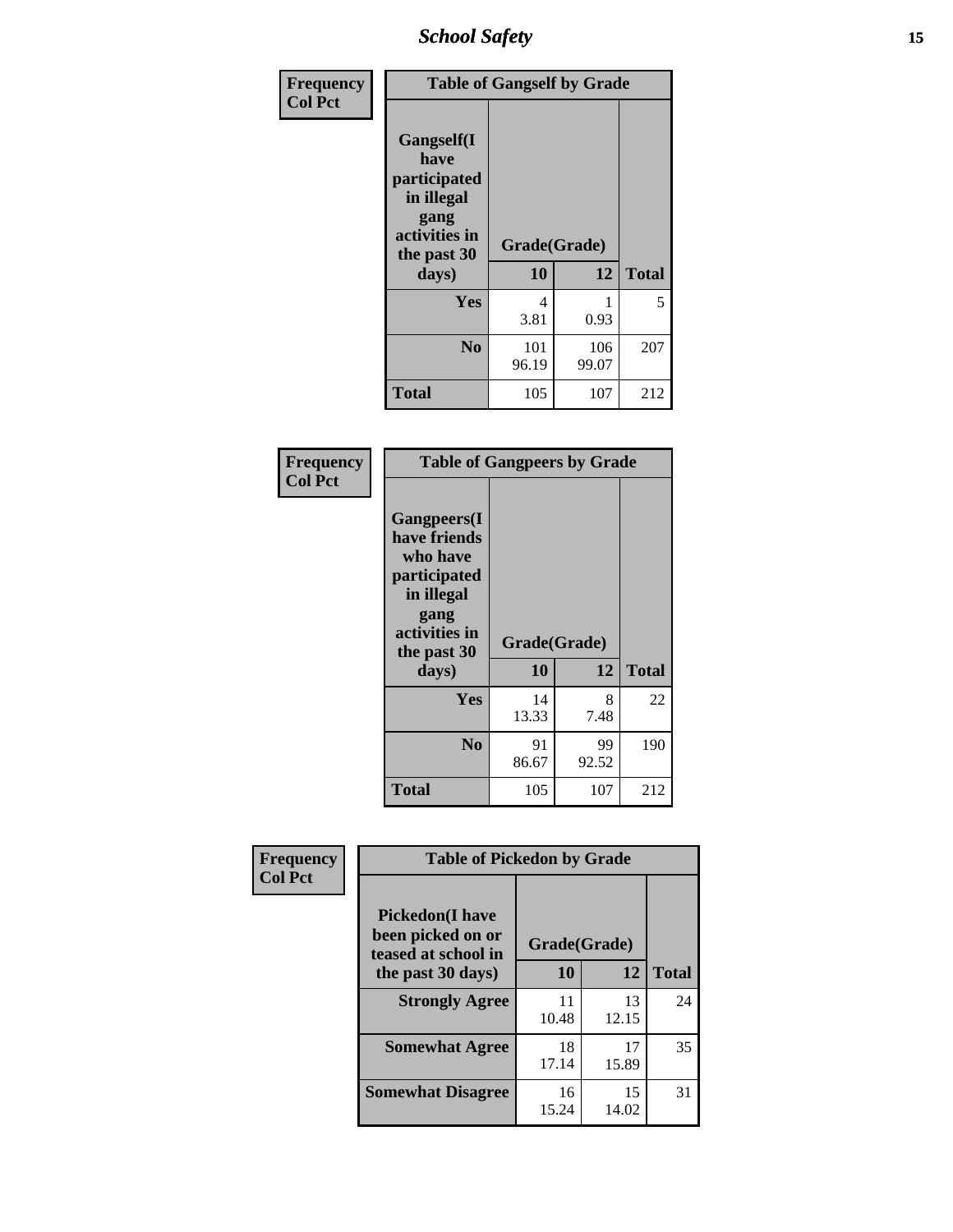*School Safety* **16**

| <b>Frequency</b> | <b>Table of Pickedon by Grade</b>                                                        |                    |              |     |  |  |  |  |  |  |
|------------------|------------------------------------------------------------------------------------------|--------------------|--------------|-----|--|--|--|--|--|--|
| <b>Col Pct</b>   | <b>Pickedon</b> (I have<br>been picked on or<br>teased at school in<br>the past 30 days) | Grade(Grade)<br>10 | <b>Total</b> |     |  |  |  |  |  |  |
|                  | <b>Strongly Disagree</b>                                                                 | 60<br>57.14        | 62<br>57.94  | 122 |  |  |  |  |  |  |
|                  | Total                                                                                    | 105                | 107          | 212 |  |  |  |  |  |  |

| Frequency      | <b>Table of Safeschool by Grade</b>                      |                    |             |              |  |  |  |  |  |  |
|----------------|----------------------------------------------------------|--------------------|-------------|--------------|--|--|--|--|--|--|
| <b>Col Pct</b> | Safeschool(School<br>is a place at which I<br>feel safe) | Grade(Grade)<br>10 | 12          | <b>Total</b> |  |  |  |  |  |  |
|                | <b>Strongly Agree</b>                                    | 32<br>30.48        | 31<br>28.97 | 63           |  |  |  |  |  |  |
|                | <b>Somewhat Agree</b>                                    | 49<br>46.67        | 51<br>47.66 | 100          |  |  |  |  |  |  |
|                | <b>Somewhat Disagree</b>                                 | 15<br>14.29        | 17<br>15.89 | 32           |  |  |  |  |  |  |
|                | <b>Strongly Disagree</b>                                 | 9<br>8.57          | 8<br>7.48   | 17           |  |  |  |  |  |  |
|                | <b>Total</b>                                             | 105                | 107         | 212          |  |  |  |  |  |  |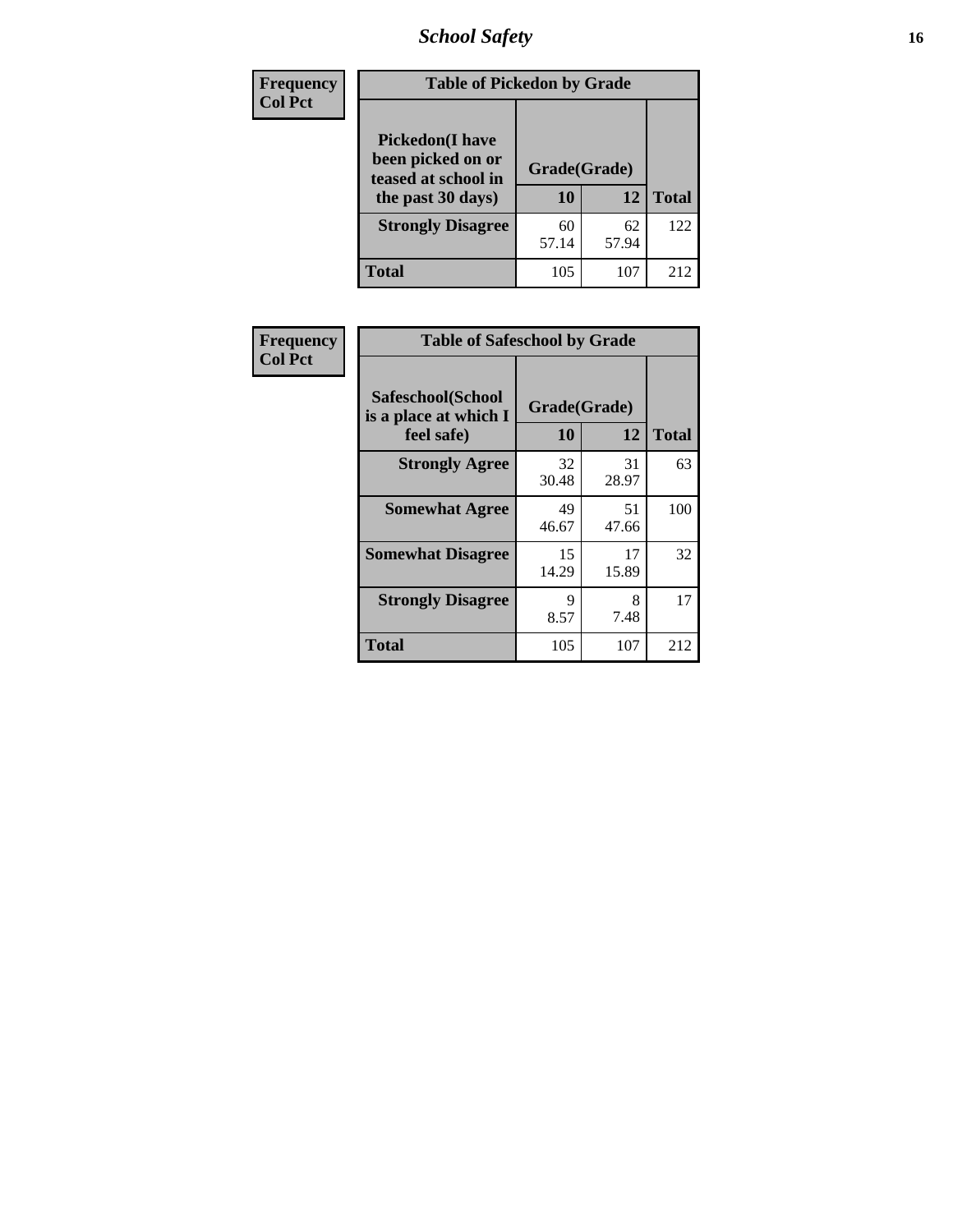*School Safety* **17**

| Frequency      |
|----------------|
| <b>Row Pct</b> |

| <b>Table of Grade by Bullied</b> |             |                                                                               |                      |                  |                |                |           |              |  |  |  |
|----------------------------------|-------------|-------------------------------------------------------------------------------|----------------------|------------------|----------------|----------------|-----------|--------------|--|--|--|
|                                  |             | <b>Bullied</b> (I have been bullied by other<br>students in the past 30 days) |                      |                  |                |                |           |              |  |  |  |
|                                  | $\bf{0}$    | $1$ or                                                                        | 3 <sub>to</sub><br>5 | 6 to<br>q        | 10<br>to<br>19 | 20<br>to<br>29 | All<br>30 |              |  |  |  |
| Grade(Grade)                     | <b>Days</b> | days                                                                          | days                 | days             | days           | days           | days      | <b>Total</b> |  |  |  |
| 10                               | 96<br>91.43 | 3<br>2.86                                                                     | 0.95                 | 0.95             | 3<br>2.86      | 0<br>0.00      | 0.95      | 105          |  |  |  |
| 12                               | 99<br>92.52 | 5<br>4.67                                                                     | 0.93                 | $\theta$<br>0.00 | 0<br>0.00      | 2<br>1.87      | 0<br>0.00 | 107          |  |  |  |
| Total                            | 195         | 8                                                                             | $\overline{c}$       |                  | 3              | $\overline{2}$ |           | 212          |  |  |  |

| <b>Frequency</b><br>Row Pct |
|-----------------------------|
|                             |

| <b>Table of Grade by Bulliedothers</b> |                                                                         |                   |                              |                   |                        |                               |                   |              |  |  |
|----------------------------------------|-------------------------------------------------------------------------|-------------------|------------------------------|-------------------|------------------------|-------------------------------|-------------------|--------------|--|--|
|                                        | <b>Bulliedothers</b> (I bullied others in the past<br>$30 \text{ days}$ |                   |                              |                   |                        |                               |                   |              |  |  |
| Grade(Grade)                           | $\mathbf 0$<br><b>Days</b>                                              | 1 or<br>2<br>days | 3 <sub>to</sub><br>5<br>days | 6 to<br>g<br>days | 10<br>to<br>19<br>days | <b>20</b><br>to<br>29<br>days | All<br>30<br>days | <b>Total</b> |  |  |
| 10                                     | 99<br>94.29                                                             | 2<br>1.90         | 0.95                         | 0<br>0.00         | 2<br>1.90              | $\Omega$<br>0.00              | 0.95              | 105          |  |  |
| 12                                     | 98<br>91.59                                                             | 2<br>1.87         | 3<br>2.80                    | 0.93              | $\overline{2}$<br>1.87 | 0.93                          | $\Omega$<br>0.00  | 107          |  |  |
| <b>Total</b>                           | 197                                                                     | 4                 | 4                            |                   | $\overline{4}$         |                               |                   | 212          |  |  |

| Frequency      | <b>Table of Grade by Weaponschool</b> |                                 |                                  |                              |                   |                        |              |  |  |
|----------------|---------------------------------------|---------------------------------|----------------------------------|------------------------------|-------------------|------------------------|--------------|--|--|
| <b>Row Pct</b> |                                       | weapon to school in the past 30 | <b>Weaponschool</b> (I brought a | days)                        |                   |                        |              |  |  |
|                | Grade(Grade)                          | 0<br><b>Days</b>                | 1 or<br>days                     | 3 <sub>to</sub><br>5<br>days | 6 to<br>g<br>days | 10<br>to<br>19<br>days | <b>Total</b> |  |  |
|                | 10                                    | 100<br>95.24                    | 0.95                             | 0.95                         | 2<br>1.90         | 0.95                   | 105          |  |  |
|                | 12                                    | 107<br>100.00                   | 0<br>0.00                        | $\Omega$<br>0.00             | 0<br>0.00         | 0<br>0.00              | 107          |  |  |
|                | <b>Total</b>                          | 207                             |                                  | 1                            | 2                 |                        | 212          |  |  |

h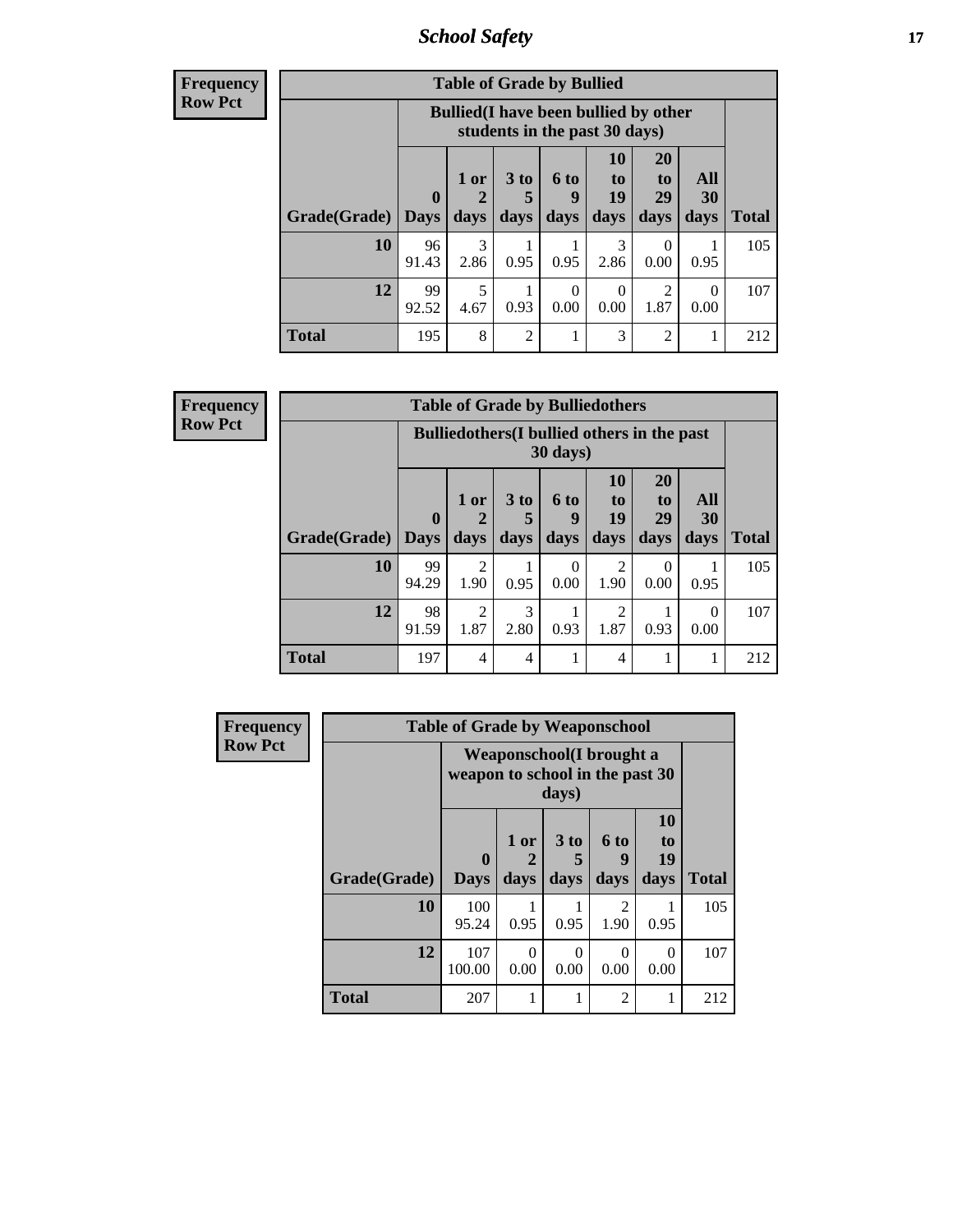*School Safety* **18**

| <b>Frequency</b> | <b>Table of Grade by Absentunsafe</b> |                  |                   |                                                                                  |                   |                            |  |  |  |
|------------------|---------------------------------------|------------------|-------------------|----------------------------------------------------------------------------------|-------------------|----------------------------|--|--|--|
| <b>Row Pct</b>   |                                       |                  | 30 days)          | <b>Absentunsafe(I have</b><br>missed school because I<br>felt unsafe in the past |                   | <b>Total</b><br>105<br>107 |  |  |  |
|                  | Grade(Grade)                          | 0<br><b>Days</b> | 3 to<br>5<br>days | 10<br>to<br>19<br>days                                                           | All<br>30<br>days |                            |  |  |  |
|                  | 10                                    | 103<br>98.10     | 0.95              | 0.95                                                                             | 0<br>0.00         |                            |  |  |  |
|                  | 12                                    | 105<br>98.13     | 0.93              | $\Omega$<br>0.00                                                                 | 0.93              |                            |  |  |  |
|                  | <b>Total</b>                          | 208              | 2                 | 1                                                                                | 1                 | 212                        |  |  |  |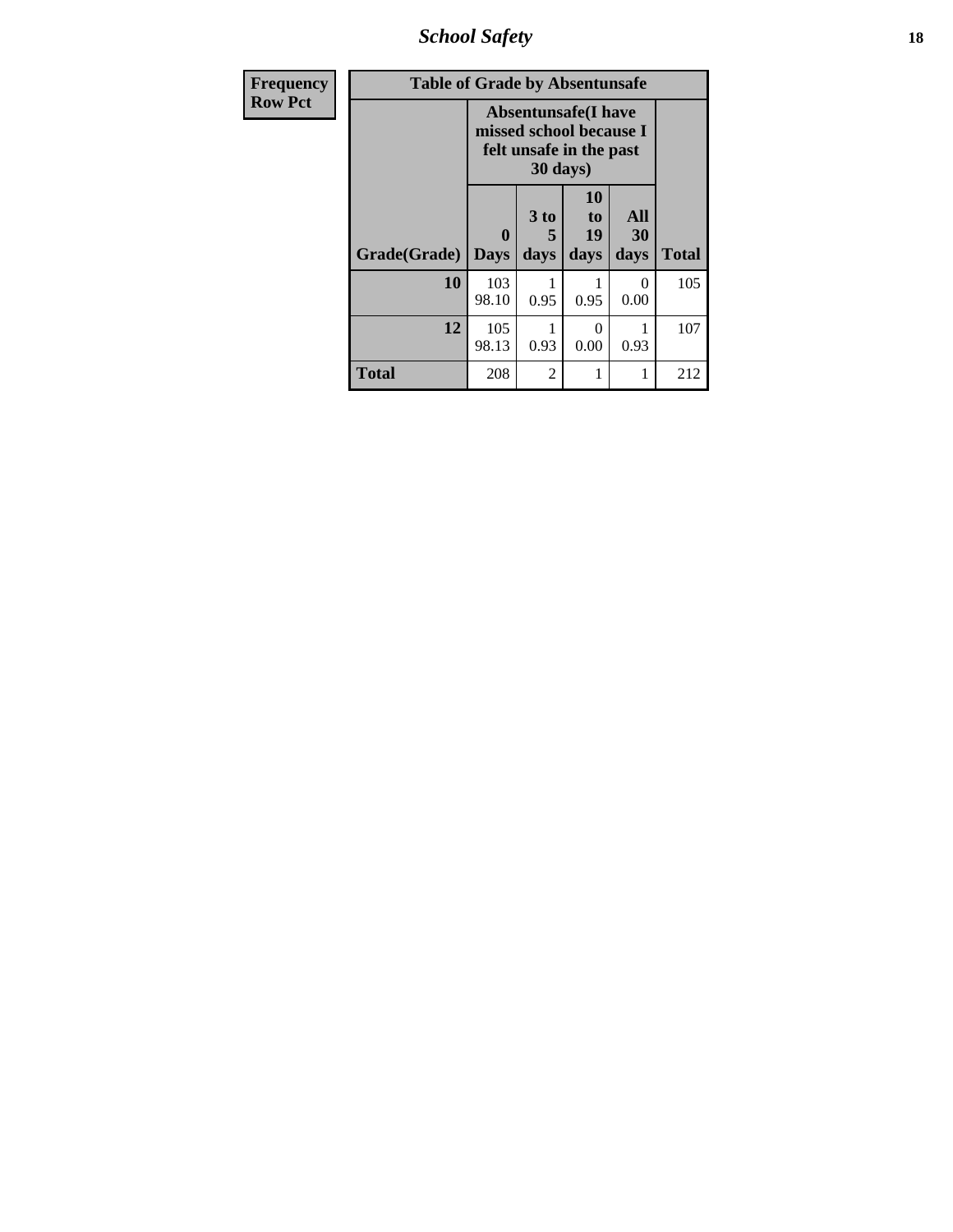# *Drug Use During Last 30 Days* **19**

#### **Frequency Row Pct**

| <b>Table of Grade by Alcohol</b>                                                                                                                           |             |                                    |           |                        |           |                |                        |       |  |  |
|------------------------------------------------------------------------------------------------------------------------------------------------------------|-------------|------------------------------------|-----------|------------------------|-----------|----------------|------------------------|-------|--|--|
|                                                                                                                                                            |             | Alcohol(Alcohol use, past 30 days) |           |                        |           |                |                        |       |  |  |
| <b>Did</b><br>$6-9$<br>$10-19$<br>20-29<br>$3 - 5$<br>$1 - 2$<br>Every<br>not<br>Grade(Grade)<br>days<br>days<br>days<br>days<br>day<br>days<br><b>use</b> |             |                                    |           |                        |           |                |                        | Total |  |  |
| 10                                                                                                                                                         | 88<br>83.81 | 7<br>6.67                          | 4<br>3.81 | $\overline{0}$<br>0.00 | 3<br>2.86 | 0.95           | $\overline{2}$<br>1.90 | 105   |  |  |
| 12                                                                                                                                                         | 87<br>81.31 | 6<br>5.61                          | 4<br>3.74 | $\overline{2}$<br>1.87 | 6<br>5.61 | 0.93           | 0.93                   | 107   |  |  |
| <b>Total</b>                                                                                                                                               | 175         | 13                                 | 8         | $\overline{2}$         | 9         | $\overline{2}$ | 3                      | 212   |  |  |

#### **Frequency Row Pct**

| <b>Table of Grade by Cigarettes</b> |                                 |                                                                                                                                |           |                |           |                       |                        |     |  |  |
|-------------------------------------|---------------------------------|--------------------------------------------------------------------------------------------------------------------------------|-----------|----------------|-----------|-----------------------|------------------------|-----|--|--|
|                                     |                                 | <b>Cigarettes</b> (Smoking tobacco use,<br>past 30 days)                                                                       |           |                |           |                       |                        |     |  |  |
| Grade(Grade)                        | <b>Did</b><br>not<br><b>use</b> | $6-9$<br>$10-19$<br>20-29<br>$3 - 5$<br>$1 - 2$<br><b>Every</b><br>days<br>days<br><b>Total</b><br>days<br>days<br>day<br>days |           |                |           |                       |                        |     |  |  |
| 10                                  | 87<br>82.86                     | 6<br>5.71                                                                                                                      | 7<br>6.67 | 0.95           | 0.95      | $\mathcal{D}$<br>1.90 | 0.95                   | 105 |  |  |
| 12                                  | 90<br>84.11                     | 6<br>5.61                                                                                                                      | 2<br>1.87 | 0.93           | 3<br>2.80 | 3<br>2.80             | $\overline{2}$<br>1.87 | 107 |  |  |
| <b>Total</b>                        | 177                             | 12                                                                                                                             | 9         | $\overline{2}$ | 4         | 5                     | 3                      | 212 |  |  |

**Frequency Row Pct**

| <b>Table of Grade by Smokeless</b> |                                 |                                                         |                 |                  |                  |                        |                        |              |  |  |
|------------------------------------|---------------------------------|---------------------------------------------------------|-----------------|------------------|------------------|------------------------|------------------------|--------------|--|--|
|                                    |                                 | <b>Smokeless</b> (Chewing tobacco use,<br>past 30 days) |                 |                  |                  |                        |                        |              |  |  |
| Grade(Grade)                       | <b>Did</b><br>not<br><b>use</b> | $1 - 2$<br>days                                         | $3 - 5$<br>days | $6-9$<br>days    | $10-19$<br>days  | $20 - 29$<br>days      | <b>Every</b><br>day    | <b>Total</b> |  |  |
| 10                                 | 94<br>89.52                     | 5<br>4.76                                               | 0<br>0.00       | $\Omega$<br>0.00 | 3<br>2.86        | 0.95                   | $\mathfrak{D}$<br>1.90 | 105          |  |  |
| 12                                 | 95<br>88.79                     | 4<br>3.74                                               | 2<br>1.87       | 3<br>2.80        | $\theta$<br>0.00 | $\overline{c}$<br>1.87 | 0.93                   | 107          |  |  |
| <b>Total</b>                       | 189                             | 9                                                       | $\overline{2}$  | 3                | 3                | 3                      | 3                      | 212          |  |  |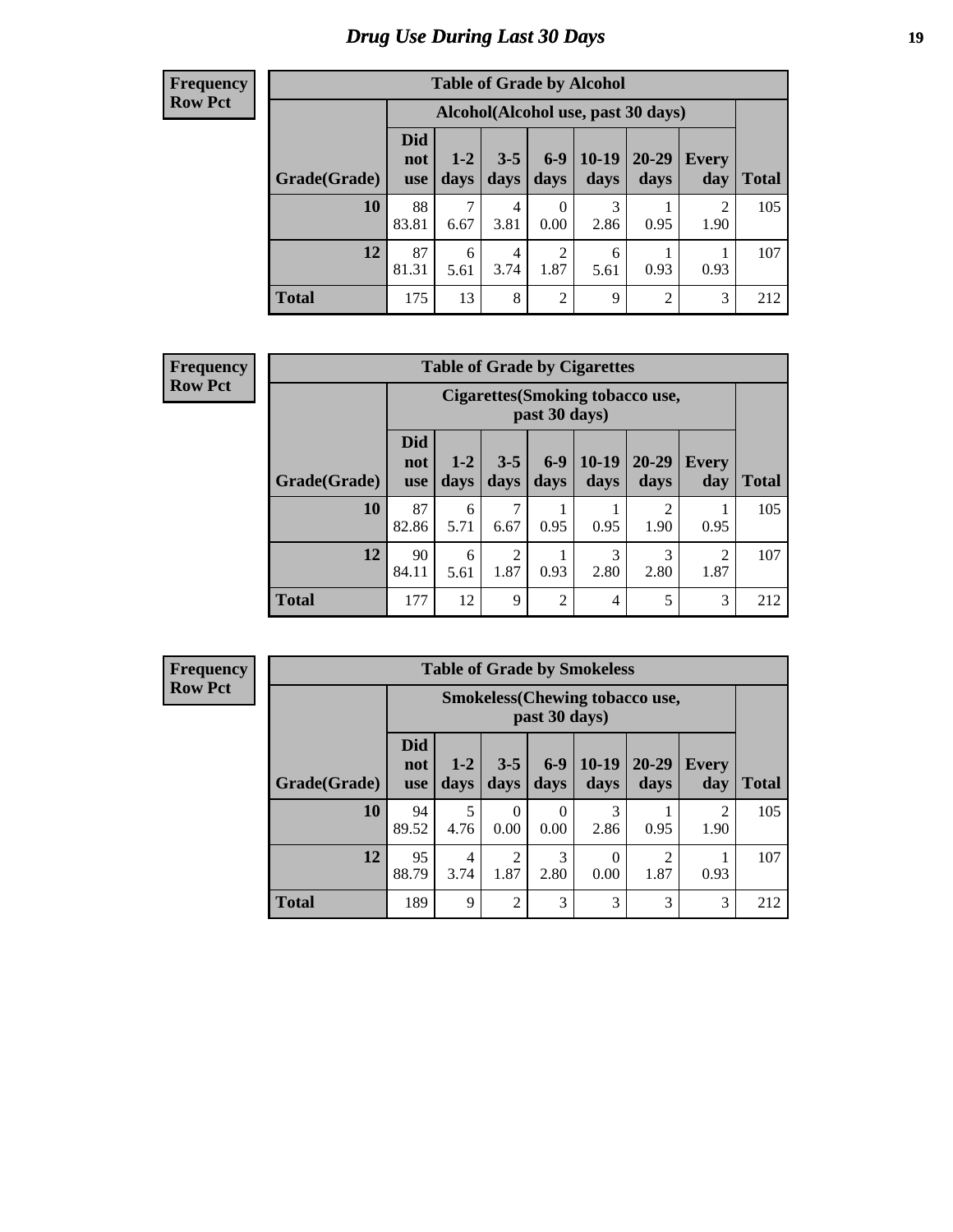#### **Frequency Row Pct**

| <b>Table of Grade by Marijuana</b> |                          |                                         |                        |               |                 |               |              |       |  |
|------------------------------------|--------------------------|-----------------------------------------|------------------------|---------------|-----------------|---------------|--------------|-------|--|
|                                    |                          | Marijuana (Marijuana use, past 30 days) |                        |               |                 |               |              |       |  |
| Grade(Grade)                       | Did<br>not<br><b>use</b> | $1 - 2$<br>days                         | $3 - 5$<br>days        | $6-9$<br>days | $10-19$<br>days | 20-29<br>days | Every<br>day | Total |  |
| 10                                 | 92<br>87.62              | 5<br>4.76                               | 2<br>1.90              | 0<br>0.00     | 0.95            | ∍<br>1.90     | 3<br>2.86    | 105   |  |
| 12                                 | 98<br>91.59              | 0.93                                    | $\overline{2}$<br>1.87 | 0.93          | 0<br>0.00       | 3<br>2.80     | 2<br>1.87    | 107   |  |
| <b>Total</b>                       | 190                      | 6                                       | 4                      |               |                 | 5             | 5            | 212   |  |

| Frequency      | <b>Table of Grade by Cocaine</b> |                                 |                                               |                     |              |  |  |
|----------------|----------------------------------|---------------------------------|-----------------------------------------------|---------------------|--------------|--|--|
| <b>Row Pct</b> |                                  |                                 | <b>Cocaine</b> (Cocaine<br>use, past 30 days) |                     |              |  |  |
|                | Grade(Grade)                     | <b>Did</b><br>not<br><b>use</b> | $1-2$<br>days                                 | <b>Every</b><br>day | <b>Total</b> |  |  |
|                | 10                               | 104<br>99.05                    | 0.95                                          | 0<br>0.00           | 105          |  |  |
|                | 12                               | 105<br>98.13                    | 0.93                                          | 0.93                | 107          |  |  |
|                | <b>Total</b>                     | 209                             | 2                                             |                     | 212          |  |  |

| Frequency      | <b>Table of Grade by Inhalants</b> |                                 |                  |                  |                                 |                     |              |
|----------------|------------------------------------|---------------------------------|------------------|------------------|---------------------------------|---------------------|--------------|
| <b>Row Pct</b> |                                    |                                 |                  | past 30 days)    | <b>Inhalants</b> (Inhalant use, |                     |              |
|                | Grade(Grade)                       | <b>Did</b><br>not<br><b>use</b> | $1 - 2$<br>days  | $3 - 5$<br>days  | $20 - 29$<br>days               | <b>Every</b><br>day | <b>Total</b> |
|                | 10                                 | 101<br>96.19                    | 2<br>1.90        | 0.95             | 0.95                            | $\Omega$<br>0.00    | 105          |
|                | 12                                 | 106<br>99.07                    | $\Omega$<br>0.00 | $\Omega$<br>0.00 | $\left( \right)$<br>0.00        | 0.93                | 107          |
|                | <b>Total</b>                       | 207                             | $\overline{2}$   | 1                |                                 |                     | 212          |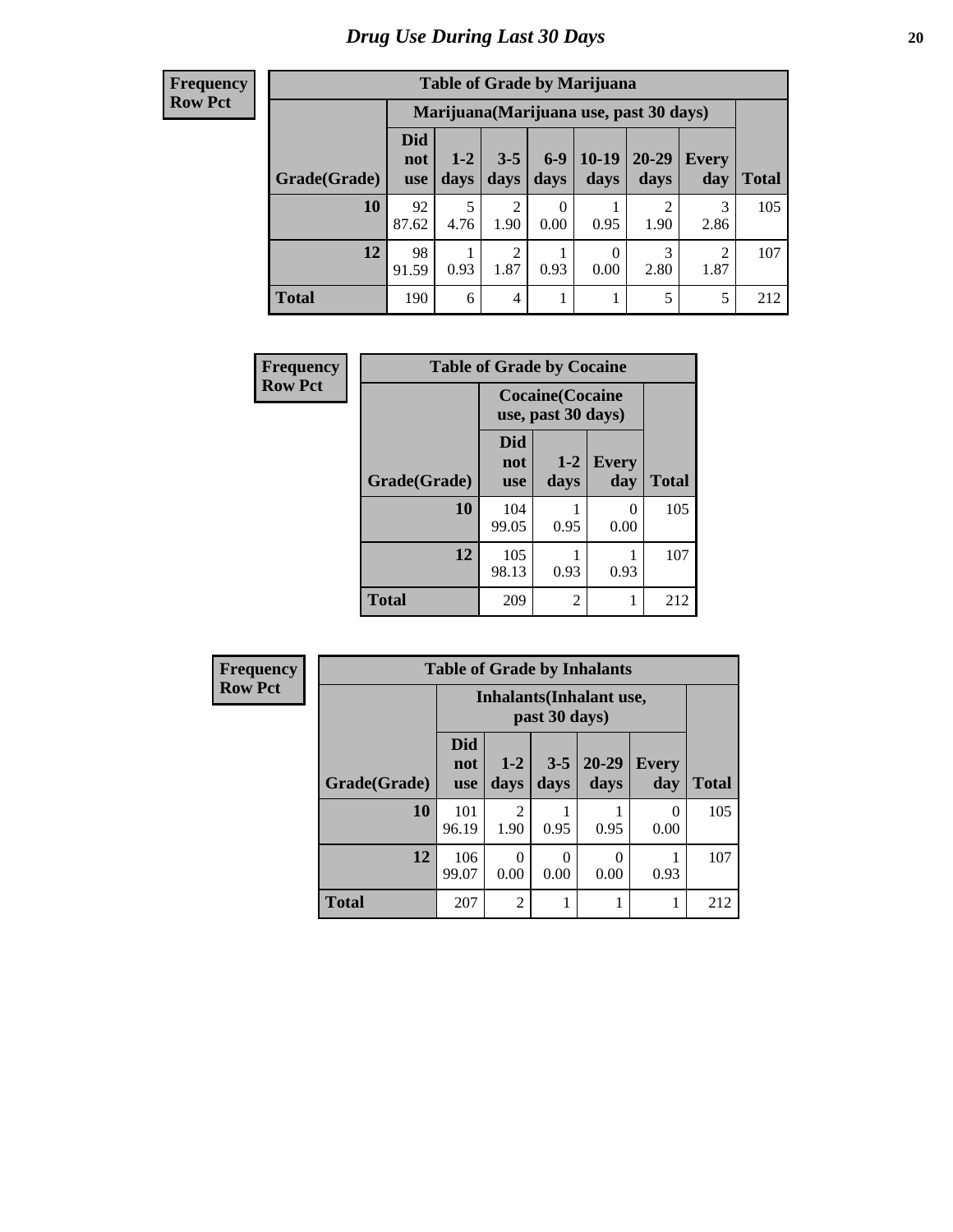# *Drug Use During Last 30 Days* **21**

| <b>Frequency</b> |              | <b>Table of Grade by Steroids</b>              |                           |                     |              |
|------------------|--------------|------------------------------------------------|---------------------------|---------------------|--------------|
| <b>Row Pct</b>   |              | <b>Steroids</b> (Steroid<br>use, past 30 days) |                           |                     |              |
|                  | Grade(Grade) | <b>Did</b><br>not<br><b>use</b>                | $1 - 2$<br>days           | <b>Every</b><br>day | <b>Total</b> |
|                  | 10           | 104<br>99.05                                   | 0.95                      | $\Omega$<br>0.00    | 105          |
|                  | 12           | 106<br>99.07                                   | $\mathbf{\Omega}$<br>0.00 | 0.93                | 107          |
|                  | <b>Total</b> | 210                                            |                           |                     | 212          |

| Frequency      | <b>Table of Grade by Ecstasy</b> |                                               |                 |              |              |
|----------------|----------------------------------|-----------------------------------------------|-----------------|--------------|--------------|
| <b>Row Pct</b> |                                  | <b>Ecstasy</b> (Ecstasy<br>use, past 30 days) |                 |              |              |
|                | Grade(Grade)                     | <b>Did</b><br>not<br><b>use</b>               | $1 - 2$<br>days | Every<br>day | <b>Total</b> |
|                | 10                               | 104<br>99.05                                  | 0.95            | 0<br>0.00    | 105          |
|                | 12                               | 105<br>98.13                                  | 0.93            | 0.93         | 107          |
|                | <b>Total</b>                     | 209                                           | 2               |              | 212          |

| Frequency      | <b>Table of Grade by Meth</b> |                       |                                                    |                     |              |  |
|----------------|-------------------------------|-----------------------|----------------------------------------------------|---------------------|--------------|--|
| <b>Row Pct</b> |                               |                       | <b>Meth</b> (Methamphetamine<br>use, past 30 days) |                     |              |  |
|                | Grade(Grade)                  | Did not<br><b>use</b> | $3-5$ days                                         | <b>Every</b><br>day | <b>Total</b> |  |
|                | 10                            | 104<br>99.05          | 0.95                                               | $\theta$<br>0.00    | 105          |  |
|                | 12                            | 106<br>99.07          | 0.00                                               | 0.93                | 107          |  |
|                | <b>Total</b>                  | 210                   |                                                    |                     | 212          |  |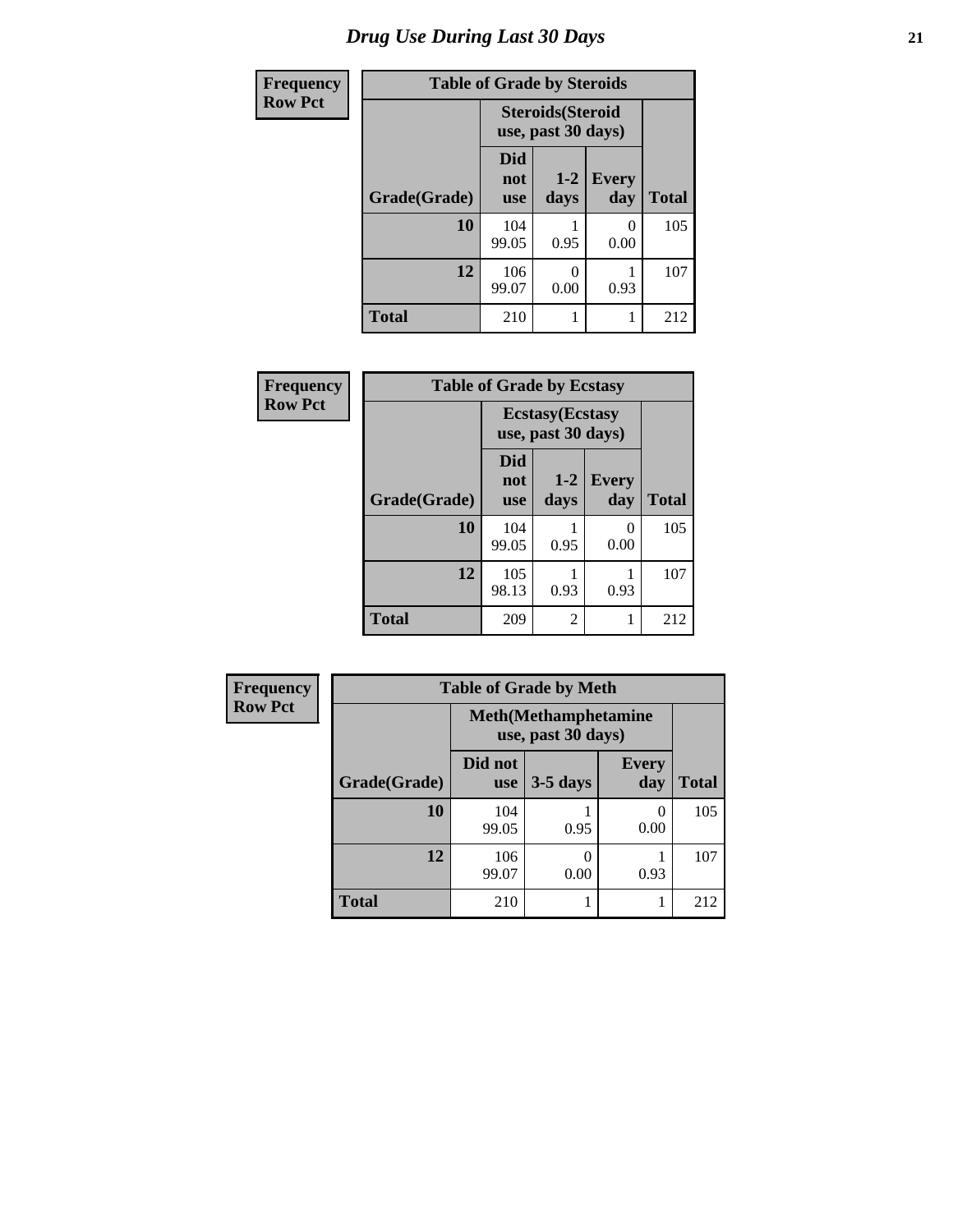# *Drug Use During Last 30 Days* **22**

| <b>Frequency</b> |              | <b>Table of Grade by Hallucinogens</b> |                                                   |                       |                     |              |  |  |
|------------------|--------------|----------------------------------------|---------------------------------------------------|-----------------------|---------------------|--------------|--|--|
| <b>Row Pct</b>   |              |                                        | Hallucinogens (Hallucinogen use,<br>past 30 days) |                       |                     |              |  |  |
|                  | Grade(Grade) | Did<br>not use                         | $1-2$<br>days                                     | $3 - 5$<br>days       | <b>Every</b><br>day | <b>Total</b> |  |  |
|                  | 10           | 104<br>99.05                           | 0.95                                              | $\mathcal{O}$<br>0.00 | $\Omega$<br>0.00    | 105          |  |  |
|                  | 12           | 105<br>98.13                           | 0.00                                              | 0.93                  | 0.93                | 107          |  |  |
|                  | <b>Total</b> | 209                                    |                                                   |                       |                     | 212          |  |  |

| <b>Frequency</b> | <b>Table of Grade by Prescription</b>                                          |                                 |               |                        |                  |                        |                        |              |
|------------------|--------------------------------------------------------------------------------|---------------------------------|---------------|------------------------|------------------|------------------------|------------------------|--------------|
| <b>Row Pct</b>   | <b>Prescription</b> (Prescription drugs not<br>prescribed to me, past 30 days) |                                 |               |                        |                  |                        |                        |              |
|                  | Grade(Grade)                                                                   | <b>Did</b><br>not<br><b>use</b> | $1-2$<br>days | $3 - 5$<br>days        | $6-9$<br>days    | $10-19$<br>days        | <b>Every</b><br>day    | <b>Total</b> |
|                  | 10                                                                             | 101<br>96.19                    | 3<br>2.86     | 0.95                   | $\Omega$<br>0.00 | 0<br>0.00              | $\Omega$<br>0.00       | 105          |
|                  | 12                                                                             | 99<br>92.52                     | 0.93          | $\overline{2}$<br>1.87 | 0.93             | $\overline{2}$<br>1.87 | $\overline{c}$<br>1.87 | 107          |
|                  | <b>Total</b>                                                                   | <b>200</b>                      | 4             | 3                      |                  | 2                      | 2                      | 212          |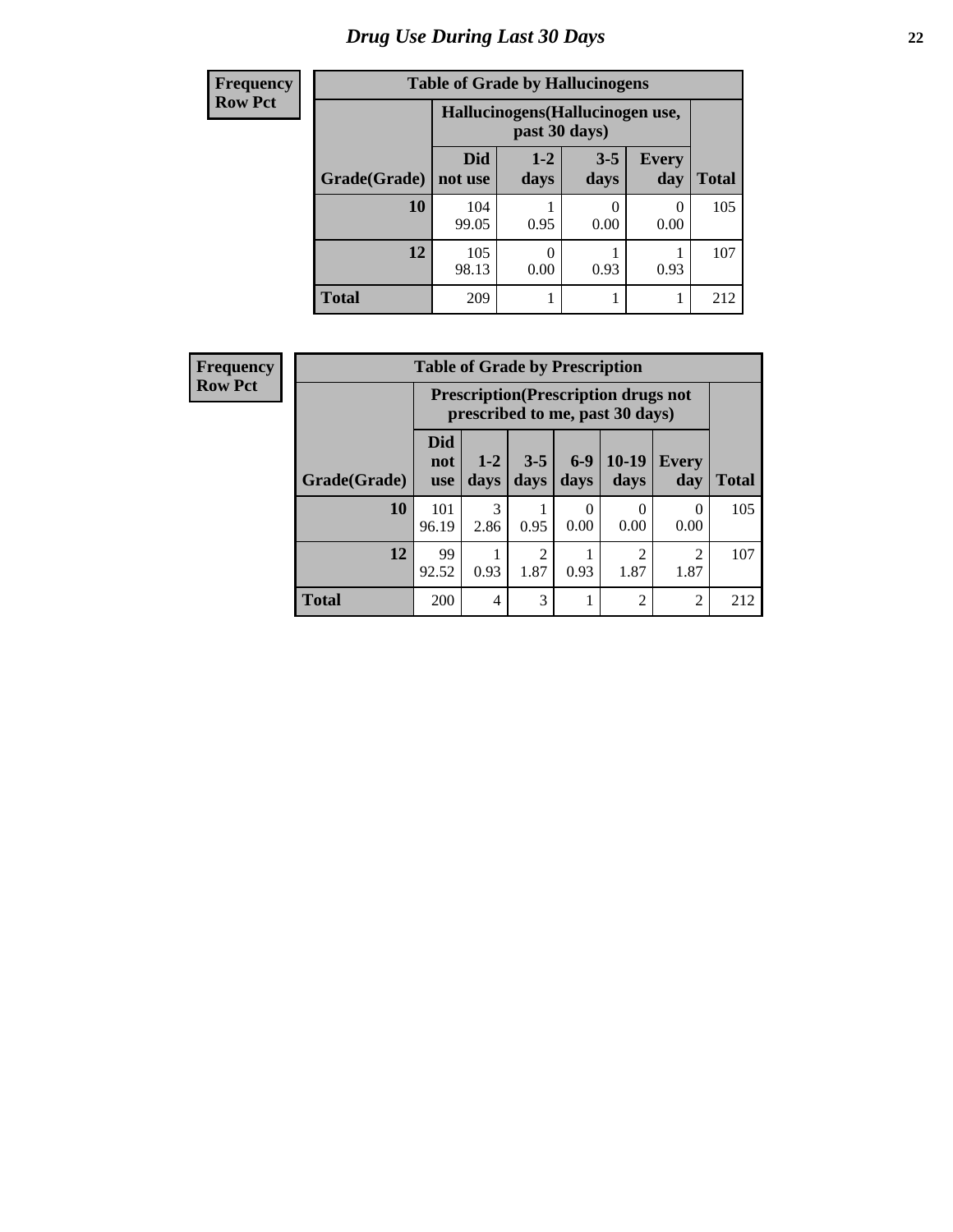| Frequency      | <b>Table of Alcoholease by Grade</b>              |                    |             |              |  |  |
|----------------|---------------------------------------------------|--------------------|-------------|--------------|--|--|
| <b>Col Pct</b> | <b>Alcoholease</b> (It is<br>easy to get alcohol) | Grade(Grade)<br>10 | 12          | <b>Total</b> |  |  |
|                | <b>Strongly Agree</b>                             | 22<br>20.95        | 39<br>36.45 | 61           |  |  |
|                | <b>Somewhat Agree</b>                             | 27<br>25.71        | 43<br>40.19 | 70           |  |  |
|                | <b>Somewhat Disagree</b>                          | 18<br>17.14        | 10<br>9.35  | 28           |  |  |
|                | <b>Strongly Disagree</b>                          | 38<br>36.19        | 15<br>14.02 | 53           |  |  |
|                | <b>Total</b>                                      | 105                | 107         | 212          |  |  |

| Frequency      | <b>Table of Cigarettesease by Grade</b>                  |                    |             |              |  |
|----------------|----------------------------------------------------------|--------------------|-------------|--------------|--|
| <b>Col Pct</b> | Cigarettesease (It is<br>easy to get smoking<br>tobacco) | Grade(Grade)<br>10 | 12          | <b>Total</b> |  |
|                | <b>Strongly Agree</b>                                    | 25<br>23.81        | 59<br>55.14 | 84           |  |
|                | <b>Somewhat Agree</b>                                    | 28<br>26.67        | 30<br>28.04 | 58           |  |
|                | <b>Somewhat Disagree</b>                                 | 16<br>15.24        | 5<br>4.67   | 21           |  |
|                | <b>Strongly Disagree</b>                                 | 36<br>34.29        | 13<br>12.15 | 49           |  |
|                | <b>Total</b>                                             | 105                | 107         | 212          |  |

| Frequency      | <b>Table of Smokelessease by Grade</b>                         |                           |             |              |
|----------------|----------------------------------------------------------------|---------------------------|-------------|--------------|
| <b>Col Pct</b> | <b>Smokelessease</b> (It is<br>easy to get chewing<br>tobacco) | Grade(Grade)<br><b>10</b> | 12          | <b>Total</b> |
|                | <b>Strongly Agree</b>                                          | 24<br>22.86               | 60<br>56.07 | 84           |
|                | <b>Somewhat Agree</b>                                          | 26<br>24.76               | 26<br>24.30 | 52           |
|                | <b>Somewhat Disagree</b>                                       | 15<br>14.29               | 4<br>3.74   | 19           |
|                | <b>Strongly Disagree</b>                                       | 40<br>38.10               | 17<br>15.89 | 57           |
|                | Total                                                          | 105                       | 107         | 212          |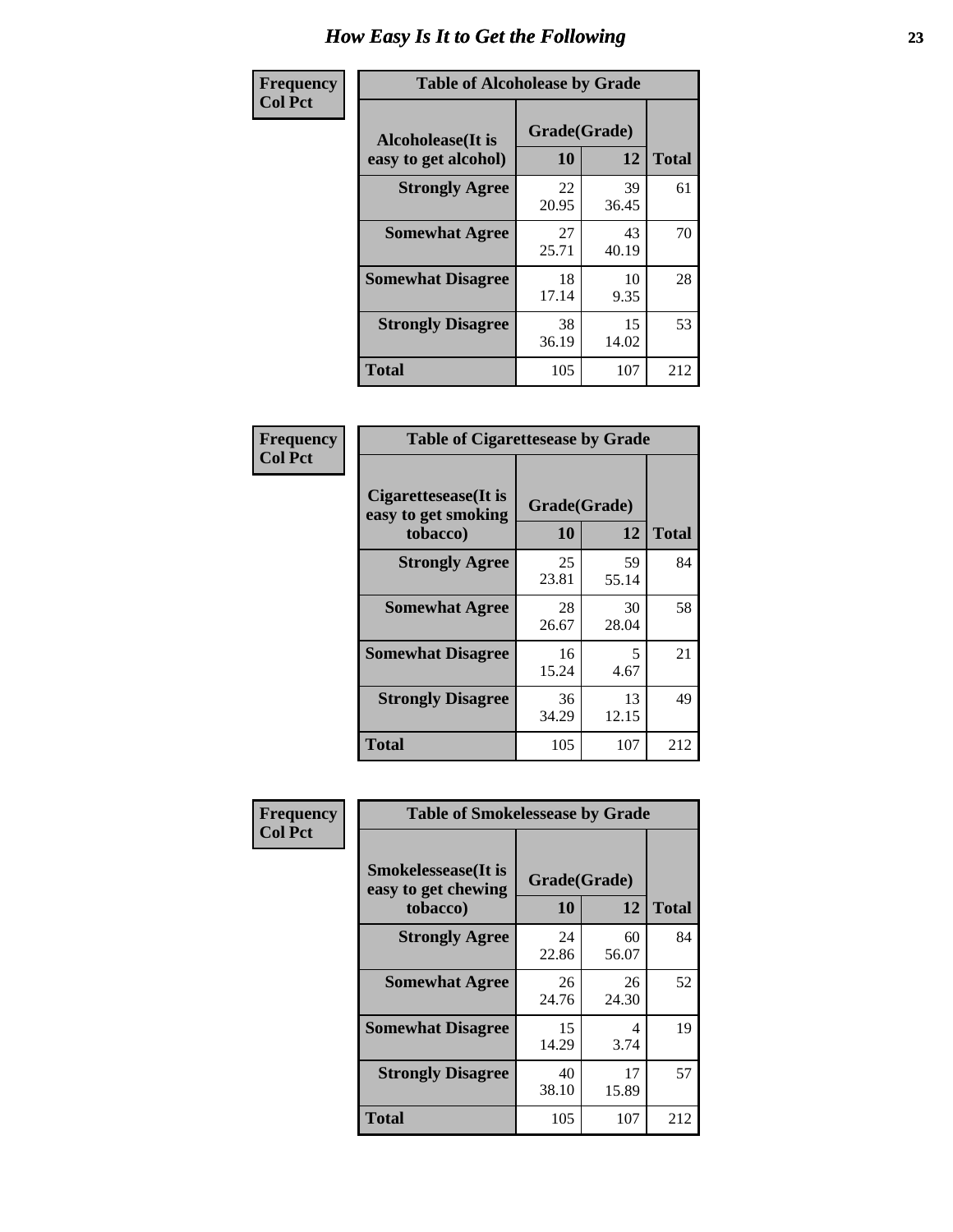| Frequency      | <b>Table of Marijuanaease by Grade</b>           |                    |             |              |  |
|----------------|--------------------------------------------------|--------------------|-------------|--------------|--|
| <b>Col Pct</b> | Marijuanaease(It is<br>easy to get<br>marijuana) | Grade(Grade)<br>10 | 12          | <b>Total</b> |  |
|                | <b>Strongly Agree</b>                            | 15<br>14.29        | 44<br>41.12 | 59           |  |
|                | <b>Somewhat Agree</b>                            | 21<br>20.00        | 31<br>28.97 | 52           |  |
|                | <b>Somewhat Disagree</b>                         | 21<br>20.00        | 13<br>12.15 | 34           |  |
|                | <b>Strongly Disagree</b>                         | 48<br>45.71        | 19<br>17.76 | 67           |  |
|                | <b>Total</b>                                     | 105                | 107         | 212          |  |

|                           | <b>Table of Cocaineease by Grade</b> |              |              |  |  |  |  |  |  |  |  |  |
|---------------------------|--------------------------------------|--------------|--------------|--|--|--|--|--|--|--|--|--|
| <b>Cocaineease</b> (It is |                                      | Grade(Grade) |              |  |  |  |  |  |  |  |  |  |
| easy to get cocaine)      | 10                                   | 12           | <b>Total</b> |  |  |  |  |  |  |  |  |  |
| <b>Strongly Agree</b>     | 6<br>5.71                            | 13<br>12.15  | 19           |  |  |  |  |  |  |  |  |  |
| <b>Somewhat Agree</b>     | 16<br>15.24                          | 26<br>24.30  | 42           |  |  |  |  |  |  |  |  |  |
| <b>Somewhat Disagree</b>  | 14<br>13.33                          | 27<br>25.23  | 41           |  |  |  |  |  |  |  |  |  |
| <b>Strongly Disagree</b>  | 69<br>65.71                          | 41<br>38.32  | 110          |  |  |  |  |  |  |  |  |  |
| <b>Total</b>              | 105                                  | 107          | 212          |  |  |  |  |  |  |  |  |  |

| Frequency      | <b>Table of Inhalantsease by Grade</b>                   |                    |              |     |
|----------------|----------------------------------------------------------|--------------------|--------------|-----|
| <b>Col Pct</b> | <b>Inhalantsease</b> (It is<br>easy to get<br>inhalants) | Grade(Grade)<br>10 | <b>Total</b> |     |
|                | <b>Strongly Agree</b>                                    | 19                 | 12<br>43     | 62  |
|                | <b>Somewhat Agree</b>                                    | 18.10<br>15        | 40.19<br>24  | 39  |
|                |                                                          | 14.29              | 22.43        |     |
|                | <b>Somewhat Disagree</b>                                 | 18<br>17.14        | 14<br>13.08  | 32  |
|                | <b>Strongly Disagree</b>                                 | 53<br>50.48        | 26<br>24.30  | 79  |
|                | <b>Total</b>                                             | 105                | 107          | 212 |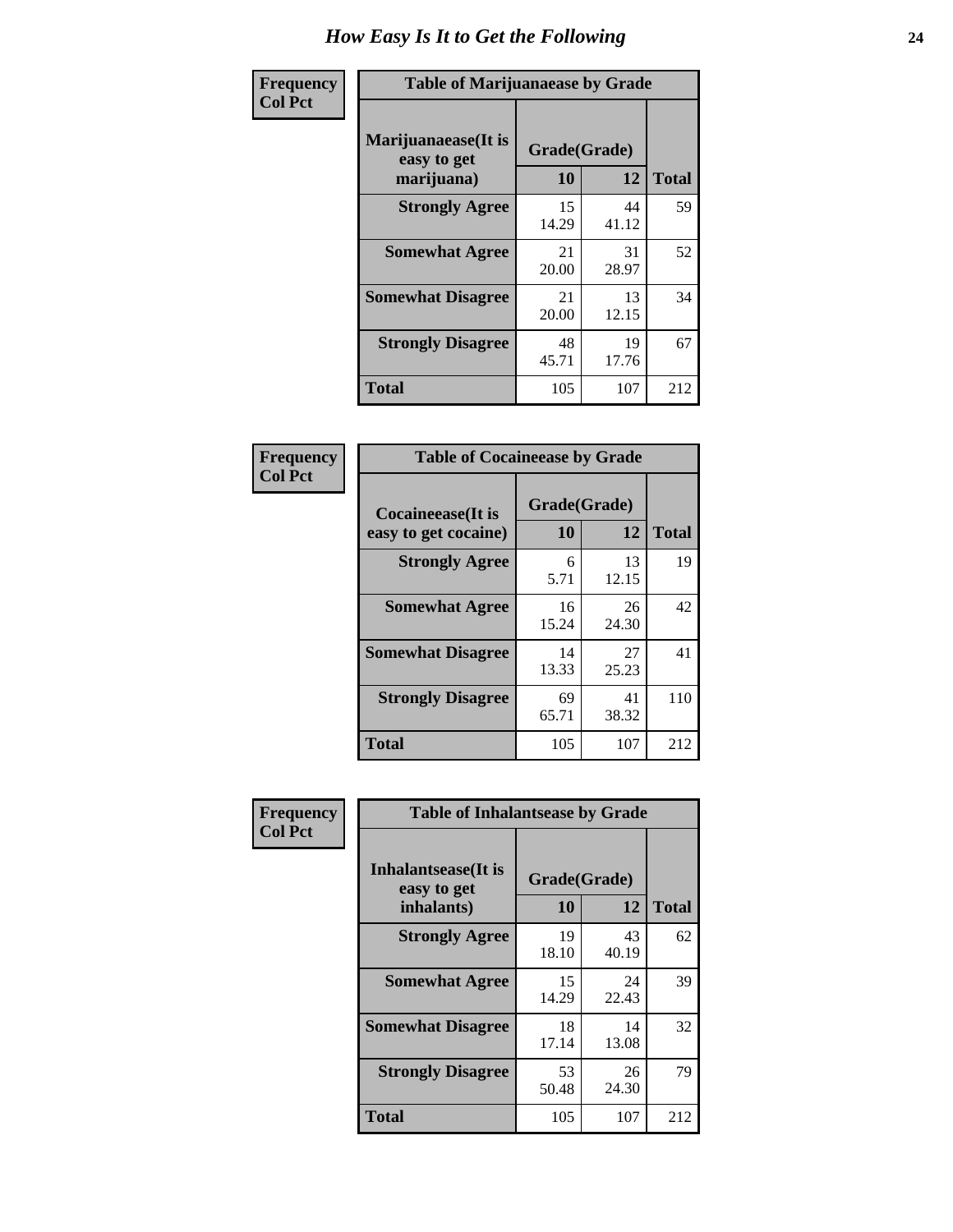| Frequency      | <b>Table of Steroidsease by Grade</b>               |                    |             |              |  |  |  |  |  |  |  |  |
|----------------|-----------------------------------------------------|--------------------|-------------|--------------|--|--|--|--|--|--|--|--|
| <b>Col Pct</b> | <b>Steroidsease</b> (It is<br>easy to get steroids) | Grade(Grade)<br>10 | 12          | <b>Total</b> |  |  |  |  |  |  |  |  |
|                | <b>Strongly Agree</b>                               | 10<br>9.52         | 12<br>11.21 | 22           |  |  |  |  |  |  |  |  |
|                | <b>Somewhat Agree</b>                               | 14<br>13.33        | 20<br>18.69 | 34           |  |  |  |  |  |  |  |  |
|                | <b>Somewhat Disagree</b>                            | 19<br>18.10        | 33<br>30.84 | 52           |  |  |  |  |  |  |  |  |
|                | <b>Strongly Disagree</b>                            | 62<br>59.05        | 42<br>39.25 | 104          |  |  |  |  |  |  |  |  |
|                | <b>Total</b>                                        | 105                | 107         | 212          |  |  |  |  |  |  |  |  |

| Frequency      | <b>Table of Ecstasyease by Grade</b>              |                    |             |              |
|----------------|---------------------------------------------------|--------------------|-------------|--------------|
| <b>Col Pct</b> | <b>Ecstasyease</b> (It is<br>easy to get ecstasy) | Grade(Grade)<br>10 | 12          | <b>Total</b> |
|                | <b>Strongly Agree</b>                             | 7<br>6.67          | 17<br>15.89 | 24           |
|                | <b>Somewhat Agree</b>                             | 16<br>15.24        | 22<br>20.56 | 38           |
|                | <b>Somewhat Disagree</b>                          | 18<br>17.14        | 30<br>28.04 | 48           |
|                | <b>Strongly Disagree</b>                          | 64<br>60.95        | 38<br>35.51 | 102          |
|                | <b>Total</b>                                      | 105                | 107         | 212          |

| Frequency      | <b>Table of Methease by Grade</b>                          |                    |              |     |
|----------------|------------------------------------------------------------|--------------------|--------------|-----|
| <b>Col Pct</b> | <b>Methease</b> (It is easy<br>to get<br>methamphetamines) | Grade(Grade)<br>10 | <b>Total</b> |     |
|                | <b>Strongly Agree</b>                                      | 8<br>7.62          | 9<br>8.41    | 17  |
|                | <b>Somewhat Agree</b>                                      | 14<br>13.33        | 16<br>14.95  | 30  |
|                | <b>Somewhat Disagree</b>                                   | 12<br>11.43        | 31<br>28.97  | 43  |
|                | <b>Strongly Disagree</b>                                   | 71<br>67.62        | 51<br>47.66  | 122 |
|                | <b>Total</b>                                               | 105                | 107          | 212 |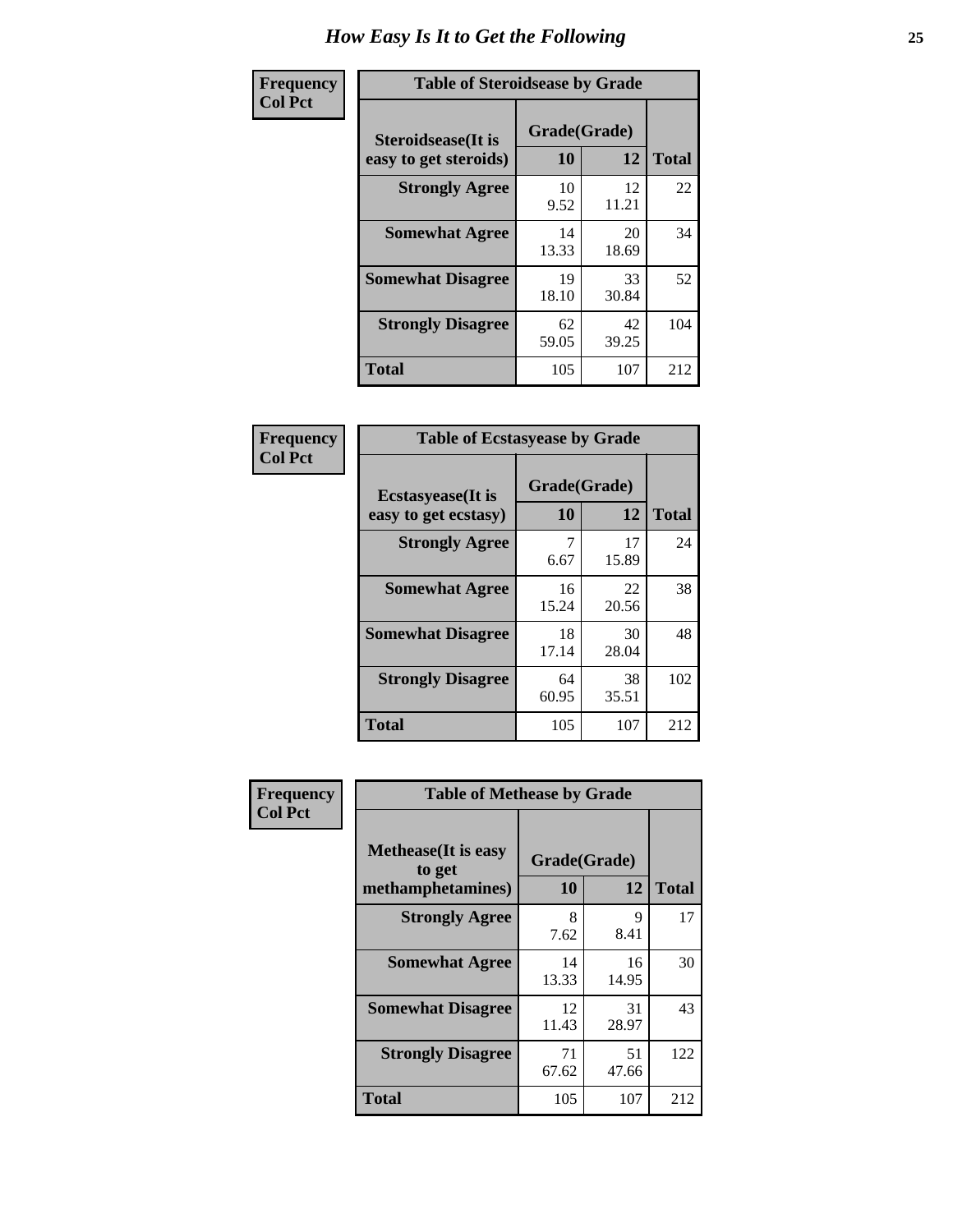| <b>Frequency</b> | <b>Table of Hallucinogensease by Grade</b>                |                    |             |              |
|------------------|-----------------------------------------------------------|--------------------|-------------|--------------|
| <b>Col Pct</b>   | Hallucinogensease(It)<br>is easy to get<br>hallucinogens) | Grade(Grade)<br>10 | 12          | <b>Total</b> |
|                  | <b>Strongly Agree</b>                                     | 5<br>4.76          | 8<br>7.48   | 13           |
|                  | <b>Somewhat Agree</b>                                     | 13<br>12.38        | 20<br>18.69 | 33           |
|                  | <b>Somewhat Disagree</b>                                  | 18<br>17.14        | 29<br>27.10 | 47           |
|                  | <b>Strongly Disagree</b>                                  | 69<br>65.71        | 50<br>46.73 | 119          |
|                  | <b>Total</b>                                              | 105                | 107         | 212          |

| Frequency<br>Col Pct |
|----------------------|
|                      |

| <b>Table of Prescriptionease by Grade</b>                                                |              |             |              |  |  |  |  |  |  |  |
|------------------------------------------------------------------------------------------|--------------|-------------|--------------|--|--|--|--|--|--|--|
| <b>Prescriptionease</b> (It<br>is easy to get<br>prescription drugs<br>not prescribed to | Grade(Grade) |             |              |  |  |  |  |  |  |  |
| me)                                                                                      | 10           | 12          | <b>Total</b> |  |  |  |  |  |  |  |
| <b>Strongly Agree</b>                                                                    | 22<br>20.95  | 43<br>40.19 | 65           |  |  |  |  |  |  |  |
| <b>Somewhat Agree</b>                                                                    | 17<br>16.19  | 29<br>27.10 | 46           |  |  |  |  |  |  |  |
| <b>Somewhat Disagree</b>                                                                 | 14<br>13.33  | 11<br>10.28 | 25           |  |  |  |  |  |  |  |
| <b>Strongly Disagree</b>                                                                 | 52<br>49.52  | 24<br>22.43 | 76           |  |  |  |  |  |  |  |
| Total                                                                                    | 105          | 107         | 212          |  |  |  |  |  |  |  |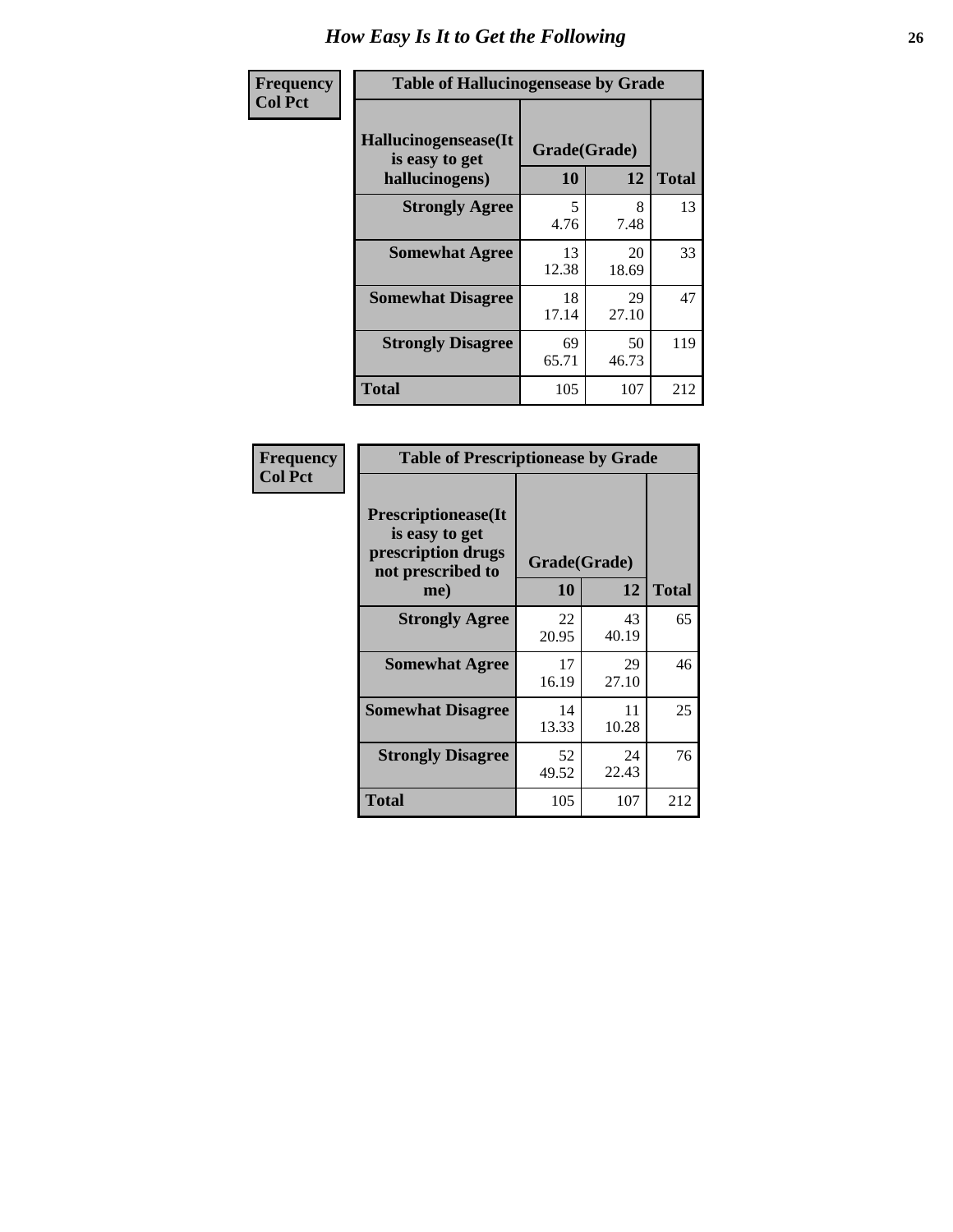### *Age at Onset of Use* **27** *Results for "Age at Onset of Use" questions exclude students who said they did not use that substance*

| <b>Frequency</b> | <b>Table of Grade by Alcoholinit</b>             |                |           |                  |                       |                           |            |             |             |                  |                       |              |  |  |
|------------------|--------------------------------------------------|----------------|-----------|------------------|-----------------------|---------------------------|------------|-------------|-------------|------------------|-----------------------|--------------|--|--|
| <b>Row Pct</b>   | Alcoholinit (I started using alcohol when I was) |                |           |                  |                       |                           |            |             |             |                  |                       |              |  |  |
|                  | Grade(Grade)   younger                           | <b>8 or</b>    | 9         | 11               | 12                    | 13                        | 14         | 15          | <b>16</b>   | 17               | <b>18 or</b><br>older | <b>Total</b> |  |  |
|                  | 10                                               | 3<br>8.82      | 0<br>0.00 | 3                | $8.82 \mid 0.00 \mid$ | 7<br>20.59                | 6<br>17.65 | 11<br>32.35 | 3<br>8.82   | $\Omega$<br>0.00 | 2.94                  | 34           |  |  |
|                  | 12                                               | 2.78           | 2.78      | $\Omega$<br>0.00 | 2.78                  | 3<br>8.33                 | 2.78       | 9<br>25.00  | 13<br>36.11 | 7<br>19.44       | $\Omega$<br>0.00      | 36           |  |  |
|                  | <b>Total</b>                                     | $\overline{4}$ |           | 3                |                       | 10                        | 7          | 20          | 16          | 7                |                       | 70           |  |  |
|                  |                                                  |                |           |                  |                       | Frequency Missing $= 142$ |            |             |             |                  |                       |              |  |  |

#### **Frequency Row Pct**

| <b>Table of Grade by Cigarettesinit</b> |                 |                                                       |                  |                               |                           |            |            |            |       |                       |              |  |  |
|-----------------------------------------|-----------------|-------------------------------------------------------|------------------|-------------------------------|---------------------------|------------|------------|------------|-------|-----------------------|--------------|--|--|
|                                         |                 | Cigarettesinit (I started smoking tobacco when I was) |                  |                               |                           |            |            |            |       |                       |              |  |  |
| Grade(Grade)                            | 8 or<br>vounger | 9                                                     | 11               | 12                            | 13                        | 14         | <b>15</b>  | <b>16</b>  | 17    | <b>18 or</b><br>older | <b>Total</b> |  |  |
| 10                                      | 0<br>0.00       | 4.55                                                  | 3<br>13.64       | $\overline{c}$<br>9.09        | 3<br>13.64                | 6<br>27.27 | 22.73      | 4.55       | 4.55  | 0.00                  | 22           |  |  |
| 12                                      | 4.17            | 4.17                                                  | $\Omega$<br>0.00 | $\theta$<br>0.00 <sub>1</sub> | 0<br>0.00                 | 4.17       | 8<br>33.33 | 4<br>16.67 | 20.83 | 4<br>16.67            | 24           |  |  |
| <b>Total</b>                            |                 | 2                                                     | 3                | $\overline{2}$                | 3                         | 7          | 13         | 5          | 6     | 4                     | 46           |  |  |
|                                         |                 |                                                       |                  |                               | Frequency Missing $= 166$ |            |            |            |       |                       |              |  |  |

**Frequency Row Pct**

|              | <b>Table of Grade by Smokelessinit</b> |           |           |                                                      |                  |            |                 |            |      |                       |              |  |  |  |
|--------------|----------------------------------------|-----------|-----------|------------------------------------------------------|------------------|------------|-----------------|------------|------|-----------------------|--------------|--|--|--|
|              |                                        |           |           | Smokelessinit (I started chewing tobacco when I was) |                  |            |                 |            |      |                       |              |  |  |  |
| Grade(Grade) | 8 or<br>younger                        | 9         | 11        | 12                                                   | 13               | 14         | 15 <sup>1</sup> | <b>16</b>  | 17   | <b>18 or</b><br>older | <b>Total</b> |  |  |  |
| 10           | 0<br>0.00                              | 0<br>0.00 | 0<br>0.00 | 7.69                                                 | 15.38            | 4<br>30.77 | 15.38           | 2<br>15.38 | 7.69 | 7.69                  | 13           |  |  |  |
| 12           | 6.67                                   | 6.67      | 6.67      | 2<br>13.33                                           | $\Omega$<br>0.00 | 6.67       | 6<br>40.00      | 2<br>13.33 | 6.67 | 0.00                  | 15           |  |  |  |
| <b>Total</b> |                                        |           |           | 3                                                    | $\overline{2}$   | 5          | 8               | 4          | ∍    |                       | 28           |  |  |  |
|              |                                        |           |           | <b>Frequency Missing <math>= 184</math></b>          |                  |            |                 |            |      |                       |              |  |  |  |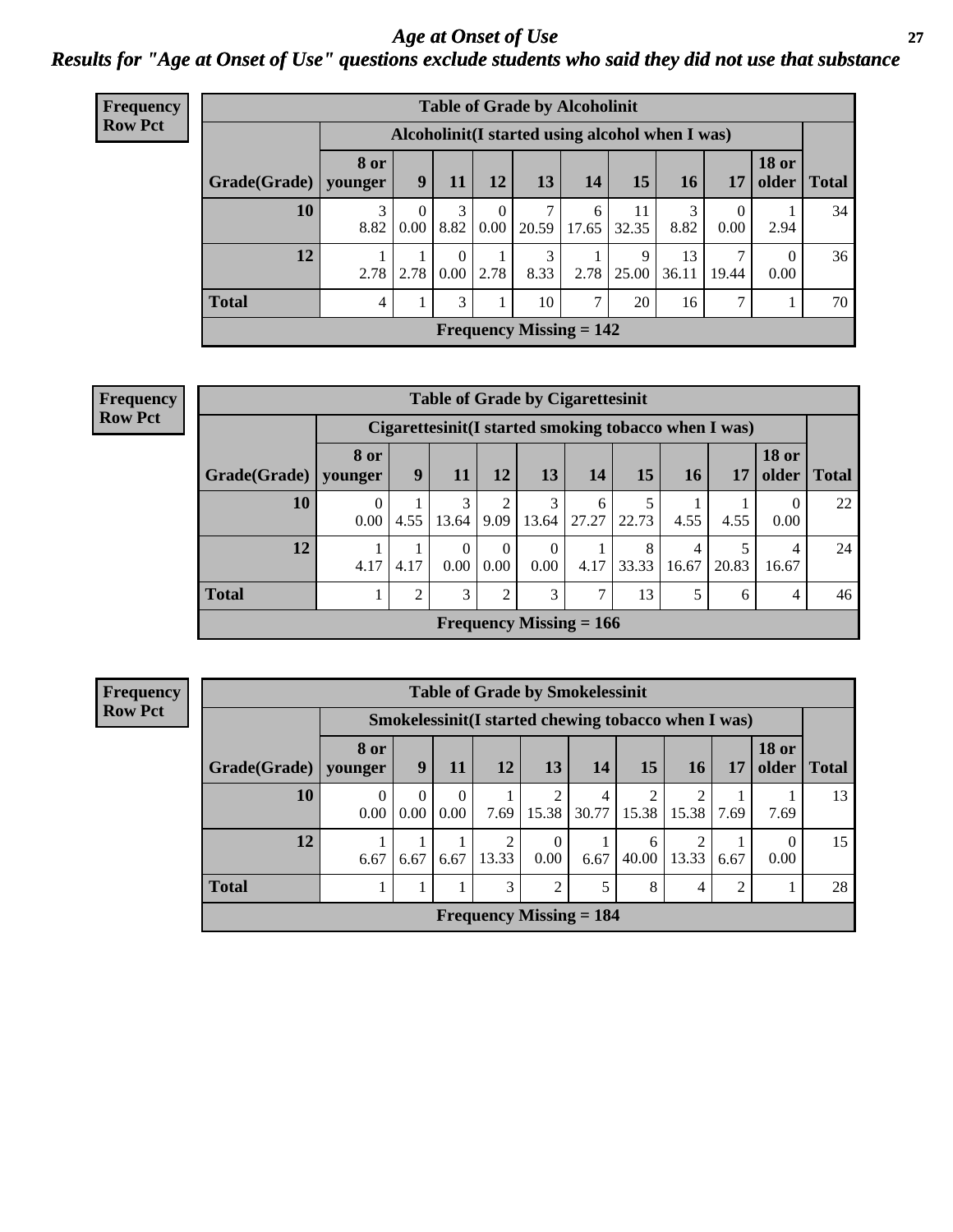#### *Age at Onset of Use* **28**

*Results for "Age at Onset of Use" questions exclude students who said they did not use that substance*

| <b>Frequency</b> | <b>Table of Grade by Marijuanainit</b> |                                                      |                                |                  |                  |                                |            |                  |                  |                       |              |  |  |  |
|------------------|----------------------------------------|------------------------------------------------------|--------------------------------|------------------|------------------|--------------------------------|------------|------------------|------------------|-----------------------|--------------|--|--|--|
| <b>Row Pct</b>   |                                        | Marijuanainit (I started using marijuana when I was) |                                |                  |                  |                                |            |                  |                  |                       |              |  |  |  |
|                  | Grade(Grade)                           | 9                                                    | 11                             | 12               | 13               | 14                             | <b>15</b>  | <b>16</b>        | 17               | <b>18 or</b><br>older | <b>Total</b> |  |  |  |
|                  | 10                                     | $\Omega$<br>0.00                                     | 2<br>13.33                     | 3<br>20.00       | 6.67             | $\overline{4}$<br>26.67        | 5<br>33.33 | $\left($<br>0.00 | $\Omega$<br>0.00 | $\theta$<br>0.00      | 15           |  |  |  |
|                  | 12                                     | 7.14                                                 | $\mathbf{0}$<br>$0.00^{\circ}$ | $\Omega$<br>0.00 | $\theta$<br>0.00 | 2<br>14.29                     | 4          | 5<br>28.57 35.71 | 7.14             | 7.14                  | 14           |  |  |  |
|                  | <b>Total</b>                           |                                                      | $\overline{2}$                 | 3                | 1                | 6                              | 9          | 5                | 1                |                       | 29           |  |  |  |
|                  |                                        |                                                      |                                |                  |                  | <b>Frequency Missing = 183</b> |            |                  |                  |                       |              |  |  |  |

| <b>Frequency</b> | <b>Table of Grade by Cocaineinit</b> |                                                          |              |  |  |
|------------------|--------------------------------------|----------------------------------------------------------|--------------|--|--|
| <b>Row Pct</b>   |                                      | Cocaineinit(I<br>started using<br>cocaine<br>when I was) |              |  |  |
|                  | Grade(Grade)                         | 9                                                        | <b>Total</b> |  |  |
|                  | 10                                   | 0                                                        | 0            |  |  |
|                  | 12                                   | 100.00                                                   |              |  |  |
|                  | <b>Total</b>                         |                                                          |              |  |  |
|                  | Frequency Missing $= 211$            |                                                          |              |  |  |

| Frequency      | <b>Table of Grade by Inhalantsinit</b> |                                                           |       |           |       |              |
|----------------|----------------------------------------|-----------------------------------------------------------|-------|-----------|-------|--------------|
| <b>Row Pct</b> |                                        | Inhalantsinit(I started<br>using inhalants when I<br>was) |       |           |       |              |
|                | Grade(Grade)                           | 9                                                         | 13    | 14        | 16    | <b>Total</b> |
|                | 10                                     | ∩<br>0.00                                                 | 33.33 | 33.33     | 33.33 | 3            |
|                | 12                                     | 100.00                                                    | 0.00  | 0<br>0.00 | 0.00  |              |
|                | <b>Total</b>                           |                                                           |       |           |       | 4            |
|                |                                        | Frequency Missing $= 208$                                 |       |           |       |              |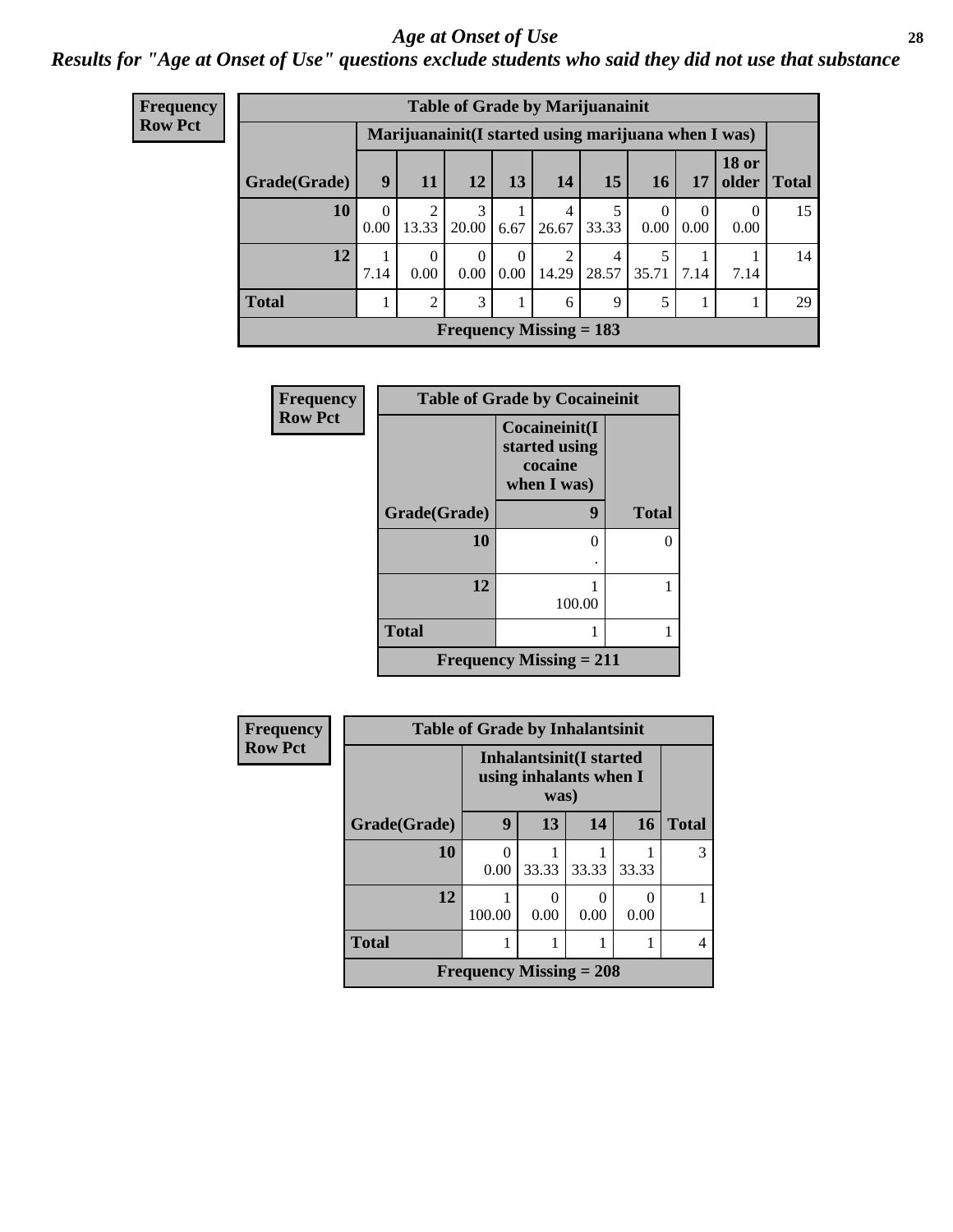#### *Age at Onset of Use* **29**

*Results for "Age at Onset of Use" questions exclude students who said they did not use that substance*

| Frequency      | <b>Table of Grade by Steroidsinit</b> |                                                            |              |  |  |  |
|----------------|---------------------------------------|------------------------------------------------------------|--------------|--|--|--|
| <b>Row Pct</b> |                                       | Steroidsinit(I<br>started using<br>steroids<br>when I was) |              |  |  |  |
|                | Grade(Grade)                          | 9                                                          | <b>Total</b> |  |  |  |
|                | 10                                    | 0                                                          |              |  |  |  |
|                | 12                                    | 100.00                                                     |              |  |  |  |
|                | <b>Total</b>                          |                                                            |              |  |  |  |
|                |                                       | <b>Frequency Missing = 211</b>                             |              |  |  |  |

| Frequency      | <b>Table of Grade by Ecstasyinit</b>        |                                                          |           |       |              |  |
|----------------|---------------------------------------------|----------------------------------------------------------|-----------|-------|--------------|--|
| <b>Row Pct</b> |                                             | Ecstasyinit(I<br>started using<br>ecstasy when I<br>was) |           |       |              |  |
|                | Grade(Grade)                                | 9                                                        | 15        | 17    | <b>Total</b> |  |
|                | 10                                          | 0<br>0.00                                                | 100.00    | 0.00  |              |  |
|                | 12                                          | 50.00                                                    | 0<br>0.00 | 50.00 | 2            |  |
|                | <b>Total</b>                                |                                                          |           |       | 3            |  |
|                | <b>Frequency Missing <math>= 209</math></b> |                                                          |           |       |              |  |

| <b>Frequency</b> | <b>Table of Grade by Methinit</b> |                                                                        |              |  |  |
|------------------|-----------------------------------|------------------------------------------------------------------------|--------------|--|--|
| <b>Row Pct</b>   |                                   | <b>Methinit</b> (I started<br>using<br>methamphetamines<br>when I was) |              |  |  |
|                  | Grade(Grade)                      | 9                                                                      | <b>Total</b> |  |  |
|                  | 10                                | ∩                                                                      |              |  |  |
|                  |                                   |                                                                        |              |  |  |
|                  | 12                                | 100.00                                                                 |              |  |  |
|                  |                                   |                                                                        |              |  |  |
|                  | <b>Total</b>                      |                                                                        |              |  |  |
|                  |                                   | Frequency Missing $= 211$                                              |              |  |  |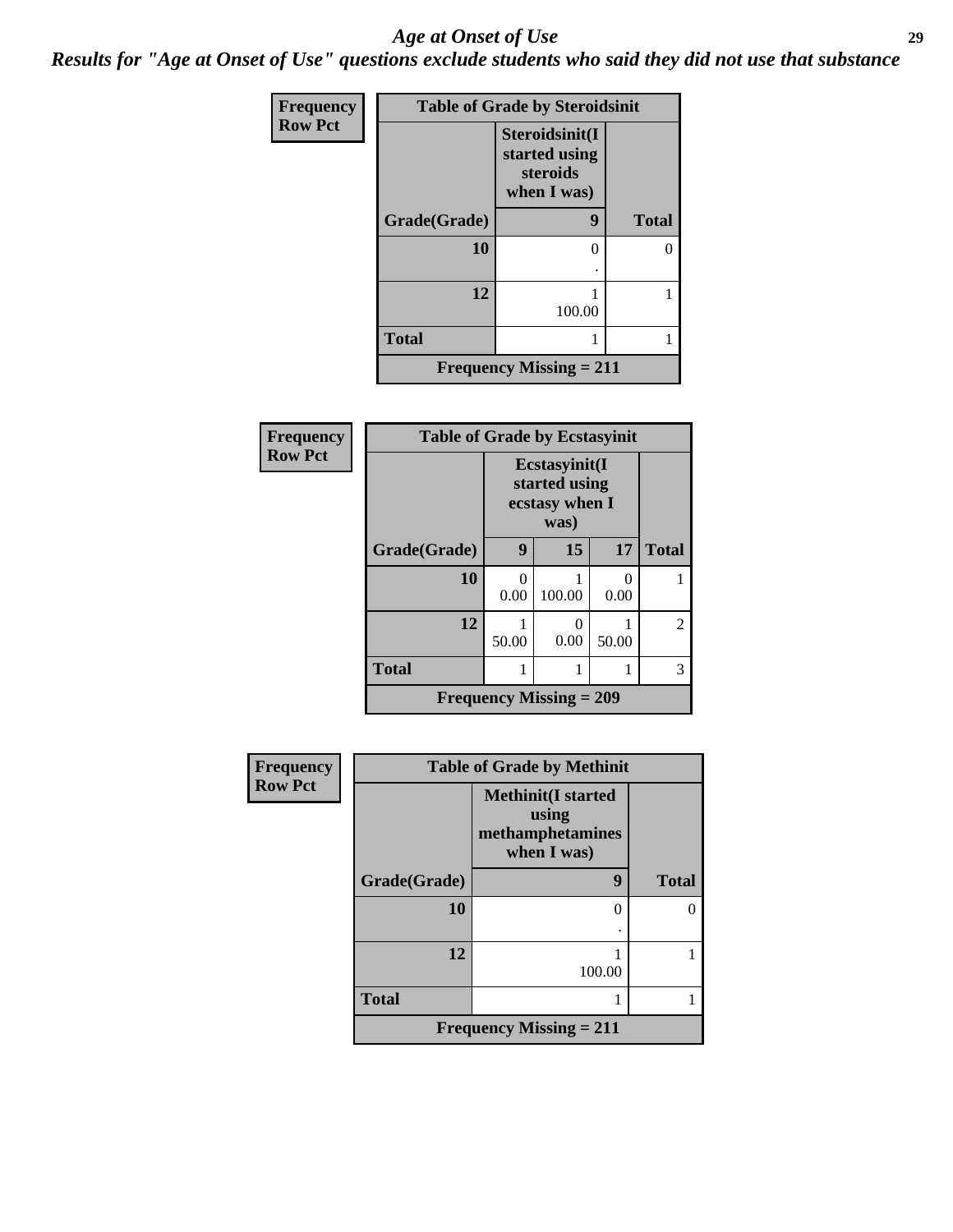#### Age at Onset of Use **30**

*Results for "Age at Onset of Use" questions exclude students who said they did not use that substance*

| Frequency      | <b>Table of Grade by Hallucinogensinit</b> |                                                                      |              |  |  |
|----------------|--------------------------------------------|----------------------------------------------------------------------|--------------|--|--|
| <b>Row Pct</b> |                                            | Hallucinogensinit(I<br>started using<br>hallucinogens<br>when I was) |              |  |  |
|                | Grade(Grade)                               | $\boldsymbol{9}$                                                     | <b>Total</b> |  |  |
|                | 10                                         | 0                                                                    |              |  |  |
|                | 12                                         | 100.00                                                               |              |  |  |
|                | <b>Total</b>                               |                                                                      |              |  |  |
|                |                                            | <b>Frequency Missing <math>= 211</math></b>                          |              |  |  |

| Frequency      | <b>Table of Grade by Prescriptioninit</b> |                |                                                                                                   |                                |                |                |           |              |
|----------------|-------------------------------------------|----------------|---------------------------------------------------------------------------------------------------|--------------------------------|----------------|----------------|-----------|--------------|
| <b>Row Pct</b> |                                           |                | <b>Prescriptioninit(I started using</b><br>prescription drugs not prescribed to<br>me when I was) |                                |                |                |           |              |
|                | Grade(Grade)                              | 9              | 12                                                                                                | 13                             | 14             | 15             | <b>16</b> | <b>Total</b> |
|                | 10                                        | 20.00          | 0<br>0.00                                                                                         | 20.00                          | 20.00          | 20.00          | 20.00     | 5            |
|                | 12                                        | 14.29          | 14.29                                                                                             | 0<br>0.00                      | 14.29          | 14.29          | 42.86     | 7            |
|                | <b>Total</b>                              | $\overline{2}$ |                                                                                                   |                                | $\overline{c}$ | $\mathfrak{D}$ | 4         | 12           |
|                |                                           |                |                                                                                                   | <b>Frequency Missing = 200</b> |                |                |           |              |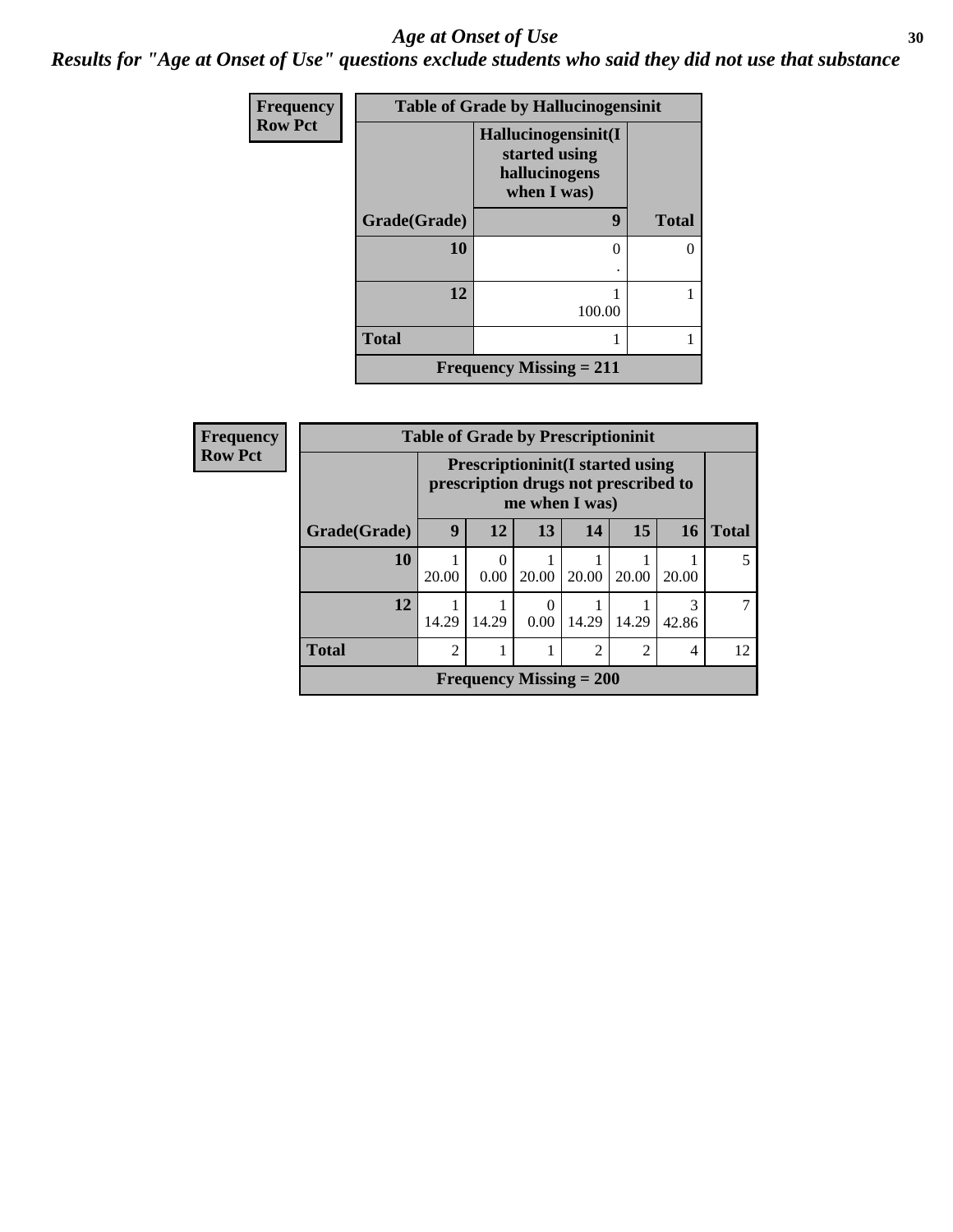| Frequency      | <b>Table of Alcoholharm by Grade</b>          |                    |             |              |
|----------------|-----------------------------------------------|--------------------|-------------|--------------|
| <b>Col Pct</b> | Alcoholharm(I<br>think alcohol is<br>harmful) | Grade(Grade)<br>10 | 12          | <b>Total</b> |
|                | <b>Strongly Agree</b>                         | 63<br>60.00        | 52<br>48.60 | 115          |
|                | <b>Somewhat Agree</b>                         | 27<br>25.71        | 34<br>31.78 | 61           |
|                | <b>Somewhat Disagree</b>                      | 6<br>5.71          | 12<br>11.21 | 18           |
|                | <b>Strongly Disagree</b>                      | 9<br>8.57          | 9<br>8.41   | 18           |
|                | <b>Total</b>                                  | 105                | 107         | 212          |

| <b>Table of Cigarettesharm by Grade</b>                  |                    |             |              |  |  |
|----------------------------------------------------------|--------------------|-------------|--------------|--|--|
| Cigarettesharm(I<br>think smoking<br>tobacco is harmful) | Grade(Grade)<br>10 | 12          | <b>Total</b> |  |  |
| <b>Strongly Agree</b>                                    | 80<br>76.19        | 86<br>80.37 | 166          |  |  |
| <b>Somewhat Agree</b>                                    | 10<br>9.52         | 11<br>10.28 | 21           |  |  |
| <b>Somewhat Disagree</b>                                 | 7<br>6.67          | 5<br>4.67   | 12           |  |  |
| <b>Strongly Disagree</b>                                 | 8<br>7.62          | 5<br>4.67   | 13           |  |  |
| <b>Total</b>                                             | 105                | 107         | 212          |  |  |

| Frequency      | <b>Table of Smokelessharm by Grade</b>                  |                           |             |              |
|----------------|---------------------------------------------------------|---------------------------|-------------|--------------|
| <b>Col Pct</b> | Smokelessharm(I<br>think chewing<br>tobacco is harmful) | Grade(Grade)<br><b>10</b> | 12          | <b>Total</b> |
|                | <b>Strongly Agree</b>                                   | 77<br>73.33               | 71<br>66.36 | 148          |
|                | <b>Somewhat Agree</b>                                   | 15<br>14.29               | 21<br>19.63 | 36           |
|                | <b>Somewhat Disagree</b>                                | 5<br>4.76                 | 8<br>7.48   | 13           |
|                | <b>Strongly Disagree</b>                                | 8<br>7.62                 | 6.54        | 15           |
|                | <b>Total</b>                                            | 105                       | 107         | 212          |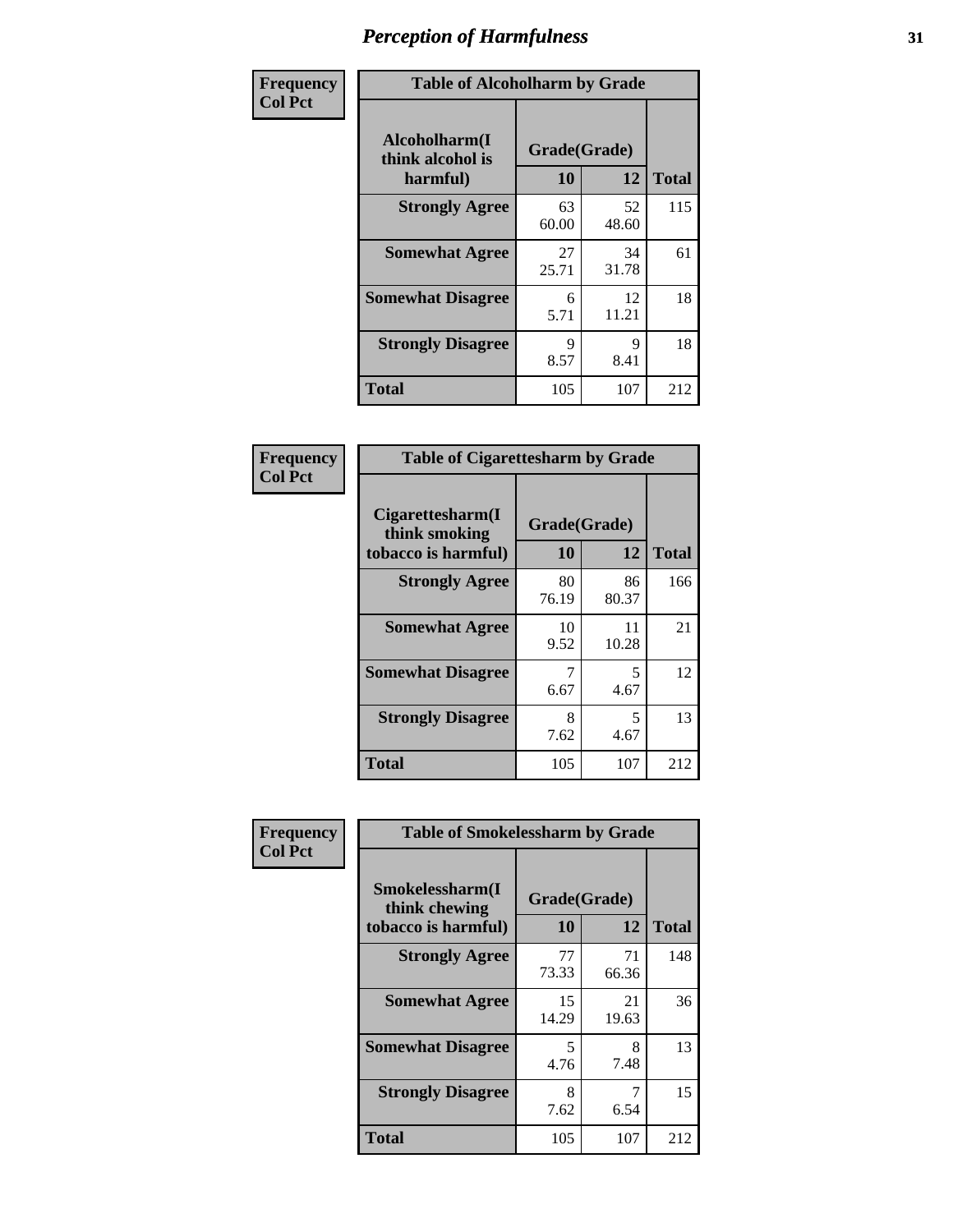| Frequency      | <b>Table of Marijuanaharm by Grade</b>            |                    |             |              |
|----------------|---------------------------------------------------|--------------------|-------------|--------------|
| <b>Col Pct</b> | Marijuanaharm(I<br>think marijuana is<br>harmful) | Grade(Grade)<br>10 | 12          | <b>Total</b> |
|                | <b>Strongly Agree</b>                             | 79<br>75.24        | 69<br>64.49 | 148          |
|                | <b>Somewhat Agree</b>                             | 12<br>11.43        | 13<br>12.15 | 25           |
|                | <b>Somewhat Disagree</b>                          | 2<br>1.90          | 12<br>11.21 | 14           |
|                | <b>Strongly Disagree</b>                          | 12<br>11.43        | 13<br>12.15 | 25           |
|                | <b>Total</b>                                      | 105                | 107         | 212          |

| <b>Table of Cocaineharm by Grade</b> |              |             |              |  |  |
|--------------------------------------|--------------|-------------|--------------|--|--|
| Cocaineharm(I<br>think cocaine is    | Grade(Grade) |             |              |  |  |
| harmful)                             | 10           | 12          | <b>Total</b> |  |  |
| <b>Strongly Agree</b>                | 89<br>84.76  | 97<br>90.65 | 186          |  |  |
| <b>Somewhat Agree</b>                | 6.67         | 5<br>4.67   | 12           |  |  |
| <b>Strongly Disagree</b>             | 9<br>8.57    | 5<br>4.67   | 14           |  |  |
| <b>Total</b>                         | 105          | 107         | 212          |  |  |

| Frequency<br><b>Col Pct</b> | <b>Table of Inhalantsharm by Grade</b>              |                    |                        |              |  |
|-----------------------------|-----------------------------------------------------|--------------------|------------------------|--------------|--|
|                             | Inhalantsharm(I)<br>think inhalants are<br>harmful) | Grade(Grade)<br>10 | 12                     | <b>Total</b> |  |
|                             | <b>Strongly Agree</b>                               | 84<br>80.00        | 95<br>88.79            | 179          |  |
|                             | <b>Somewhat Agree</b>                               | Q<br>8.57          | 5<br>4.67              | 14           |  |
|                             | <b>Somewhat Disagree</b>                            | 3<br>2.86          | $\mathfrak{D}$<br>1.87 | 5            |  |
|                             | <b>Strongly Disagree</b>                            | 9<br>8.57          | 5<br>4.67              | 14           |  |
|                             | <b>Total</b>                                        | 105                | 107                    | 212          |  |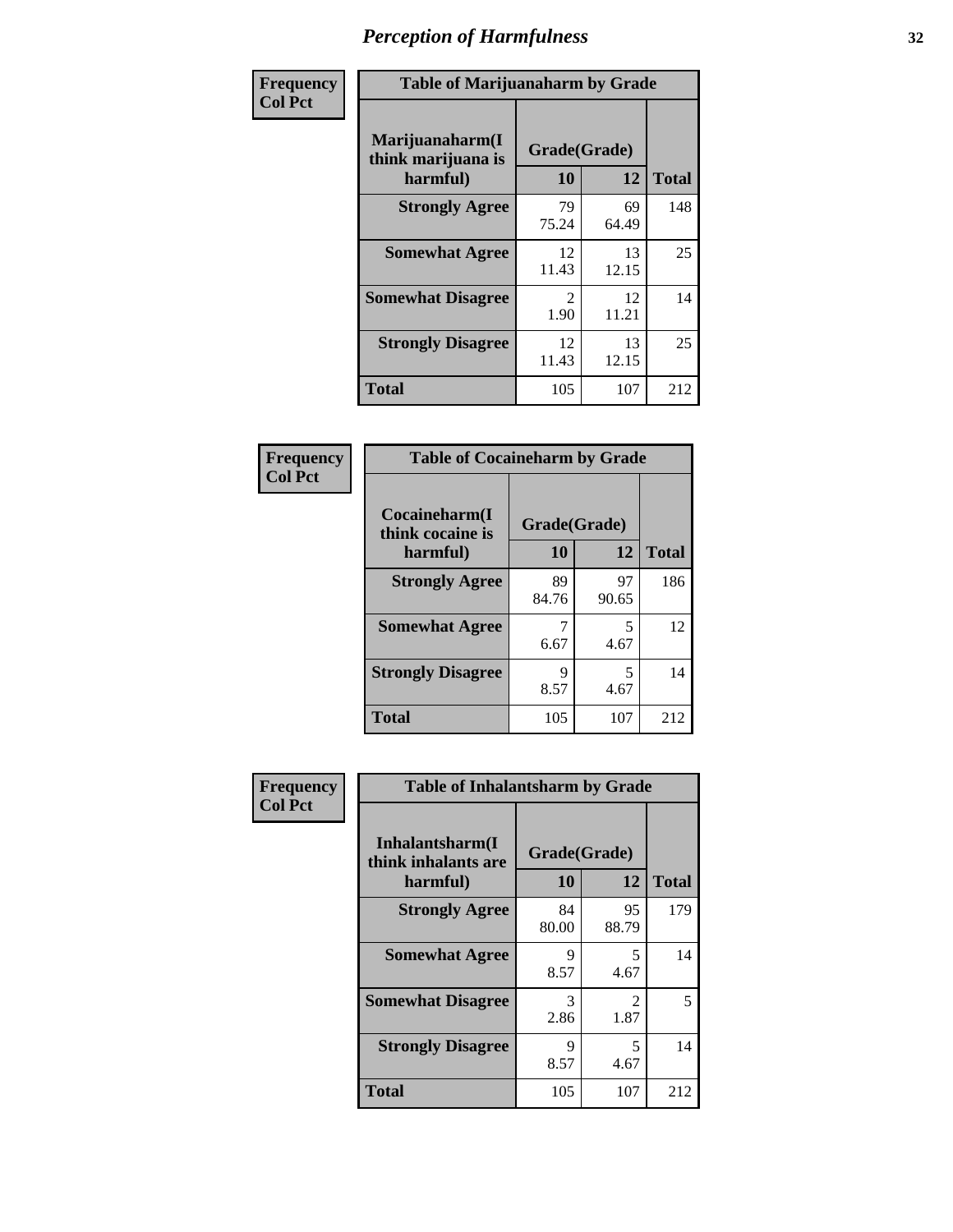| Frequency      | <b>Table of Steroidsharm by Grade</b>            |                                     |                                 |              |
|----------------|--------------------------------------------------|-------------------------------------|---------------------------------|--------------|
| <b>Col Pct</b> | Steroidsharm(I<br>think steroids are<br>harmful) | Grade(Grade)<br>10                  | 12                              | <b>Total</b> |
|                | <b>Strongly Agree</b>                            | 88<br>83.81                         | 88<br>82.24                     | 176          |
|                | <b>Somewhat Agree</b>                            | 6<br>5.71                           | 13<br>12.15                     | 19           |
|                | <b>Somewhat Disagree</b>                         | $\mathcal{D}_{\mathcal{L}}$<br>1.90 | 0.93                            | 3            |
|                | <b>Strongly Disagree</b>                         | 9<br>8.57                           | $\overline{\mathbf{z}}$<br>4.67 | 14           |
|                | <b>Total</b>                                     | 105                                 | 107                             | 212          |

| <b>Table of Ecstasyharm by Grade</b>          |                    |              |     |  |  |  |
|-----------------------------------------------|--------------------|--------------|-----|--|--|--|
| Ecstasyharm(I<br>think ecstasy is<br>harmful) | Grade(Grade)<br>10 | <b>Total</b> |     |  |  |  |
| <b>Strongly Agree</b>                         | 88<br>83.81        | 92<br>85.98  | 180 |  |  |  |
| <b>Somewhat Agree</b>                         | 7<br>6.67          | 6.54         | 14  |  |  |  |
| <b>Somewhat Disagree</b>                      | 0.95               | 3<br>2.80    | 4   |  |  |  |
| <b>Strongly Disagree</b>                      | 9<br>8.57          | 5<br>4.67    | 14  |  |  |  |
| <b>Total</b>                                  | 105                | 107          | 212 |  |  |  |

| Frequency      | <b>Table of Methharm by Grade</b>                            |                          |             |              |  |
|----------------|--------------------------------------------------------------|--------------------------|-------------|--------------|--|
| <b>Col Pct</b> | <b>Methharm</b> (I think<br>methamphetamines<br>are harmful) | Grade(Grade)<br>12<br>10 |             | <b>Total</b> |  |
|                | <b>Strongly Agree</b>                                        | 90<br>85.71              | 99<br>92.52 | 189          |  |
|                | <b>Somewhat Agree</b>                                        | 6<br>5.71                | 3<br>2.80   | 9            |  |
|                | <b>Somewhat Disagree</b>                                     | 0.95                     | 0<br>0.00   |              |  |
|                | <b>Strongly Disagree</b>                                     | 8<br>7.62                | 5<br>4.67   | 13           |  |
|                | <b>Total</b>                                                 | 105                      | 107         | 212          |  |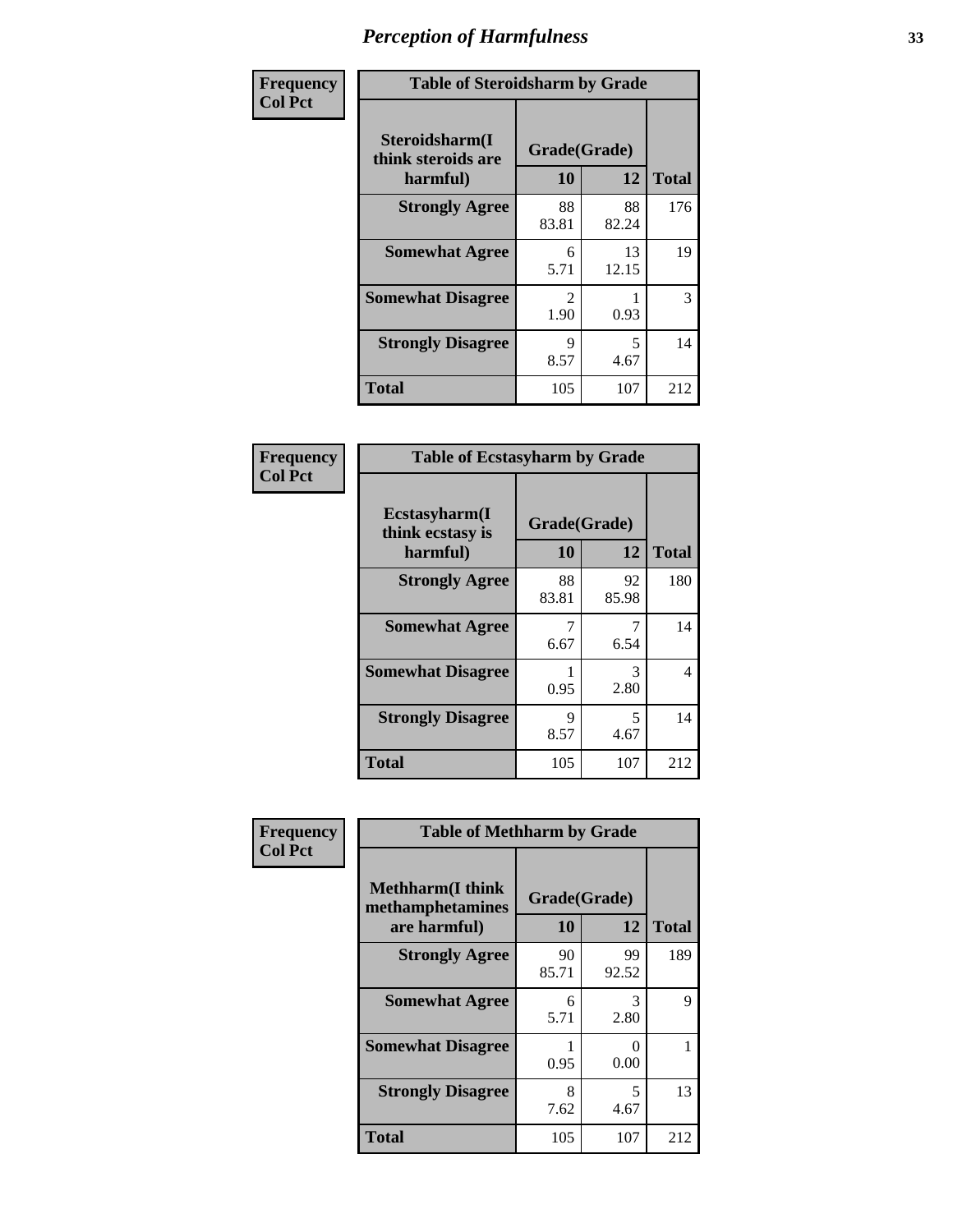| Frequency      | <b>Table of Hallucinogensharm by Grade</b>                 |                    |                        |              |
|----------------|------------------------------------------------------------|--------------------|------------------------|--------------|
| <b>Col Pct</b> | Hallucinogensharm(I<br>think hallucinogens<br>are harmful) | Grade(Grade)<br>10 | 12                     | <b>Total</b> |
|                | <b>Strongly Agree</b>                                      | 91<br>86.67        | 96<br>89.72            | 187          |
|                | <b>Somewhat Agree</b>                                      | 4<br>3.81          | 4<br>3.74              | 8            |
|                | <b>Somewhat Disagree</b>                                   | 0.95               | $\mathfrak{D}$<br>1.87 | 3            |
|                | <b>Strongly Disagree</b>                                   | 9<br>8.57          | 5<br>4.67              | 14           |
|                | <b>Total</b>                                               | 105                | 107                    | 212          |

| <b>Table of Prescriptionharm by Grade</b>                                         |                                  |             |              |  |  |
|-----------------------------------------------------------------------------------|----------------------------------|-------------|--------------|--|--|
| <b>Prescriptionharm(I)</b><br>think prescription<br>drugs not<br>prescribed to me | Grade(Grade)                     |             |              |  |  |
| are harmful)                                                                      | 10                               | 12          | <b>Total</b> |  |  |
| <b>Strongly Agree</b>                                                             | 81<br>77.14                      | 79<br>73.83 | 160          |  |  |
| <b>Somewhat Agree</b>                                                             | 11<br>10.48                      | 14<br>13.08 | 25           |  |  |
| <b>Somewhat Disagree</b>                                                          | $\overline{\mathcal{A}}$<br>3.81 | 8<br>7.48   | 12           |  |  |
| <b>Strongly Disagree</b>                                                          | 9<br>8.57                        | 6<br>5.61   | 15           |  |  |
| <b>Total</b>                                                                      | 105                              | 107         | 212          |  |  |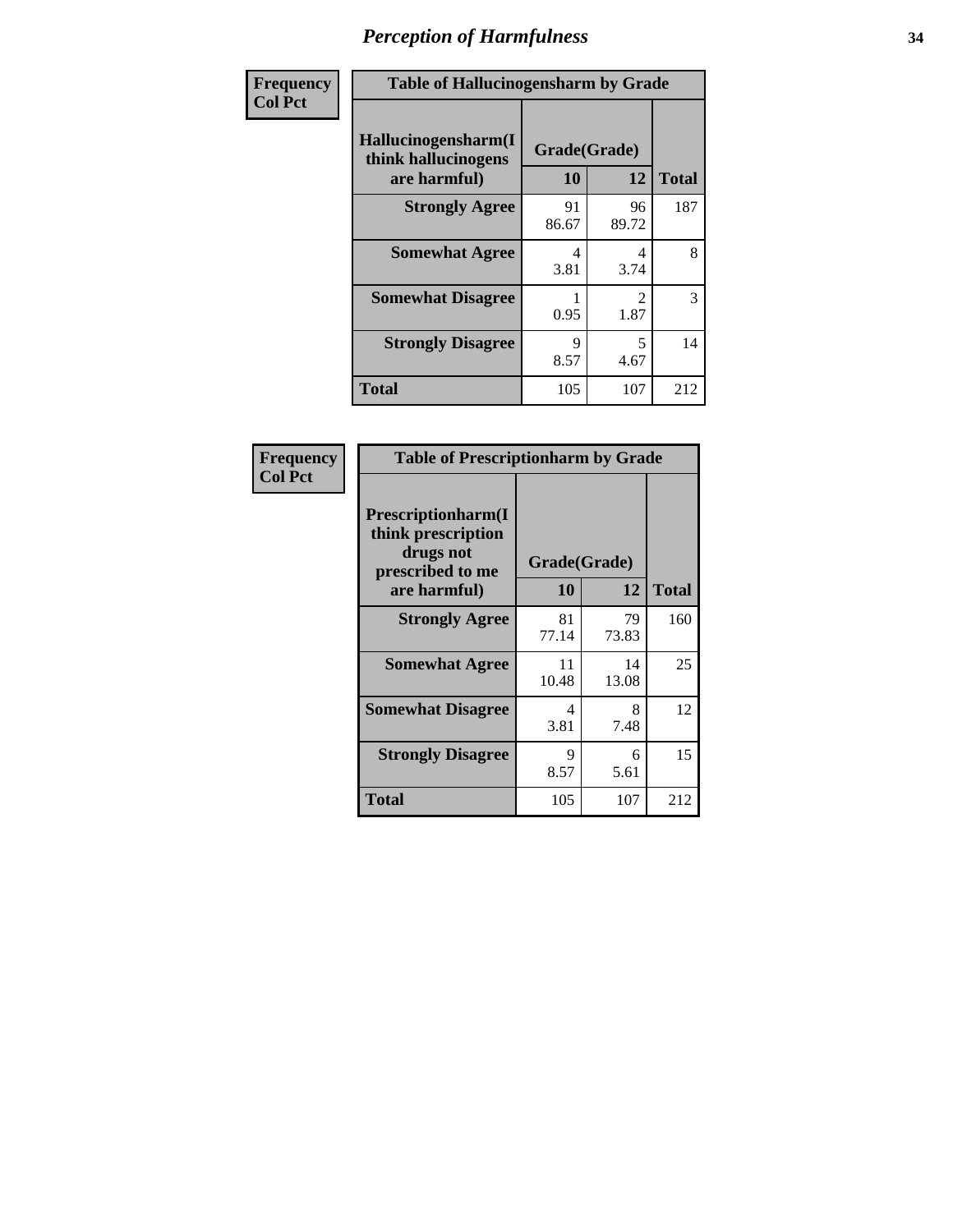# *Disapproval by Adults* **35**

| Frequency      | <b>Table of Alcoholadult by Grade</b>                                 |                    |             |              |
|----------------|-----------------------------------------------------------------------|--------------------|-------------|--------------|
| <b>Col Pct</b> | <b>Alcoholadult</b> (Adults<br>would disapprove if<br>I used alcohol) | Grade(Grade)<br>10 | 12          | <b>Total</b> |
|                | <b>Strongly Agree</b>                                                 | 60<br>57.14        | 69<br>64.49 | 129          |
|                | <b>Somewhat Agree</b>                                                 | 12<br>11.43        | 22<br>20.56 | 34           |
|                | <b>Somewhat Disagree</b>                                              | 15<br>14.29        | 10<br>9.35  | 25           |
|                | <b>Strongly Disagree</b>                                              | 18<br>17.14        | 6<br>5.61   | 24           |
|                | <b>Total</b>                                                          | 105                | 107         | 212          |

| <b>Table of Tobaccoadult by Grade</b>                                 |                    |             |              |  |  |
|-----------------------------------------------------------------------|--------------------|-------------|--------------|--|--|
| <b>Tobaccoadult</b> (Adults<br>would disapprove if<br>I used tobacco) | Grade(Grade)<br>10 | 12          | <b>Total</b> |  |  |
| <b>Strongly Agree</b>                                                 | 65<br>61.90        | 75<br>70.09 | 140          |  |  |
| <b>Somewhat Agree</b>                                                 | 12<br>11.43        | 15<br>14.02 | 27           |  |  |
| <b>Somewhat Disagree</b>                                              | 9<br>8.57          | 9<br>8.41   | 18           |  |  |
| <b>Strongly Disagree</b>                                              | 19<br>18.10        | 8<br>7.48   | 27           |  |  |
| <b>Total</b>                                                          | 105                | 107         | 212          |  |  |

| Frequency      | <b>Table of Marijuanaadult by Grade</b>                           |                    |             |              |  |
|----------------|-------------------------------------------------------------------|--------------------|-------------|--------------|--|
| <b>Col Pct</b> | Marijuanaadult(Adults<br>would disapprove if I<br>used marijuana) | Grade(Grade)<br>10 | 12          | <b>Total</b> |  |
|                | <b>Strongly Agree</b>                                             | 77<br>73.33        | 91<br>85.05 | 168          |  |
|                | <b>Somewhat Agree</b>                                             | 6<br>5.71          | 8<br>7.48   | 14           |  |
|                | <b>Somewhat Disagree</b>                                          | 6<br>5.71          | 5<br>4.67   | 11           |  |
|                | <b>Strongly Disagree</b>                                          | 16<br>15.24        | 3<br>2.80   | 19           |  |
|                | <b>Total</b>                                                      | 105                | 107         | 212          |  |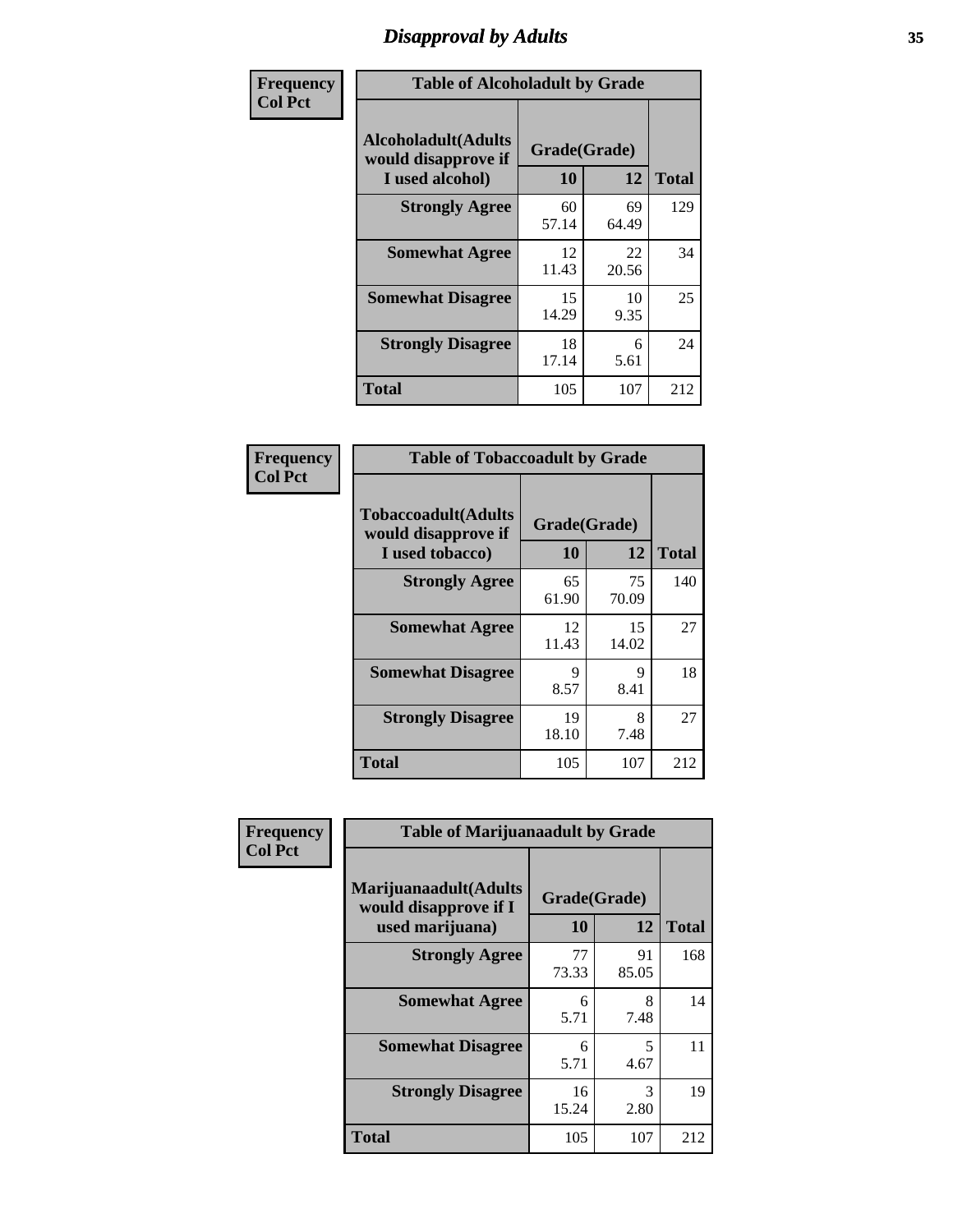### *Disapproval by Adults* **36**

| <b>Frequency</b> | <b>Table of Otherdrugadult by Grade</b>                                     |                    |             |              |
|------------------|-----------------------------------------------------------------------------|--------------------|-------------|--------------|
| <b>Col Pct</b>   | <b>Otherdrugadult</b> (Adults<br>would disapprove if I<br>used other drugs) | Grade(Grade)<br>10 | 12          | <b>Total</b> |
|                  | <b>Strongly Agree</b>                                                       | 79<br>75.24        | 96<br>89.72 | 175          |
|                  | <b>Somewhat Agree</b>                                                       | 4<br>3.81          | 6.54        | 11           |
|                  | <b>Somewhat Disagree</b>                                                    | 4<br>3.81          | 0.93        | 5            |
|                  | <b>Strongly Disagree</b>                                                    | 18<br>17.14        | 3<br>2.80   | 21           |
|                  | <b>Total</b>                                                                | 105                | 107         | 212          |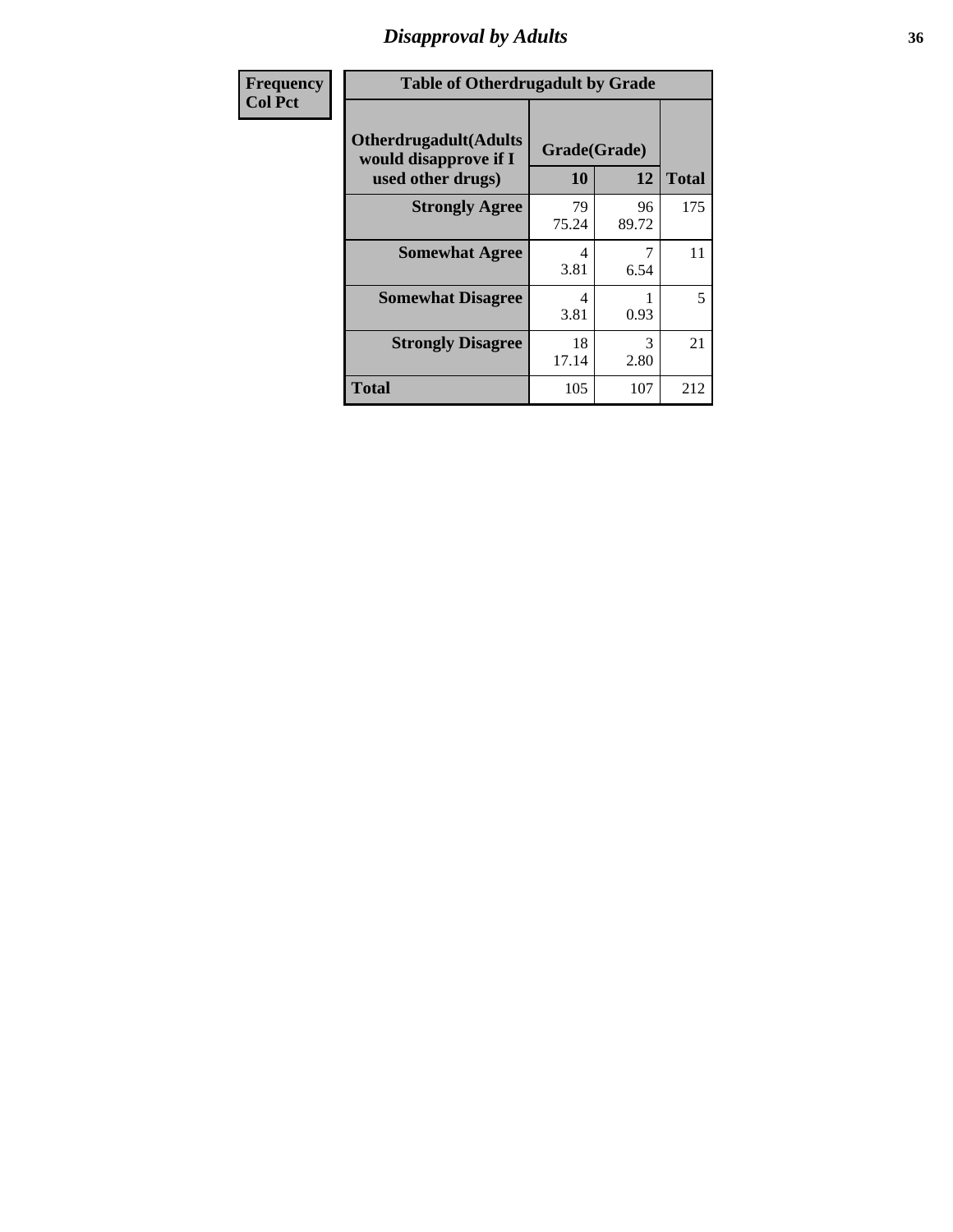# *Disapproval by Peers* **37**

| Frequency      | <b>Table of Alcoholpeer by Grade</b>                    |              |             |              |  |
|----------------|---------------------------------------------------------|--------------|-------------|--------------|--|
| <b>Col Pct</b> | Alcoholpeer(My<br>friends would<br>disapprove if I used | Grade(Grade) |             |              |  |
|                | alcohol)                                                | 10           | 12          | <b>Total</b> |  |
|                | <b>Strongly Agree</b>                                   | 22<br>20.95  | 26<br>24.30 | 48           |  |
|                | <b>Somewhat Agree</b>                                   | 29<br>27.62  | 18<br>16.82 | 47           |  |
|                | <b>Somewhat Disagree</b>                                | 29<br>27.62  | 37<br>34.58 | 66           |  |
|                | <b>Strongly Disagree</b>                                | 25<br>23.81  | 26<br>24.30 | 51           |  |
|                | Total                                                   | 105          | 107         | 212          |  |

| Frequency      | <b>Table of Tobaccopeer by Grade</b>                                |                    |             |              |
|----------------|---------------------------------------------------------------------|--------------------|-------------|--------------|
| <b>Col Pct</b> | Tobaccopeer(My<br>friends would<br>disapprove if I used<br>tobacco) | Grade(Grade)<br>10 | 12          | <b>Total</b> |
|                | <b>Strongly Agree</b>                                               | 38<br>36.19        | 42<br>39.25 | 80           |
|                | <b>Somewhat Agree</b>                                               | 21<br>20.00        | 16<br>14.95 | 37           |
|                | <b>Somewhat Disagree</b>                                            | 23<br>21.90        | 27<br>25.23 | 50           |
|                | <b>Strongly Disagree</b>                                            | 23<br>21.90        | 22<br>20.56 | 45           |
|                | Total                                                               | 105                | 107         | 212          |

| Frequency      | <b>Table of Marijuanapeer by Grade</b>                    |              |             |              |
|----------------|-----------------------------------------------------------|--------------|-------------|--------------|
| <b>Col Pct</b> | Marijuanapeer(My<br>friends would<br>disapprove if I used | Grade(Grade) |             |              |
|                | marijuana)                                                | 10           | 12          | <b>Total</b> |
|                | <b>Strongly Agree</b>                                     | 41<br>39.05  | 51<br>47.66 | 92           |
|                | <b>Somewhat Agree</b>                                     | 22<br>20.95  | 18<br>16.82 | 40           |
|                | <b>Somewhat Disagree</b>                                  | 21<br>20.00  | 20<br>18.69 | 41           |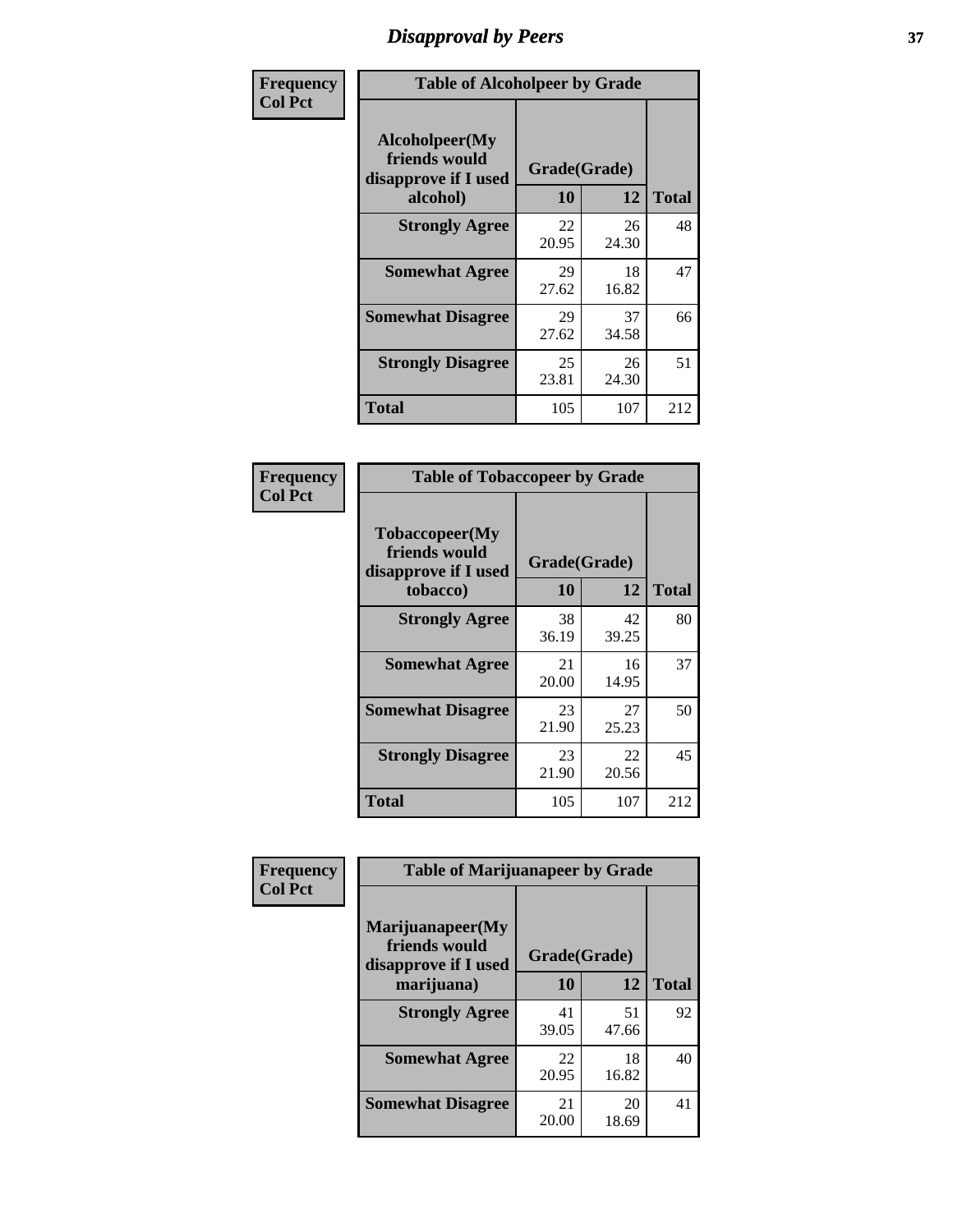# *Disapproval by Peers* **38**

| Frequency<br><b>Col Pct</b> | <b>Table of Marijuanapeer by Grade</b>                                  |                    |             |              |
|-----------------------------|-------------------------------------------------------------------------|--------------------|-------------|--------------|
|                             | Marijuanapeer(My<br>friends would<br>disapprove if I used<br>marijuana) | Grade(Grade)<br>10 | 12          | <b>Total</b> |
|                             | <b>Strongly Disagree</b>                                                | 21<br>20.00        | 18<br>16.82 | 39           |
|                             | Total                                                                   | 105                | 107         | 212          |

| Frequency      | <b>Table of Otherdrugpeer by Grade</b>                                    |                    |             |              |
|----------------|---------------------------------------------------------------------------|--------------------|-------------|--------------|
| <b>Col Pct</b> | Otherdrugpeer(My<br>friends would<br>disapprove if I used<br>other drugs) | Grade(Grade)<br>10 | 12          | <b>Total</b> |
|                | <b>Strongly Agree</b>                                                     | 50<br>47.62        | 71<br>66.36 | 121          |
|                | <b>Somewhat Agree</b>                                                     | 17<br>16.19        | 14<br>13.08 | 31           |
|                | <b>Somewhat Disagree</b>                                                  | 20<br>19.05        | 10<br>9.35  | 30           |
|                | <b>Strongly Disagree</b>                                                  | 18<br>17.14        | 12<br>11.21 | 30           |
|                | <b>Total</b>                                                              | 105                | 107         | 212          |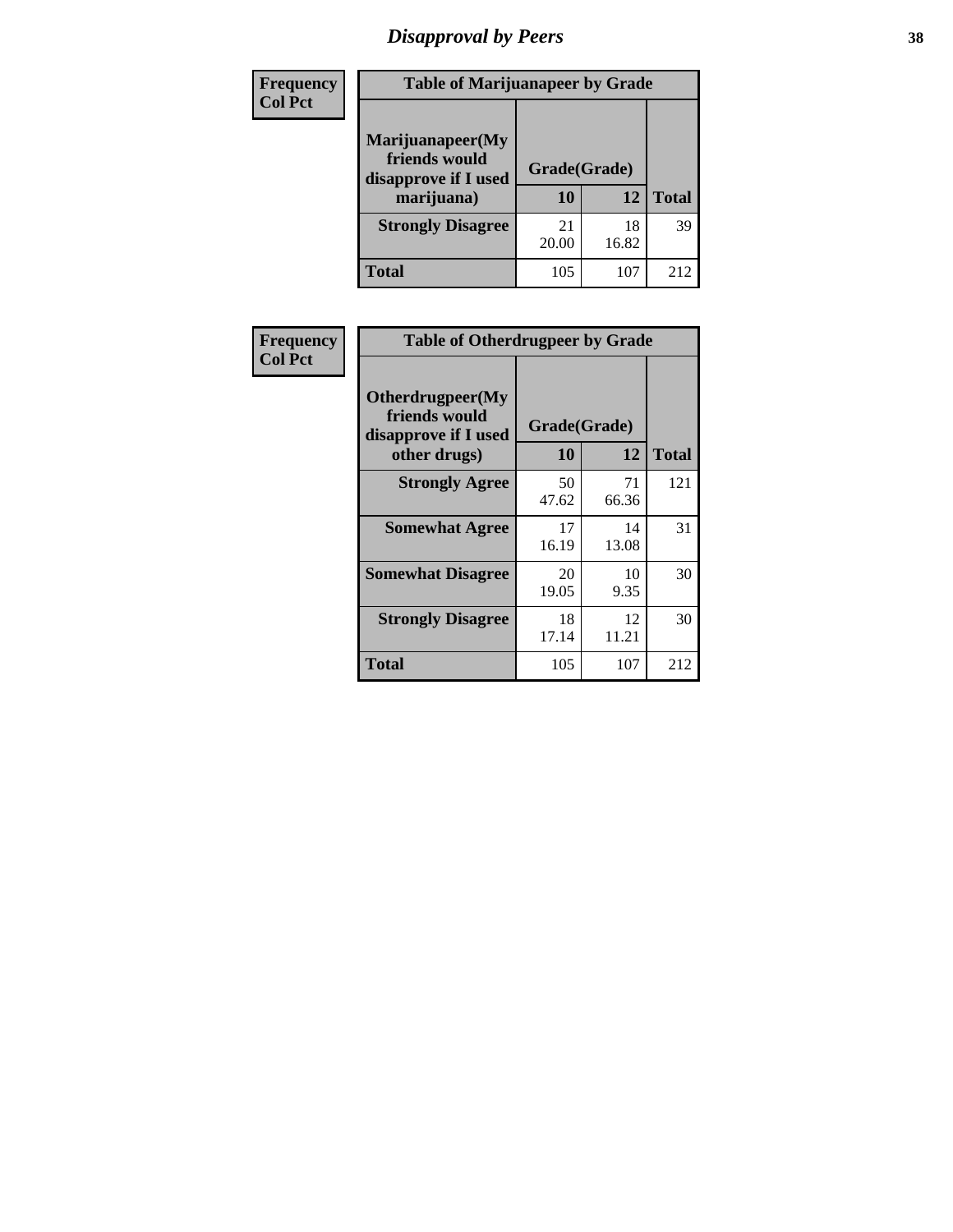| Frequency      | <b>Table of Alcohollocation1 by Grade</b> |              |             |              |
|----------------|-------------------------------------------|--------------|-------------|--------------|
| <b>Col Pct</b> | <b>Alcohollocation1(Places</b>            | Grade(Grade) |             |              |
|                | <b>Friends Use Alcohol)</b>               | 10           | 12          | <b>Total</b> |
|                |                                           | 66<br>62.86  | 71<br>66.36 | 137          |
|                | Do Not Use                                | 39<br>37.14  | 36<br>33.64 | 75           |
|                | <b>Total</b>                              | 105          | 107         | 212          |

| Frequency      | <b>Table of Alcohollocation2 by Grade</b>                     |                           |             |              |
|----------------|---------------------------------------------------------------|---------------------------|-------------|--------------|
| <b>Col Pct</b> | <b>Alcohollocation2(Places</b><br><b>Friends Use Alcohol)</b> | Grade(Grade)<br><b>10</b> | <b>12</b>   | <b>Total</b> |
|                |                                                               | 74<br>70.48               | 66<br>61.68 | 140          |
|                | Home                                                          | 31<br>29.52               | 41<br>38.32 | 72           |
|                | <b>Total</b>                                                  | 105                       | 107         | 212          |

| Frequency<br><b>Col Pct</b> | <b>Table of Alcohollocation 3 by Grade</b>                    |                    |              |              |
|-----------------------------|---------------------------------------------------------------|--------------------|--------------|--------------|
|                             | <b>Alcohollocation3(Places</b><br><b>Friends Use Alcohol)</b> | Grade(Grade)<br>10 | 12           | <b>Total</b> |
|                             |                                                               | 97<br>92.38        | 103<br>96.26 | 200          |
|                             | <b>School</b>                                                 | 8<br>7.62          | 4<br>3.74    | 12           |
|                             | <b>Total</b>                                                  | 105                | 107          | 212          |

| <b>Frequency</b> | <b>Table of Alcohollocation4 by Grade</b> |              |             |              |
|------------------|-------------------------------------------|--------------|-------------|--------------|
| <b>Col Pct</b>   | <b>Alcohollocation4(Places</b>            | Grade(Grade) |             |              |
|                  | <b>Friends Use Alcohol)</b>               | 10           | 12          | <b>Total</b> |
|                  |                                           | 85<br>80.95  | 91<br>85.05 | 176          |
|                  | Car                                       | 20<br>19.05  | 16<br>14.95 | 36           |
|                  | <b>Total</b>                              | 105          | 107         | 212          |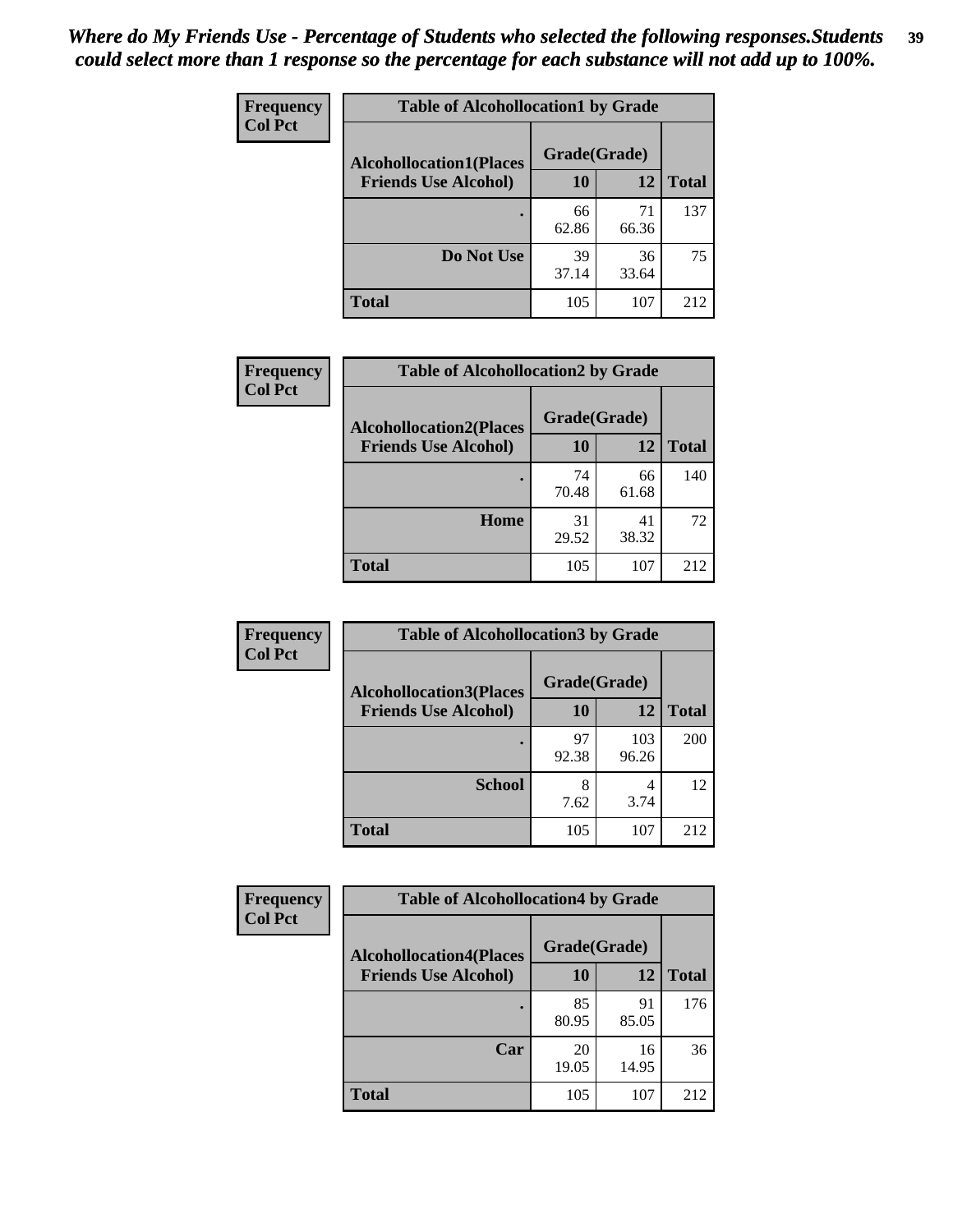| Frequency<br><b>Col Pct</b> | <b>Table of Alcohollocation5 by Grade</b> |              |             |              |
|-----------------------------|-------------------------------------------|--------------|-------------|--------------|
|                             | <b>Alcohollocation5(Places</b>            | Grade(Grade) |             |              |
|                             | <b>Friends Use Alcohol)</b>               | 10           | 12          | <b>Total</b> |
|                             |                                           | 57<br>54.29  | 49<br>45.79 | 106          |
|                             | <b>Friend's House</b>                     | 48<br>45.71  | 58<br>54.21 | 106          |
|                             | <b>Total</b>                              | 105          | 107         | 212          |

| <b>Frequency</b> | <b>Table of Alcohollocation6 by Grade</b> |              |             |              |
|------------------|-------------------------------------------|--------------|-------------|--------------|
| <b>Col Pct</b>   | <b>Alcohollocation6(Places</b>            | Grade(Grade) |             |              |
|                  | <b>Friends Use Alcohol)</b>               | 10           | 12          | <b>Total</b> |
|                  |                                           | 66<br>62.86  | 61<br>57.01 | 127          |
|                  | <b>Other</b>                              | 39<br>37.14  | 46<br>42.99 | 85           |
|                  | <b>Total</b>                              | 105          | 107         | 212          |

| Frequency      | <b>Table of Tobaccolocation1 by Grade</b> |              |             |              |
|----------------|-------------------------------------------|--------------|-------------|--------------|
| <b>Col Pct</b> | <b>Tobaccolocation1(Places</b>            | Grade(Grade) |             |              |
|                | <b>Friends Use Tobacco)</b>               | 10           | 12          | <b>Total</b> |
|                |                                           | 56<br>53.33  | 57<br>53.27 | 113          |
|                | Do Not Use                                | 49<br>46.67  | 50<br>46.73 | 99           |
|                | <b>Total</b>                              | 105          | 107         | 212          |

| <b>Frequency</b> | <b>Table of Tobaccolocation2 by Grade</b> |              |             |              |  |
|------------------|-------------------------------------------|--------------|-------------|--------------|--|
| <b>Col Pct</b>   | <b>Tobaccolocation2(Places</b>            | Grade(Grade) |             |              |  |
|                  | <b>Friends Use Tobacco)</b>               | 10           | 12          | <b>Total</b> |  |
|                  |                                           | 73<br>69.52  | 63<br>58.88 | 136          |  |
|                  | Home                                      | 32<br>30.48  | 44<br>41.12 | 76           |  |
|                  | <b>Total</b>                              | 105          | 107         | 212          |  |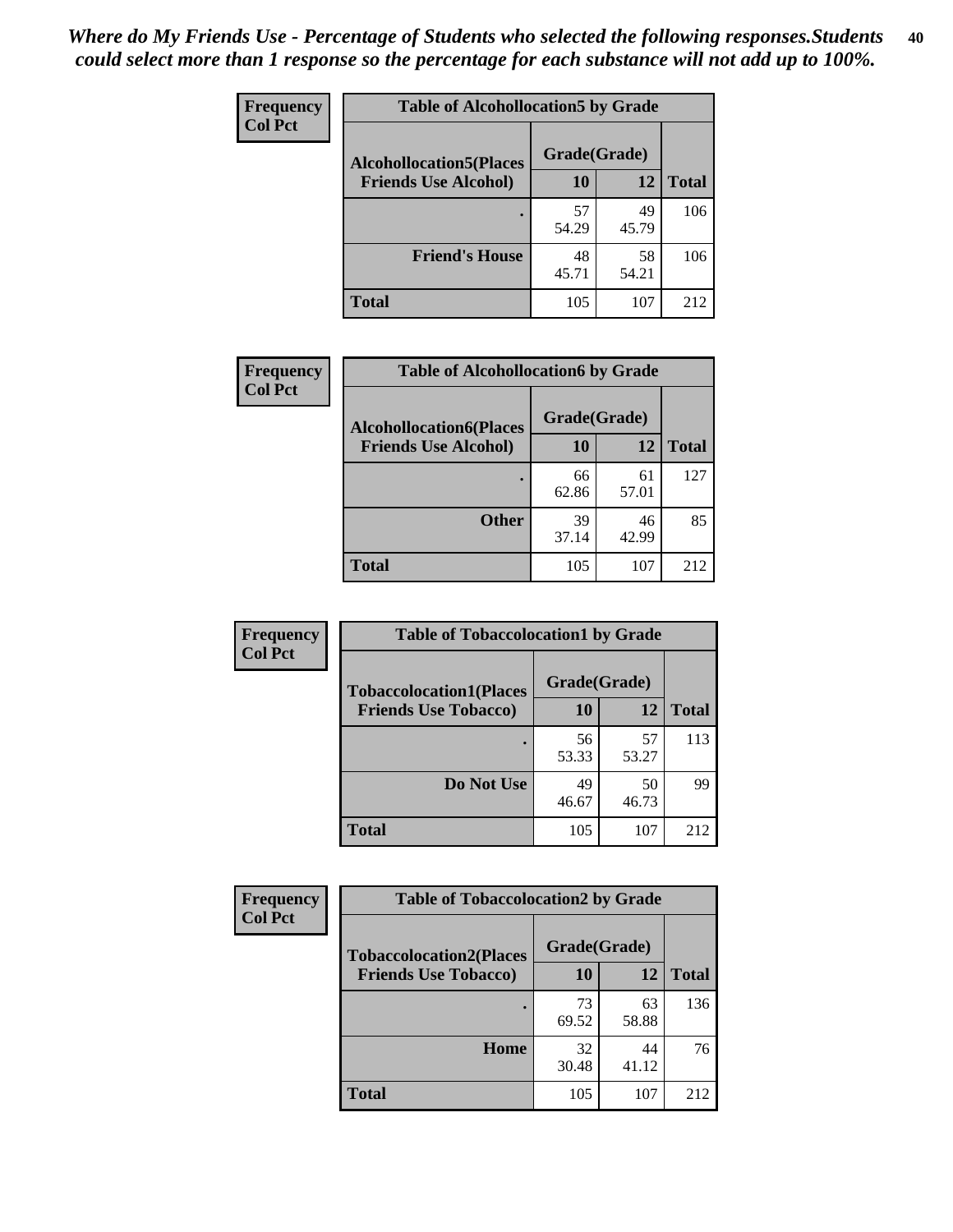| Frequency      | <b>Table of Tobaccolocation 3 by Grade</b> |              |             |              |
|----------------|--------------------------------------------|--------------|-------------|--------------|
| <b>Col Pct</b> | <b>Tobaccolocation3(Places</b>             | Grade(Grade) |             |              |
|                | <b>Friends Use Tobacco)</b>                | 10           | 12          | <b>Total</b> |
|                | ٠                                          | 79<br>75.24  | 78<br>72.90 | 157          |
|                | <b>School</b>                              | 26<br>24.76  | 29<br>27.10 | 55           |
|                | <b>Total</b>                               | 105          | 107         | 212          |

| Frequency      | <b>Table of Tobaccolocation4 by Grade</b> |              |             |              |
|----------------|-------------------------------------------|--------------|-------------|--------------|
| <b>Col Pct</b> | <b>Tobaccolocation4(Places</b>            | Grade(Grade) |             |              |
|                | <b>Friends Use Tobacco)</b>               | 10           | 12          | <b>Total</b> |
|                |                                           | 77<br>73.33  | 63<br>58.88 | 140          |
|                | Car                                       | 28<br>26.67  | 44<br>41.12 | 72           |
|                | <b>Total</b>                              | 105          | 107         | 212          |

| Frequency      | <b>Table of Tobaccolocation5 by Grade</b> |              |             |              |
|----------------|-------------------------------------------|--------------|-------------|--------------|
| <b>Col Pct</b> | <b>Tobaccolocation5(Places</b>            | Grade(Grade) |             |              |
|                | <b>Friends Use Tobacco)</b>               | 10           | <b>12</b>   | <b>Total</b> |
|                |                                           | 67<br>63.81  | 58<br>54.21 | 125          |
|                | <b>Friend's House</b>                     | 38<br>36.19  | 49<br>45.79 | 87           |
|                | <b>Total</b>                              | 105          | 107         | 212          |

| <b>Frequency</b> | <b>Table of Tobaccolocation6 by Grade</b> |              |             |              |  |
|------------------|-------------------------------------------|--------------|-------------|--------------|--|
| <b>Col Pct</b>   | <b>Tobaccolocation6(Places</b>            | Grade(Grade) |             |              |  |
|                  | <b>Friends Use Tobacco)</b>               | 10           | 12          | <b>Total</b> |  |
|                  |                                           | 72<br>68.57  | 66<br>61.68 | 138          |  |
|                  | <b>Other</b>                              | 33<br>31.43  | 41<br>38.32 | 74           |  |
|                  | <b>Total</b>                              | 105          | 107         | 212          |  |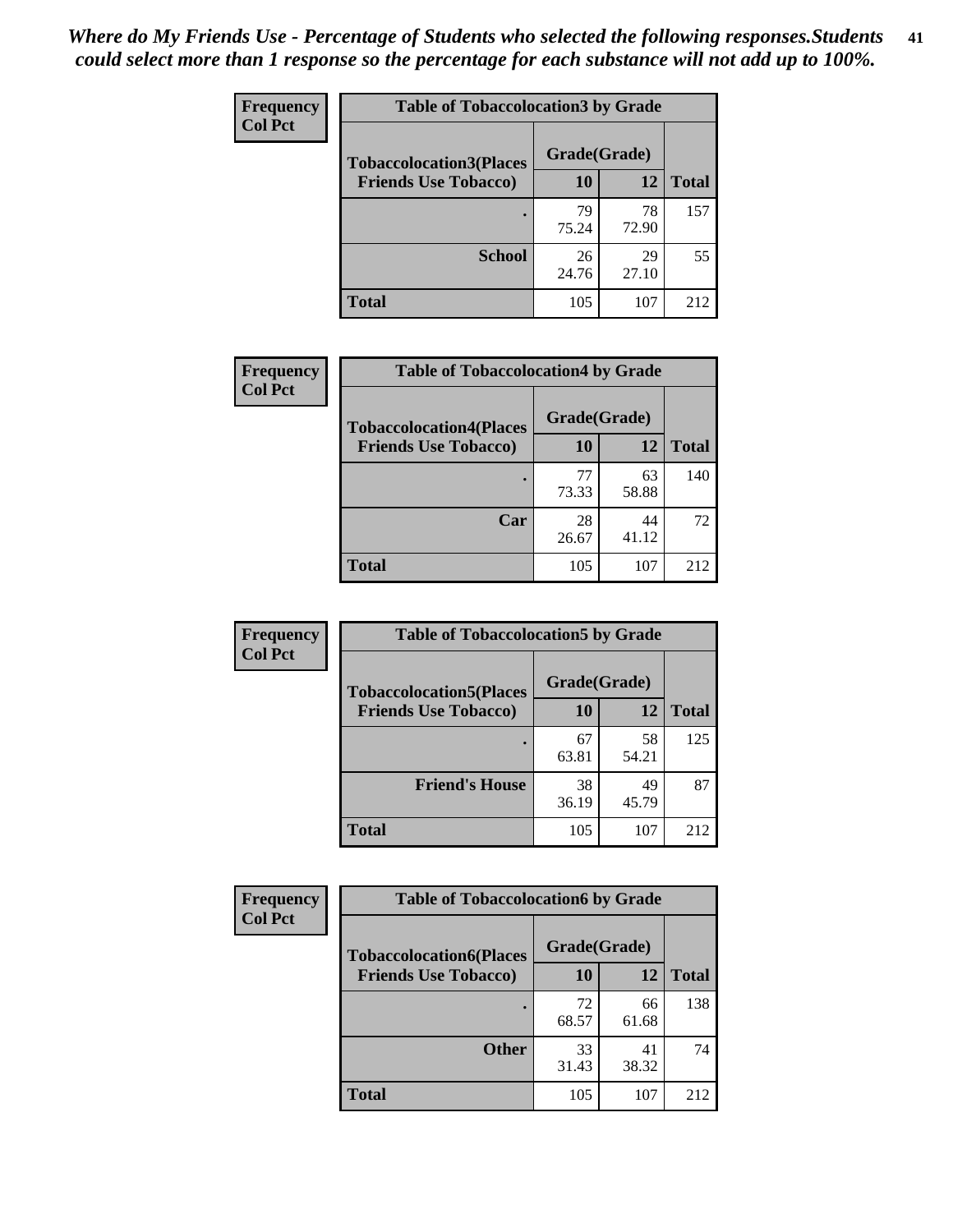| <b>Frequency</b> | <b>Table of Marijuanalocation1 by Grade</b> |              |             |              |
|------------------|---------------------------------------------|--------------|-------------|--------------|
| <b>Col Pct</b>   | <b>Marijuanalocation1(Places</b>            | Grade(Grade) |             |              |
|                  | <b>Friends Use Marijuana</b> )              | <b>10</b>    | 12          | <b>Total</b> |
|                  |                                             | 52<br>49.52  | 52<br>48.60 | 104          |
|                  | Do Not Use                                  | 53<br>50.48  | 55<br>51.40 | 108          |
|                  | <b>Total</b>                                | 105          | 107         | 212          |

| <b>Frequency</b> | <b>Table of Marijuanalocation2 by Grade</b>                        |                           |             |              |
|------------------|--------------------------------------------------------------------|---------------------------|-------------|--------------|
| <b>Col Pct</b>   | <b>Marijuanalocation2(Places</b><br><b>Friends Use Marijuana</b> ) | Grade(Grade)<br><b>10</b> | 12          | <b>Total</b> |
|                  |                                                                    | 82<br>78.10               | 71<br>66.36 | 153          |
|                  | Home                                                               | 23<br>21.90               | 36<br>33.64 | 59           |
|                  | <b>Total</b>                                                       | 105                       | 107         | 212          |

| Frequency<br><b>Col Pct</b> | <b>Table of Marijuanalocation3 by Grade</b> |              |             |              |
|-----------------------------|---------------------------------------------|--------------|-------------|--------------|
|                             | <b>Marijuanalocation3</b> (Places           | Grade(Grade) |             |              |
|                             | <b>Friends Use Marijuana</b> )              | 10           | 12          | <b>Total</b> |
|                             |                                             | 96<br>91.43  | 95<br>88.79 | 191          |
|                             | <b>School</b>                               | q<br>8.57    | 12<br>11.21 | 21           |
|                             | <b>Total</b>                                | 105          | 107         | 212          |

| <b>Frequency</b> | <b>Table of Marijuanalocation4 by Grade</b> |              |             |              |  |
|------------------|---------------------------------------------|--------------|-------------|--------------|--|
| <b>Col Pct</b>   | <b>Marijuanalocation4(Places</b>            | Grade(Grade) |             |              |  |
|                  | <b>Friends Use Marijuana</b> )              | <b>10</b>    | 12          | <b>Total</b> |  |
|                  |                                             | 83<br>79.05  | 69<br>64.49 | 152          |  |
|                  | Car                                         | 22<br>20.95  | 38<br>35.51 | 60           |  |
|                  | <b>Total</b>                                | 105          | 107         | 212          |  |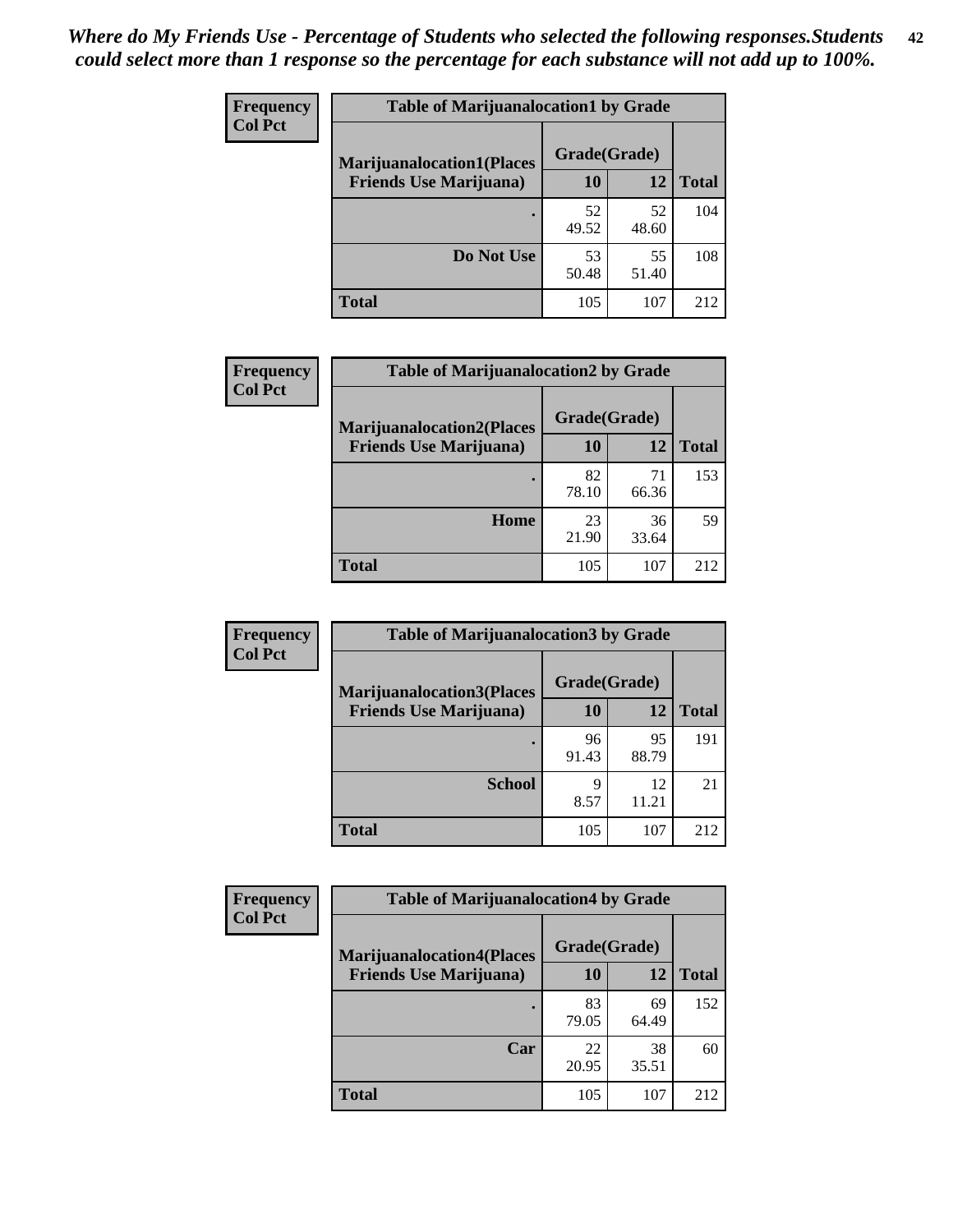| <b>Frequency</b> | <b>Table of Marijuanalocation5 by Grade</b> |              |             |              |
|------------------|---------------------------------------------|--------------|-------------|--------------|
| <b>Col Pct</b>   | <b>Marijuanalocation5</b> (Places           | Grade(Grade) |             |              |
|                  | <b>Friends Use Marijuana</b> )              | 10           | 12          | <b>Total</b> |
|                  |                                             | 72<br>68.57  | 62<br>57.94 | 134          |
|                  | <b>Friend's House</b>                       | 33<br>31.43  | 45<br>42.06 | 78           |
|                  | <b>Total</b>                                | 105          | 107         | 212          |

| <b>Frequency</b> | <b>Table of Marijuanalocation6 by Grade</b>                        |                    |             |              |
|------------------|--------------------------------------------------------------------|--------------------|-------------|--------------|
| <b>Col Pct</b>   | <b>Marijuanalocation6(Places</b><br><b>Friends Use Marijuana</b> ) | Grade(Grade)<br>10 | 12          | <b>Total</b> |
|                  |                                                                    | 71<br>67.62        | 73<br>68.22 | 144          |
|                  | <b>Other</b>                                                       | 34<br>32.38        | 34<br>31.78 | 68           |
|                  | <b>Total</b>                                                       | 105                | 107         | 212          |

| Frequency      | <b>Table of Otherdruglocation1 by Grade</b>                          |              |             |              |
|----------------|----------------------------------------------------------------------|--------------|-------------|--------------|
| <b>Col Pct</b> | <b>Otherdruglocation1(Places</b><br><b>Friends Use Other Illegal</b> | Grade(Grade) |             |              |
|                | Drugs)                                                               | 10           | 12          | <b>Total</b> |
|                |                                                                      | 38<br>36.19  | 27<br>25.23 | 65           |
|                | Do Not Use                                                           | 67<br>63.81  | 80<br>74.77 | 147          |
|                | <b>Total</b>                                                         | 105          | 107         | 212          |

| <b>Frequency</b>                                                                       | <b>Table of Otherdruglocation2 by Grade</b> |              |             |              |
|----------------------------------------------------------------------------------------|---------------------------------------------|--------------|-------------|--------------|
| <b>Col Pct</b><br><b>Otherdruglocation2(Places</b><br><b>Friends Use Other Illegal</b> |                                             | Grade(Grade) |             |              |
|                                                                                        | Drugs)                                      | 10           | 12          | <b>Total</b> |
|                                                                                        |                                             | 86<br>81.90  | 87<br>81.31 | 173          |
|                                                                                        | Home                                        | 19<br>18.10  | 20<br>18.69 | 39           |
|                                                                                        | <b>Total</b>                                | 105          | 107         | 212          |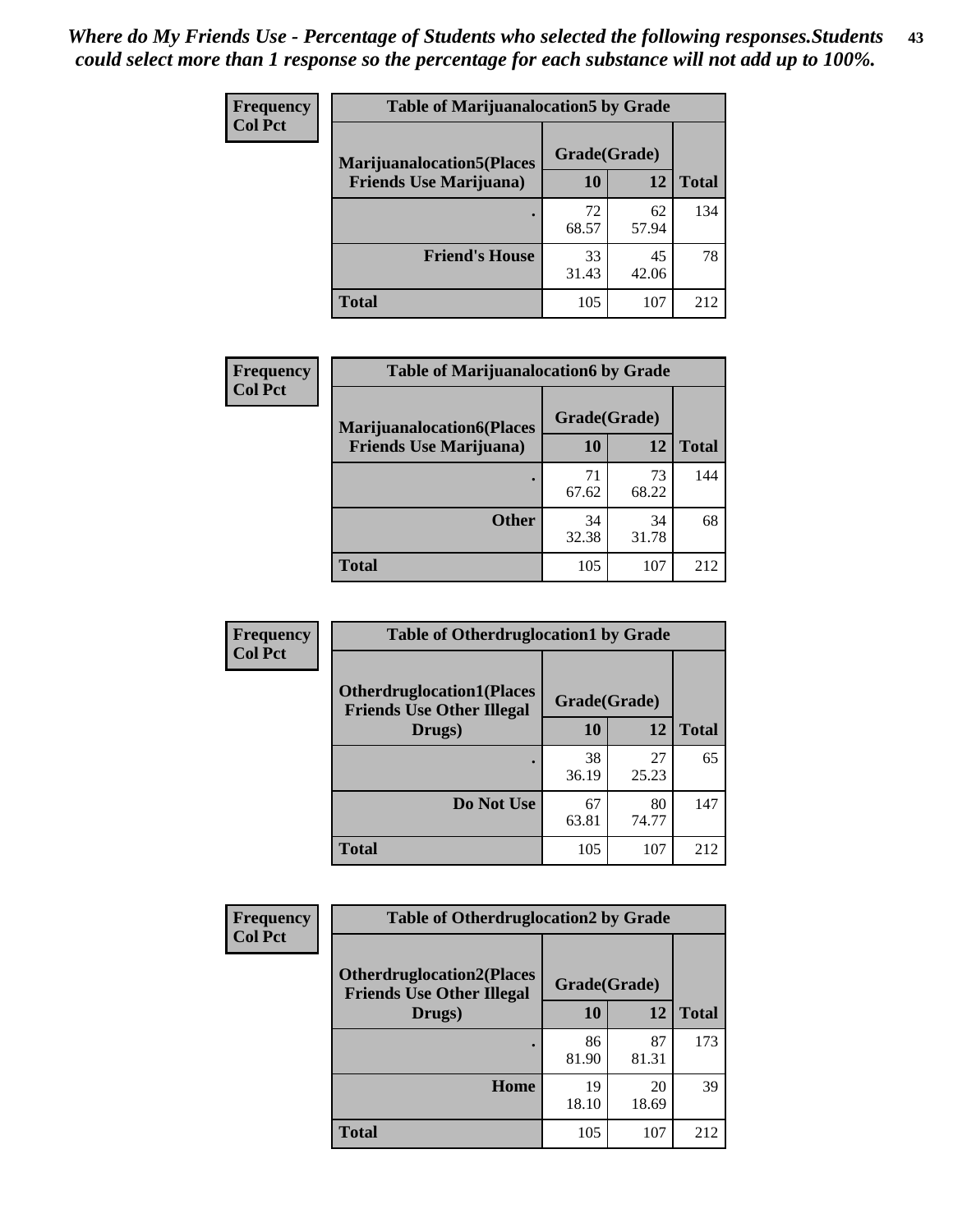| <b>Frequency</b> | <b>Table of Otherdruglocation 3 by Grade</b>                         |              |             |              |
|------------------|----------------------------------------------------------------------|--------------|-------------|--------------|
| <b>Col Pct</b>   | <b>Otherdruglocation3(Places</b><br><b>Friends Use Other Illegal</b> | Grade(Grade) |             |              |
|                  | Drugs)                                                               | 10           | 12          | <b>Total</b> |
|                  |                                                                      | 96<br>91.43  | 97<br>90.65 | 193          |
|                  | <b>School</b>                                                        | 9<br>8.57    | 10<br>9.35  | 19           |
|                  | <b>Total</b>                                                         | 105          | 107         | 212          |

| Frequency<br><b>Col Pct</b> | <b>Table of Otherdruglocation4 by Grade</b>                          |              |             |              |
|-----------------------------|----------------------------------------------------------------------|--------------|-------------|--------------|
|                             | <b>Otherdruglocation4(Places</b><br><b>Friends Use Other Illegal</b> | Grade(Grade) |             |              |
|                             | Drugs)                                                               | 10           | 12          | <b>Total</b> |
|                             |                                                                      | 90<br>85.71  | 93<br>86.92 | 183          |
|                             | Car                                                                  | 15<br>14.29  | 14<br>13.08 | 29           |
|                             | <b>Total</b>                                                         | 105          | 107         | 212          |

| Frequency      | <b>Table of Otherdruglocation5 by Grade</b>                          |              |             |              |
|----------------|----------------------------------------------------------------------|--------------|-------------|--------------|
| <b>Col Pct</b> | <b>Otherdruglocation5(Places</b><br><b>Friends Use Other Illegal</b> | Grade(Grade) |             |              |
|                | Drugs)                                                               | 10           | 12          | <b>Total</b> |
|                |                                                                      | 80<br>76.19  | 85<br>79.44 | 165          |
|                | <b>Friend's House</b>                                                | 25<br>23.81  | 22<br>20.56 | 47           |
|                | <b>Total</b>                                                         | 105          | 107         | 212          |

| <b>Frequency</b> | <b>Table of Otherdruglocation6 by Grade</b>                          |              |             |              |
|------------------|----------------------------------------------------------------------|--------------|-------------|--------------|
| <b>Col Pct</b>   | <b>Otherdruglocation6(Places</b><br><b>Friends Use Other Illegal</b> | Grade(Grade) |             |              |
|                  | Drugs)                                                               | <b>10</b>    | 12          | <b>Total</b> |
|                  |                                                                      | 74<br>70.48  | 91<br>85.05 | 165          |
|                  | <b>Other</b>                                                         | 31<br>29.52  | 16<br>14.95 | 47           |
|                  | Total                                                                | 105          | 107         | 212          |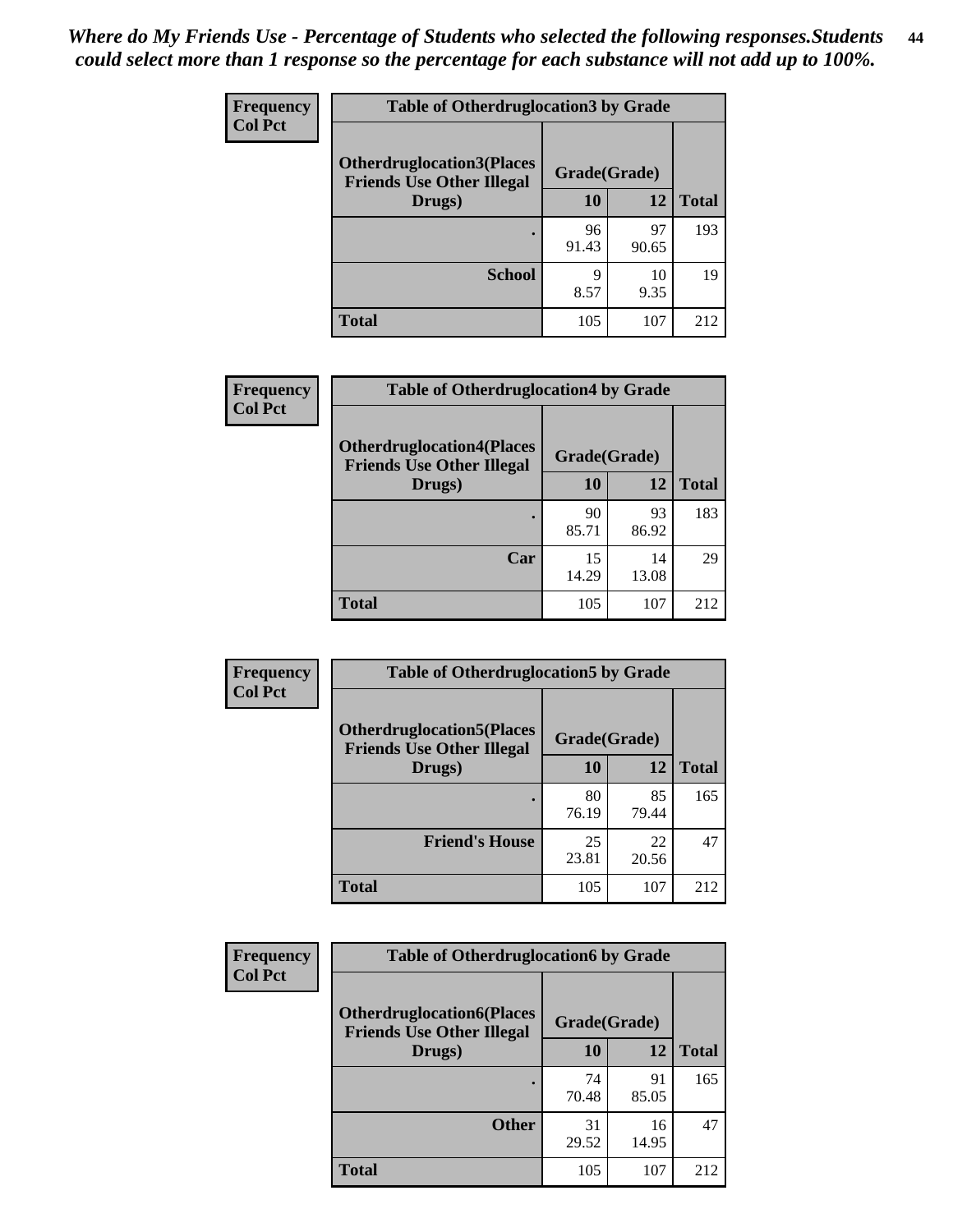| Frequency      | <b>Table of Alcoholtime1 by Grade</b>           |              |             |              |
|----------------|-------------------------------------------------|--------------|-------------|--------------|
| <b>Col Pct</b> | <b>Alcoholtime1(Times</b><br><b>Friends Use</b> | Grade(Grade) |             |              |
|                | Alcohol)                                        | 10           | 12          | <b>Total</b> |
|                |                                                 | 69<br>65.71  | 69<br>64.49 | 138          |
|                | Do Not Use                                      | 36<br>34.29  | 38<br>35.51 | 74           |
|                | <b>Total</b>                                    | 105          | 107         | 212          |

| Frequency      | <b>Table of Alcoholtime2 by Grade</b>           |              |              |              |
|----------------|-------------------------------------------------|--------------|--------------|--------------|
| <b>Col Pct</b> | <b>Alcoholtime2(Times</b><br><b>Friends Use</b> | Grade(Grade) |              |              |
|                | Alcohol)                                        | 10           | 12           | <b>Total</b> |
|                |                                                 | 97<br>92.38  | 103<br>96.26 | 200          |
|                | <b>On Way to School</b>                         | 8<br>7.62    | 4<br>3.74    | 12           |
|                | <b>Total</b>                                    | 105          | 107          | 212          |

| Frequency      | <b>Table of Alcoholtime3 by Grade</b>           |              |                                     |              |
|----------------|-------------------------------------------------|--------------|-------------------------------------|--------------|
| <b>Col Pct</b> | <b>Alcoholtime3(Times</b><br><b>Friends Use</b> | Grade(Grade) |                                     |              |
|                | <b>Alcohol</b> )                                | 10           | 12                                  | <b>Total</b> |
|                |                                                 | 97<br>92.38  | 105<br>98.13                        | 202          |
|                | <b>During School</b>                            | 8<br>7.62    | $\mathcal{D}_{\mathcal{A}}$<br>1.87 | 10           |
|                | <b>Total</b>                                    | 105          | 107                                 | 212          |

| <b>Frequency</b> | <b>Table of Alcoholtime4 by Grade</b> |              |             |              |
|------------------|---------------------------------------|--------------|-------------|--------------|
| <b>Col Pct</b>   | <b>Alcoholtime4(Times</b>             | Grade(Grade) |             |              |
|                  | <b>Friends Use Alcohol)</b>           | 10           | 12          | <b>Total</b> |
|                  |                                       | 94<br>89.52  | 96<br>89.72 | 190          |
|                  | <b>On Way Home From School</b>        | 11<br>10.48  | 11<br>10.28 | 22           |
|                  | <b>Total</b>                          | 105          | 107         | 212          |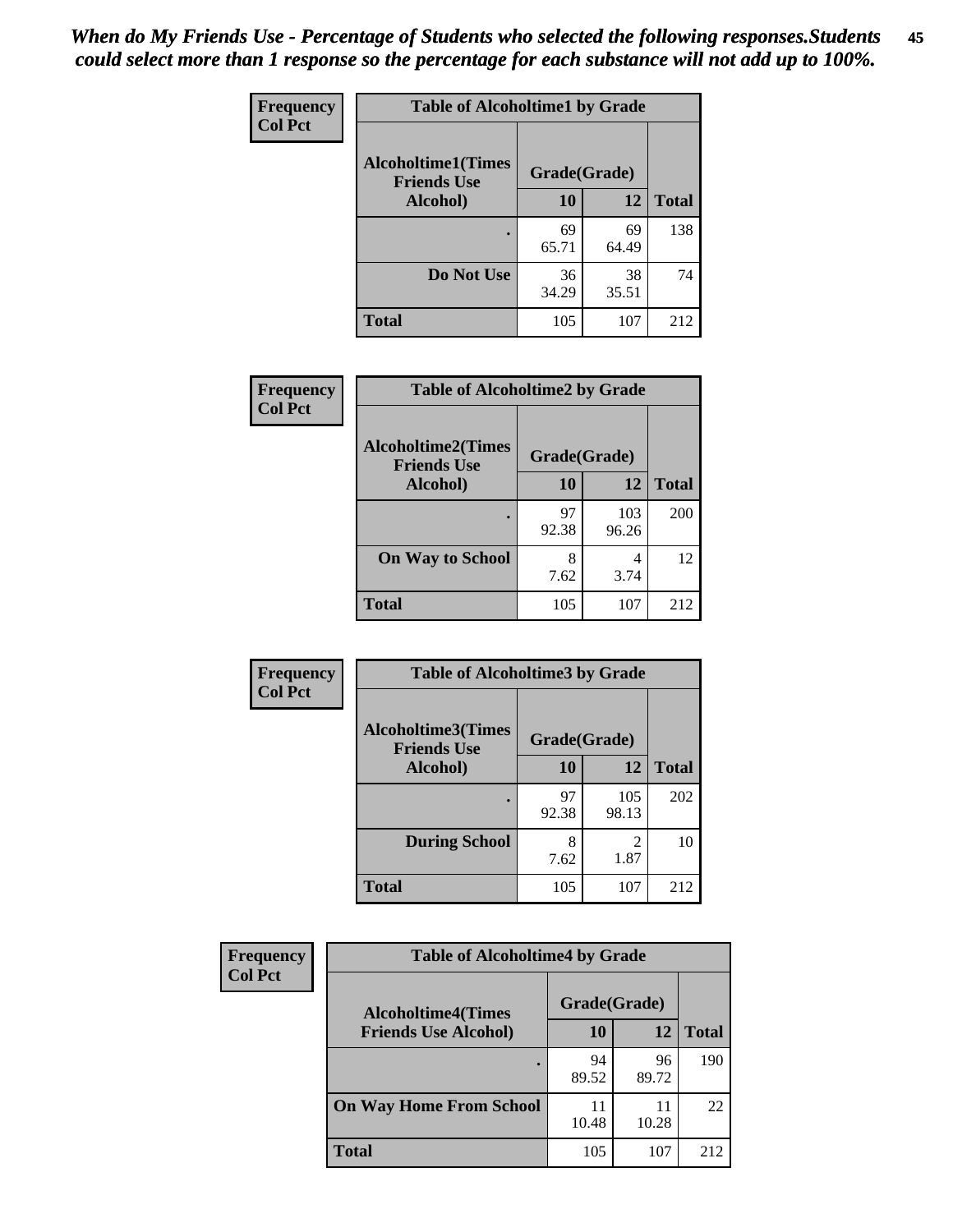*When do My Friends Use - Percentage of Students who selected the following responses.Students could select more than 1 response so the percentage for each substance will not add up to 100%.* **46**

| Frequency      | <b>Table of Alcoholtime5 by Grade</b>           |              |             |              |
|----------------|-------------------------------------------------|--------------|-------------|--------------|
| <b>Col Pct</b> | <b>Alcoholtime5(Times</b><br><b>Friends Use</b> | Grade(Grade) |             |              |
|                | Alcohol)                                        | 10           | 12          | <b>Total</b> |
|                |                                                 | 82<br>78.10  | 76<br>71.03 | 158          |
|                | Weeknights                                      | 23<br>21.90  | 31<br>28.97 | 54           |
|                | <b>Total</b>                                    | 105          | 107         | 212          |

| Frequency      | <b>Table of Alcoholtime6 by Grade</b>           |              |             |              |
|----------------|-------------------------------------------------|--------------|-------------|--------------|
| <b>Col Pct</b> | <b>Alcoholtime6(Times</b><br><b>Friends Use</b> | Grade(Grade) |             |              |
|                | Alcohol)                                        | 10           | 12          | <b>Total</b> |
|                | ٠                                               | 37<br>35.24  | 32<br>29.91 | 69           |
|                | Weekends                                        | 68<br>64.76  | 75<br>70.09 | 143          |
|                | <b>Total</b>                                    | 105          | 107         | 212          |

| <b>Frequency</b> | <b>Table of Tobaccotime1 by Grade</b>           |              |             |              |
|------------------|-------------------------------------------------|--------------|-------------|--------------|
| <b>Col Pct</b>   | <b>Tobaccotime1(Times</b><br><b>Friends Use</b> | Grade(Grade) |             |              |
|                  | <b>Tobacco</b> )                                | 10           | 12          | <b>Total</b> |
|                  |                                                 | 58<br>55.24  | 57<br>53.27 | 115          |
|                  | Do Not Use                                      | 47<br>44.76  | 50<br>46.73 | 97           |
|                  | <b>Total</b>                                    | 105          | 107         | 212          |

| <b>Frequency</b> | <b>Table of Tobaccotime2 by Grade</b>           |              |             |              |
|------------------|-------------------------------------------------|--------------|-------------|--------------|
| <b>Col Pct</b>   | <b>Tobaccotime2(Times</b><br><b>Friends Use</b> | Grade(Grade) |             |              |
|                  | <b>Tobacco</b> )                                | 10           | 12          | <b>Total</b> |
|                  | ٠                                               | 82<br>78.10  | 77<br>71.96 | 159          |
|                  | <b>On Way to School</b>                         | 23<br>21.90  | 30<br>28.04 | 53           |
|                  | <b>Total</b>                                    | 105          | 107         | 212          |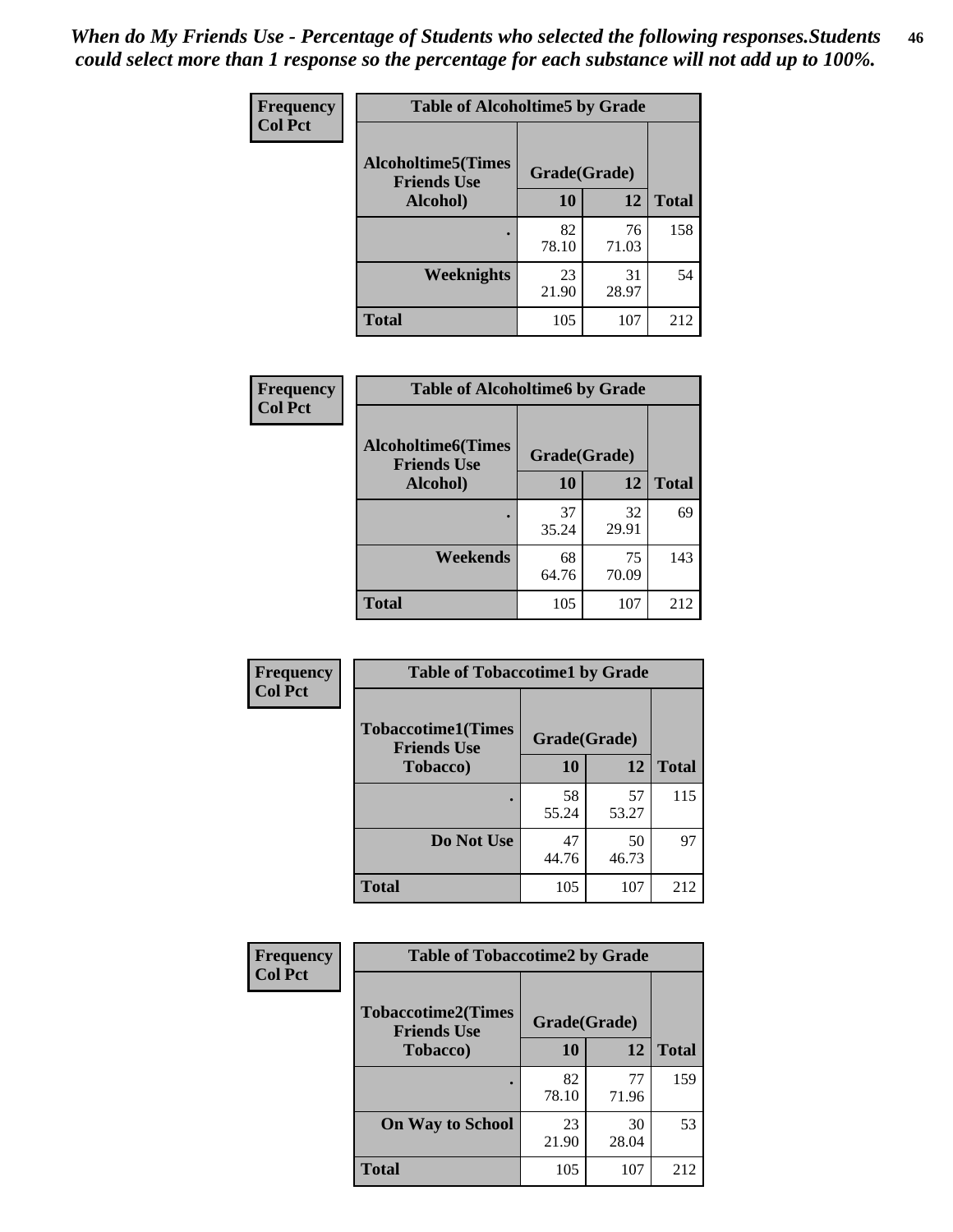*When do My Friends Use - Percentage of Students who selected the following responses.Students could select more than 1 response so the percentage for each substance will not add up to 100%.* **47**

| <b>Frequency</b> | <b>Table of Tobaccotime3 by Grade</b>           |              |             |              |  |
|------------------|-------------------------------------------------|--------------|-------------|--------------|--|
| <b>Col Pct</b>   | <b>Tobaccotime3(Times</b><br><b>Friends Use</b> | Grade(Grade) |             |              |  |
|                  | Tobacco)                                        | 10           | 12          | <b>Total</b> |  |
|                  |                                                 | 78<br>74.29  | 80<br>74.77 | 158          |  |
|                  | <b>During School</b>                            | 27<br>25.71  | 27<br>25.23 | 54           |  |
|                  | <b>Total</b>                                    | 105          | 107         | 212          |  |

| <b>Frequency</b><br><b>Col Pct</b> | <b>Table of Tobaccotime4 by Grade</b> |              |             |              |
|------------------------------------|---------------------------------------|--------------|-------------|--------------|
|                                    | <b>Tobaccotime4(Times</b>             | Grade(Grade) |             |              |
|                                    | <b>Friends Use Tobacco)</b>           | 10           | 12          | <b>Total</b> |
|                                    |                                       | 94<br>89.52  | 96<br>89.72 | 190          |
|                                    | <b>On Way Home From School</b>        | 10.48        | 11<br>10.28 | 22           |
|                                    | <b>Total</b>                          | 105          | 107         | 212          |

| <b>Frequency</b> | <b>Table of Tobaccotime5 by Grade</b>           |              |             |              |
|------------------|-------------------------------------------------|--------------|-------------|--------------|
| <b>Col Pct</b>   | <b>Tobaccotime5(Times</b><br><b>Friends Use</b> | Grade(Grade) |             |              |
|                  | <b>Tobacco</b> )                                | 10           | 12          | <b>Total</b> |
|                  |                                                 | 72<br>68.57  | 57<br>53.27 | 129          |
|                  | Weeknights                                      | 33<br>31.43  | 50<br>46.73 | 83           |
|                  | <b>Total</b>                                    | 105          | 107         | 212          |

| <b>Frequency</b> | <b>Table of Tobaccotime6 by Grade</b>           |              |             |              |
|------------------|-------------------------------------------------|--------------|-------------|--------------|
| <b>Col Pct</b>   | <b>Tobaccotime6(Times</b><br><b>Friends Use</b> | Grade(Grade) |             |              |
|                  | <b>Tobacco</b> )                                | 10           | 12          | <b>Total</b> |
|                  | ٠                                               | 54<br>51.43  | 53<br>49.53 | 107          |
|                  | Weekends                                        | 51<br>48.57  | 54<br>50.47 | 105          |
|                  | <b>Total</b>                                    | 105          | 107         | 212          |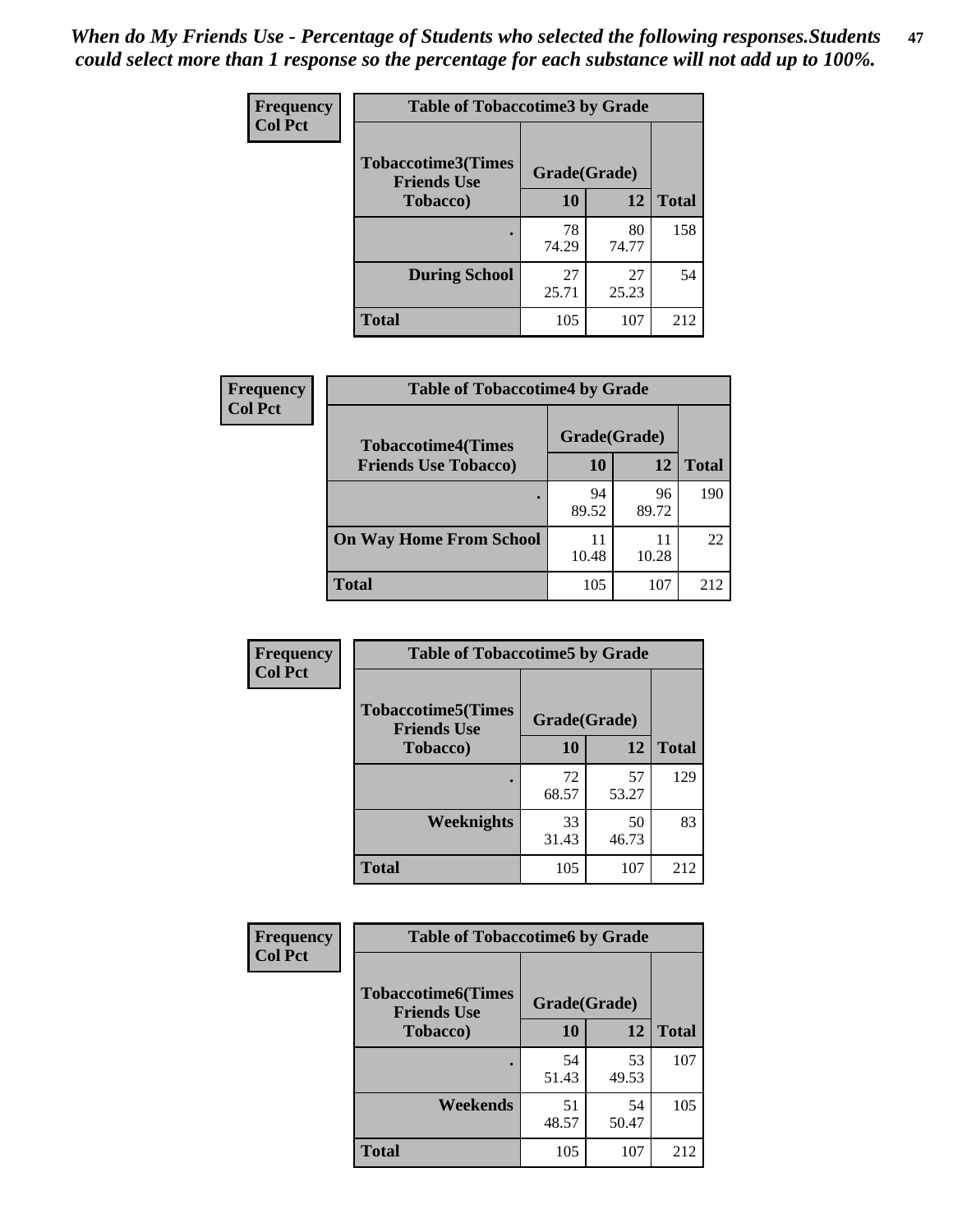| Frequency      | <b>Table of Marijuanatime1 by Grade</b>           |              |             |              |  |
|----------------|---------------------------------------------------|--------------|-------------|--------------|--|
| <b>Col Pct</b> | <b>Marijuanatime1(Times</b><br><b>Friends Use</b> | Grade(Grade) |             |              |  |
|                | Marijuana)                                        | 10           | 12          | <b>Total</b> |  |
|                |                                                   | 54<br>51.43  | 55<br>51.40 | 109          |  |
|                | Do Not Use                                        | 51<br>48.57  | 52<br>48.60 | 103          |  |
|                | <b>Total</b>                                      | 105          | 107         | 212          |  |

| <b>Frequency</b> | <b>Table of Marijuanatime2 by Grade</b>    |              |             |              |
|------------------|--------------------------------------------|--------------|-------------|--------------|
| <b>Col Pct</b>   | Marijuanatime2(Times<br><b>Friends Use</b> | Grade(Grade) |             |              |
|                  | Marijuana)                                 | 10           | 12          | <b>Total</b> |
|                  |                                            | 93<br>88.57  | 95<br>88.79 | 188          |
|                  | <b>On Way to School</b>                    | 12<br>11.43  | 12<br>11.21 | 24           |
|                  | <b>Total</b>                               | 105          | 107         | 212          |

| Frequency      | <b>Table of Marijuanatime3 by Grade</b>    |              |              |              |
|----------------|--------------------------------------------|--------------|--------------|--------------|
| <b>Col Pct</b> | Marijuanatime3(Times<br><b>Friends Use</b> | Grade(Grade) |              |              |
|                | Marijuana)                                 | 10           | 12           | <b>Total</b> |
|                |                                            | 95<br>90.48  | 101<br>94.39 | 196          |
|                | <b>During School</b>                       | 10<br>9.52   | 6<br>5.61    | 16           |
|                | <b>Total</b>                               | 105          | 107          | 212          |

| <b>Frequency</b><br><b>Col Pct</b> | <b>Table of Marijuanatime4 by Grade</b> |              |             |              |
|------------------------------------|-----------------------------------------|--------------|-------------|--------------|
|                                    | <b>Marijuanatime4(Times</b>             | Grade(Grade) |             |              |
|                                    | <b>Friends Use Marijuana</b> )          | 10           | 12          | <b>Total</b> |
|                                    |                                         | 92<br>87.62  | 87<br>81.31 | 179          |
|                                    | <b>On Way Home From School</b>          | 13<br>12.38  | 20<br>18.69 | 33           |
|                                    | <b>Total</b>                            | 105          | 107         | 212          |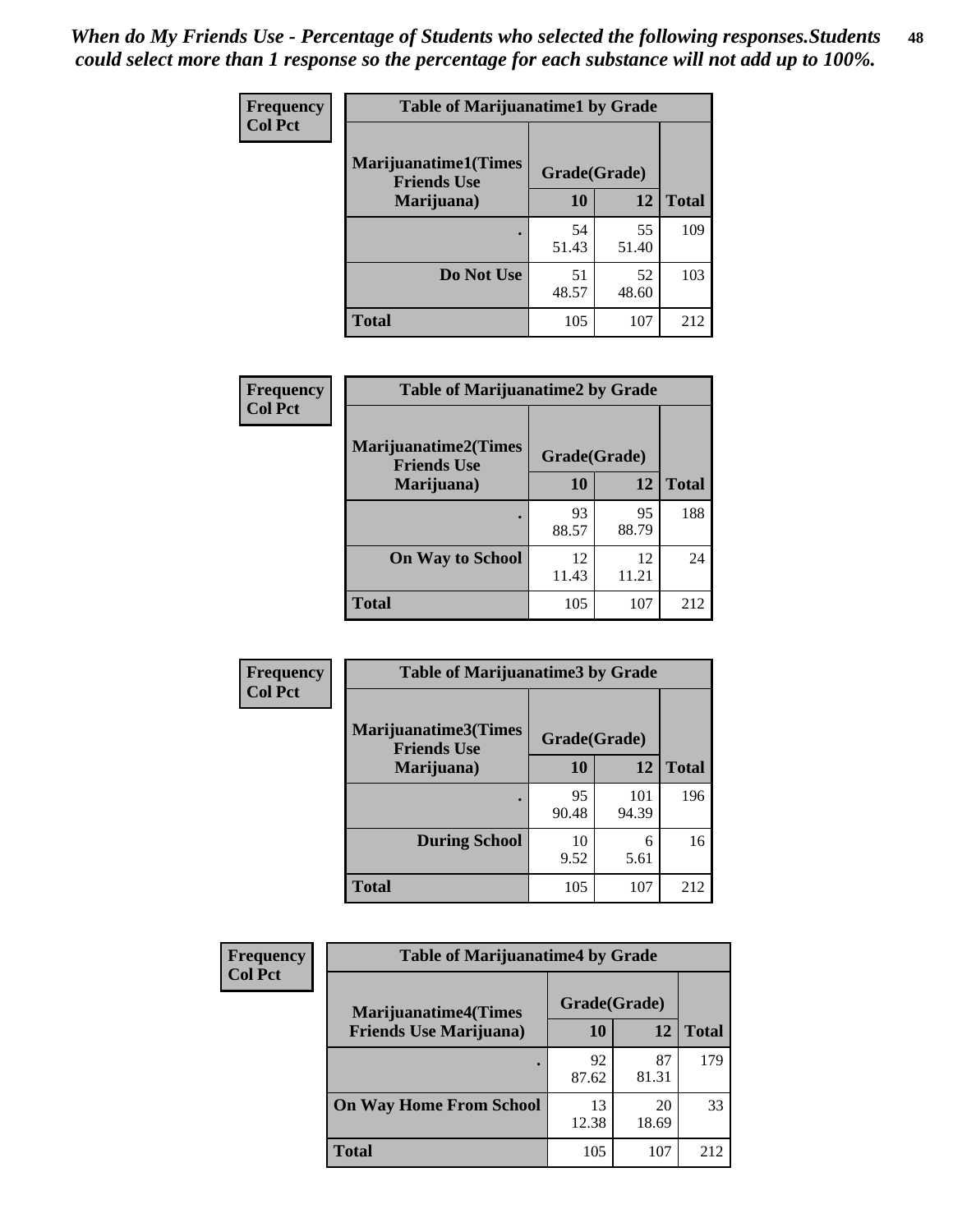| Frequency<br><b>Col Pct</b> | <b>Table of Marijuanatime5 by Grade</b>            |              |             |              |
|-----------------------------|----------------------------------------------------|--------------|-------------|--------------|
|                             | <b>Marijuanatime5</b> (Times<br><b>Friends Use</b> | Grade(Grade) |             |              |
|                             | Marijuana)                                         | 10           | 12          | <b>Total</b> |
|                             |                                                    | 85<br>80.95  | 63<br>58.88 | 148          |
|                             | Weeknights                                         | 20<br>19.05  | 44<br>41.12 | 64           |
|                             | <b>Total</b>                                       | 105          | 107         | 212          |

| Frequency      | <b>Table of Marijuanatime6 by Grade</b>    |              |             |              |
|----------------|--------------------------------------------|--------------|-------------|--------------|
| <b>Col Pct</b> | Marijuanatime6(Times<br><b>Friends Use</b> | Grade(Grade) |             |              |
|                | Marijuana)                                 | 10           | 12          | <b>Total</b> |
|                |                                            | 51<br>48.57  | 52<br>48.60 | 103          |
|                | Weekends                                   | 54<br>51.43  | 55<br>51.40 | 109          |
|                | <b>Total</b>                               | 105          | 107         | 212          |

| <b>Frequency</b> | <b>Table of Otherdrugtime1 by Grade</b>                 |              |             |              |
|------------------|---------------------------------------------------------|--------------|-------------|--------------|
| <b>Col Pct</b>   | <b>Otherdrugtime1(Times</b><br><b>Friends Use Other</b> | Grade(Grade) |             |              |
|                  | <b>Illegal Drugs</b> )                                  | 10           | 12          | <b>Total</b> |
|                  |                                                         | 36<br>34.29  | 26<br>24.30 | 62           |
|                  | Do Not Use                                              | 69<br>65.71  | 81<br>75.70 | 150          |
|                  | <b>Total</b>                                            | 105          | 107         | 212          |

| Frequency      | <b>Table of Otherdrugtime2 by Grade</b>                                 |             |              |              |  |  |  |
|----------------|-------------------------------------------------------------------------|-------------|--------------|--------------|--|--|--|
| <b>Col Pct</b> | <b>Otherdrugtime2(Times</b><br>Grade(Grade)<br><b>Friends Use Other</b> |             |              |              |  |  |  |
|                | <b>Illegal Drugs</b> )                                                  | 10          | 12           | <b>Total</b> |  |  |  |
|                |                                                                         | 99<br>94.29 | 101<br>94.39 | 200          |  |  |  |
|                | <b>On Way to School</b>                                                 | 6<br>5.71   | 6<br>5.61    | 12           |  |  |  |
|                | Total                                                                   | 105         | 107          | 212          |  |  |  |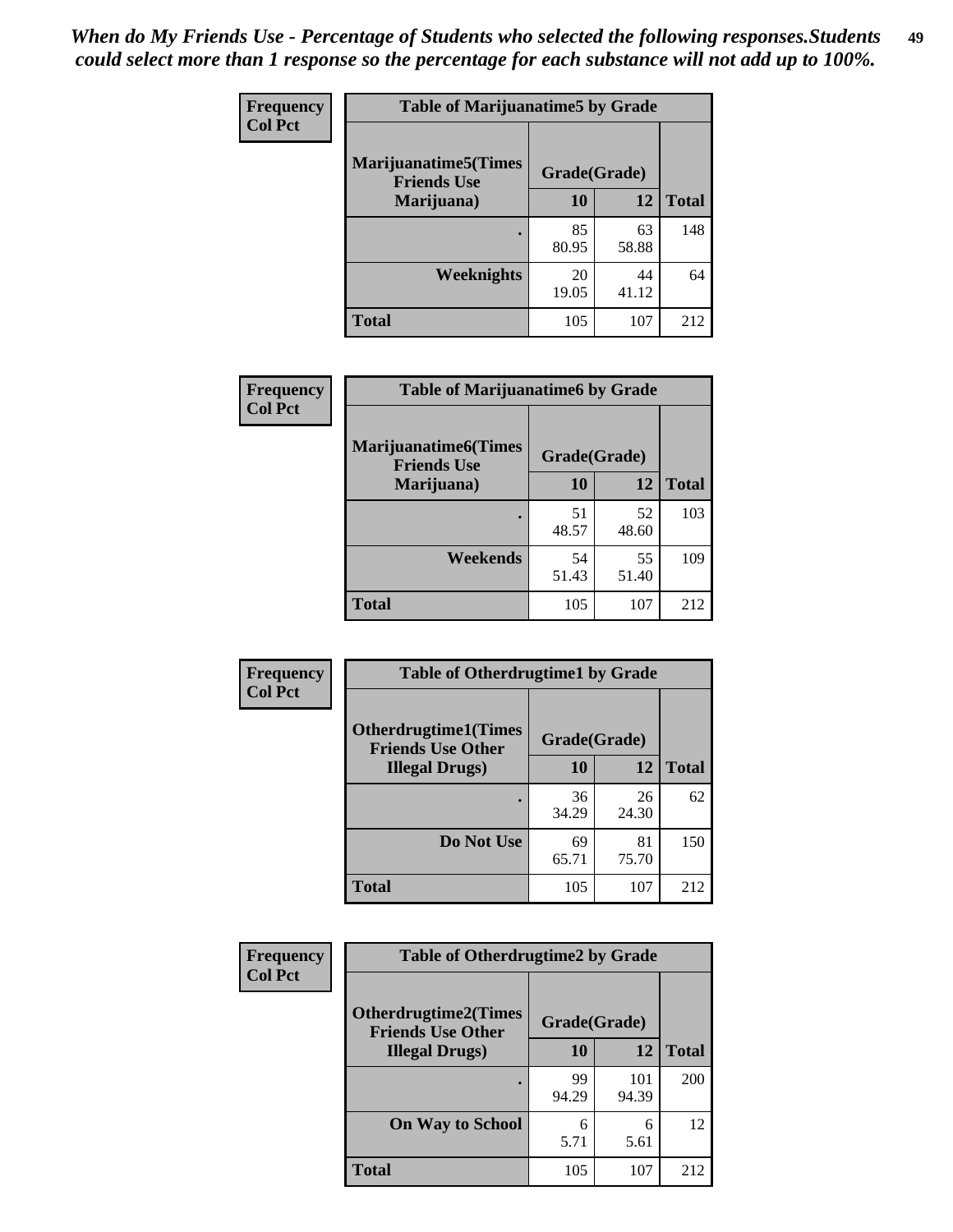| <b>Frequency</b> | <b>Table of Otherdrugtime3 by Grade</b>          |              |              |              |  |  |
|------------------|--------------------------------------------------|--------------|--------------|--------------|--|--|
| <b>Col Pct</b>   | Otherdrugtime3(Times<br><b>Friends Use Other</b> | Grade(Grade) |              |              |  |  |
|                  | <b>Illegal Drugs</b> )                           | 10           | 12           | <b>Total</b> |  |  |
|                  |                                                  | 99<br>94.29  | 100<br>93.46 | 199          |  |  |
|                  | <b>During School</b>                             | 6<br>5.71    | 7<br>6.54    | 13           |  |  |
|                  | Total                                            | 105          | 107          | 212          |  |  |

| Frequency      | <b>Table of Otherdrugtime4 by Grade</b>                         |              |             |              |  |  |  |
|----------------|-----------------------------------------------------------------|--------------|-------------|--------------|--|--|--|
| <b>Col Pct</b> | <b>Otherdrugtime4(Times</b><br><b>Friends Use Other Illegal</b> | Grade(Grade) |             |              |  |  |  |
|                | Drugs)                                                          | 10           | 12          | <b>Total</b> |  |  |  |
|                | $\bullet$                                                       | 98<br>93.33  | 98<br>91.59 | 196          |  |  |  |
|                | <b>On Way Home From School</b>                                  | 6.67         | 9<br>8.41   | 16           |  |  |  |
|                | <b>Total</b>                                                    | 105          | 107         | 212          |  |  |  |

| <b>Frequency</b> | <b>Table of Otherdrugtime5 by Grade</b>                  |              |             |              |  |  |  |
|------------------|----------------------------------------------------------|--------------|-------------|--------------|--|--|--|
| <b>Col Pct</b>   | <b>Otherdrugtime5</b> (Times<br><b>Friends Use Other</b> | Grade(Grade) |             |              |  |  |  |
|                  | <b>Illegal Drugs</b> )                                   | 10           | 12          | <b>Total</b> |  |  |  |
|                  |                                                          | 91<br>86.67  | 85<br>79.44 | 176          |  |  |  |
|                  | Weeknights                                               | 14<br>13.33  | 22<br>20.56 | 36           |  |  |  |
|                  | Total                                                    | 105          | 107         | 212          |  |  |  |

| Frequency      | <b>Table of Otherdrugtime6 by Grade</b>                 |              |             |              |  |  |
|----------------|---------------------------------------------------------|--------------|-------------|--------------|--|--|
| <b>Col Pct</b> | <b>Otherdrugtime6(Times</b><br><b>Friends Use Other</b> | Grade(Grade) |             |              |  |  |
|                | <b>Illegal Drugs</b> )                                  | 10           | 12          | <b>Total</b> |  |  |
|                |                                                         | 68<br>64.76  | 78<br>72.90 | 146          |  |  |
|                | Weekends                                                | 37<br>35.24  | 29<br>27.10 | 66           |  |  |
|                | <b>Total</b>                                            | 105          | 107         | 212          |  |  |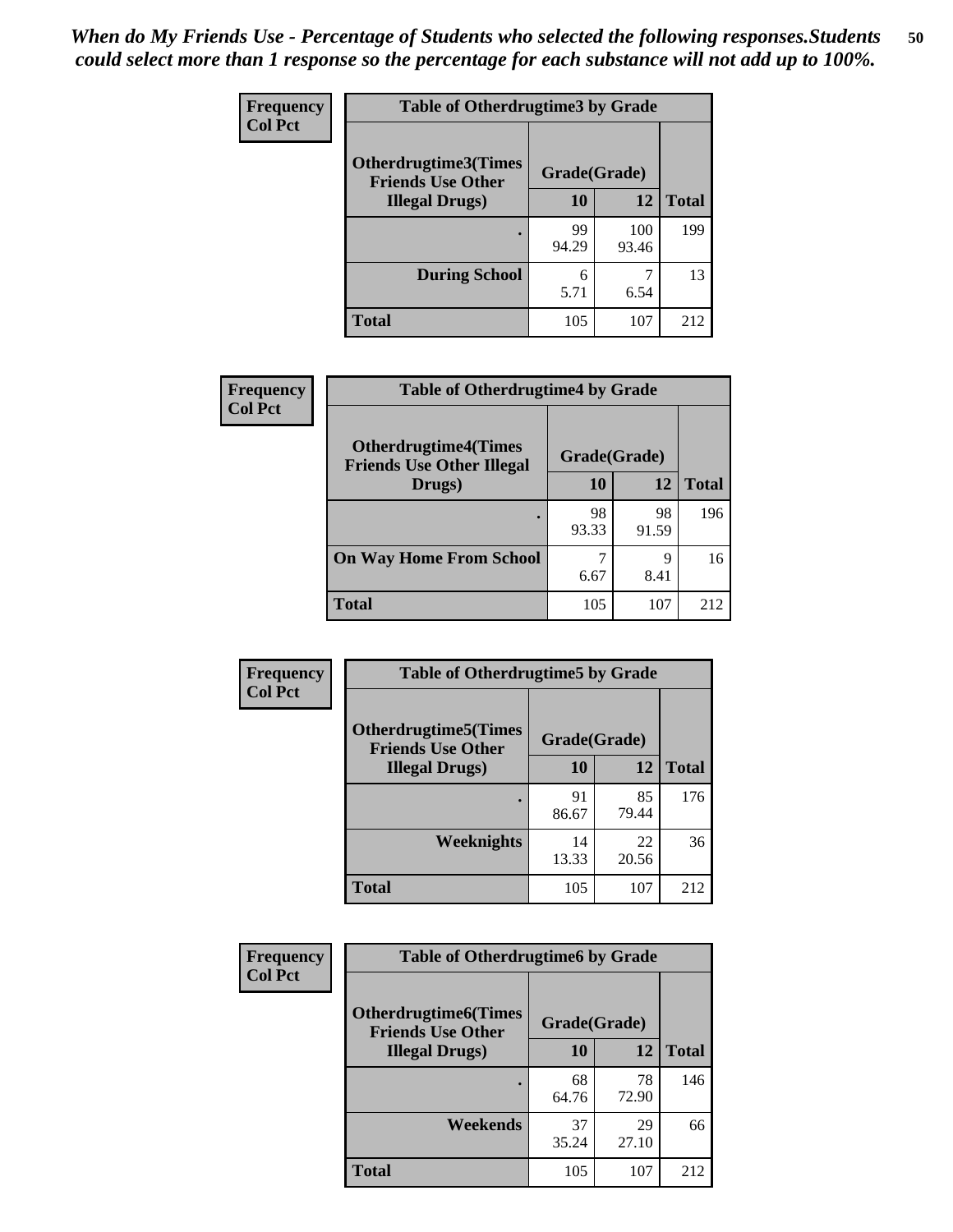| Frequency      | <b>Table of Educationalcohol by Grade</b>                                                                  |              |             |              |  |  |
|----------------|------------------------------------------------------------------------------------------------------------|--------------|-------------|--------------|--|--|
| <b>Col Pct</b> | Educationalcohol(I<br>have been taught<br>about alcohol,<br>tobacco,<br>and other drugs<br>within the last | Grade(Grade) |             |              |  |  |
|                | year at school)                                                                                            | 10           | 12          | <b>Total</b> |  |  |
|                | Yes                                                                                                        | 87<br>82.86  | 65<br>60.75 | 152          |  |  |
|                | N <sub>0</sub>                                                                                             | 18<br>17.14  | 42<br>39.25 | 60           |  |  |
|                | <b>Total</b>                                                                                               | 105          | 107         | 212          |  |  |

| Frequency      | <b>Table of Eversmoked by Grade</b>         |             |             |              |  |  |  |
|----------------|---------------------------------------------|-------------|-------------|--------------|--|--|--|
| <b>Col Pct</b> | Eversmoked(I<br>Grade(Grade)<br>have smoked |             |             |              |  |  |  |
|                | a cigarette)                                | 10          | 12          | <b>Total</b> |  |  |  |
|                | <b>Yes</b>                                  | 37<br>35.24 | 31<br>28.97 | 68           |  |  |  |
|                | N <sub>0</sub>                              | 68<br>64.76 | 76<br>71.03 | 144          |  |  |  |
|                | <b>Total</b>                                | 105         | 107         | 212          |  |  |  |

| Frequency      | <b>Table of Drovedrinking by Grade</b>                                                                              |                    |              |              |  |  |
|----------------|---------------------------------------------------------------------------------------------------------------------|--------------------|--------------|--------------|--|--|
| <b>Col Pct</b> | Drovedrinking(In<br>the past 30 days I<br>have driven a car<br>or other vehicle<br>while I was<br>drinking alcohol) | Grade(Grade)<br>10 | 12           | <b>Total</b> |  |  |
|                | <b>Yes</b>                                                                                                          | 4<br>3.81          | 6.54         | 11           |  |  |
|                | N <sub>0</sub>                                                                                                      | 101<br>96.19       | 100<br>93.46 | 201          |  |  |
|                | <b>Total</b>                                                                                                        | 105                | 107          | 212          |  |  |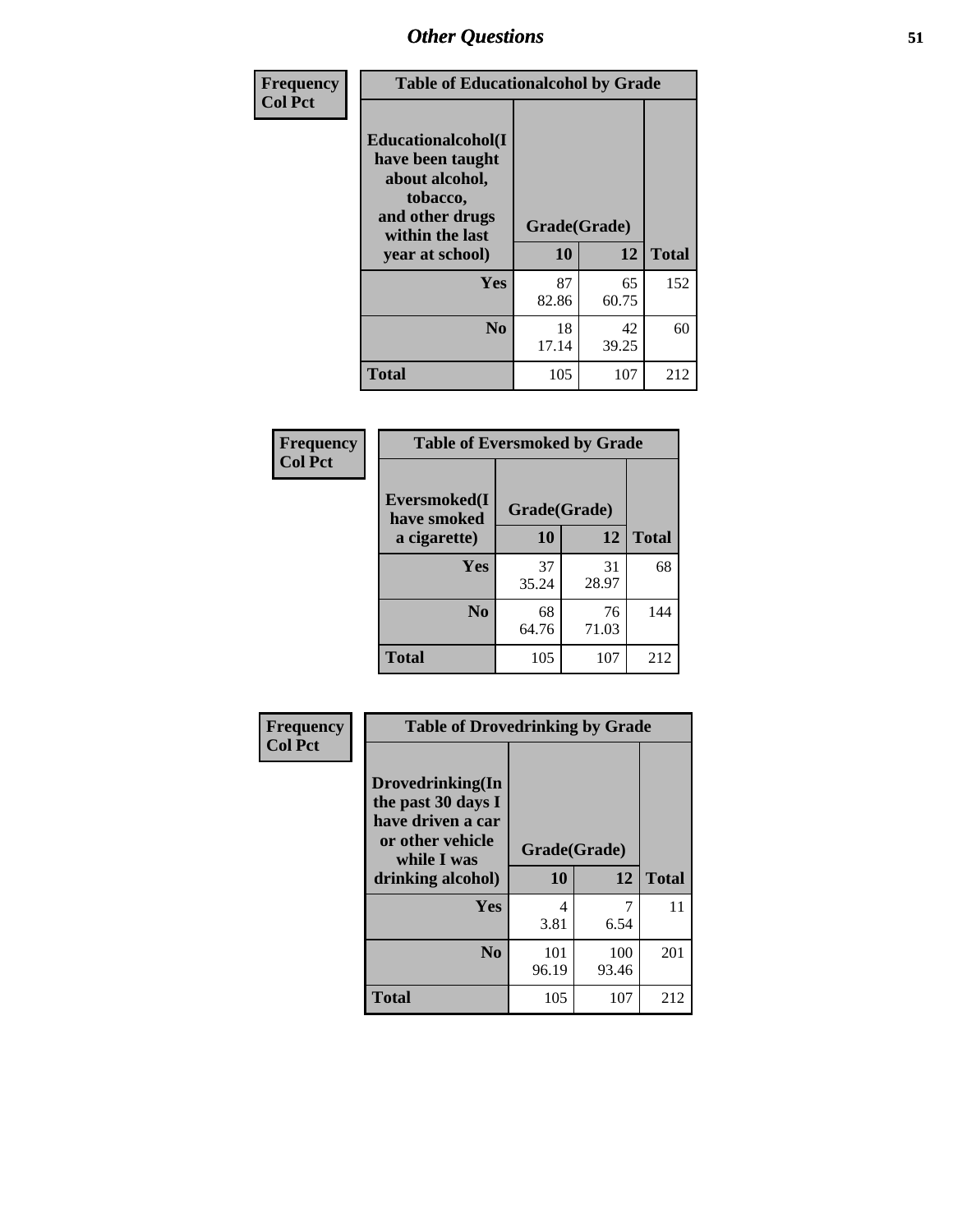| Frequency      | <b>Table of Rodedrinking by Grade</b>                                                                      |              |             |              |  |  |  |
|----------------|------------------------------------------------------------------------------------------------------------|--------------|-------------|--------------|--|--|--|
| <b>Col Pct</b> | Rodedrinking(In<br>the past 30 days<br>I have ridden in<br>a car with a<br>driver who had<br>been drinking | Grade(Grade) |             |              |  |  |  |
|                | alcohol)                                                                                                   | 10           | 12          | <b>Total</b> |  |  |  |
|                | <b>Yes</b>                                                                                                 | 19<br>18.10  | 12<br>11.21 | 31           |  |  |  |
|                | N <sub>0</sub>                                                                                             | 86<br>81.90  | 95<br>88.79 | 181          |  |  |  |
|                | <b>Total</b>                                                                                               | 105          | 107         | 212          |  |  |  |

#### **Frequency Col Pct**

Л

| <b>Table of Drugsschool by Grade</b>                                                                                      |              |             |              |  |  |  |  |
|---------------------------------------------------------------------------------------------------------------------------|--------------|-------------|--------------|--|--|--|--|
| <b>Drugsschool</b> (During<br>the past 12 months,<br>I have been offered,<br>sold,<br>or given illegal<br>drugs on school | Grade(Grade) |             |              |  |  |  |  |
| property)                                                                                                                 | 10           | 12          | <b>Total</b> |  |  |  |  |
| Yes                                                                                                                       | 13<br>12.38  | 11<br>10.28 | 24           |  |  |  |  |
| N <sub>0</sub>                                                                                                            | 92<br>87.62  | 96<br>89.72 | 188          |  |  |  |  |
| <b>Total</b>                                                                                                              | 105          | 107         | 212          |  |  |  |  |

| Frequency      | <b>Table of Helpbullied by Grade</b>                                   |                    |             |              |  |  |  |
|----------------|------------------------------------------------------------------------|--------------------|-------------|--------------|--|--|--|
| <b>Col Pct</b> | $Helpb$ ullied $(I$<br>would help<br>someone who was<br>being bullied) | Grade(Grade)<br>10 | 12          | <b>Total</b> |  |  |  |
|                | <b>Strongly Agree</b>                                                  | 53<br>50.48        | 62<br>57.94 | 115          |  |  |  |
|                | <b>Somewhat Agree</b>                                                  | 39<br>37.14        | 37<br>34.58 | 76           |  |  |  |
|                | <b>Somewhat Disagree</b>                                               | 9<br>8.57          | 4<br>3.74   | 13           |  |  |  |
|                | <b>Strongly Disagree</b>                                               | 4<br>3.81          | 4<br>3.74   | 8            |  |  |  |
|                | <b>Total</b>                                                           | 105                | 107         | 212          |  |  |  |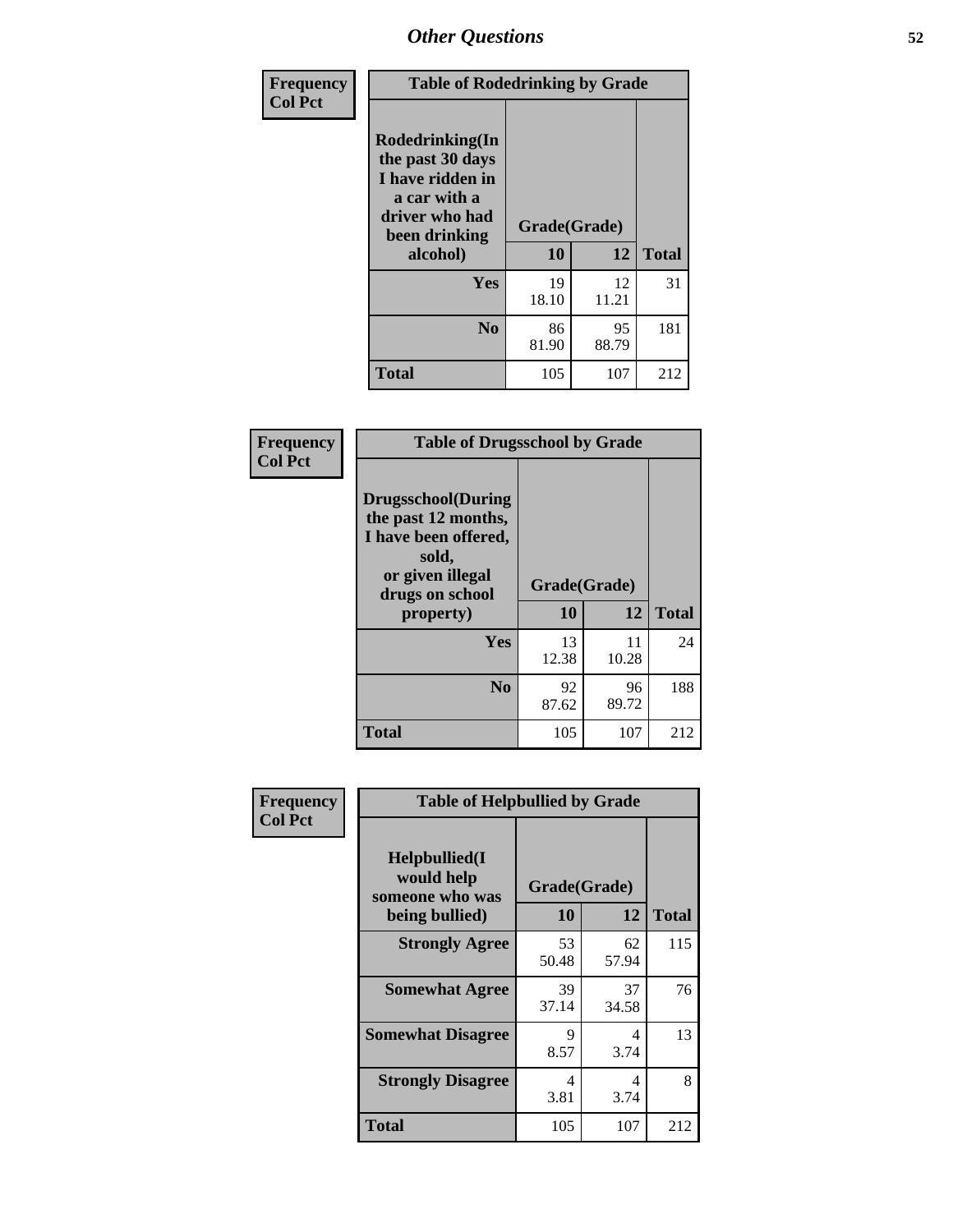| <b>Frequency</b> |              |                                                                                                         |                |                              |                          | <b>Table of Grade by Bingedrinking</b> |                               |                   |              |
|------------------|--------------|---------------------------------------------------------------------------------------------------------|----------------|------------------------------|--------------------------|----------------------------------------|-------------------------------|-------------------|--------------|
| <b>Row Pct</b>   |              | Bingedrinking(I have drunk five or more<br>drinks of alcohol at one sitting during the<br>last 30 days) |                |                              |                          |                                        |                               |                   |              |
|                  | Grade(Grade) | $\bf{0}$<br><b>Days</b>                                                                                 | $1$ or<br>days | 3 <sub>to</sub><br>5<br>days | <b>6 to</b><br>9<br>days | 10<br>to<br>19<br>days                 | <b>20</b><br>to<br>29<br>days | All<br>30<br>days | <b>Total</b> |
|                  | <b>10</b>    | 93<br>88.57                                                                                             | 6<br>5.71      | $\Omega$<br>0.00             | 0.95                     | $\mathfrak{D}$<br>1.90                 | $\mathcal{D}$<br>1.90         | 0.95              | 105          |
|                  | 12           | 88<br>82.24                                                                                             | 4<br>3.74      | 4<br>3.74                    | 4<br>3.74                | 5<br>4.67                              | 0.93                          | 0.93              | 107          |
|                  | <b>Total</b> | 181                                                                                                     | 10             | 4                            | 5                        | 7                                      | 3                             | $\overline{c}$    | 212          |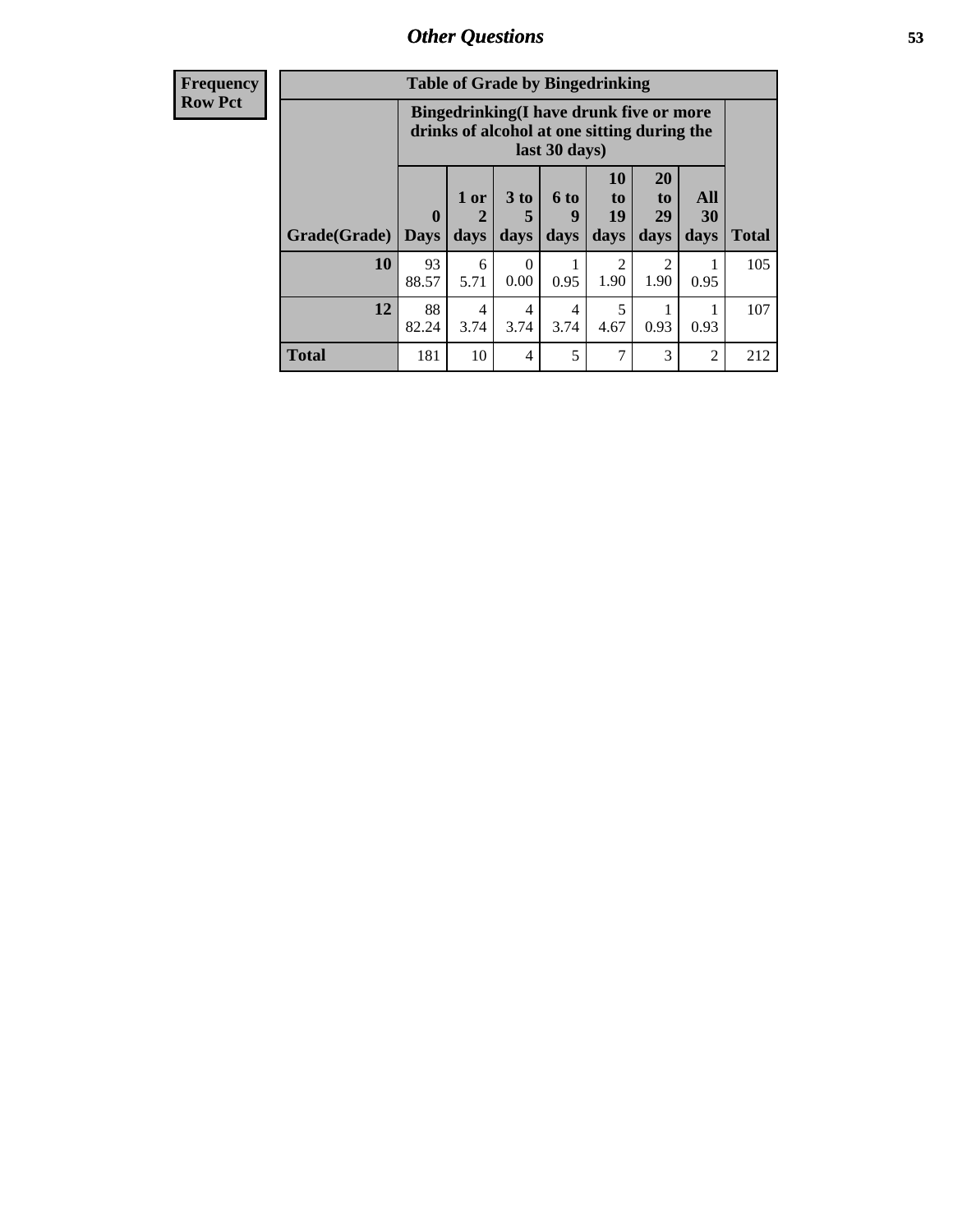### *Nutrition* **54**

| <b>Frequency</b><br>Row Pct |
|-----------------------------|
|                             |

| <b>Table of Grade by Dairy</b> |                          |                                                                                               |             |            |     |  |  |  |
|--------------------------------|--------------------------|-----------------------------------------------------------------------------------------------|-------------|------------|-----|--|--|--|
|                                |                          | Dairy (I eat at least 3 servings of dairy<br>products each day)                               |             |            |     |  |  |  |
| Grade(Grade)                   | <b>Strongly</b><br>Agree | Somewhat<br><b>Somewhat</b><br><b>Strongly</b><br><b>Disagree</b><br><b>Disagree</b><br>Agree |             |            |     |  |  |  |
| 10                             | 25<br>23.81              | 44<br>41.90                                                                                   | 25<br>23.81 | 10.48      | 105 |  |  |  |
| 12                             | 32<br>29.91              | 39<br>36.45                                                                                   | 26<br>24.30 | 10<br>9.35 | 107 |  |  |  |
| <b>Total</b>                   | 57                       | 83                                                                                            | 51          | 21         | 212 |  |  |  |

| <b>Frequency</b> |  |
|------------------|--|
| <b>Row Pct</b>   |  |

| <b>Table of Grade by Fruitveg</b> |                                                                          |                          |                                    |                                    |              |  |  |
|-----------------------------------|--------------------------------------------------------------------------|--------------------------|------------------------------------|------------------------------------|--------------|--|--|
|                                   | Fruitveg(I eat at least 5 servings of fruits<br>and vegetables each day) |                          |                                    |                                    |              |  |  |
| Grade(Grade)                      | <b>Strongly</b><br>Agree                                                 | <b>Somewhat</b><br>Agree | <b>Somewhat</b><br><b>Disagree</b> | <b>Strongly</b><br><b>Disagree</b> | <b>Total</b> |  |  |
| 10                                | 16<br>15.24                                                              | 30<br>28.57              | 43<br>40.95                        | 16<br>15.24                        | 105          |  |  |
| 12                                | 13<br>12.15                                                              | 29<br>27.10              | 41<br>38.32                        | 24<br>22.43                        | 107          |  |  |
| <b>Total</b>                      | 29                                                                       | 59                       | 84                                 | 40                                 | 212          |  |  |

| <b>Frequency</b> |              | <b>Table of Grade by Cafeteriahealthy</b>                             |             |                                          |                                    |              |  |
|------------------|--------------|-----------------------------------------------------------------------|-------------|------------------------------------------|------------------------------------|--------------|--|
| <b>Row Pct</b>   |              | Cafeteriahealthy (School meals in my<br>school cafeteria are healthy) |             |                                          |                                    |              |  |
|                  | Grade(Grade) | <b>Strongly</b><br>Agree                                              | Agree       | Somewhat   Somewhat  <br><b>Disagree</b> | <b>Strongly</b><br><b>Disagree</b> | <b>Total</b> |  |
|                  | <b>10</b>    | 4.76                                                                  | 31<br>29.52 | 19<br>18.10                              | 50<br>47.62                        | 105          |  |
|                  | 12           | $\mathfrak{D}$<br>1.87                                                | 15<br>14.02 | 20<br>18.69                              | 70<br>65.42                        | 107          |  |
|                  | <b>Total</b> | ⇁                                                                     | 46          | 39                                       | 120                                | 212          |  |

| <b>Frequency</b> |
|------------------|
| <b>Row Pct</b>   |

| <b>Table of Grade by Cafeterianutrition</b> |                          |                                                                                           |                             |                                    |              |  |  |  |
|---------------------------------------------|--------------------------|-------------------------------------------------------------------------------------------|-----------------------------|------------------------------------|--------------|--|--|--|
|                                             |                          | <b>Cafeterianutrition</b> (Facts about nutrition<br>are available in my school cafeteria) |                             |                                    |              |  |  |  |
| Grade(Grade)                                | <b>Strongly</b><br>Agree | Somewhat<br>Agree                                                                         | <b>Somewhat</b><br>Disagree | <b>Strongly</b><br><b>Disagree</b> | <b>Total</b> |  |  |  |
| 10                                          | 10<br>9.52               | 27<br>25.71                                                                               | 29<br>27.62                 | 39<br>37.14                        | 105          |  |  |  |
| 12                                          | 5<br>4.67                | 26<br>24.30                                                                               | 30<br>28.04                 | 46<br>42.99                        | 107          |  |  |  |
| <b>Total</b>                                | 15                       | 53                                                                                        | 59                          | 85                                 | 212          |  |  |  |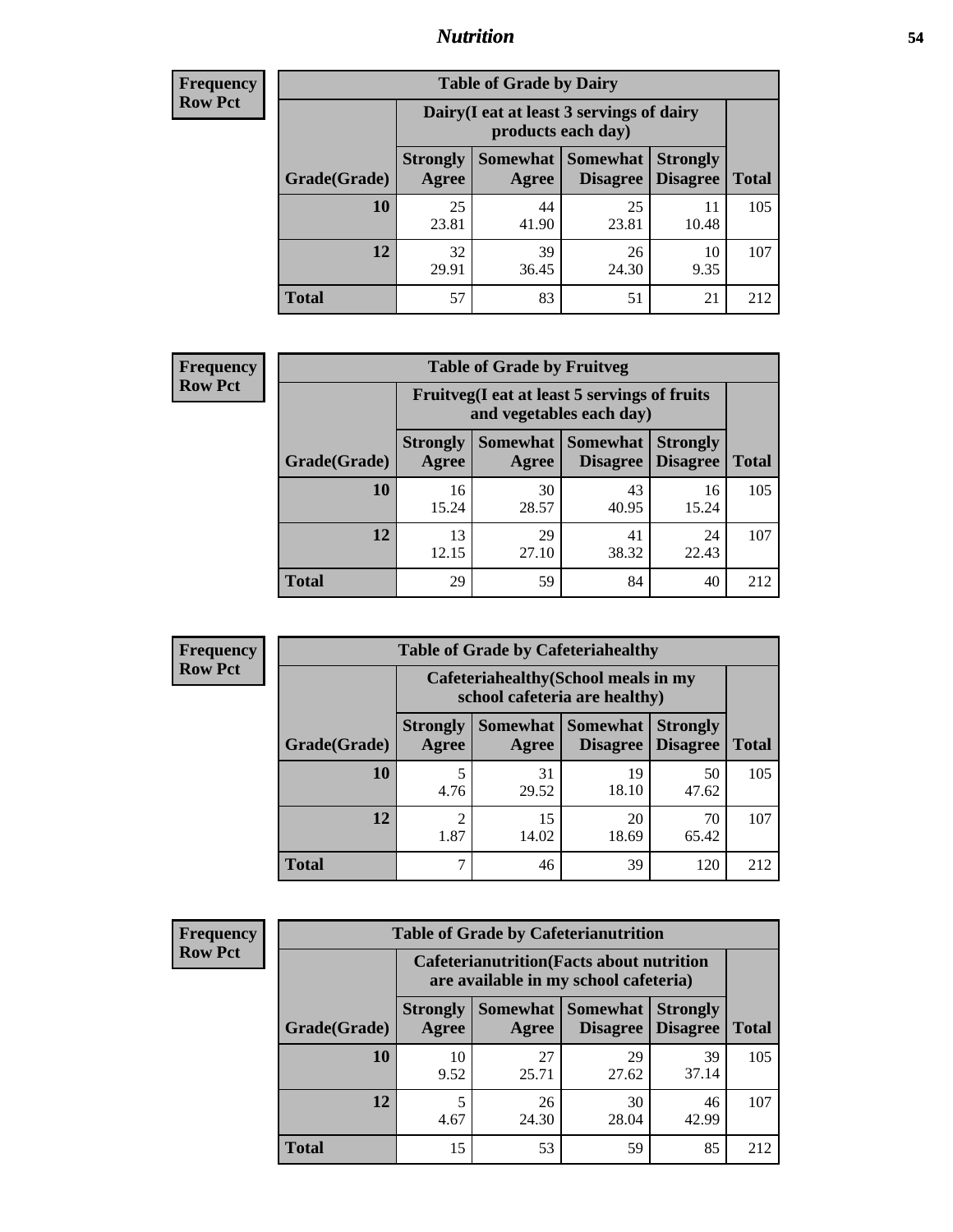### *Nutrition* **55**

| Frequency |
|-----------|
| Row Pct   |

| <b>Table of Grade by Schoollunch</b> |                                                                                                                                    |                                                                 |             |             |     |  |  |  |
|--------------------------------------|------------------------------------------------------------------------------------------------------------------------------------|-----------------------------------------------------------------|-------------|-------------|-----|--|--|--|
|                                      |                                                                                                                                    | Schoollunch(I eat school lunch three or<br>more times per week) |             |             |     |  |  |  |
| Grade(Grade)                         | Somewhat<br><b>Somewhat</b><br><b>Strongly</b><br><b>Strongly</b><br><b>Disagree</b><br>Agree<br>Disagree<br><b>Total</b><br>Agree |                                                                 |             |             |     |  |  |  |
| 10                                   | 50<br>47.62                                                                                                                        | 21<br>20.00                                                     | 13<br>12.38 | 21<br>20.00 | 105 |  |  |  |
| 12                                   | 44<br>41.12                                                                                                                        | 19<br>17.76                                                     | 11<br>10.28 | 33<br>30.84 | 107 |  |  |  |
| <b>Total</b>                         | 94                                                                                                                                 | 40                                                              | 24          | 54          | 212 |  |  |  |

| <b>Frequency</b> |
|------------------|
| <b>Row Pct</b>   |

| <b>Table of Grade by Foodchoices</b> |                                                                     |             |                                               |                                    |              |  |  |  |
|--------------------------------------|---------------------------------------------------------------------|-------------|-----------------------------------------------|------------------------------------|--------------|--|--|--|
|                                      | Foodchoices (I make healthy food choices in<br>my school cafeteria) |             |                                               |                                    |              |  |  |  |
| Grade(Grade)                         | <b>Strongly</b><br>Agree                                            | Agree       | <b>Somewhat   Somewhat</b><br><b>Disagree</b> | <b>Strongly</b><br><b>Disagree</b> | <b>Total</b> |  |  |  |
| 10                                   | 20<br>19.05                                                         | 37<br>35.24 | 28<br>26.67                                   | 20<br>19.05                        | 105          |  |  |  |
| 12                                   | 6<br>5.61                                                           | 32<br>29.91 | 22<br>20.56                                   | 47<br>43.93                        | 107          |  |  |  |
| <b>Total</b>                         | 26                                                                  | 69          | 50                                            | 67                                 | 212          |  |  |  |

| Frequency      |              |                                                                                                             | <b>Table of Grade by Wholewheat</b> |                                        |                                    |              |  |
|----------------|--------------|-------------------------------------------------------------------------------------------------------------|-------------------------------------|----------------------------------------|------------------------------------|--------------|--|
| <b>Row Pct</b> |              | Wholewheat (There are whole wheat and<br>multigrain breads and cereals available in<br>my school cafeteria) |                                     |                                        |                                    |              |  |
|                | Grade(Grade) | <b>Strongly</b><br>Agree                                                                                    | Agree                               | Somewhat   Somewhat<br><b>Disagree</b> | <b>Strongly</b><br><b>Disagree</b> | <b>Total</b> |  |
|                | 10           | 10<br>9.52                                                                                                  | 42<br>40.00                         | 18<br>17.14                            | 35<br>33.33                        | 105          |  |
|                | 12           | 10<br>9.35                                                                                                  | 36<br>33.64                         | 17<br>15.89                            | 44<br>41.12                        | 107          |  |
|                | <b>Total</b> | 20                                                                                                          | 78                                  | 35                                     | 79                                 | 212          |  |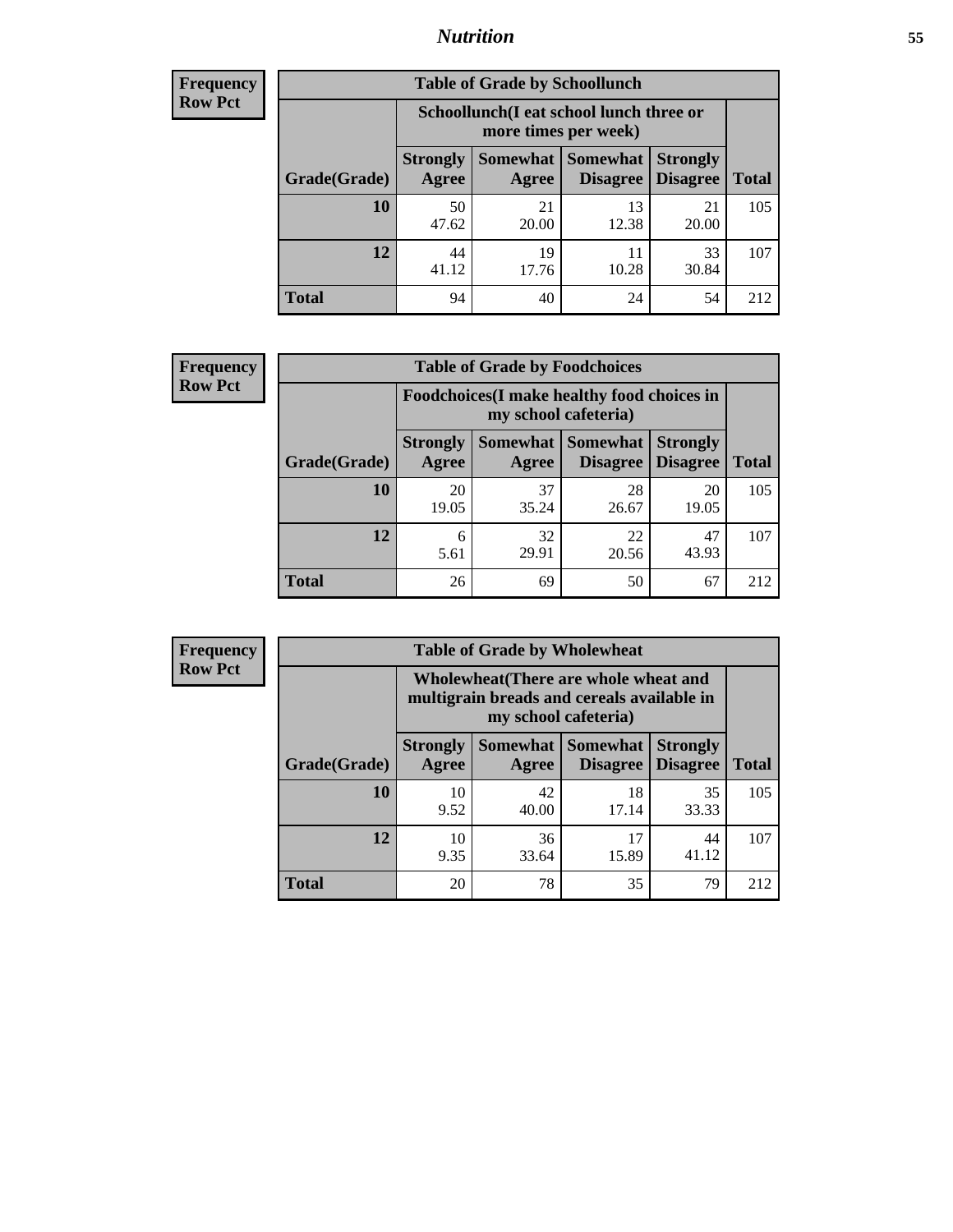### *Nutrition* **56**

**Frequency Row Pct**

| <b>Table of Grade by Healthyvending</b> |                                                                                                                                               |                     |                                    |                                    |              |  |
|-----------------------------------------|-----------------------------------------------------------------------------------------------------------------------------------------------|---------------------|------------------------------------|------------------------------------|--------------|--|
|                                         | Healthyvending (If only healthy snacks and<br>beverages were available in the vending<br>machines during the school day,<br>I would buy them) |                     |                                    |                                    |              |  |
| Grade(Grade)                            | <b>Strongly</b><br>Agree                                                                                                                      | Somewhat  <br>Agree | <b>Somewhat</b><br><b>Disagree</b> | <b>Strongly</b><br><b>Disagree</b> | <b>Total</b> |  |
| 10                                      | 23<br>21.90                                                                                                                                   | 48<br>45.71         | 17<br>16.19                        | 17<br>16.19                        | 105          |  |
| 12                                      | 31<br>28.97                                                                                                                                   | 36<br>33.64         | 19<br>17.76                        | 21<br>19.63                        | 107          |  |
| <b>Total</b>                            | 54                                                                                                                                            | 84                  | 36                                 | 38                                 | 212          |  |

**Frequency Row Pct**

| <b>Table of Grade by Schoolbreakfast</b> |                                                                                                                                        |             |             |             |     |  |
|------------------------------------------|----------------------------------------------------------------------------------------------------------------------------------------|-------------|-------------|-------------|-----|--|
|                                          | Schoolbreakfast(If breakfast were<br>available at school,<br>but outside the cafeteria,<br>I would eat breakfast at school more often) |             |             |             |     |  |
| Grade(Grade)                             | Somewhat   Somewhat<br><b>Strongly</b><br><b>Strongly</b><br><b>Disagree</b><br><b>Total</b><br>Agree<br><b>Disagree</b><br>Agree      |             |             |             |     |  |
| 10                                       | 26<br>24.76                                                                                                                            | 42<br>40.00 | 16<br>15.24 | 21<br>20.00 | 105 |  |
| 12                                       | 33<br>32<br>19<br>23<br>30.84<br>29.91<br>17.76<br>21.50                                                                               |             |             |             |     |  |
| <b>Total</b>                             | 59                                                                                                                                     | 74          | 35          | 44          | 212 |  |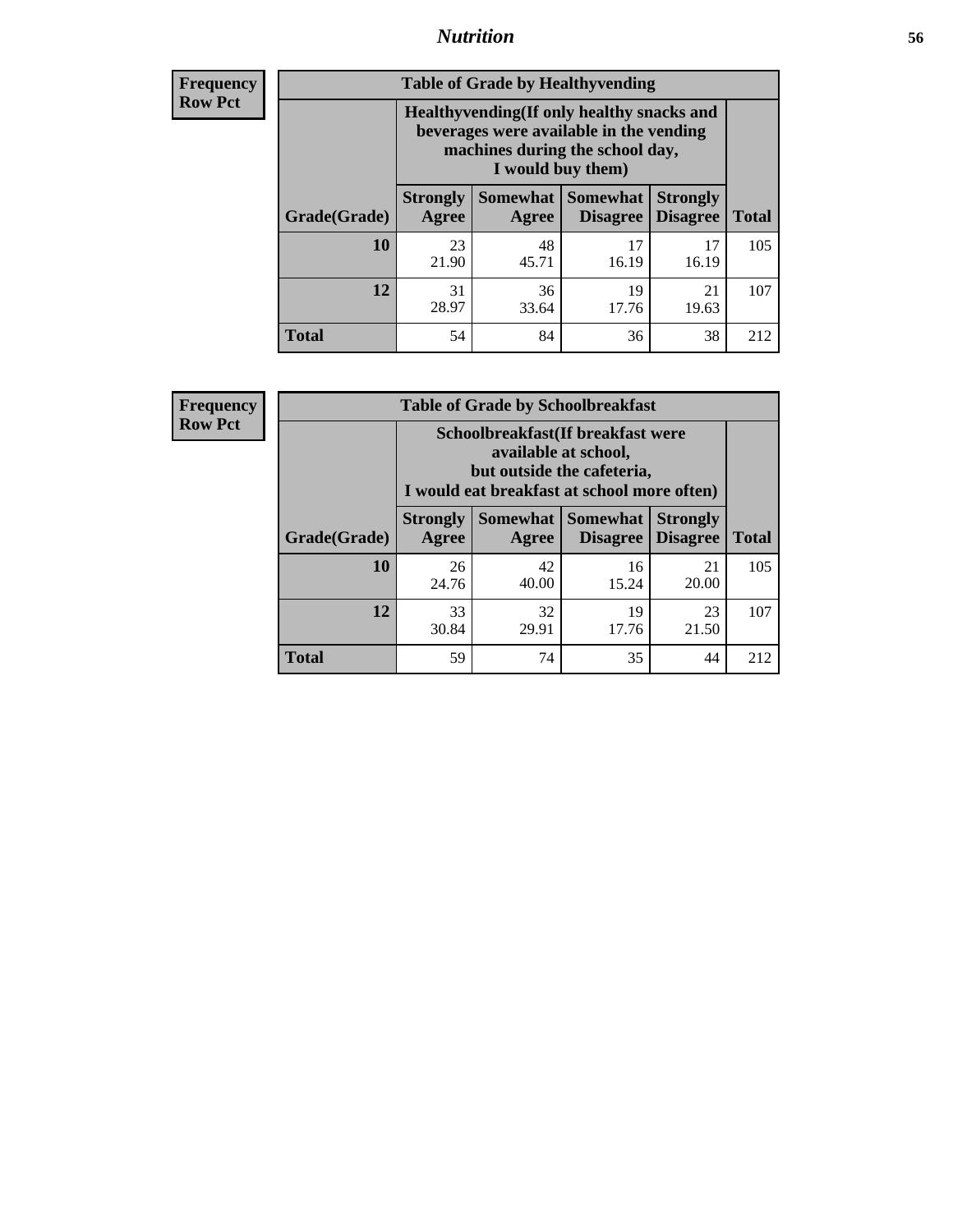| Frequency<br><b>Col Pct</b> | <b>Table of Educationaids by Grade</b>                                                                    |                    |             |              |
|-----------------------------|-----------------------------------------------------------------------------------------------------------|--------------------|-------------|--------------|
|                             | <b>Educationaids</b> (I<br>have been<br>taught about<br><b>HIV/AIDS</b> at<br>school in the<br>past year) | Grade(Grade)<br>10 | 12          | <b>Total</b> |
|                             | <b>Yes</b>                                                                                                | 88<br>83.81        | 69<br>64.49 | 157          |
|                             | N <sub>0</sub>                                                                                            | 17<br>16.19        | 38<br>35.51 | 55           |
|                             | <b>Total</b>                                                                                              | 105                | 107         | 212          |

| Frequency<br><b>Col Pct</b> |                                                                             | <b>Table of Educationcharacter by Grade</b> |             |              |  |
|-----------------------------|-----------------------------------------------------------------------------|---------------------------------------------|-------------|--------------|--|
|                             | Educationcharacter(I<br>have been taught<br>about character<br>Grade(Grade) |                                             |             |              |  |
|                             | education in the past                                                       |                                             |             |              |  |
|                             | year at school)                                                             | 10                                          | 12          | <b>Total</b> |  |
|                             | <b>Yes</b>                                                                  | 82<br>78.10                                 | 80<br>74.77 | 162          |  |
|                             | N <sub>0</sub>                                                              | 23<br>21.90                                 | 27<br>25.23 | 50           |  |
|                             | <b>Total</b>                                                                | 105                                         | 107         | 212          |  |

| Frequency      | <b>Table of Gradcoach1 by Grade</b>              |              |             |              |
|----------------|--------------------------------------------------|--------------|-------------|--------------|
| <b>Col Pct</b> | Gradcoach1(I<br>know who my<br><b>Graduation</b> | Grade(Grade) |             |              |
|                | Coach is)                                        | 10           | 12          | <b>Total</b> |
|                | Yes                                              | 42<br>40.00  | 66<br>61.68 | 108          |
|                | N <sub>0</sub>                                   | 63<br>60.00  | 41<br>38.32 | 104          |
|                | <b>Total</b>                                     | 105          | 107         | 212          |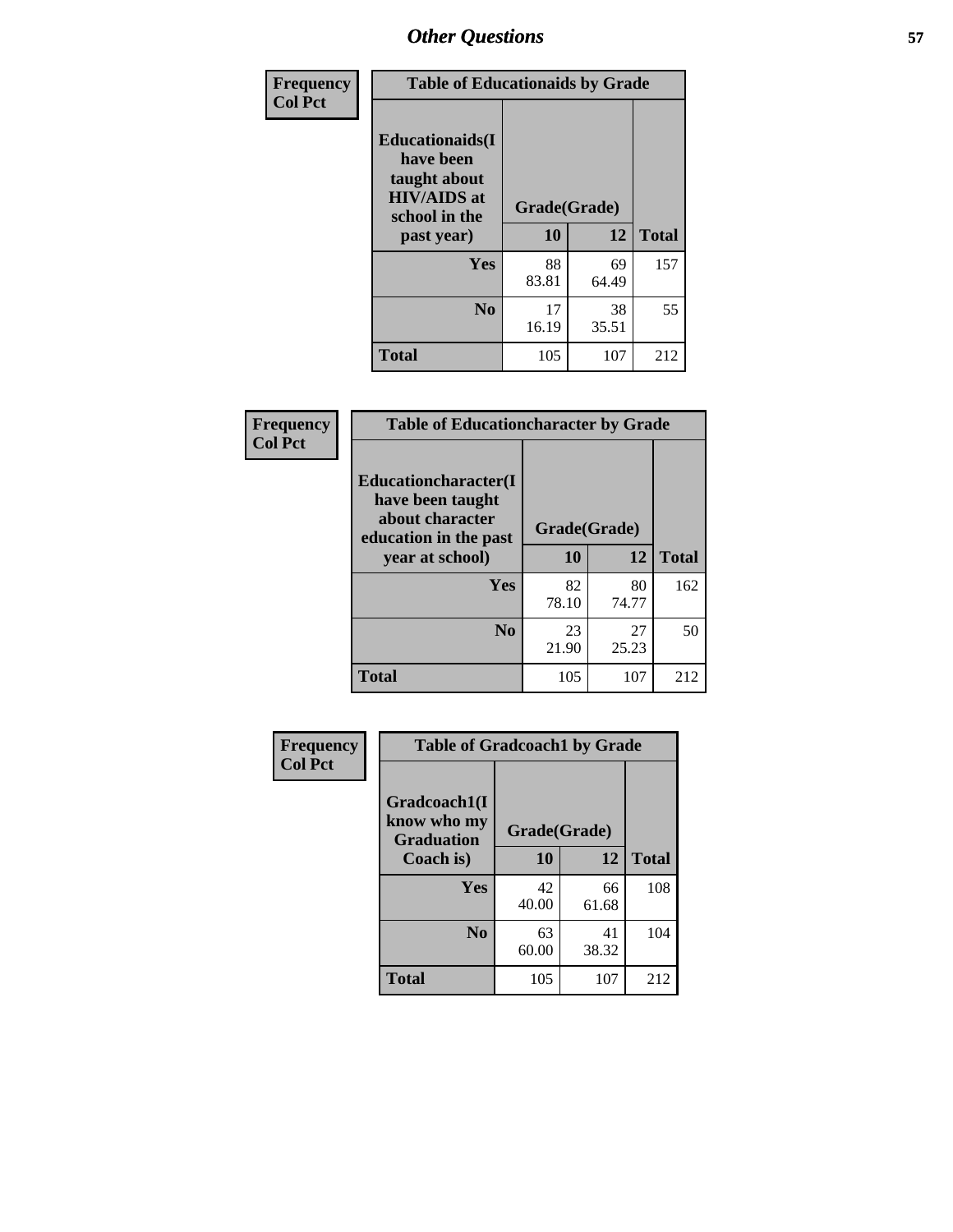| Frequency      | <b>Table of Gradcoach2 by Grade</b> |              |             |              |
|----------------|-------------------------------------|--------------|-------------|--------------|
| <b>Col Pct</b> | Gradcoach2(I<br>have                |              |             |              |
|                | contacted my<br><b>Graduation</b>   | Grade(Grade) |             |              |
|                | Coach)                              | 10           | 12          | <b>Total</b> |
|                | Yes                                 | 21<br>20.00  | 35<br>32.71 | 56           |
|                | N <sub>0</sub>                      | 84<br>80.00  | 72<br>67.29 | 156          |
|                | <b>Total</b>                        | 105          | 107         | 212          |

| <b>Frequency</b><br><b>Col Pct</b> |                                                                             | <b>Table of Gradcoach3 by Grade</b> |             |              |  |
|------------------------------------|-----------------------------------------------------------------------------|-------------------------------------|-------------|--------------|--|
|                                    | Gradcoach3(I<br>have received<br>assistance<br>from my<br><b>Graduation</b> | Grade(Grade)                        |             |              |  |
|                                    | Coach)                                                                      | 10                                  | 12          | <b>Total</b> |  |
|                                    | Yes                                                                         | 16<br>15.24                         | 28<br>26.17 | 44           |  |
|                                    | N <sub>0</sub>                                                              | 37<br>35.24                         | 23<br>21.50 | 60           |  |
|                                    | Don't know                                                                  | 52<br>49.52                         | 56<br>52.34 | 108          |  |
|                                    | <b>Total</b>                                                                | 105                                 | 107         | 212          |  |

| Frequency<br><b>Col Pct</b> | <b>Table of Selfharm by Grade</b>                                                                                                                                                      |                    |              |              |
|-----------------------------|----------------------------------------------------------------------------------------------------------------------------------------------------------------------------------------|--------------------|--------------|--------------|
|                             | <b>Selfharm</b> (During<br>the past 12<br>months,<br>I harmed myself<br>on purpose<br><b>Suicideconsider</b><br>During the past<br>12 months,<br>I seriously<br>considered<br>suicide) | Grade(Grade)<br>10 | 12           | <b>Total</b> |
|                             | <b>Yes</b>                                                                                                                                                                             | 9<br>8.57          | 5<br>4.67    | 14           |
|                             | N <sub>0</sub>                                                                                                                                                                         | 96<br>91.43        | 102<br>95.33 | 198          |
|                             | <b>Total</b>                                                                                                                                                                           | 105                | 107          | 212          |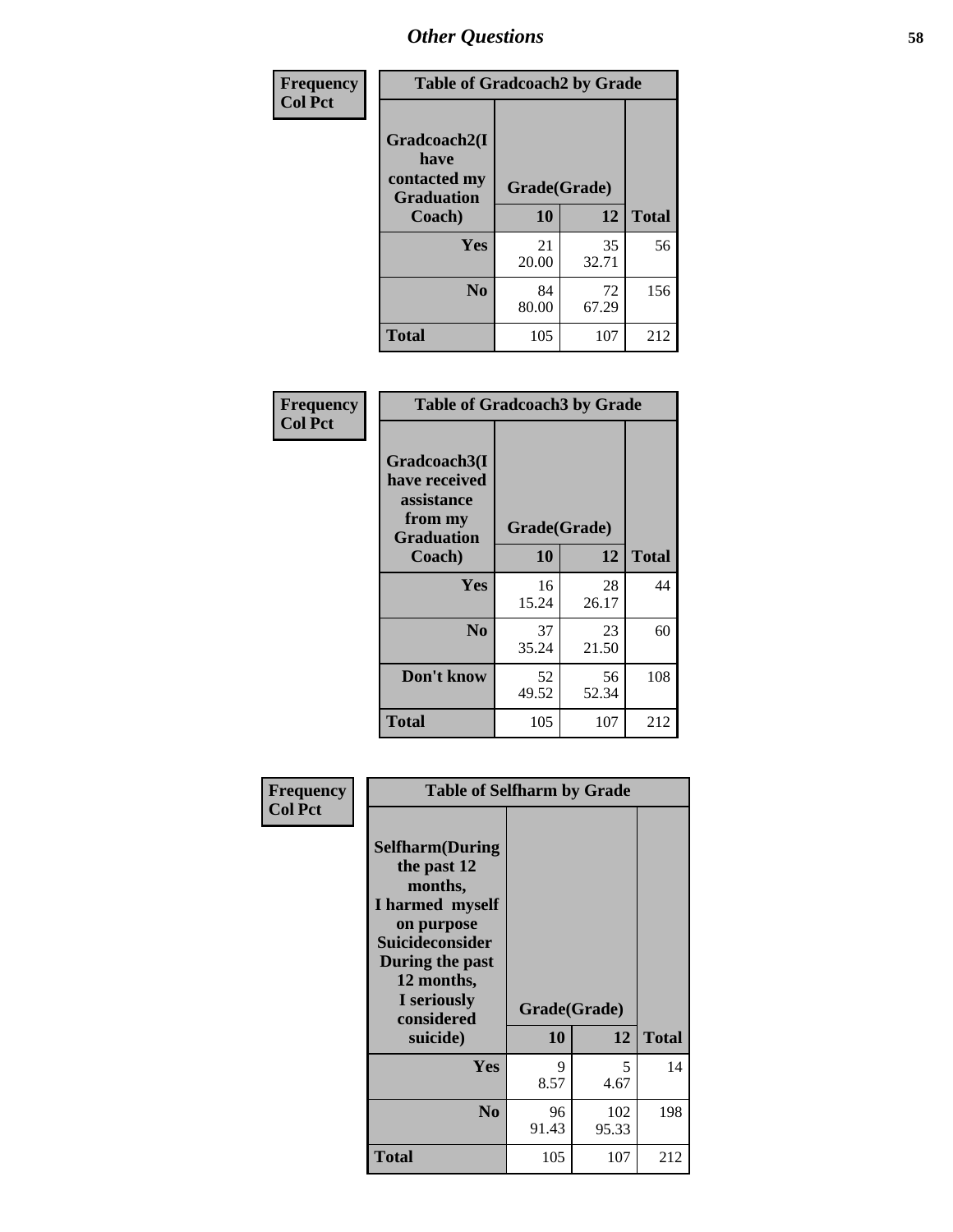| <b>Frequency</b> | <b>Table of Suicideconsider by Grade</b> |              |              |              |
|------------------|------------------------------------------|--------------|--------------|--------------|
| <b>Col Pct</b>   |                                          | Grade(Grade) |              |              |
|                  | Suicideconsider                          | <b>10</b>    | 12           | <b>Total</b> |
|                  | Yes                                      | 6.67         | 3<br>2.80    | 10           |
|                  | N <sub>0</sub>                           | 98<br>93.33  | 104<br>97.20 | 202          |
|                  | <b>Total</b>                             | 105          | 107          | 212          |

| Frequency      | <b>Table of Suicideattempt by Grade</b>              |              |                                                                                                                                                                         |              |
|----------------|------------------------------------------------------|--------------|-------------------------------------------------------------------------------------------------------------------------------------------------------------------------|--------------|
| <b>Col Pct</b> | Suicideattempt(I<br>have attempted<br>suicide in the | Grade(Grade) |                                                                                                                                                                         |              |
|                | last year)                                           | 10           | 12                                                                                                                                                                      | <b>Total</b> |
|                | Yes                                                  | 6<br>5.71    | $\mathcal{D}_{\mathcal{A}}^{\mathcal{A}}(\mathcal{A})=\mathcal{D}_{\mathcal{A}}^{\mathcal{A}}(\mathcal{A})\mathcal{D}_{\mathcal{A}}^{\mathcal{A}}(\mathcal{A})$<br>1.87 | 8            |
|                | N <sub>0</sub>                                       | 99<br>94.29  | 105<br>98.13                                                                                                                                                            | 204          |
|                | <b>Total</b>                                         | 105          | 107                                                                                                                                                                     | 212          |

| Frequency      | <b>Table of Instantmessaged by Grade</b>               |              |             |              |
|----------------|--------------------------------------------------------|--------------|-------------|--------------|
| <b>Col Pct</b> | Instantmessaged(I<br>have instant<br>messaged people I | Grade(Grade) |             |              |
|                | do not even know)                                      | 10           | 12          | <b>Total</b> |
|                | Yes                                                    | 43<br>40.95  | 44<br>41.12 | 87           |
|                | N <sub>0</sub>                                         | 62<br>59.05  | 63<br>58.88 | 125          |
|                | <b>Total</b>                                           | 105          | 107         | 212          |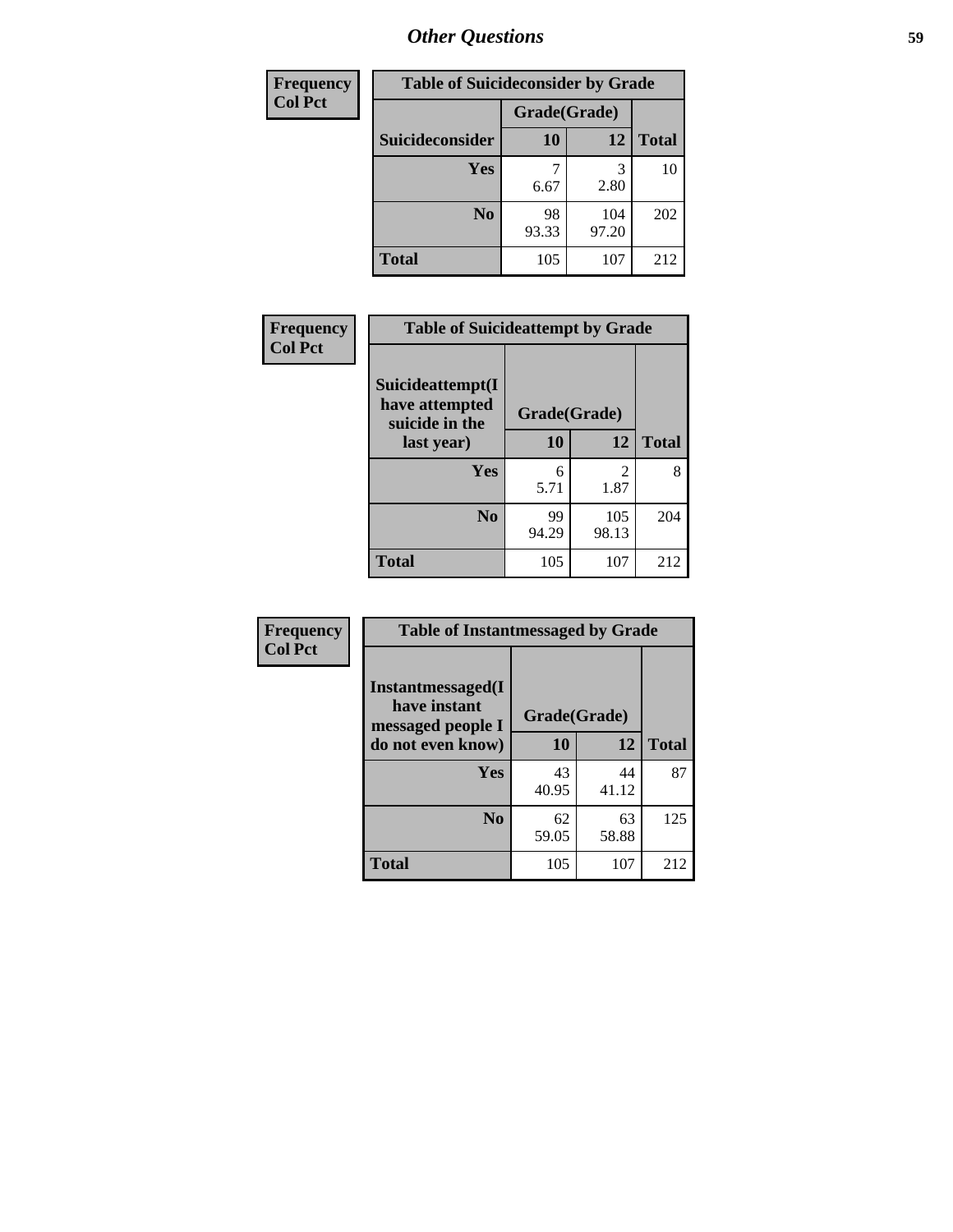| Frequency      | <b>Table of Getsalong by Grade</b>                          |                       |                        |              |
|----------------|-------------------------------------------------------------|-----------------------|------------------------|--------------|
| <b>Col Pct</b> | <b>Getsalong</b> (I get<br>along with other<br>students and |                       | Grade(Grade)           |              |
|                | adults)                                                     | 10                    | 12                     | <b>Total</b> |
|                | <b>Strongly Agree</b>                                       | 53<br>50.48           | 66<br>61.68            | 119          |
|                | <b>Somewhat Agree</b>                                       | 47<br>44.76           | 38<br>35.51            | 85           |
|                | <b>Somewhat Disagree</b>                                    | $\mathcal{L}$<br>1.90 | 0.93                   | 3            |
|                | <b>Strongly Disagree</b>                                    | 3<br>2.86             | $\mathfrak{D}$<br>1.87 | 5            |
|                | <b>Total</b>                                                | 105                   | 107                    | 212          |

| Frequency      | <b>Table of Safehome by Grade</b> |                    |                                     |              |  |  |  |
|----------------|-----------------------------------|--------------------|-------------------------------------|--------------|--|--|--|
| <b>Col Pct</b> | Safehome(I feel<br>safe at home)  | Grade(Grade)<br>10 | 12                                  | <b>Total</b> |  |  |  |
|                | <b>Strongly Agree</b>             | 70<br>66.67        | 85<br>79.44                         | 155          |  |  |  |
|                | <b>Somewhat Agree</b>             | 21<br>20.00        | 18<br>16.82                         | 39           |  |  |  |
|                | <b>Somewhat Disagree</b>          | 6<br>5.71          | $\mathfrak{D}$<br>1.87              | 8            |  |  |  |
|                | <b>Strongly Disagree</b>          | 8<br>7.62          | $\mathcal{D}_{\mathcal{L}}$<br>1.87 | 10           |  |  |  |
|                | <b>Total</b>                      | 105                | 107                                 | 212          |  |  |  |

| Frequency      |                                                                                     | <b>Table of Adulttalk by Grade</b> |             |              |  |  |  |
|----------------|-------------------------------------------------------------------------------------|------------------------------------|-------------|--------------|--|--|--|
| <b>Col Pct</b> | <b>Adulttalk(I</b><br>know an<br>adult at<br>school that<br>I can talk<br>with if I | Grade(Grade)                       |             |              |  |  |  |
|                | need help)                                                                          | 10                                 | 12          | <b>Total</b> |  |  |  |
|                | <b>Yes</b>                                                                          | 77<br>73.33                        | 97<br>90.65 | 174          |  |  |  |
|                | N <sub>0</sub>                                                                      | 28<br>26.67                        | 10<br>9.35  | 38           |  |  |  |
|                | <b>Total</b>                                                                        | 105                                | 107         | 212          |  |  |  |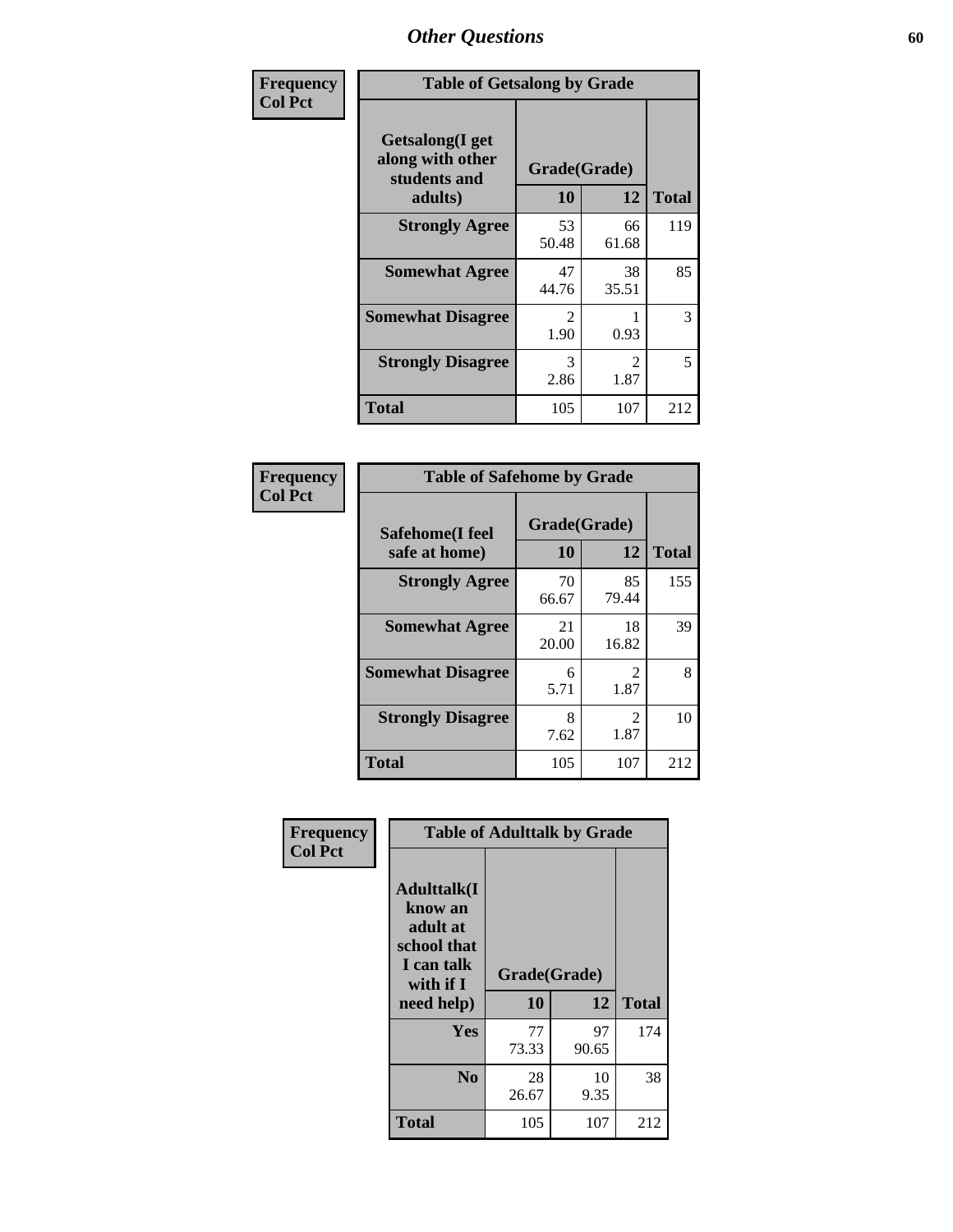**Frequency Row Pct**

| <b>Table of Grade by Tytime</b> |             |                                                                                         |             |             |             |           |              |  |  |  |
|---------------------------------|-------------|-----------------------------------------------------------------------------------------|-------------|-------------|-------------|-----------|--------------|--|--|--|
|                                 |             | Tytime (On an average school day,<br>how much unsupervised time do I spend watching TV) |             |             |             |           |              |  |  |  |
|                                 |             | <b>Less that</b><br>$2 - 3$<br>$4 - 5$<br>$6+$                                          |             |             |             |           |              |  |  |  |
| Grade(Grade)   None             |             | hour/day                                                                                | hour/day    | hours/day   | hours/day   | hours/day | <b>Total</b> |  |  |  |
| 10                              | 11<br>10.48 | 20<br>19.05                                                                             | 22<br>20.95 | 25<br>23.81 | 19<br>18.10 | 8<br>7.62 | 105          |  |  |  |
| 12                              | 16<br>14.95 | 19<br>17.76                                                                             | 18<br>16.82 | 34<br>31.78 | 12<br>11.21 | 8<br>7.48 | 107          |  |  |  |
| <b>Total</b>                    | 27          | 39                                                                                      | 40          | 59          | 31          | 16        | 212          |  |  |  |

**Frequency Row Pct**

| <b>Table of Grade by Computertime</b> |             |                                                                                                   |                     |             |           |           |              |  |  |
|---------------------------------------|-------------|---------------------------------------------------------------------------------------------------|---------------------|-------------|-----------|-----------|--------------|--|--|
|                                       |             | Computertime (On an average school day,<br>how much unsupervised time do I spend on the computer) |                     |             |           |           |              |  |  |
|                                       |             | <b>Less that</b>                                                                                  |                     | $2 - 3$     | $4 - 5$   | $6+$      |              |  |  |
| Grade(Grade)                          | None $ $    |                                                                                                   | hour/day   hour/day | hours/day   | hours/day | hours/day | <b>Total</b> |  |  |
| 10                                    | 18<br>17.14 | 42<br>40.00                                                                                       | 16<br>15.24         | 19<br>18.10 | 6<br>5.71 | 4<br>3.81 | 105          |  |  |
| 12                                    | 16<br>14.95 | 30<br>28.04                                                                                       | 29<br>27.10         | 20<br>18.69 | 6<br>5.61 | 6<br>5.61 | 107          |  |  |
| <b>Total</b>                          | 34          | 72                                                                                                | 45                  | 39          | 12        | 10        | 212          |  |  |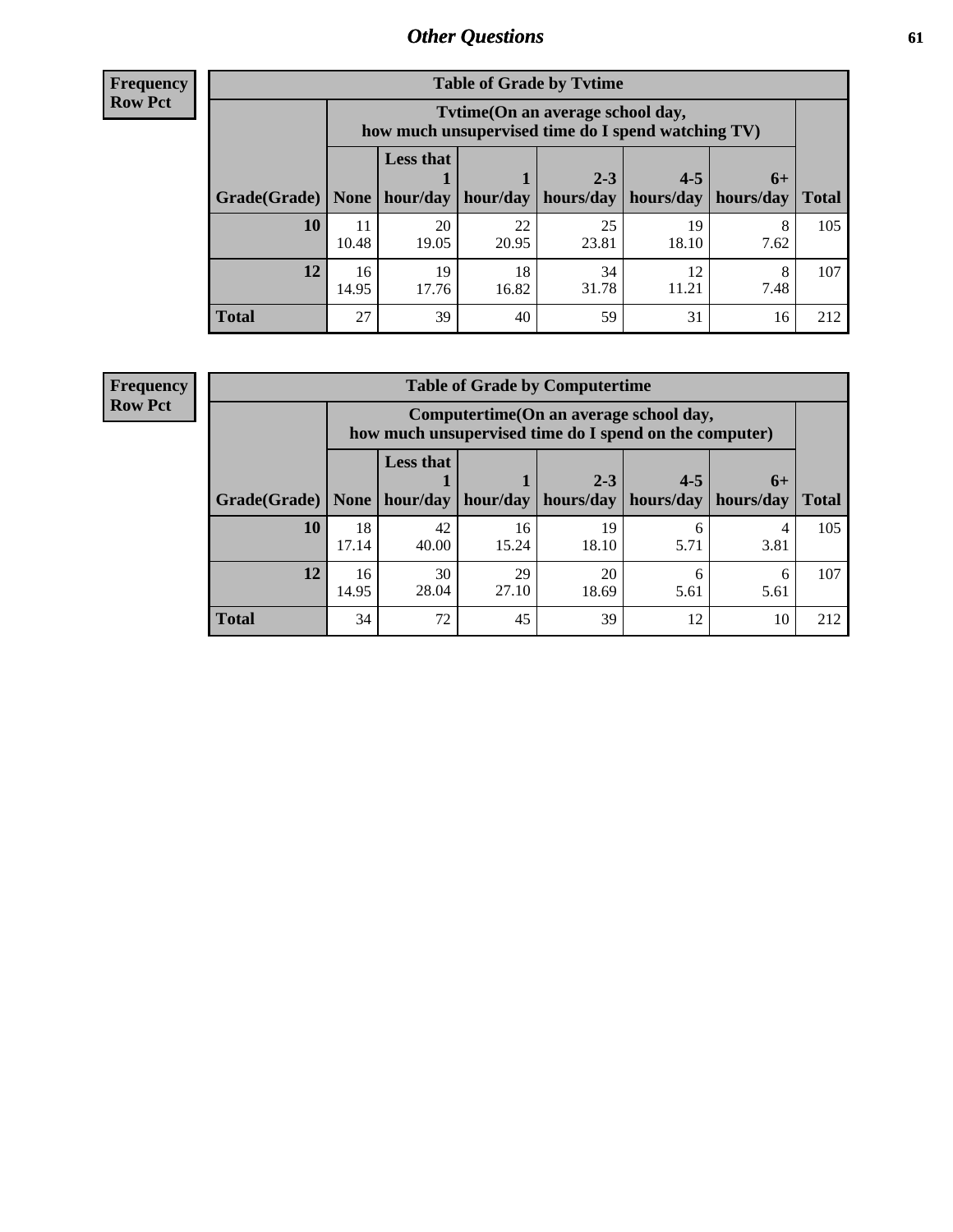#### *Questions about Driving Laws* **62** *Driving Questions were asked only of high school students.*

| <b>Frequency</b> |
|------------------|
| <b>Row Pct</b>   |

| <b>Table of Grade by License1</b> |                              |                                                                                                                                           |           |           |               |              |  |  |  |
|-----------------------------------|------------------------------|-------------------------------------------------------------------------------------------------------------------------------------------|-----------|-----------|---------------|--------------|--|--|--|
|                                   |                              | License1(During the first 6 months of driving<br>with a provisional license,<br>the only passengers who can ride with the<br>driver are:) |           |           |               |              |  |  |  |
| Grade(Grade)                      | <b>Parent or</b><br>Guardian | Family<br>  Members                                                                                                                       | Friends   | Anyone    | Don't<br>Know | <b>Total</b> |  |  |  |
| 10                                | 23<br>21.90                  | 43<br>40.95                                                                                                                               | 5<br>4.76 | 8<br>7.62 | 26<br>24.76   | 105          |  |  |  |
| 12                                | 18<br>16.82                  | 75<br>70.09                                                                                                                               | 2<br>1.87 | 4<br>3.74 | 8<br>7.48     | 107          |  |  |  |
| <b>Total</b>                      | 41                           | 118                                                                                                                                       | 7         | 12        | 34            | 212          |  |  |  |

| <b>Frequency</b> |              | <b>Table of Grade by License2</b> |                        |                  |                                                                                                          |               |              |  |  |
|------------------|--------------|-----------------------------------|------------------------|------------------|----------------------------------------------------------------------------------------------------------|---------------|--------------|--|--|
| <b>Row Pct</b>   |              |                                   |                        |                  | License2(17 yr old drivers with a<br>provisional driver's license cannot<br>drive between the hours of:) |               |              |  |  |
|                  | Grade(Grade) | <b>Midnight</b><br>to 6am         | 1am<br>to<br>5am       | 1am<br>to<br>6am | N <sub>0</sub><br>curfew<br>for $17$<br>year<br>olds                                                     | Don't<br>Know | <b>Total</b> |  |  |
|                  | 10           | 50<br>47.62                       | $\overline{4}$<br>3.81 | 5<br>4.76        | 14<br>13.33                                                                                              | 32<br>30.48   | 105          |  |  |
|                  | 12           | 72<br>67.29                       | 15<br>14.02            | 8<br>7.48        | 3<br>2.80                                                                                                | 9<br>8.41     | 107          |  |  |
|                  | <b>Total</b> | 122                               | 19                     | 13               | 17                                                                                                       | 41            | 212          |  |  |

| Frequency      |              | <b>Table of Grade by License3</b>     |             |                 |           |                                     |               |              |
|----------------|--------------|---------------------------------------|-------------|-----------------|-----------|-------------------------------------|---------------|--------------|
| <b>Row Pct</b> |              | License3(For drivers under the age of |             | 21,<br>$DUI$ ?) |           | what level of alcohol is considered |               |              |
|                | Grade(Grade) | Any<br><b>Amount</b>                  | 0.02        | 0.04            | 0.06      | 0.08                                | Don't<br>know | <b>Total</b> |
|                | 10           | 10<br>9.52                            | 40<br>38.10 | 7<br>6.67       | 7<br>6.67 | 8<br>7.62                           | 33<br>31.43   | 105          |
|                | 12           | 24<br>22.43                           | 45<br>42.06 | 8<br>7.48       | 0.93      | 11<br>10.28                         | 18<br>16.82   | 107          |
|                | <b>Total</b> | 34                                    | 85          | 15              | 8         | 19                                  | 51            | 212          |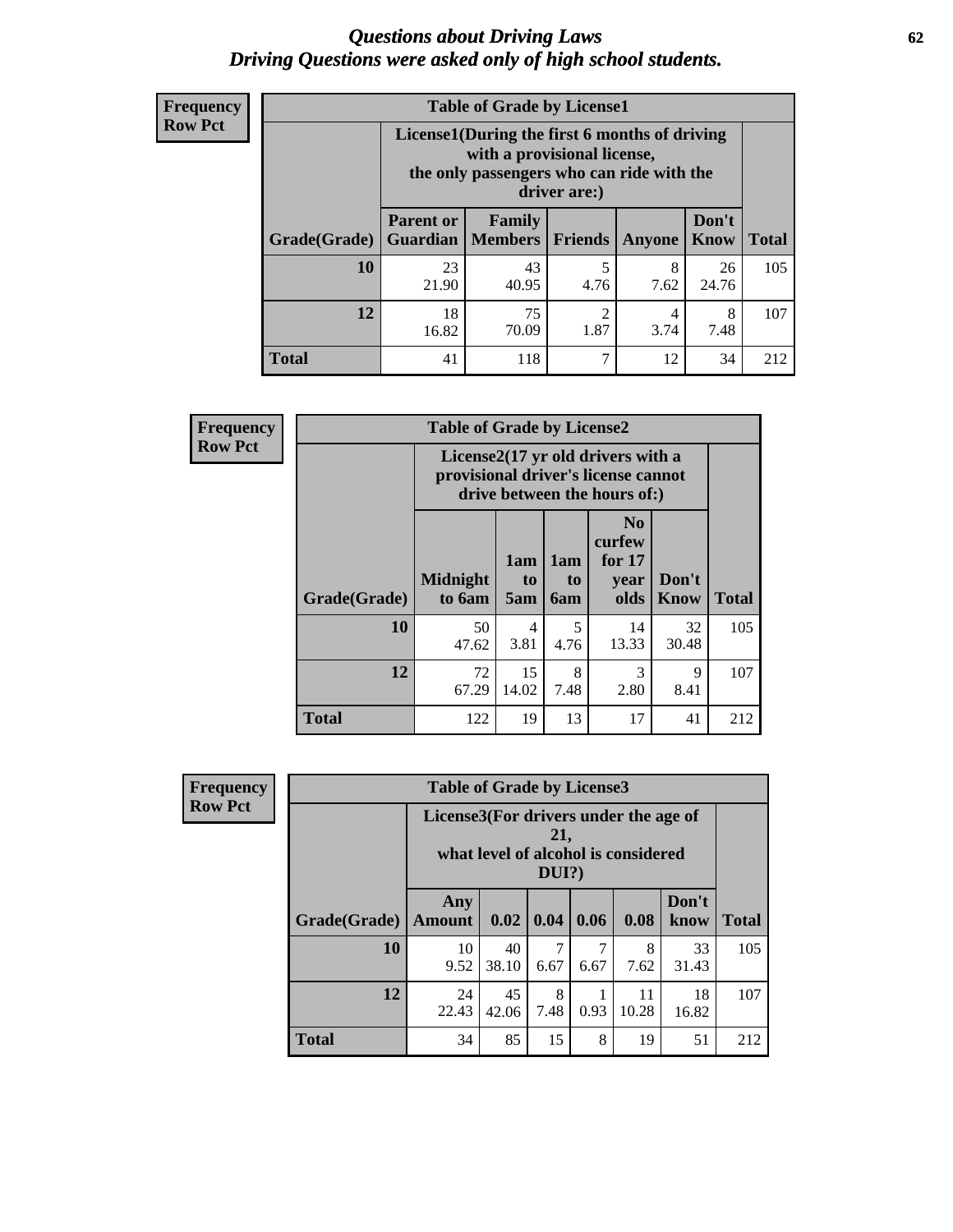#### *Questions about Driving Laws* **63** *Driving Questions were asked only of high school students.*

**Frequency Row Pct**

| <b>Table of Grade by License4</b> |              |                                                                                                                                                      |             |                        |                        |             |     |  |
|-----------------------------------|--------------|------------------------------------------------------------------------------------------------------------------------------------------------------|-------------|------------------------|------------------------|-------------|-----|--|
|                                   |              | License4(A driver under 21 automatically<br>loses his/her license if caught exceeding the<br>posted speet limit by:)                                 |             |                        |                        |             |     |  |
| Grade(Grade)                      | $15+$<br>mph | Can't<br>lose<br><b>Depends</b><br>license<br>$25+$<br>$35+$<br>Don't<br>for<br><b>on</b><br>speeding<br><b>Total</b><br>mph<br>know<br>mph<br>judge |             |                        |                        |             |     |  |
| 10                                | 18<br>17.14  | 15<br>14.29                                                                                                                                          | 11<br>10.48 | $\overline{2}$<br>1.90 | 6<br>5.71              | 53<br>50.48 | 105 |  |
| 12                                | 25<br>23.36  | 35<br>32.71                                                                                                                                          | 10<br>9.35  | 15<br>14.02            | $\mathfrak{D}$<br>1.87 | 20<br>18.69 | 107 |  |
| <b>Total</b>                      | 43           | 50                                                                                                                                                   | 21          | 17                     | 8                      | 73          | 212 |  |

| Frequency      | <b>Table of Grade by License5</b> |                                                                                                                                                             |                |               |              |  |
|----------------|-----------------------------------|-------------------------------------------------------------------------------------------------------------------------------------------------------------|----------------|---------------|--------------|--|
| <b>Row Pct</b> |                                   | License5(A)<br>Georgia teenager<br>with family<br>connections or a<br>good lawyer can<br>break a teen<br>driving law and<br>keep their driver's<br>license) |                |               |              |  |
|                | Grade(Grade)                      | Yes                                                                                                                                                         | N <sub>0</sub> | Don't<br>know | <b>Total</b> |  |
|                | 10                                | 15<br>14.29                                                                                                                                                 | 37<br>35.24    | 53<br>50.48   | 105          |  |
|                | 12                                | 34<br>31.78                                                                                                                                                 | 41<br>38.32    | 32<br>29.91   | 107          |  |
|                | Total                             | 49                                                                                                                                                          | 78             | 85            | 212          |  |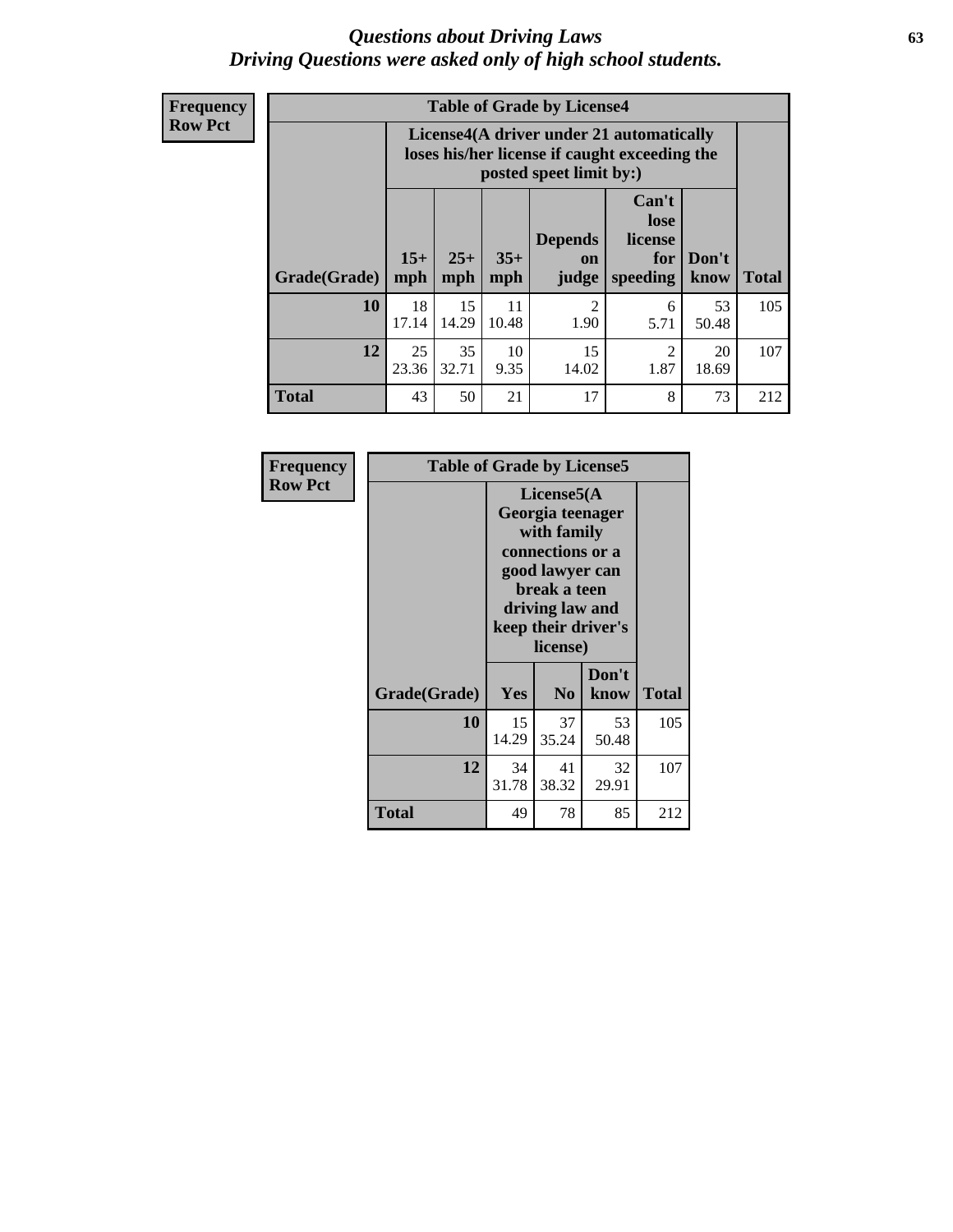#### *Questions about Driving Laws* **64** *Driving Questions were asked only of high school students.*

| <b>Frequency</b> | <b>Table of Grade by License6</b> |             |                                                                                                                           |                    |              |  |
|------------------|-----------------------------------|-------------|---------------------------------------------------------------------------------------------------------------------------|--------------------|--------------|--|
| <b>Row Pct</b>   |                                   |             | License <sub>6</sub> (I know a<br>friend or<br>classmate that<br>broke a teen<br>driving law,<br>keep his/her<br>license) | but was allowed to |              |  |
|                  | Grade(Grade)                      | Yes         | N <sub>0</sub>                                                                                                            | Don't<br>know      | <b>Total</b> |  |
|                  | 10                                | 23<br>21.90 | 35<br>33.33                                                                                                               | 47<br>44.76        | 105          |  |
|                  | 12                                | 52<br>48.60 | 32<br>29.91                                                                                                               | 23<br>21.50        | 107          |  |
|                  | <b>Total</b>                      | 75          | 67                                                                                                                        | 70                 | 212          |  |

| <b>Frequency</b> |              |                                                                             | <b>Table of Grade by License7</b> |                                                                                               |                        |              |
|------------------|--------------|-----------------------------------------------------------------------------|-----------------------------------|-----------------------------------------------------------------------------------------------|------------------------|--------------|
| <b>Row Pct</b>   |              |                                                                             |                                   | License7(A student under the age of 18 cam loser<br>his/her driving privileges if he or she:) |                        |              |
|                  | Grade(Grade) | <b>Have</b><br>more than<br>10<br>unexcused<br>absences<br>per school<br>yr | Drop out<br>without<br>graduating | <b>Bring</b><br>alcohol/drugs/weapon<br>to school                                             | All of<br>the<br>above | <b>Total</b> |
|                  | 10           | 12<br>11.43                                                                 | 9<br>8.57                         | 8<br>7.62                                                                                     | 76<br>72.38            | 105          |
|                  | 12           | 8<br>7.48                                                                   | 11<br>10.28                       | 11<br>10.28                                                                                   | 77<br>71.96            | 107          |
|                  | <b>Total</b> | 20                                                                          | 20                                | 19                                                                                            | 153                    | 212          |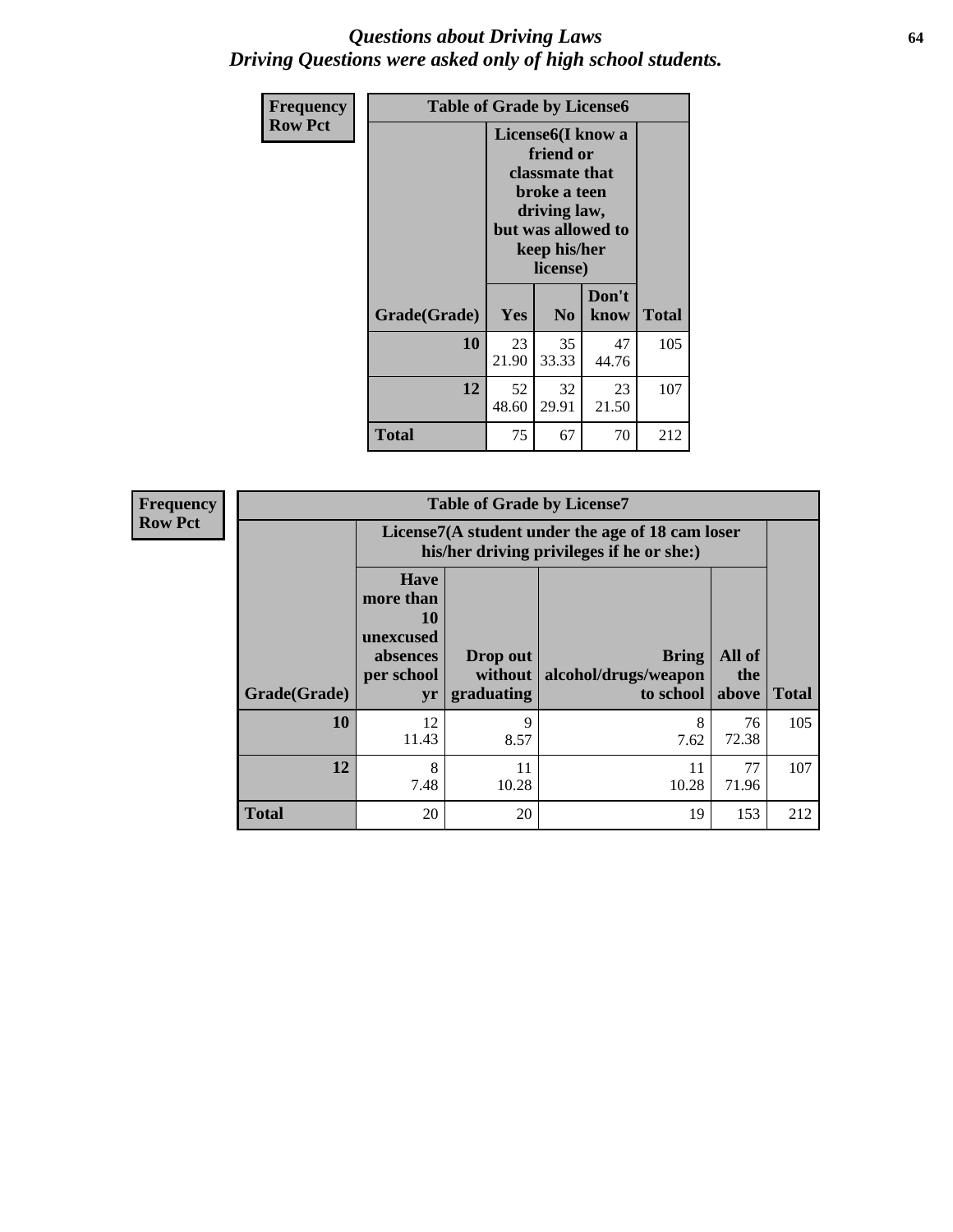# *Select Results by Gender* **65**

| Frequency      | <b>Table of SchoolClimate2 by Gender</b>          |                                 |                       |              |  |
|----------------|---------------------------------------------------|---------------------------------|-----------------------|--------------|--|
| <b>Col Pct</b> | SchoolClimate2(I<br>feel successful at<br>school) | Gender(Gender)<br><b>Female</b> | <b>Male</b>           | <b>Total</b> |  |
|                | <b>Strongly Agree</b>                             | 45<br>42.86                     | 46<br>42.99           | 91           |  |
|                | <b>Somewhat Agree</b>                             | 48<br>45.71                     | 53<br>49.53           | 101          |  |
|                | <b>Somewhat Disagree</b>                          | 6<br>5.71                       | 5<br>4.67             | 11           |  |
|                | <b>Strongly Disagree</b>                          | 6<br>5.71                       | $\mathcal{R}$<br>2.80 | 9            |  |
|                | <b>Total</b>                                      | 105                             | 107                   | 212          |  |

| <b>Frequency</b> | <b>Table of SchoolClimate6 by Gender</b>                 |                                 |              |     |  |
|------------------|----------------------------------------------------------|---------------------------------|--------------|-----|--|
| <b>Col Pct</b>   | <b>SchoolClimate6(Teachers</b><br>treat me with respect) | Gender(Gender)<br><b>Female</b> | <b>Total</b> |     |  |
|                  |                                                          |                                 | <b>Male</b>  |     |  |
|                  | <b>Strongly Agree</b>                                    | 50<br>47.62                     | 42<br>39.25  | 92  |  |
|                  | <b>Somewhat Agree</b>                                    | 40<br>38.10                     | 47<br>43.93  | 87  |  |
|                  | <b>Somewhat Disagree</b>                                 | 9<br>8.57                       | 14<br>13.08  | 23  |  |
|                  | <b>Strongly Disagree</b>                                 | 6<br>5.71                       | 4<br>3.74    | 10  |  |
|                  | <b>Total</b>                                             | 105                             | 107          | 212 |  |

| <b>Frequency</b> | <b>Table of SchoolClimate8 by Gender</b>                                             |               |                               |              |
|------------------|--------------------------------------------------------------------------------------|---------------|-------------------------------|--------------|
| <b>Col Pct</b>   | <b>SchoolClimate8(Students</b><br>are frequently<br>recognized for good<br>behavior) | <b>Female</b> | Gender(Gender)<br><b>Male</b> | <b>Total</b> |
|                  | <b>Strongly Agree</b>                                                                | 25<br>23.81   | 17<br>15.89                   | 42           |
|                  | <b>Somewhat Agree</b>                                                                | 44<br>41.90   | 56<br>52.34                   | 100          |
|                  | <b>Somewhat Disagree</b>                                                             | 22<br>20.95   | 26<br>24.30                   | 48           |
|                  | <b>Strongly Disagree</b>                                                             | 14<br>13.33   | 8<br>7.48                     | 22           |
|                  | Total                                                                                | 105           | 107                           | 212          |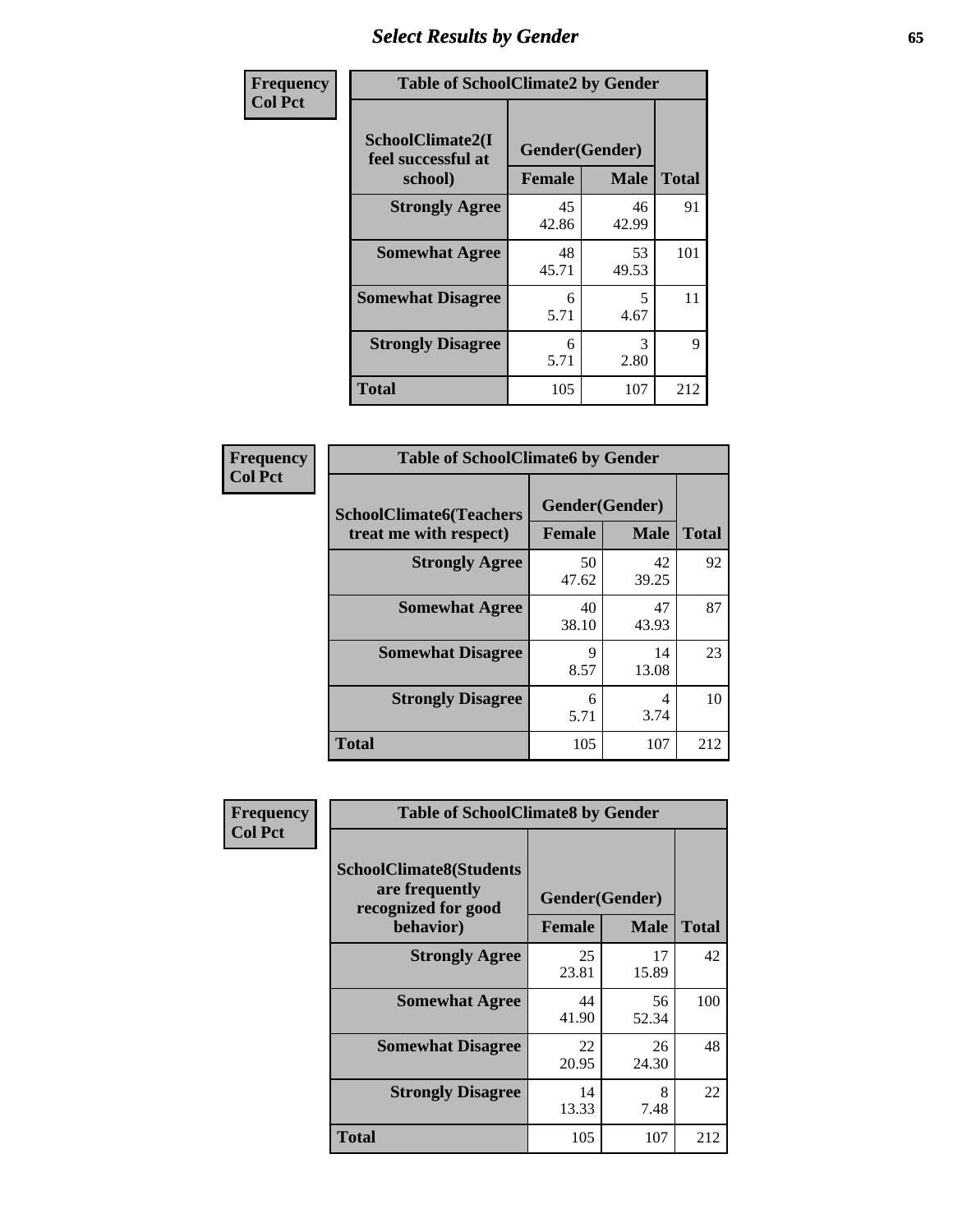# *Select Results by Gender* **66**

| <b>Frequency</b> | <b>Table of Gender by Dropout</b> |                                                                        |             |              |
|------------------|-----------------------------------|------------------------------------------------------------------------|-------------|--------------|
| <b>Row Pct</b>   |                                   | Dropout(I<br>have<br>thought<br>about<br>dropping<br>out of<br>school) |             |              |
|                  | Gender(Gender)                    | Yes                                                                    | No          | <b>Total</b> |
|                  | <b>Female</b>                     | 29<br>27.62                                                            | 76<br>72.38 | 105          |
|                  | <b>Male</b>                       | 27<br>25.23                                                            | 80<br>74.77 | 107          |
|                  | <b>Total</b>                      | 56                                                                     | 156         | 212          |

| <b>Frequency</b> | <b>Table of Gender by Dropoutreason</b> |                                                                    |              |                          |                                |              |              |
|------------------|-----------------------------------------|--------------------------------------------------------------------|--------------|--------------------------|--------------------------------|--------------|--------------|
| <b>Row Pct</b>   |                                         | Dropoutreason(If I dropped out the<br>reason would most likely be) |              |                          |                                |              |              |
|                  | <b>Gender(Gender)</b>                   | Won't<br><b>Drop</b><br>out                                        | <b>Bored</b> | Family<br><b>Reasons</b> | <b>Being</b><br><b>Bullied</b> | <b>Other</b> | <b>Total</b> |
|                  | <b>Female</b>                           | 67<br>63.81                                                        | 17<br>16.19  | Q<br>8.57                | 0.95                           | 11<br>10.48  | 105          |
|                  | <b>Male</b>                             | 64<br>59.81                                                        | 16<br>14.95  | 6<br>5.61                | っ<br>1.87                      | 19<br>17.76  | 107          |
|                  | <b>Total</b>                            | 131                                                                | 33           | 15                       | 3                              | 30           | 212          |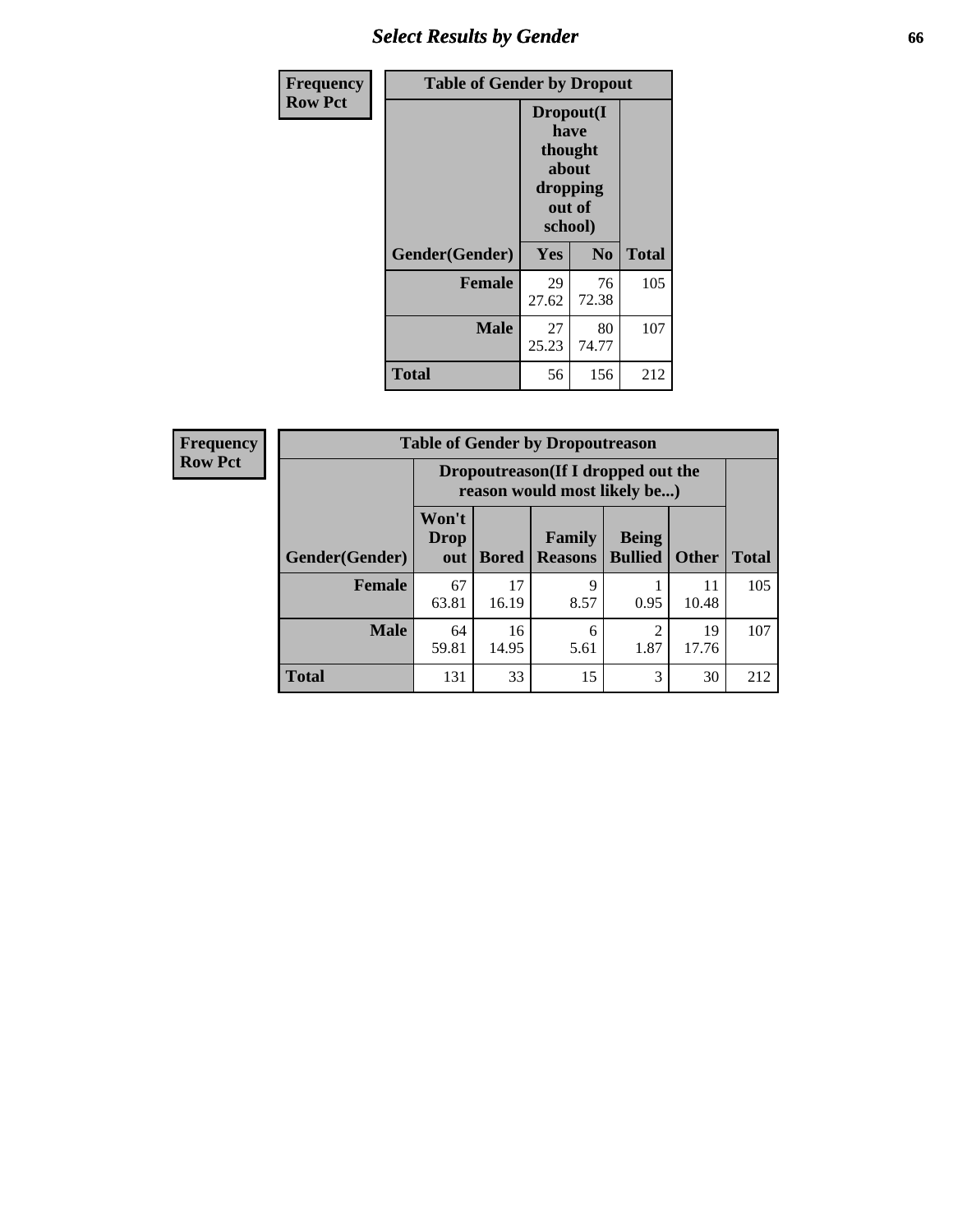*School Safety* **67**

| Frequency      | <b>Table of Gender by Bullied2</b> |                 |                |              |
|----------------|------------------------------------|-----------------|----------------|--------------|
| <b>Row Pct</b> |                                    | <b>Bullied2</b> |                |              |
|                | Gender(Gender)                     | Yes             | N <sub>0</sub> | <b>Total</b> |
|                | <b>Female</b>                      | 9<br>8.57       | 96<br>91.43    | 105          |
|                | <b>Male</b>                        | 8<br>7.48       | 99<br>92.52    | 107          |
|                | <b>Total</b>                       | 17              | 195            | 212          |

| <b>Frequency</b> | <b>Table of Gender by Bulliedothers2</b> |                       |                |              |
|------------------|------------------------------------------|-----------------------|----------------|--------------|
| <b>Row Pct</b>   |                                          | <b>Bulliedothers2</b> |                |              |
|                  | Gender(Gender)                           | Yes                   | N <sub>0</sub> | <b>Total</b> |
|                  | <b>Female</b>                            | 3.81                  | 101<br>96.19   | 105          |
|                  | <b>Male</b>                              | 11<br>10.28           | 96<br>89.72    | 107          |
|                  | <b>Total</b>                             | 15                    | 197            | 212          |

| Frequency      | <b>Table of Gender by Weaponschool2</b> |                      |                |              |
|----------------|-----------------------------------------|----------------------|----------------|--------------|
| <b>Row Pct</b> |                                         | <b>Weaponschool2</b> |                |              |
|                | Gender(Gender)                          | Yes                  | N <sub>0</sub> | <b>Total</b> |
|                | <b>Female</b>                           | 1.90                 | 103<br>98.10   | 105          |
|                | <b>Male</b>                             | 3<br>2.80            | 104<br>97.20   | 107          |
|                | <b>Total</b>                            | 5                    | 207            | 212          |

| Frequency      | <b>Table of Gender by Absentunsafe2</b> |               |                |              |  |
|----------------|-----------------------------------------|---------------|----------------|--------------|--|
| <b>Row Pct</b> |                                         | Absentunsafe2 |                |              |  |
|                | Gender(Gender)                          | Yes           | N <sub>0</sub> | <b>Total</b> |  |
|                | <b>Female</b>                           | 0.95          | 104<br>99.05   | 105          |  |
|                | <b>Male</b>                             | 2.80          | 104<br>97.20   | 107          |  |
|                | <b>Total</b>                            | 4             | 208            | 212          |  |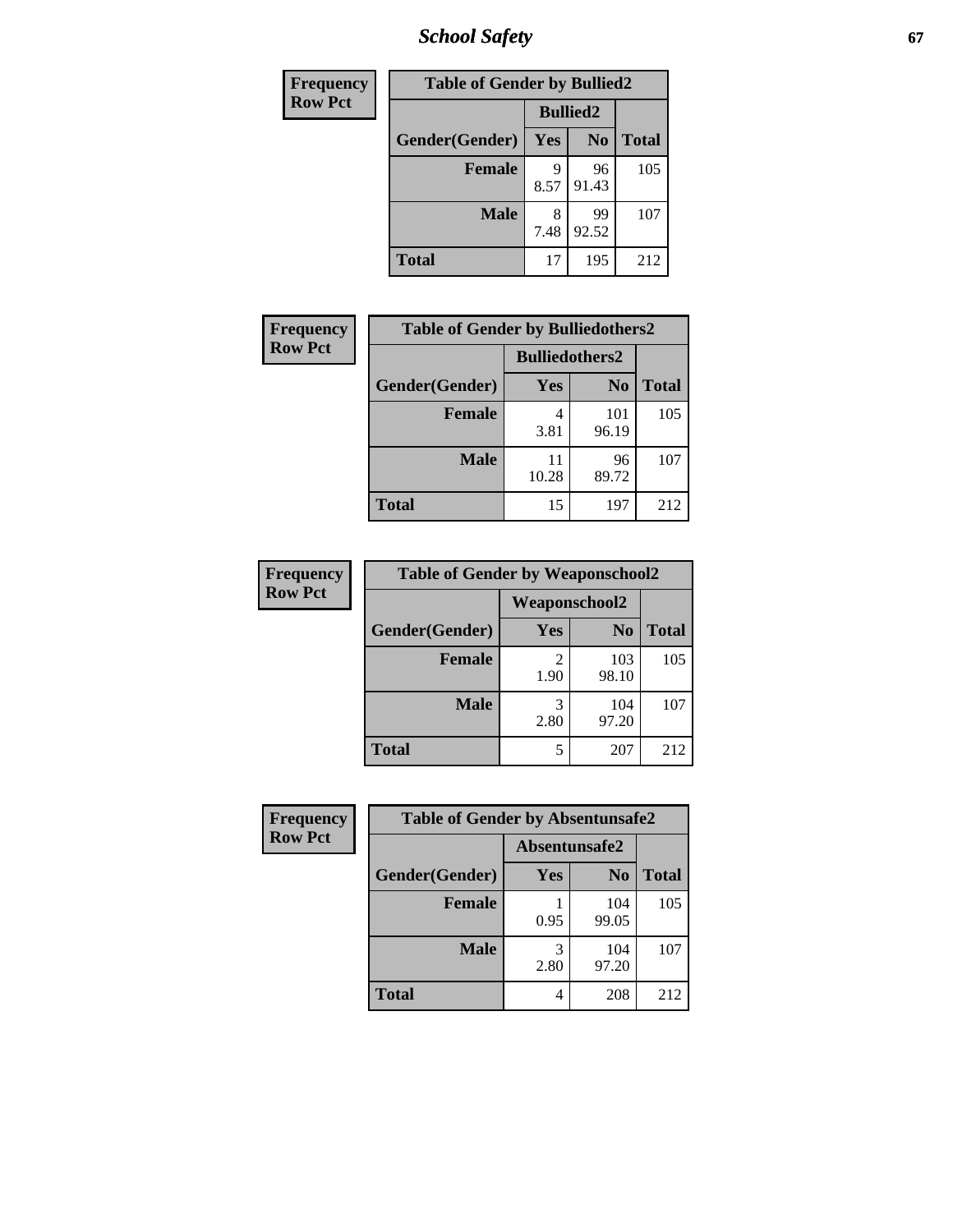*School Safety* **68**

| Frequency      | <b>Table of Gender by Gangself</b> |                                                                                                |                |              |
|----------------|------------------------------------|------------------------------------------------------------------------------------------------|----------------|--------------|
| <b>Row Pct</b> |                                    | Gangself(I<br>have<br>participated<br>in illegal gang<br>activities in<br>the past 30<br>days) |                |              |
|                | Gender(Gender)                     | Yes                                                                                            | N <sub>0</sub> | <b>Total</b> |
|                | <b>Female</b>                      | 0.95                                                                                           | 104<br>99.05   | 105          |
|                | <b>Male</b>                        | 4<br>3.74                                                                                      | 103<br>96.26   | 107          |
|                | <b>Total</b>                       | 5                                                                                              | 207            | 212          |

| Frequency      | <b>Table of Gender by Gangpeers</b> |                                                                                                                             |                |              |
|----------------|-------------------------------------|-----------------------------------------------------------------------------------------------------------------------------|----------------|--------------|
| <b>Row Pct</b> |                                     | <b>Gangpeers</b> (I<br>have friends<br>who have<br>participated<br>in illegal gang<br>activities in<br>the past 30<br>days) |                |              |
|                | Gender(Gender)                      | <b>Yes</b>                                                                                                                  | N <sub>0</sub> | <b>Total</b> |
|                | <b>Female</b>                       | 16<br>15.24                                                                                                                 | 89<br>84.76    | 105          |
|                | Male                                | 6<br>5.61                                                                                                                   | 101<br>94.39   | 107          |
|                | Total                               | 22                                                                                                                          | 190            | 212          |

| Frequency      | <b>Table of Gender by Pickedon2</b> |             |                |              |
|----------------|-------------------------------------|-------------|----------------|--------------|
| <b>Row Pct</b> |                                     | Pickedon2   |                |              |
|                | Gender(Gender)                      | Yes         | N <sub>0</sub> | <b>Total</b> |
|                | <b>Female</b>                       | 33<br>31.43 | 72<br>68.57    | 105          |
|                | <b>Male</b>                         | 26<br>24.30 | 81<br>75.70    | 107          |
|                | <b>Total</b>                        | 59          | 153            | 212          |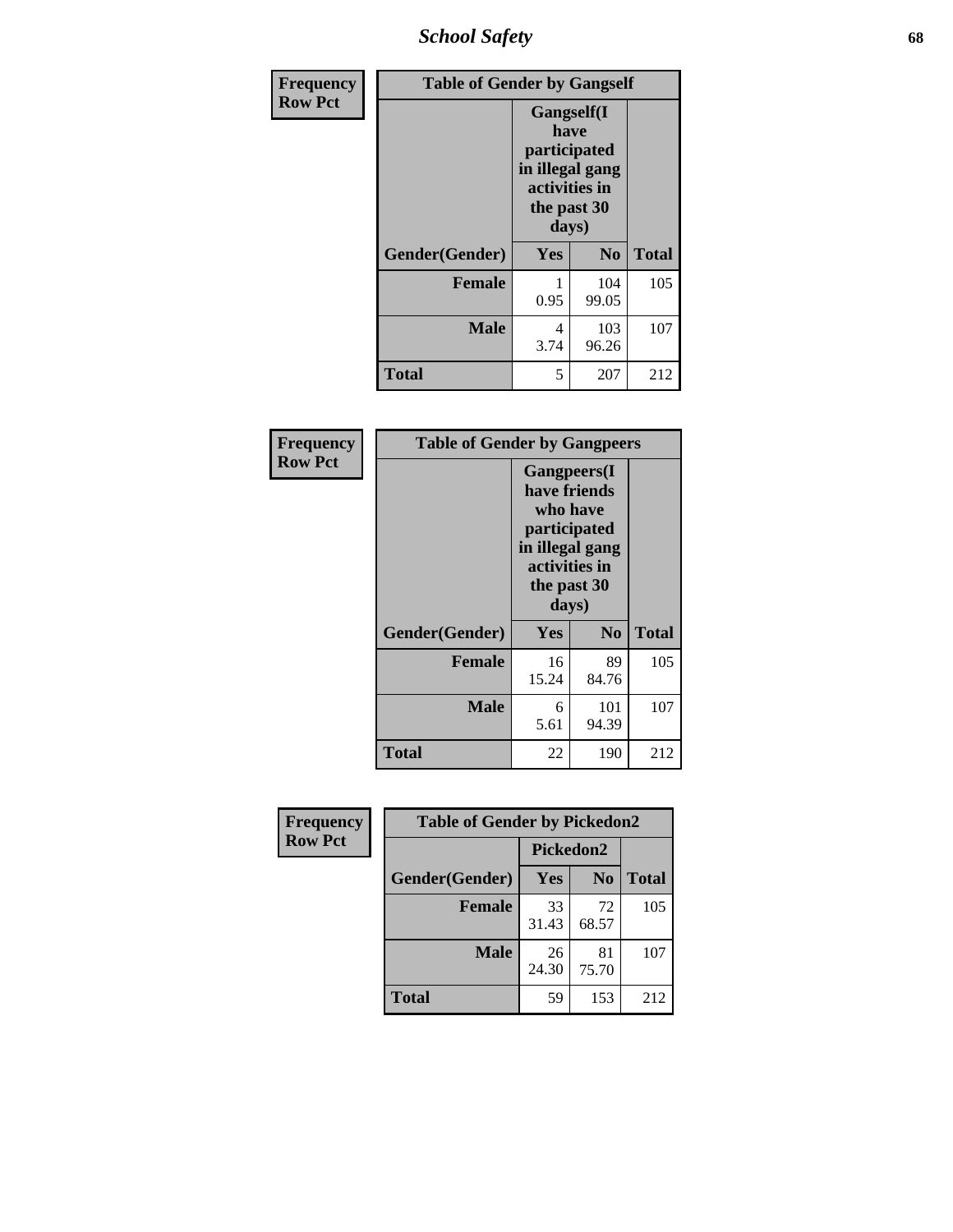*School Safety* **69**

| Frequency      | <b>Table of Gender by Safeschool2</b> |             |                |              |  |
|----------------|---------------------------------------|-------------|----------------|--------------|--|
| <b>Row Pct</b> |                                       | Safeschool2 |                |              |  |
|                | Gender(Gender)                        | <b>Yes</b>  | N <sub>0</sub> | <b>Total</b> |  |
|                | <b>Female</b>                         | 87<br>82.86 | 18<br>17.14    | 105          |  |
|                | Male                                  | 76<br>71.03 | 31<br>28.97    | 107          |  |
|                | <b>Total</b>                          | 163         | 49             | 212          |  |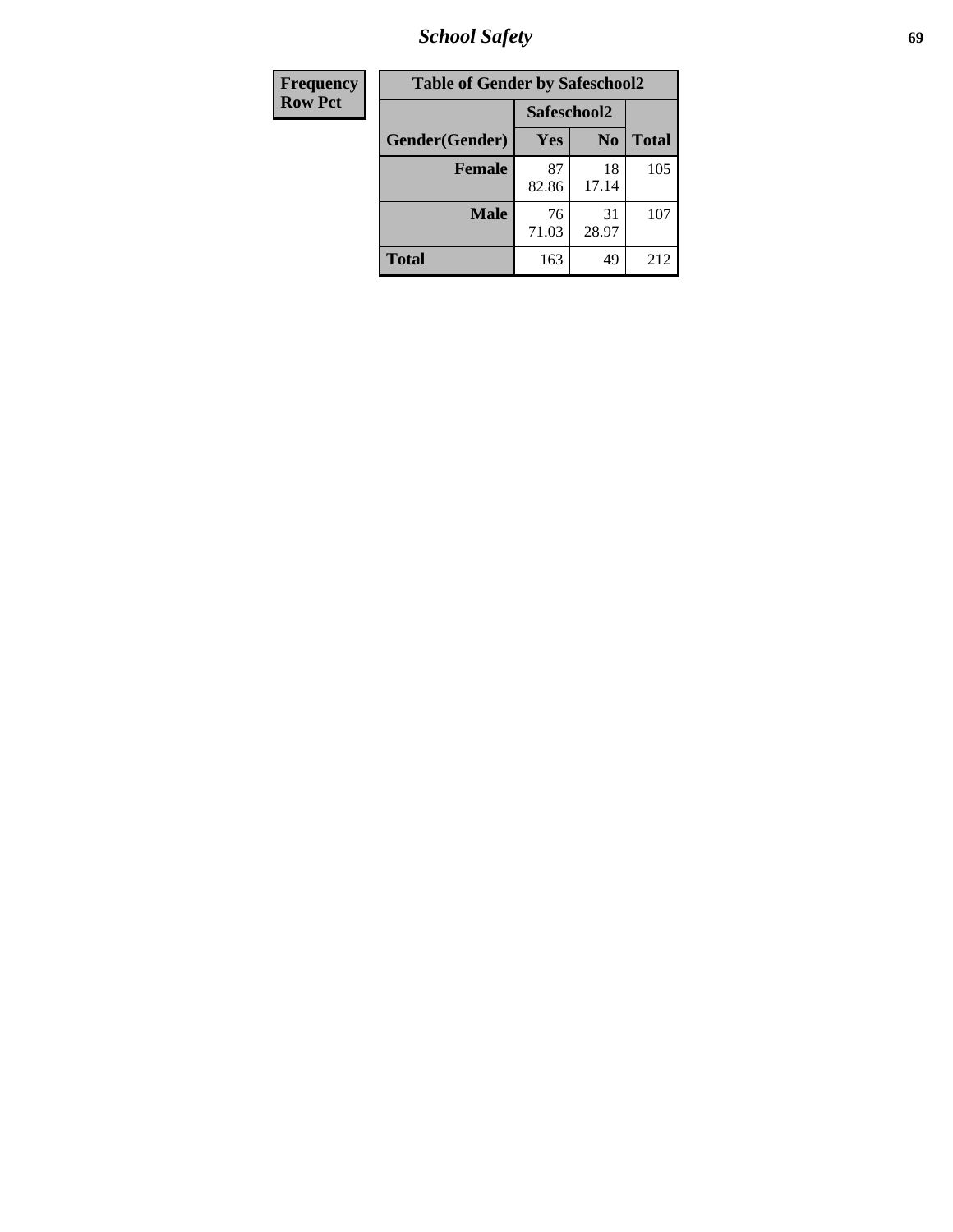# *Incidence of Drug Use* **70**

| <b>Frequency</b> | <b>Table of Gender by AlcoholAlt</b> |                                          |                |              |  |
|------------------|--------------------------------------|------------------------------------------|----------------|--------------|--|
| <b>Row Pct</b>   |                                      | AlcoholAlt(Alcohol<br>use, past 30 days) |                |              |  |
|                  | Gender(Gender)                       | <b>Yes</b>                               | N <sub>0</sub> | <b>Total</b> |  |
|                  | <b>Female</b>                        | 13<br>12.38                              | 92<br>87.62    | 105          |  |
|                  | <b>Male</b>                          | 24<br>22.43                              | 83<br>77.57    | 107          |  |
|                  | <b>Total</b>                         | 37                                       | 175            | 212          |  |

| <b>Frequency</b> | <b>Table of Gender by TobaccoAny</b> |                    |                    |              |  |
|------------------|--------------------------------------|--------------------|--------------------|--------------|--|
| <b>Row Pct</b>   |                                      | use, past 30 days) | TobaccoAny(Tobacco |              |  |
|                  | Gender(Gender)                       | Yes                | N <sub>0</sub>     | <b>Total</b> |  |
|                  | <b>Female</b>                        | 11<br>10.48        | 94<br>89.52        | 105          |  |
|                  | <b>Male</b>                          | 36<br>33.64        | 71<br>66.36        | 107          |  |
|                  | <b>Total</b>                         | 47                 | 165                | 212          |  |

| <b>Frequency</b> | <b>Table of Gender by MarijuanaAlt</b> |                                              |                |              |
|------------------|----------------------------------------|----------------------------------------------|----------------|--------------|
| <b>Row Pct</b>   |                                        | MarijuanaAlt(Marijuana<br>use, past 30 days) |                |              |
|                  | Gender(Gender)                         | <b>Yes</b>                                   | N <sub>0</sub> | <b>Total</b> |
|                  | <b>Female</b>                          | 6.67                                         | 98<br>93.33    | 105          |
|                  | <b>Male</b>                            | 15<br>14.02                                  | 92<br>85.98    | 107          |
|                  | <b>Total</b>                           | 22                                           | 190            | 212          |

| <b>Frequency</b> | <b>Table of Gender by OtherDrugAny</b> |                                                      |                |              |
|------------------|----------------------------------------|------------------------------------------------------|----------------|--------------|
| <b>Row Pct</b>   |                                        | <b>OtherDrugAny(Other</b><br>drug use, past 30 days) |                |              |
|                  | Gender(Gender)                         | <b>Yes</b>                                           | N <sub>0</sub> | <b>Total</b> |
|                  | <b>Female</b>                          | 3<br>2.86                                            | 102<br>97.14   | 105          |
|                  | <b>Male</b>                            | 12<br>11.21                                          | 95<br>88.79    | 107          |
|                  | <b>Total</b>                           | 15                                                   | 197            | 212          |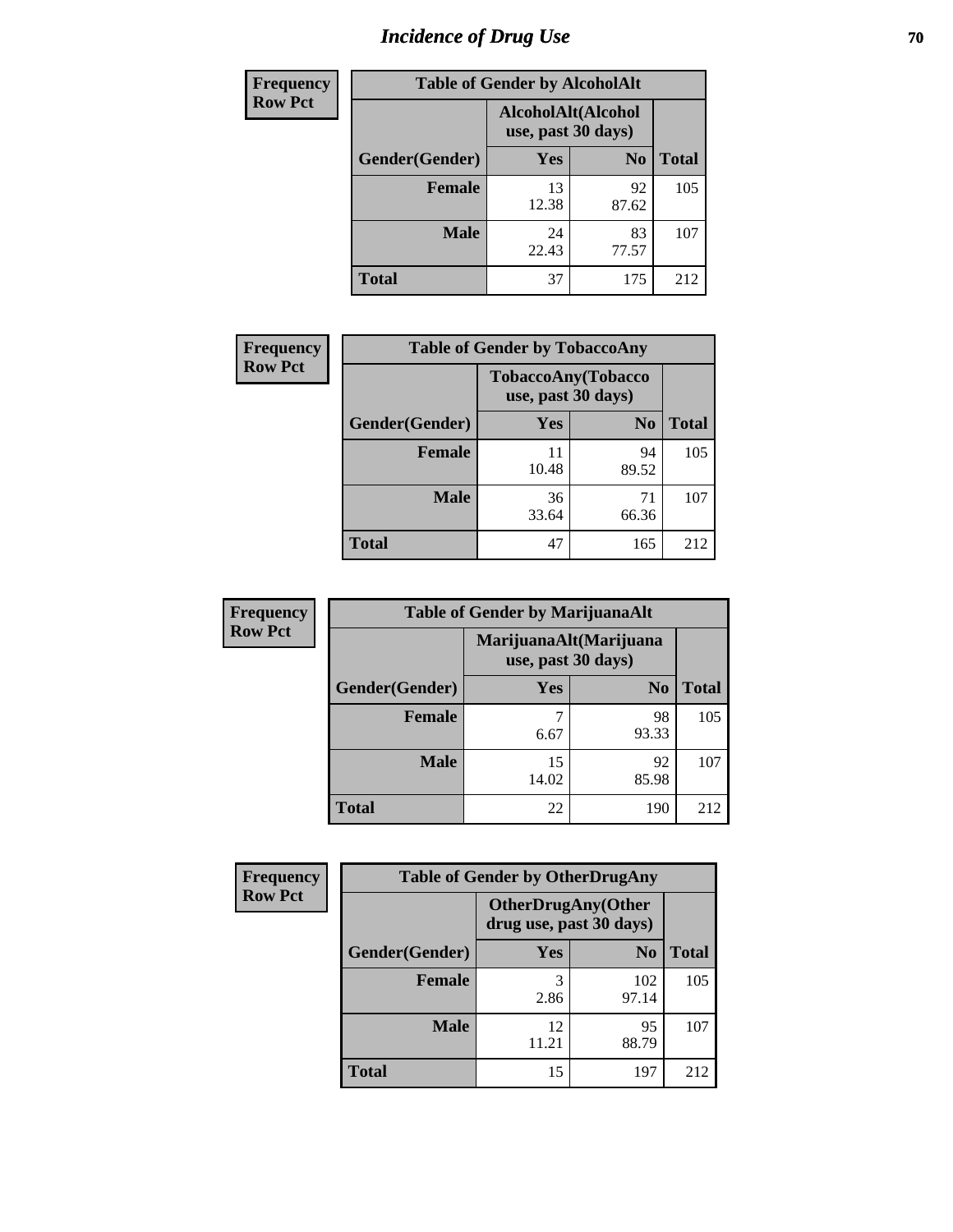#### *Average Age at Onset of Use* **71** *Results for "Average Age at Onset of Use" questions exclude students who said they did not use that substance*

#### **Gender=Female**

| <b>Variable</b>    | Label                                                              | <b>Mean</b> |
|--------------------|--------------------------------------------------------------------|-------------|
| Alcoholinit2       | I started using alcohol when I was                                 | 14.35       |
| Cigarettesinit2    | I started smoking tobacco when I was                               | 14.46       |
| Smokelessinit2     | I started chewing tobacco when I was                               | 16.00       |
| Marijuanainit2     | I started using marijuana when I was                               | 14.88       |
| Cocaineinit2       | I started using cocaine when I was                                 |             |
| Inhalantsinit2     | I started using inhalants when I was                               | 13.50       |
| Steroidsinit2      | I started using steroids when I was                                |             |
| Ecstasyinit2       | I started using ecstasy when I was                                 |             |
| Methinit2          | I started using methamphetamines when I was                        |             |
| Hallucinogensinit2 | I started using hallucinogens when I was                           |             |
| Prescription in t2 | I started using prescription drugs not prescribed to me when I was | 12.25       |

#### **Gender=Male**

| <i><b>Variable</b></i> | Label                                                              | <b>Mean</b> |
|------------------------|--------------------------------------------------------------------|-------------|
| Alcoholinit2           | I started using alcohol when I was                                 | 14.41       |
| Cigarettesinit2        | I started smoking tobacco when I was                               | 14.58       |
| Smokelessinit2         | I started chewing tobacco when I was                               | 14.00       |
| Marijuanainit2         | I started using marijuana when I was                               | 14.05       |
| Cocaineinit2           | I started using cocaine when I was                                 | 9.00        |
| Inhalantsinit2         | I started using inhalants when I was                               | 12.50       |
| Steroidsinit2          | I started using steroids when I was                                | 9.00        |
| Ecstasyinit2           | I started using ecstasy when I was                                 | 13.67       |
| Methinit <sub>2</sub>  | I started using methamphetamines when I was                        | 9.00        |
| Hallucinogensinit2     | I started using hallucinogens when I was                           | 9.00        |
| Prescriptioninit2      | I started using prescription drugs not prescribed to me when I was | 14.50       |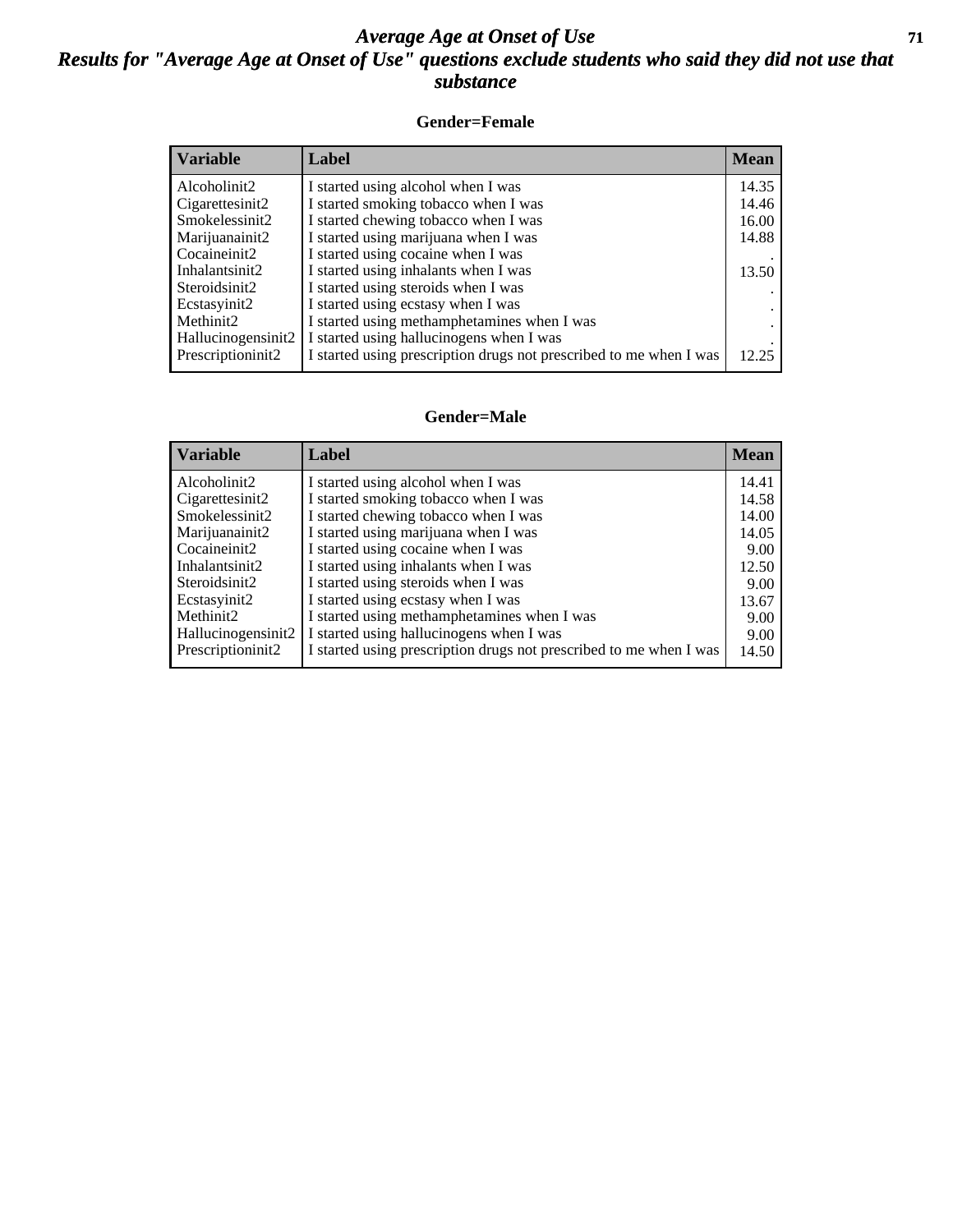# *I Think These Drugs are Harmful* **72**

| <b>Frequency</b> | <b>Table of Gender by Alcoholharmdich</b> |                                                   |                |              |  |
|------------------|-------------------------------------------|---------------------------------------------------|----------------|--------------|--|
| <b>Row Pct</b>   |                                           | Alcoholharmdich(I<br>think alcohol is<br>harmful) |                |              |  |
|                  | Gender(Gender)                            | <b>Yes</b>                                        | N <sub>0</sub> | <b>Total</b> |  |
|                  | <b>Female</b>                             | 94<br>89.52                                       | 11<br>10.48    | 105          |  |
|                  | <b>Male</b>                               | 82<br>76.64                                       | 25<br>23.36    | 107          |  |
|                  | <b>Total</b>                              | 176                                               | 36             | 212          |  |

| Frequency      | <b>Table of Gender by Tobaccoharmdich</b> |                                                   |             |              |  |
|----------------|-------------------------------------------|---------------------------------------------------|-------------|--------------|--|
| <b>Row Pct</b> |                                           | Tobaccoharmdich(I<br>think tobacco is<br>harmful) |             |              |  |
|                | Gender(Gender)                            | Yes                                               | $\bf N_0$   | <b>Total</b> |  |
|                | <b>Female</b>                             | 99<br>94.29                                       | 6<br>5.71   | 105          |  |
|                | <b>Male</b>                               | 93<br>86.92                                       | 14<br>13.08 | 107          |  |
|                | <b>Total</b>                              | 192                                               | 20          | 212          |  |

| Frequency      | <b>Table of Gender by Marijuanaharmdich</b> |                                                       |                |              |  |
|----------------|---------------------------------------------|-------------------------------------------------------|----------------|--------------|--|
| <b>Row Pct</b> |                                             | Marijuanaharmdich(I<br>think marijuana is<br>harmful) |                |              |  |
|                | Gender(Gender)                              | <b>Yes</b>                                            | N <sub>0</sub> | <b>Total</b> |  |
|                | <b>Female</b>                               | 95<br>90.48                                           | 10<br>9.52     | 105          |  |
|                | <b>Male</b>                                 | 78<br>72.90                                           | 29<br>27.10    | 107          |  |
|                | <b>Total</b>                                | 173                                                   | 39             | 212          |  |

| Frequency      | <b>Table of Gender by Otherdrugharmdich</b> |                                                          |                |              |  |
|----------------|---------------------------------------------|----------------------------------------------------------|----------------|--------------|--|
| <b>Row Pct</b> |                                             | Otherdrugharmdich(I<br>think other drugs are<br>harmful) |                |              |  |
|                | Gender(Gender)                              | <b>Yes</b>                                               | N <sub>0</sub> | <b>Total</b> |  |
|                | <b>Female</b>                               | 101<br>96.19                                             | 4<br>3.81      | 105          |  |
|                | <b>Male</b>                                 | 98<br>91.59                                              | 9<br>8.41      | 107          |  |
|                | <b>Total</b>                                | 199                                                      | 13             | 212          |  |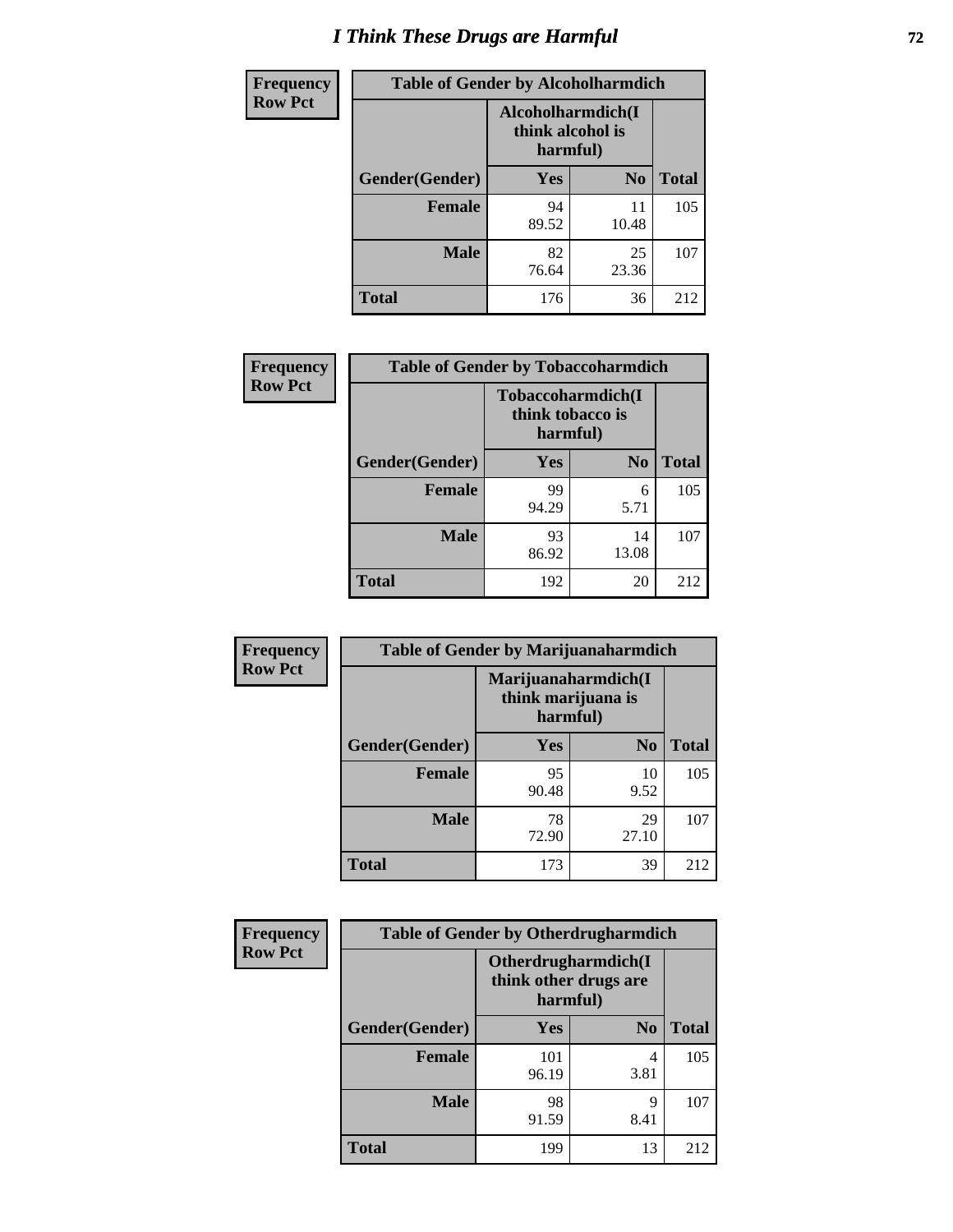| <b>Frequency</b> | <b>Table of Gender by Alcohollocation1</b> |                                                               |             |              |
|------------------|--------------------------------------------|---------------------------------------------------------------|-------------|--------------|
| <b>Row Pct</b>   |                                            | <b>Alcohollocation1(Places</b><br><b>Friends Use Alcohol)</b> |             |              |
|                  | Gender(Gender)                             |                                                               | Do Not Use  | <b>Total</b> |
|                  | <b>Female</b>                              | 65<br>61.90                                                   | 40<br>38.10 | 105          |
|                  | <b>Male</b>                                | 72<br>67.29                                                   | 35<br>32.71 | 107          |
|                  | <b>Total</b>                               | 137                                                           | 75          | 212          |

| <b>Frequency</b> | <b>Table of Gender by Alcohollocation2</b> |                                                               |             |              |
|------------------|--------------------------------------------|---------------------------------------------------------------|-------------|--------------|
| <b>Row Pct</b>   |                                            | <b>Alcohollocation2(Places</b><br><b>Friends Use Alcohol)</b> |             |              |
|                  | Gender(Gender)                             |                                                               | Home        | <b>Total</b> |
|                  | <b>Female</b>                              | 69<br>65.71                                                   | 36<br>34.29 | 105          |
|                  | <b>Male</b>                                | 71<br>66.36                                                   | 36<br>33.64 | 107          |
|                  | <b>Total</b>                               | 140                                                           | 72          | 212          |

| Frequency      | <b>Table of Gender by Alcohollocation3</b> |                                                               |               |              |
|----------------|--------------------------------------------|---------------------------------------------------------------|---------------|--------------|
| <b>Row Pct</b> |                                            | <b>Alcohollocation3(Places</b><br><b>Friends Use Alcohol)</b> |               |              |
|                | Gender(Gender)                             |                                                               | <b>School</b> | <b>Total</b> |
|                | <b>Female</b>                              | 99<br>94.29                                                   | 6<br>5.71     | 105          |
|                | <b>Male</b>                                | 101<br>94.39                                                  | 6<br>5.61     | 107          |
|                | <b>Total</b>                               | 200                                                           | 12            | 212          |

| <b>Frequency</b> | <b>Table of Gender by Alcohollocation4</b> |                                                               |             |              |
|------------------|--------------------------------------------|---------------------------------------------------------------|-------------|--------------|
| <b>Row Pct</b>   |                                            | <b>Alcohollocation4(Places</b><br><b>Friends Use Alcohol)</b> |             |              |
|                  | <b>Gender</b> (Gender)                     |                                                               | Car         | <b>Total</b> |
|                  | <b>Female</b>                              | 85<br>80.95                                                   | 20<br>19.05 | 105          |
|                  | <b>Male</b>                                | 91<br>85.05                                                   | 16<br>14.95 | 107          |
|                  | <b>Total</b>                               | 176                                                           | 36          | 212          |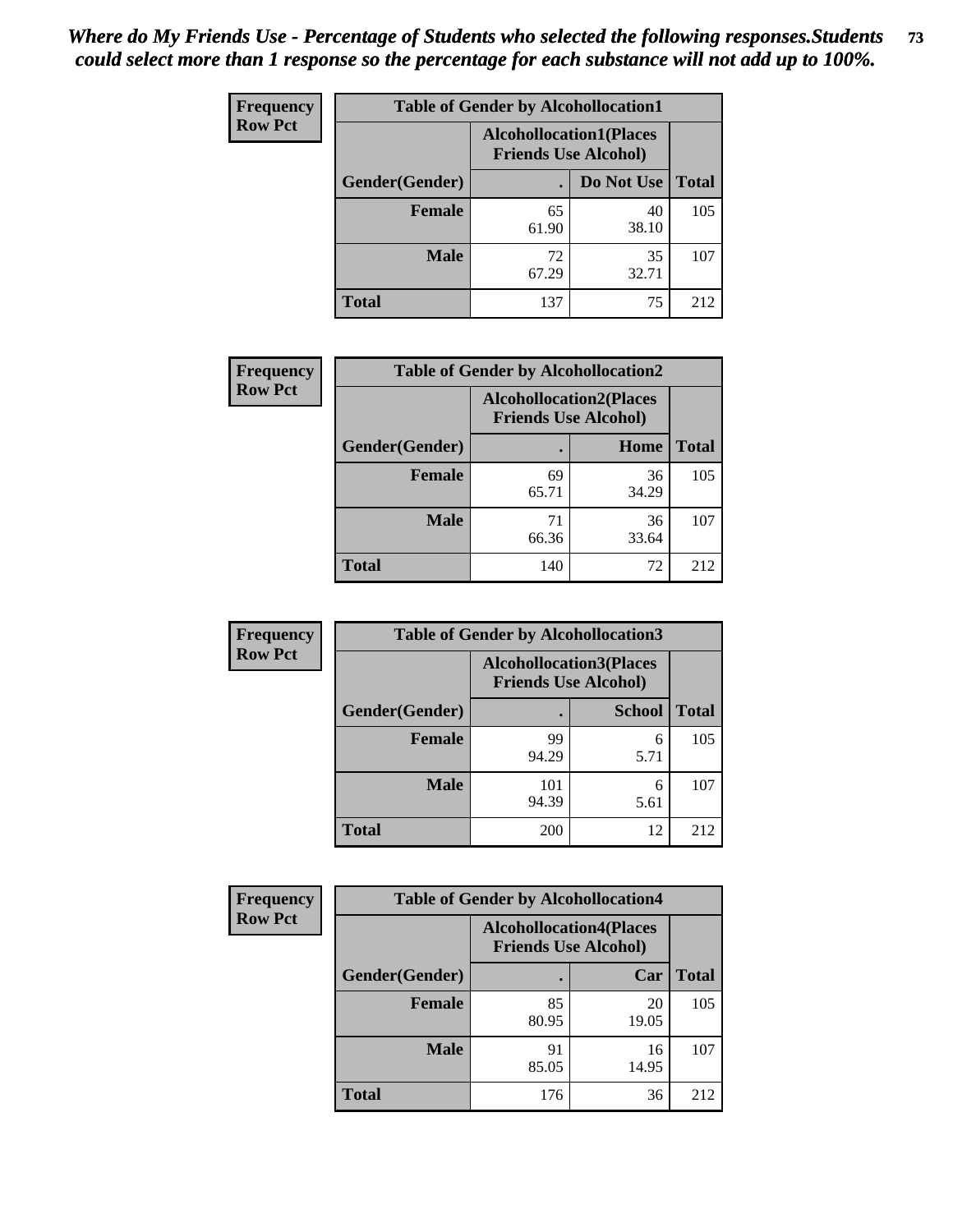| <b>Frequency</b> |                | <b>Table of Gender by Alcohollocation5</b>                     |                                 |              |
|------------------|----------------|----------------------------------------------------------------|---------------------------------|--------------|
| <b>Row Pct</b>   |                | <b>Alcohollocation5</b> (Places<br><b>Friends Use Alcohol)</b> |                                 |              |
|                  | Gender(Gender) | $\bullet$                                                      | <b>Friend's</b><br><b>House</b> | <b>Total</b> |
|                  | <b>Female</b>  | 49<br>46.67                                                    | 56<br>53.33                     | 105          |
|                  | <b>Male</b>    | 57<br>53.27                                                    | 50<br>46.73                     | 107          |
|                  | <b>Total</b>   | 106                                                            | 106                             | 212          |

| <b>Frequency</b> | <b>Table of Gender by Alcohollocation6</b> |                                |                             |              |
|------------------|--------------------------------------------|--------------------------------|-----------------------------|--------------|
| <b>Row Pct</b>   |                                            | <b>Alcohollocation6(Places</b> | <b>Friends Use Alcohol)</b> |              |
|                  | Gender(Gender)                             |                                | <b>Other</b>                | <b>Total</b> |
|                  | Female                                     | 68<br>64.76                    | 37<br>35.24                 | 105          |
|                  | <b>Male</b>                                | 59<br>55.14                    | 48<br>44.86                 | 107          |
|                  | <b>Total</b>                               | 127                            | 85                          | 212          |

| Frequency      | <b>Table of Gender by Tobaccolocation1</b> |                                                               |             |              |  |
|----------------|--------------------------------------------|---------------------------------------------------------------|-------------|--------------|--|
| <b>Row Pct</b> |                                            | <b>Tobaccolocation1(Places</b><br><b>Friends Use Tobacco)</b> |             |              |  |
|                | <b>Gender</b> (Gender)                     |                                                               | Do Not Use  | <b>Total</b> |  |
|                | Female                                     | 41<br>39.05                                                   | 64<br>60.95 | 105          |  |
|                | <b>Male</b>                                | 72<br>67.29                                                   | 35<br>32.71 | 107          |  |
|                | <b>Total</b>                               | 113                                                           | 99          | 212          |  |

| <b>Frequency</b> | <b>Table of Gender by Tobaccolocation2</b> |                                                               |             |              |
|------------------|--------------------------------------------|---------------------------------------------------------------|-------------|--------------|
| <b>Row Pct</b>   |                                            | <b>Tobaccolocation2(Places</b><br><b>Friends Use Tobacco)</b> |             |              |
|                  | Gender(Gender)                             |                                                               | Home        | <b>Total</b> |
|                  | Female                                     | 73<br>69.52                                                   | 32<br>30.48 | 105          |
|                  | <b>Male</b>                                | 63<br>58.88                                                   | 44<br>41.12 | 107          |
|                  | <b>Total</b>                               | 136                                                           | 76          | 212          |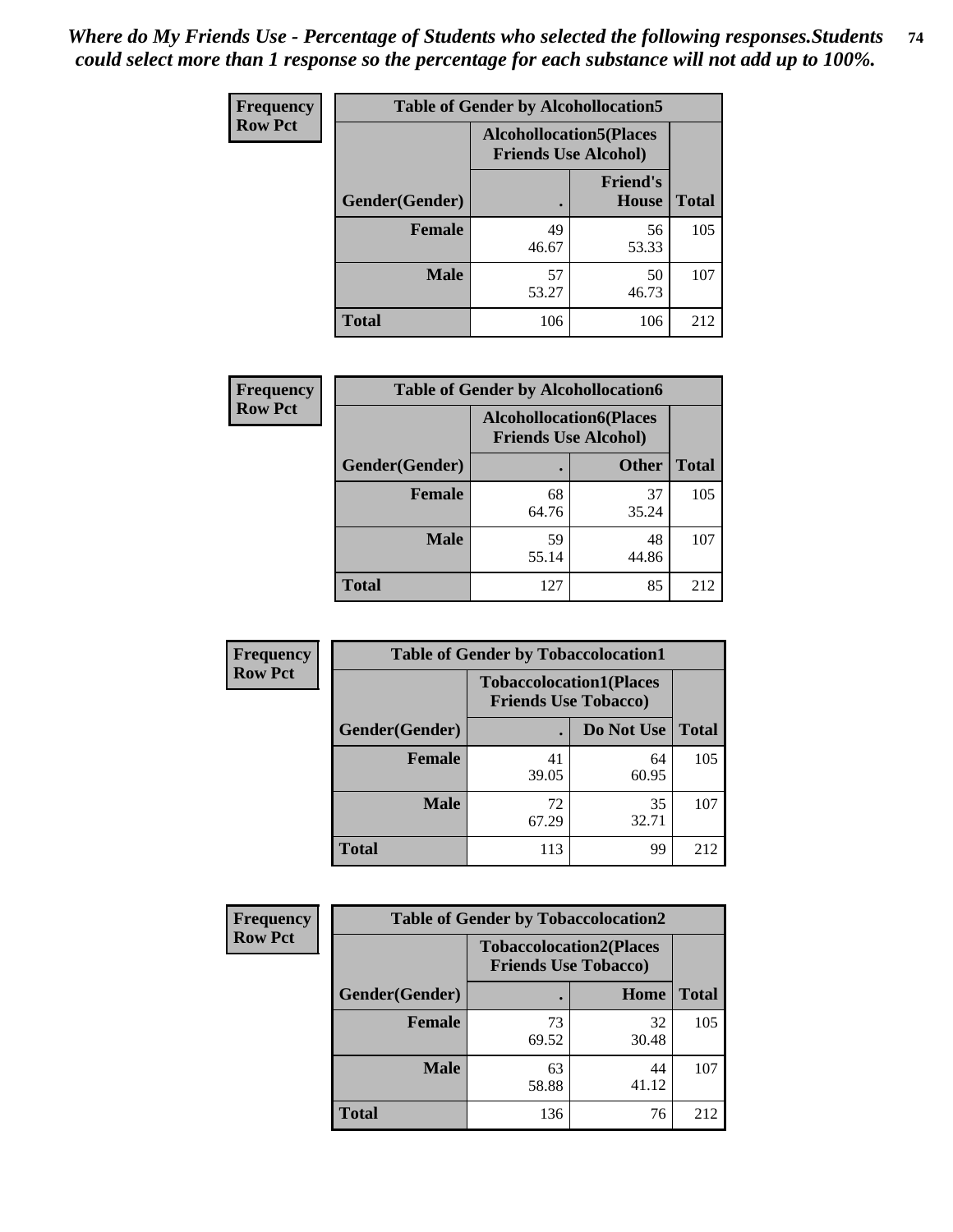| <b>Frequency</b> | <b>Table of Gender by Tobaccolocation3</b> |                             |                                |              |
|------------------|--------------------------------------------|-----------------------------|--------------------------------|--------------|
| <b>Row Pct</b>   |                                            | <b>Friends Use Tobacco)</b> | <b>Tobaccolocation3(Places</b> |              |
|                  | Gender(Gender)                             |                             | <b>School</b>                  | <b>Total</b> |
|                  | Female                                     | 83<br>79.05                 | 22<br>20.95                    | 105          |
|                  | <b>Male</b>                                | 74<br>69.16                 | 33<br>30.84                    | 107          |
|                  | <b>Total</b>                               | 157                         | 55                             | 212          |

| <b>Frequency</b> | <b>Table of Gender by Tobaccolocation4</b> |             |                                                               |              |
|------------------|--------------------------------------------|-------------|---------------------------------------------------------------|--------------|
| <b>Row Pct</b>   |                                            |             | <b>Tobaccolocation4(Places</b><br><b>Friends Use Tobacco)</b> |              |
|                  | Gender(Gender)                             |             | Car                                                           | <b>Total</b> |
|                  | <b>Female</b>                              | 76<br>72.38 | 29<br>27.62                                                   | 105          |
|                  | <b>Male</b>                                | 64<br>59.81 | 43<br>40.19                                                   | 107          |
|                  | <b>Total</b>                               | 140         | 72                                                            | 212          |

| <b>Frequency</b> | <b>Table of Gender by Tobaccolocation5</b> |                                                               |                          |              |
|------------------|--------------------------------------------|---------------------------------------------------------------|--------------------------|--------------|
| <b>Row Pct</b>   |                                            | <b>Tobaccolocation5(Places</b><br><b>Friends Use Tobacco)</b> |                          |              |
|                  | Gender(Gender)                             |                                                               | <b>Friend's</b><br>House | <b>Total</b> |
|                  | <b>Female</b>                              | 66<br>62.86                                                   | 39<br>37.14              | 105          |
|                  | <b>Male</b>                                | 59<br>55.14                                                   | 48<br>44.86              | 107          |
|                  | <b>Total</b>                               | 125                                                           | 87                       | 212          |

| <b>Frequency</b> | <b>Table of Gender by Tobaccolocation6</b> |                                                               |              |              |
|------------------|--------------------------------------------|---------------------------------------------------------------|--------------|--------------|
| <b>Row Pct</b>   |                                            | <b>Tobaccolocation6(Places</b><br><b>Friends Use Tobacco)</b> |              |              |
|                  | Gender(Gender)                             |                                                               | <b>Other</b> | <b>Total</b> |
|                  | Female                                     | 78<br>74.29                                                   | 27<br>25.71  | 105          |
|                  | <b>Male</b>                                | 60<br>56.07                                                   | 47<br>43.93  | 107          |
|                  | <b>Total</b>                               | 138                                                           | 74           | 212          |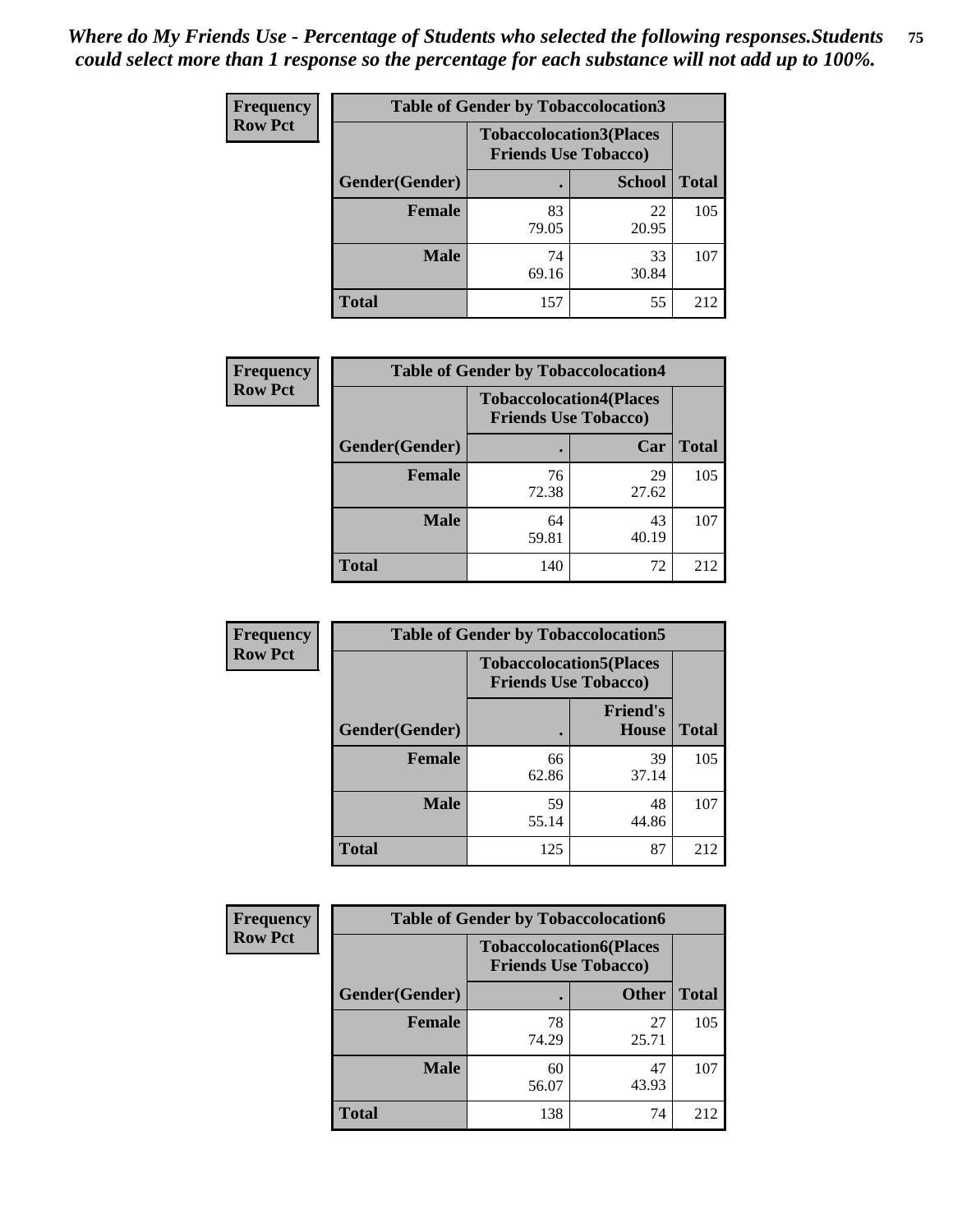| <b>Frequency</b> | <b>Table of Gender by Marijuanalocation1</b> |                                                                    |             |              |  |
|------------------|----------------------------------------------|--------------------------------------------------------------------|-------------|--------------|--|
| <b>Row Pct</b>   |                                              | <b>Marijuanalocation1(Places</b><br><b>Friends Use Marijuana</b> ) |             |              |  |
|                  | Gender(Gender)                               |                                                                    | Do Not Use  | <b>Total</b> |  |
|                  | <b>Female</b>                                | 47<br>44.76                                                        | 58<br>55.24 | 105          |  |
|                  | <b>Male</b>                                  | 57<br>53.27                                                        | 50<br>46.73 | 107          |  |
|                  | <b>Total</b>                                 | 104                                                                | 108         | 212          |  |

| <b>Frequency</b> | <b>Table of Gender by Marijuanalocation2</b> |                                                                    |             |              |
|------------------|----------------------------------------------|--------------------------------------------------------------------|-------------|--------------|
| <b>Row Pct</b>   |                                              | <b>Marijuanalocation2(Places</b><br><b>Friends Use Marijuana</b> ) |             |              |
|                  | Gender(Gender)                               |                                                                    | Home        | <b>Total</b> |
|                  | <b>Female</b>                                | 74<br>70.48                                                        | 31<br>29.52 | 105          |
|                  | <b>Male</b>                                  | 79<br>73.83                                                        | 28<br>26.17 | 107          |
|                  | <b>Total</b>                                 | 153                                                                | 59          | 212          |

| Frequency      | <b>Table of Gender by Marijuanalocation3</b> |                                |                                  |              |  |
|----------------|----------------------------------------------|--------------------------------|----------------------------------|--------------|--|
| <b>Row Pct</b> |                                              | <b>Friends Use Marijuana</b> ) | <b>Marijuanalocation3(Places</b> |              |  |
|                | Gender(Gender)                               |                                | <b>School</b>                    | <b>Total</b> |  |
|                | Female                                       | 94<br>89.52                    | 11<br>10.48                      | 105          |  |
|                | <b>Male</b>                                  | 97<br>90.65                    | 10<br>9.35                       | 107          |  |
|                | <b>Total</b>                                 | 191                            | 21                               | 212          |  |

| <b>Frequency</b> | <b>Table of Gender by Marijuanalocation4</b> |             |                                                                    |              |
|------------------|----------------------------------------------|-------------|--------------------------------------------------------------------|--------------|
| <b>Row Pct</b>   |                                              |             | <b>Marijuanalocation4(Places</b><br><b>Friends Use Marijuana</b> ) |              |
|                  | Gender(Gender)                               |             | Car                                                                | <b>Total</b> |
|                  | Female                                       | 76<br>72.38 | 29<br>27.62                                                        | 105          |
|                  | <b>Male</b>                                  | 76<br>71.03 | 31<br>28.97                                                        | 107          |
|                  | <b>Total</b>                                 | 152         | 60                                                                 | 212          |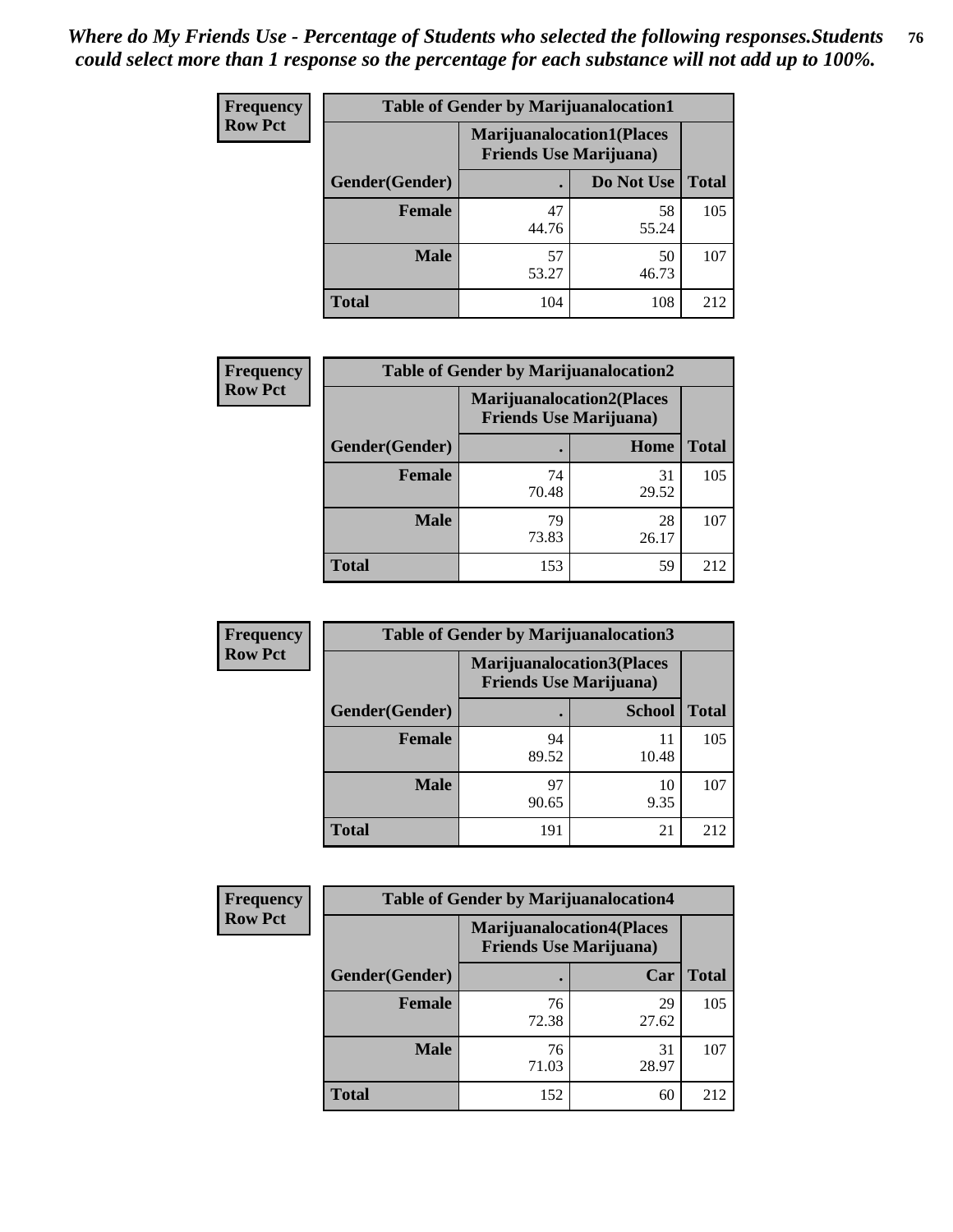| <b>Frequency</b> | <b>Table of Gender by Marijuanalocation5</b> |                                                                     |                          |              |
|------------------|----------------------------------------------|---------------------------------------------------------------------|--------------------------|--------------|
| <b>Row Pct</b>   |                                              | <b>Marijuanalocation5</b> (Places<br><b>Friends Use Marijuana</b> ) |                          |              |
|                  | Gender(Gender)                               |                                                                     | <b>Friend's</b><br>House | <b>Total</b> |
|                  | <b>Female</b>                                | 61<br>58.10                                                         | 44<br>41.90              | 105          |
|                  | <b>Male</b>                                  | 73<br>68.22                                                         | 34<br>31.78              | 107          |
|                  | <b>Total</b>                                 | 134                                                                 | 78                       | 212          |

| <b>Frequency</b> | <b>Table of Gender by Marijuanalocation6</b> |                                                                    |              |              |  |
|------------------|----------------------------------------------|--------------------------------------------------------------------|--------------|--------------|--|
| <b>Row Pct</b>   |                                              | <b>Marijuanalocation6(Places</b><br><b>Friends Use Marijuana</b> ) |              |              |  |
|                  | Gender(Gender)                               |                                                                    | <b>Other</b> | <b>Total</b> |  |
|                  | <b>Female</b>                                | 75<br>71.43                                                        | 30<br>28.57  | 105          |  |
|                  | <b>Male</b>                                  | 69<br>64.49                                                        | 38<br>35.51  | 107          |  |
|                  | <b>Total</b>                                 | 144                                                                | 68           | 212          |  |

| <b>Frequency</b> | <b>Table of Gender by Otherdruglocation1</b> |                                                                                |             |              |
|------------------|----------------------------------------------|--------------------------------------------------------------------------------|-------------|--------------|
| <b>Row Pct</b>   |                                              | <b>Otherdruglocation1(Places</b><br><b>Friends Use Other Illegal</b><br>Drugs) |             |              |
|                  | Gender(Gender)                               |                                                                                | Do Not Use  | <b>Total</b> |
|                  | Female                                       | 32<br>30.48                                                                    | 73<br>69.52 | 105          |
|                  | <b>Male</b>                                  | 33<br>30.84                                                                    | 74<br>69.16 | 107          |
|                  | <b>Total</b>                                 | 65                                                                             | 147         | 212          |

| <b>Frequency</b> | <b>Table of Gender by Otherdruglocation2</b>                                   |             |             |              |
|------------------|--------------------------------------------------------------------------------|-------------|-------------|--------------|
| <b>Row Pct</b>   | <b>Otherdruglocation2(Places</b><br><b>Friends Use Other Illegal</b><br>Drugs) |             |             |              |
|                  | Gender(Gender)                                                                 |             | Home        | <b>Total</b> |
|                  | <b>Female</b>                                                                  | 82<br>78.10 | 23<br>21.90 | 105          |
|                  | <b>Male</b>                                                                    | 91<br>85.05 | 16<br>14.95 | 107          |
|                  | <b>Total</b>                                                                   | 173         | 39          | 212          |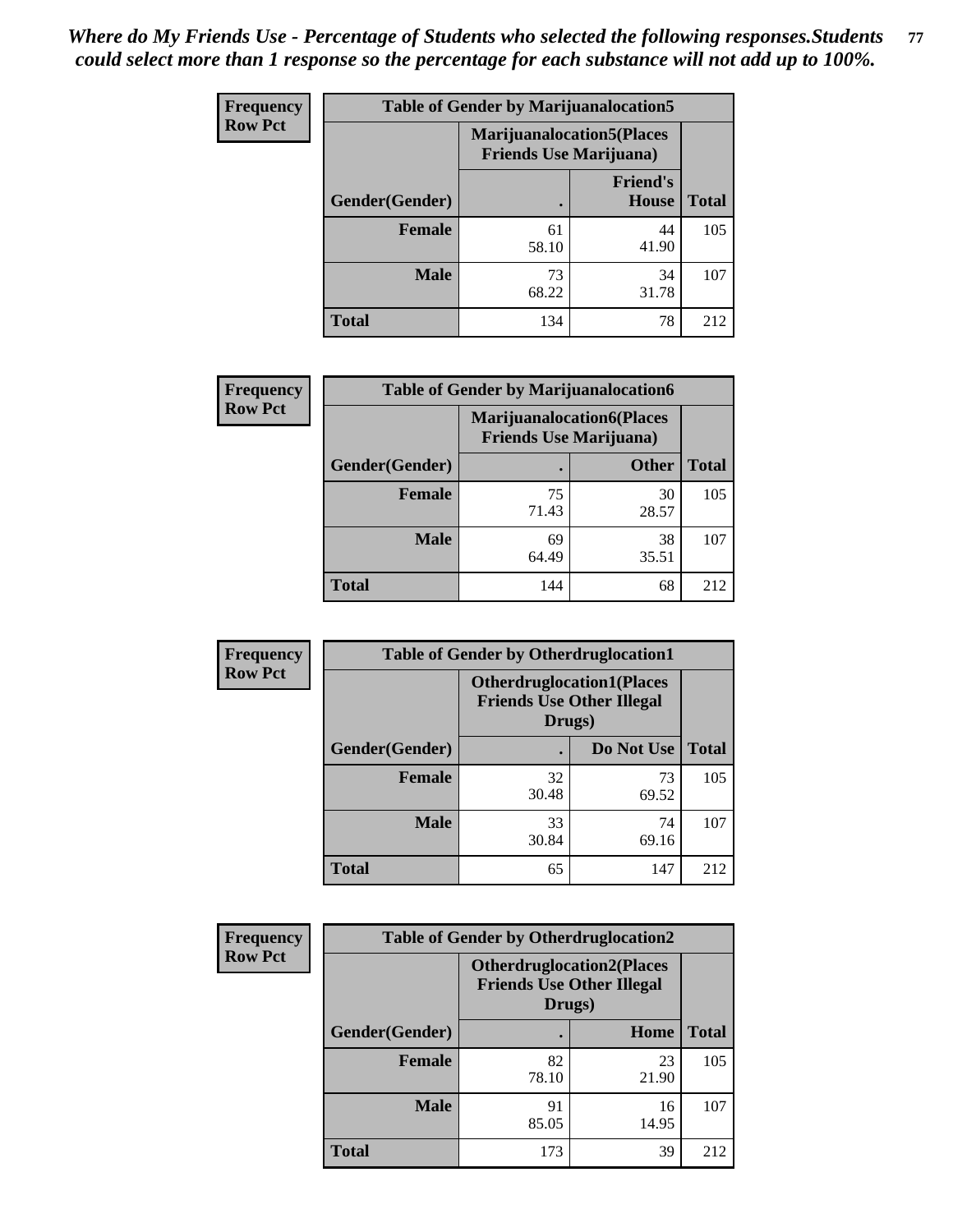| Frequency      | <b>Table of Gender by Otherdruglocation3</b> |                                                                                |               |              |
|----------------|----------------------------------------------|--------------------------------------------------------------------------------|---------------|--------------|
| <b>Row Pct</b> |                                              | <b>Otherdruglocation3(Places</b><br><b>Friends Use Other Illegal</b><br>Drugs) |               |              |
|                | Gender(Gender)                               |                                                                                | <b>School</b> | <b>Total</b> |
|                | Female                                       | 94<br>89.52                                                                    | 11<br>10.48   | 105          |
|                | <b>Male</b>                                  | 99<br>92.52                                                                    | 8<br>7.48     | 107          |
|                | <b>Total</b>                                 | 193                                                                            | 19            | 212          |

| Frequency      | <b>Table of Gender by Otherdruglocation4</b> |                                                                                |             |              |
|----------------|----------------------------------------------|--------------------------------------------------------------------------------|-------------|--------------|
| <b>Row Pct</b> |                                              | <b>Otherdruglocation4(Places</b><br><b>Friends Use Other Illegal</b><br>Drugs) |             |              |
|                | <b>Gender</b> (Gender)                       |                                                                                | Car         | <b>Total</b> |
|                | <b>Female</b>                                | 88<br>83.81                                                                    | 17<br>16.19 | 105          |
|                | <b>Male</b>                                  | 95<br>88.79                                                                    | 12<br>11.21 | 107          |
|                | <b>Total</b>                                 | 183                                                                            | 29          | 212          |

| <b>Frequency</b> | <b>Table of Gender by Otherdruglocation5</b> |                                                                                |                                 |              |
|------------------|----------------------------------------------|--------------------------------------------------------------------------------|---------------------------------|--------------|
| <b>Row Pct</b>   |                                              | <b>Otherdruglocation5(Places</b><br><b>Friends Use Other Illegal</b><br>Drugs) |                                 |              |
|                  | Gender(Gender)                               |                                                                                | <b>Friend's</b><br><b>House</b> | <b>Total</b> |
|                  | <b>Female</b>                                | 76<br>72.38                                                                    | 29<br>27.62                     | 105          |
|                  | <b>Male</b>                                  | 89<br>83.18                                                                    | 18<br>16.82                     | 107          |
|                  | <b>Total</b>                                 | 165                                                                            | 47                              | 212          |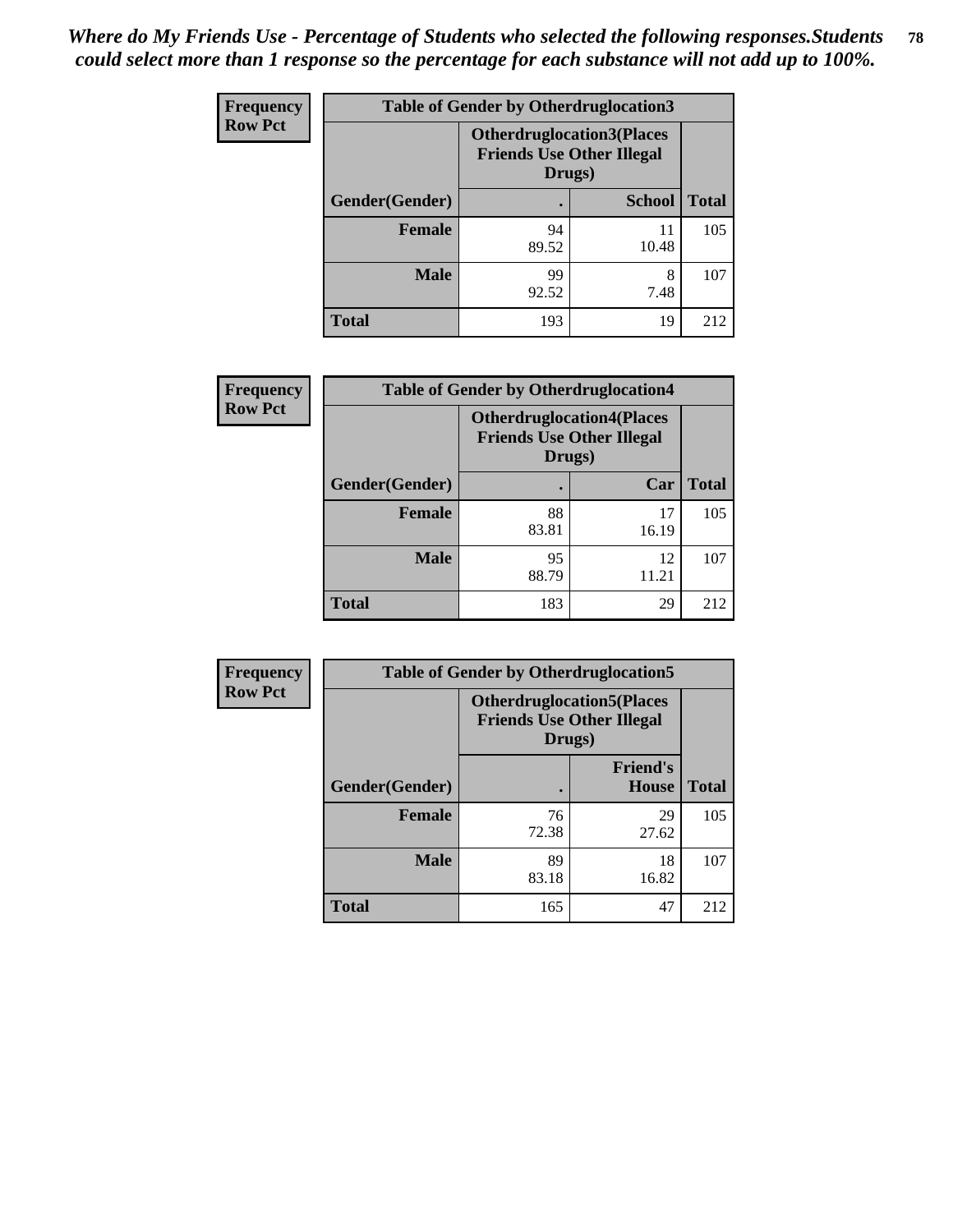| <b>Frequency</b> | <b>Table of Gender by Otherdruglocation6</b> |                                            |                                  |              |
|------------------|----------------------------------------------|--------------------------------------------|----------------------------------|--------------|
| <b>Row Pct</b>   |                                              | <b>Friends Use Other Illegal</b><br>Drugs) | <b>Otherdruglocation6(Places</b> |              |
|                  | Gender(Gender)                               |                                            | <b>Other</b>                     | <b>Total</b> |
|                  | Female                                       | 80<br>76.19                                | 25<br>23.81                      | 105          |
|                  | <b>Male</b>                                  | 85<br>79.44                                | 22<br>20.56                      | 107          |
|                  | <b>Total</b>                                 | 165                                        | 47                               | 212          |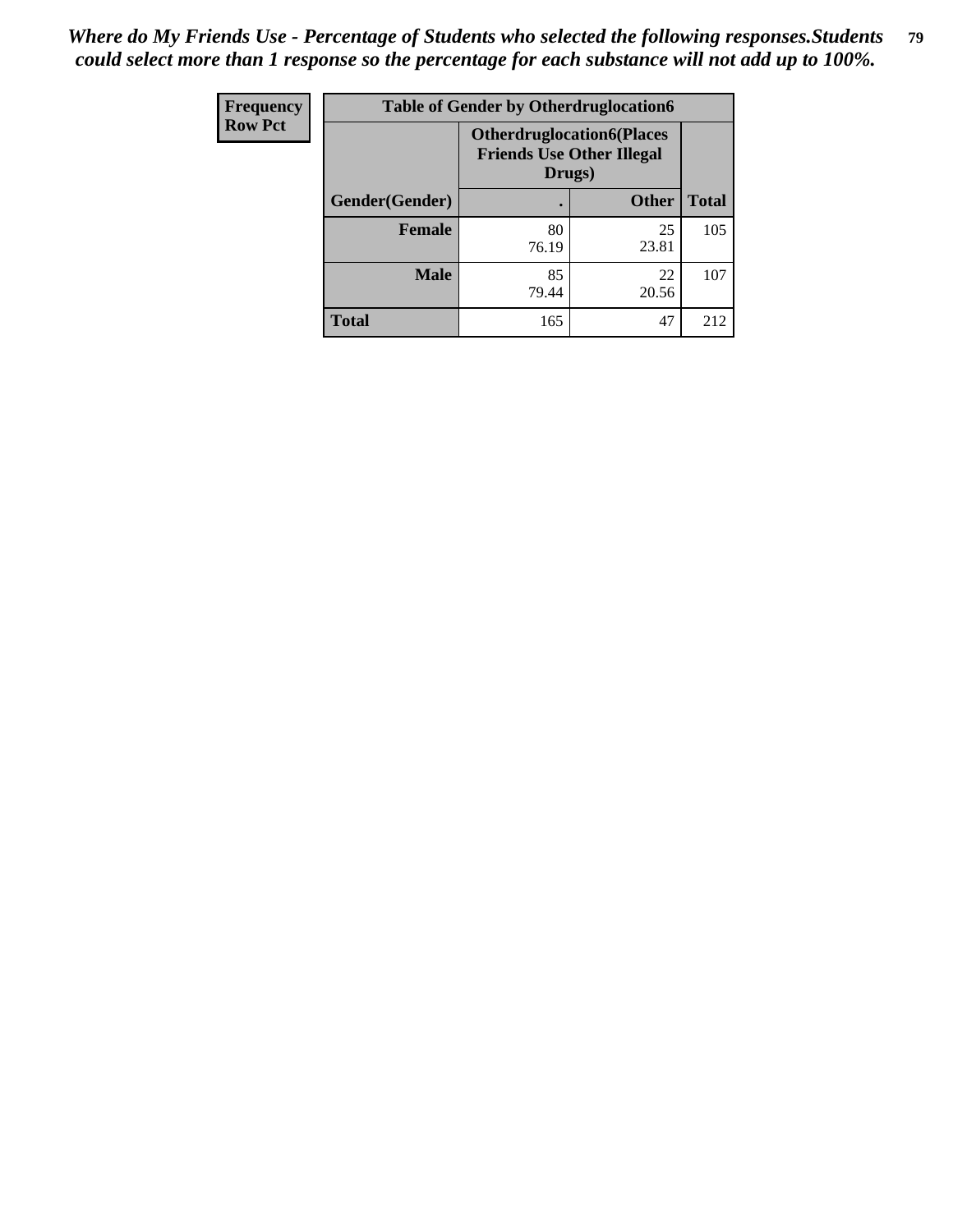| <b>Frequency</b> | <b>Table of Gender by Alcoholtime1</b> |                                                          |                      |              |
|------------------|----------------------------------------|----------------------------------------------------------|----------------------|--------------|
| <b>Row Pct</b>   |                                        | <b>Alcoholtime1(Times</b><br><b>Friends Use Alcohol)</b> |                      |              |
|                  | Gender(Gender)                         | $\bullet$                                                | Do Not<br><b>Use</b> | <b>Total</b> |
|                  | <b>Female</b>                          | 64<br>60.95                                              | 41<br>39.05          | 105          |
|                  | <b>Male</b>                            | 74<br>69.16                                              | 33<br>30.84          | 107          |
|                  | <b>Total</b>                           | 138                                                      | 74                   | 212          |

| <b>Frequency</b> | <b>Table of Gender by Alcoholtime2</b> |                                                          |                            |              |
|------------------|----------------------------------------|----------------------------------------------------------|----------------------------|--------------|
| <b>Row Pct</b>   |                                        | <b>Alcoholtime2(Times</b><br><b>Friends Use Alcohol)</b> |                            |              |
|                  | Gender(Gender)                         |                                                          | <b>On Way</b><br>to School | <b>Total</b> |
|                  | <b>Female</b>                          | 100<br>95.24                                             | 5<br>4.76                  | 105          |
|                  | <b>Male</b>                            | 100<br>93.46                                             | 6.54                       | 107          |
|                  | <b>Total</b>                           | 200                                                      | 12                         | 212          |

| Frequency      | <b>Table of Gender by Alcoholtime3</b> |                                                   |                                |              |
|----------------|----------------------------------------|---------------------------------------------------|--------------------------------|--------------|
| <b>Row Pct</b> |                                        | Alcoholtime3(Times<br><b>Friends Use Alcohol)</b> |                                |              |
|                | Gender(Gender)                         |                                                   | <b>During</b><br><b>School</b> | <b>Total</b> |
|                | Female                                 | 101<br>96.19                                      | 4<br>3.81                      | 105          |
|                | <b>Male</b>                            | 101<br>94.39                                      | 6<br>5.61                      | 107          |
|                | <b>Total</b>                           | 202                                               | 10                             | 212          |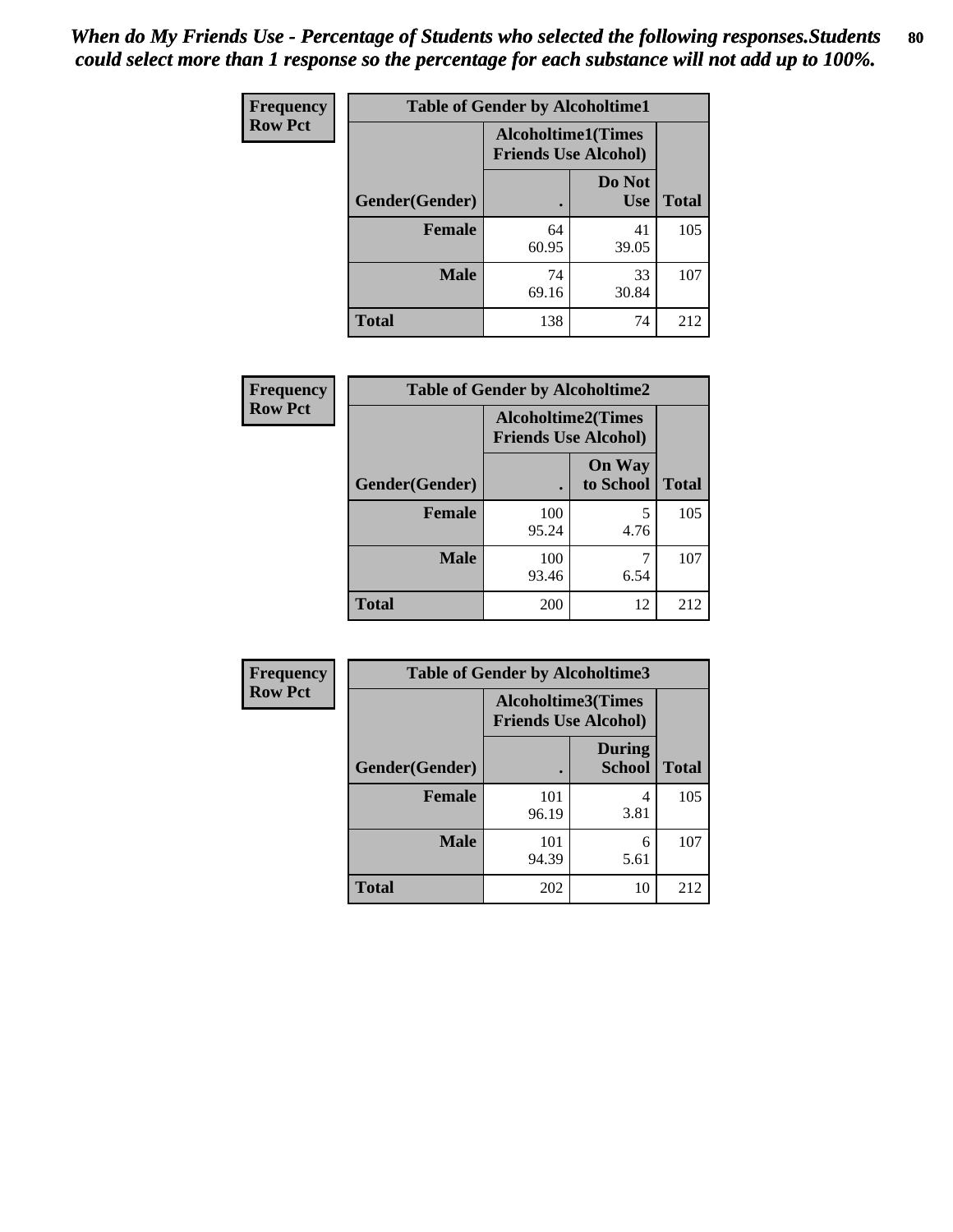*When do My Friends Use - Percentage of Students who selected the following responses.Students could select more than 1 response so the percentage for each substance will not add up to 100%.* **81**

| Frequency      | <b>Table of Gender by Alcoholtime4</b> |                                                          |                                         |              |
|----------------|----------------------------------------|----------------------------------------------------------|-----------------------------------------|--------------|
| <b>Row Pct</b> |                                        | <b>Alcoholtime4(Times</b><br><b>Friends Use Alcohol)</b> |                                         |              |
|                | Gender(Gender)                         |                                                          | <b>On Way</b><br>Home<br>From<br>School | <b>Total</b> |
|                | <b>Female</b>                          | 96<br>91.43                                              | 9<br>8.57                               | 105          |
|                | <b>Male</b>                            | 94<br>87.85                                              | 13<br>12.15                             | 107          |
|                | <b>Total</b>                           | 190                                                      | 22                                      | 212          |

| <b>Frequency</b> |                | <b>Table of Gender by Alcoholtime5</b>                    |                   |              |
|------------------|----------------|-----------------------------------------------------------|-------------------|--------------|
| <b>Row Pct</b>   |                | <b>Alcoholtime5</b> (Times<br><b>Friends Use Alcohol)</b> |                   |              |
|                  | Gender(Gender) |                                                           | <b>Weeknights</b> | <b>Total</b> |
|                  | <b>Female</b>  | 80<br>76.19                                               | 25<br>23.81       | 105          |
|                  | <b>Male</b>    | 78<br>72.90                                               | 29<br>27.10       | 107          |
|                  | <b>Total</b>   | 158                                                       | 54                | 212          |

| <b>Frequency</b> | <b>Table of Gender by Alcoholtime6</b> |                                                           |                 |              |  |
|------------------|----------------------------------------|-----------------------------------------------------------|-----------------|--------------|--|
| <b>Row Pct</b>   |                                        | <b>Alcoholtime6</b> (Times<br><b>Friends Use Alcohol)</b> |                 |              |  |
|                  | Gender(Gender)                         |                                                           | <b>Weekends</b> | <b>Total</b> |  |
|                  | <b>Female</b>                          | 35<br>33.33                                               | 70<br>66.67     | 105          |  |
|                  | <b>Male</b>                            | 34<br>31.78                                               | 73<br>68.22     | 107          |  |
|                  | <b>Total</b>                           | 69                                                        | 143             | 212          |  |

| Frequency      | <b>Table of Gender by Tobaccotime1</b> |                                                          |                      |              |
|----------------|----------------------------------------|----------------------------------------------------------|----------------------|--------------|
| <b>Row Pct</b> |                                        | <b>Tobaccotime1(Times</b><br><b>Friends Use Tobacco)</b> |                      |              |
|                | Gender(Gender)                         |                                                          | Do Not<br><b>Use</b> | <b>Total</b> |
|                | Female                                 | 42<br>40.00                                              | 63<br>60.00          | 105          |
|                | <b>Male</b>                            | 73<br>68.22                                              | 34<br>31.78          | 107          |
|                | <b>Total</b>                           | 115                                                      | 97                   | 212          |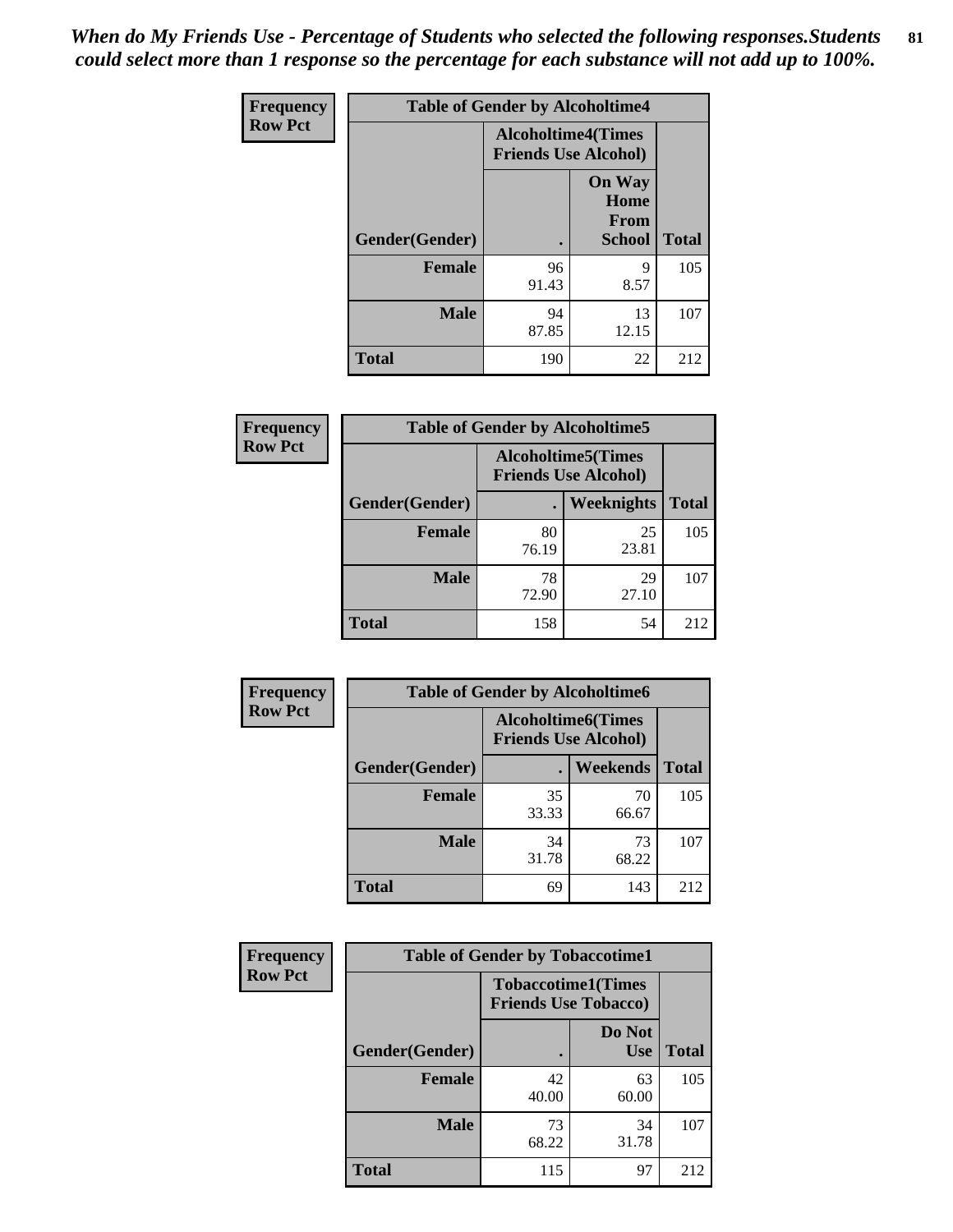| Frequency      | <b>Table of Gender by Tobaccotime2</b> |                                                          |                            |              |
|----------------|----------------------------------------|----------------------------------------------------------|----------------------------|--------------|
| <b>Row Pct</b> |                                        | <b>Tobaccotime2(Times</b><br><b>Friends Use Tobacco)</b> |                            |              |
|                | Gender(Gender)                         | $\bullet$                                                | <b>On Way</b><br>to School | <b>Total</b> |
|                | Female                                 | 84<br>80.00                                              | 21<br>20.00                | 105          |
|                | <b>Male</b>                            | 75<br>70.09                                              | 32<br>29.91                | 107          |
|                | Total                                  | 159                                                      | 53                         | 212          |

| Frequency      | <b>Table of Gender by Tobaccotime3</b> |                                                          |                                |              |
|----------------|----------------------------------------|----------------------------------------------------------|--------------------------------|--------------|
| <b>Row Pct</b> |                                        | <b>Tobaccotime3(Times</b><br><b>Friends Use Tobacco)</b> |                                |              |
|                | Gender(Gender)                         |                                                          | <b>During</b><br><b>School</b> | <b>Total</b> |
|                | Female                                 | 84<br>80.00                                              | 21<br>20.00                    | 105          |
|                | <b>Male</b>                            | 74<br>69.16                                              | 33<br>30.84                    | 107          |
|                | <b>Total</b>                           | 158                                                      | 54                             | 212          |

| <b>Frequency</b> | <b>Table of Gender by Tobaccotime4</b> |                                                          |                                                       |              |
|------------------|----------------------------------------|----------------------------------------------------------|-------------------------------------------------------|--------------|
| <b>Row Pct</b>   |                                        | <b>Tobaccotime4(Times</b><br><b>Friends Use Tobacco)</b> |                                                       |              |
|                  | Gender(Gender)                         |                                                          | <b>On Way</b><br>Home<br><b>From</b><br><b>School</b> | <b>Total</b> |
|                  | <b>Female</b>                          | 96<br>91.43                                              | 9<br>8.57                                             | 105          |
|                  | <b>Male</b>                            | 94<br>87.85                                              | 13<br>12.15                                           | 107          |
|                  | <b>Total</b>                           | 190                                                      | 22                                                    | 212          |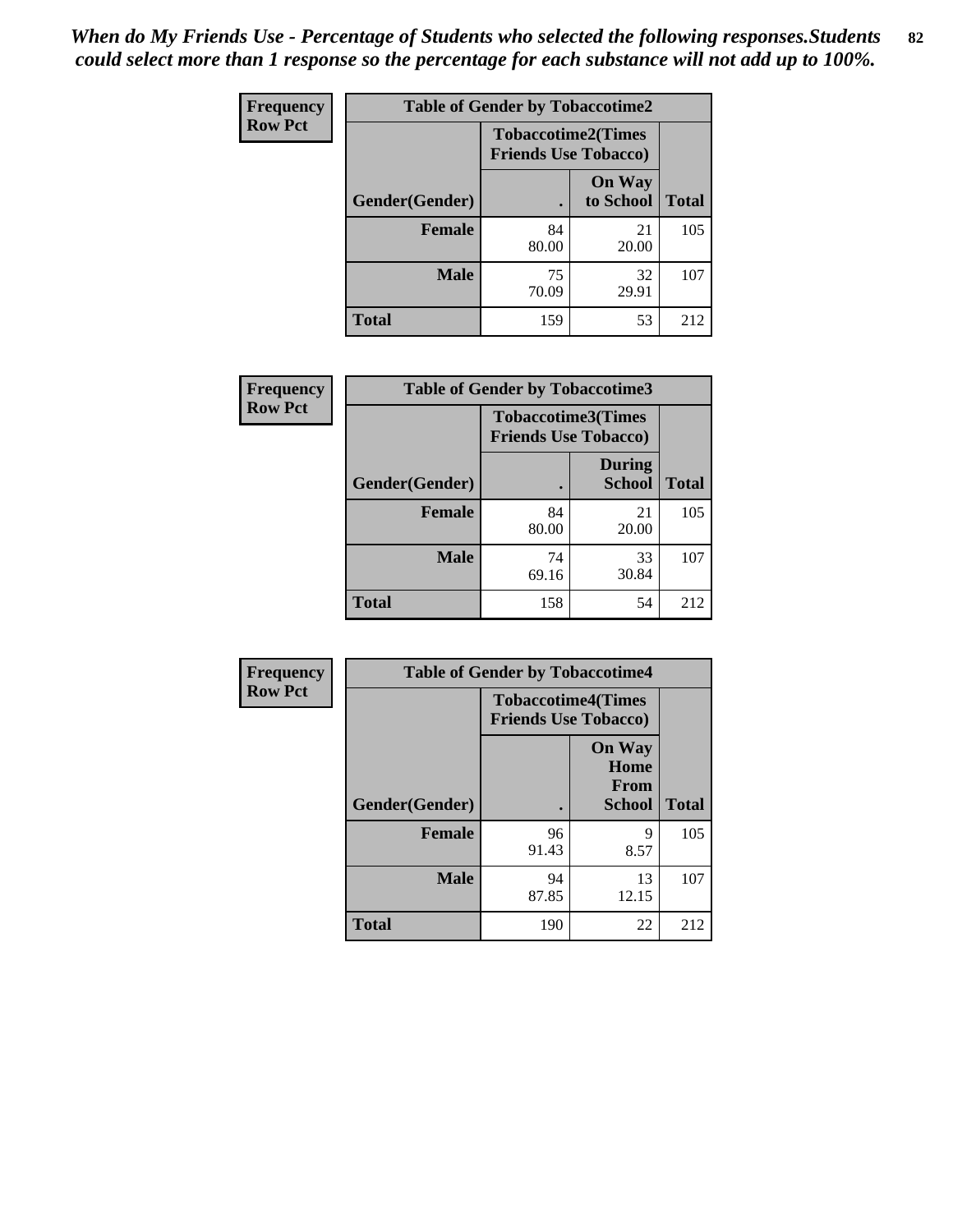| <b>Frequency</b> | <b>Table of Gender by Tobaccotime5</b> |             |                                                           |              |  |
|------------------|----------------------------------------|-------------|-----------------------------------------------------------|--------------|--|
| <b>Row Pct</b>   |                                        |             | <b>Tobaccotime5</b> (Times<br><b>Friends Use Tobacco)</b> |              |  |
|                  | Gender(Gender)                         |             | <b>Weeknights</b>                                         | <b>Total</b> |  |
|                  | <b>Female</b>                          | 71<br>67.62 | 34<br>32.38                                               | 105          |  |
|                  | <b>Male</b>                            | 58<br>54.21 | 49<br>45.79                                               | 107          |  |
|                  | <b>Total</b>                           | 129         | 83                                                        | 212          |  |

| Frequency      | <b>Table of Gender by Tobaccotime6</b> |                                                          |                 |              |
|----------------|----------------------------------------|----------------------------------------------------------|-----------------|--------------|
| <b>Row Pct</b> |                                        | <b>Tobaccotime6(Times</b><br><b>Friends Use Tobacco)</b> |                 |              |
|                | Gender(Gender)                         |                                                          | <b>Weekends</b> | <b>Total</b> |
|                | Female                                 | 62<br>59.05                                              | 43<br>40.95     | 105          |
|                | <b>Male</b>                            | 45<br>42.06                                              | 62<br>57.94     | 107          |
|                | <b>Total</b>                           | 107                                                      | 105             | 212          |

| <b>Frequency</b> | <b>Table of Gender by Marijuanatime1</b> |                                |                             |              |
|------------------|------------------------------------------|--------------------------------|-----------------------------|--------------|
| <b>Row Pct</b>   |                                          | <b>Friends Use Marijuana</b> ) | <b>Marijuanatime1(Times</b> |              |
|                  | Gender(Gender)                           |                                | Do Not Use                  | <b>Total</b> |
|                  | <b>Female</b>                            | 48<br>45.71                    | 57<br>54.29                 | 105          |
|                  | <b>Male</b>                              | 61<br>57.01                    | 46<br>42.99                 | 107          |
|                  | <b>Total</b>                             | 109                            | 103                         | 212          |

| <b>Frequency</b> | <b>Table of Gender by Marijuanatime2</b> |                                |                             |              |
|------------------|------------------------------------------|--------------------------------|-----------------------------|--------------|
| <b>Row Pct</b>   |                                          | <b>Friends Use Marijuana</b> ) | <b>Marijuanatime2(Times</b> |              |
|                  | Gender(Gender)                           |                                | On Way to<br><b>School</b>  | <b>Total</b> |
|                  | <b>Female</b>                            | 92<br>87.62                    | 13<br>12.38                 | 105          |
|                  | <b>Male</b>                              | 96<br>89.72                    | 11<br>10.28                 | 107          |
|                  | <b>Total</b>                             | 188                            | 24                          | 212          |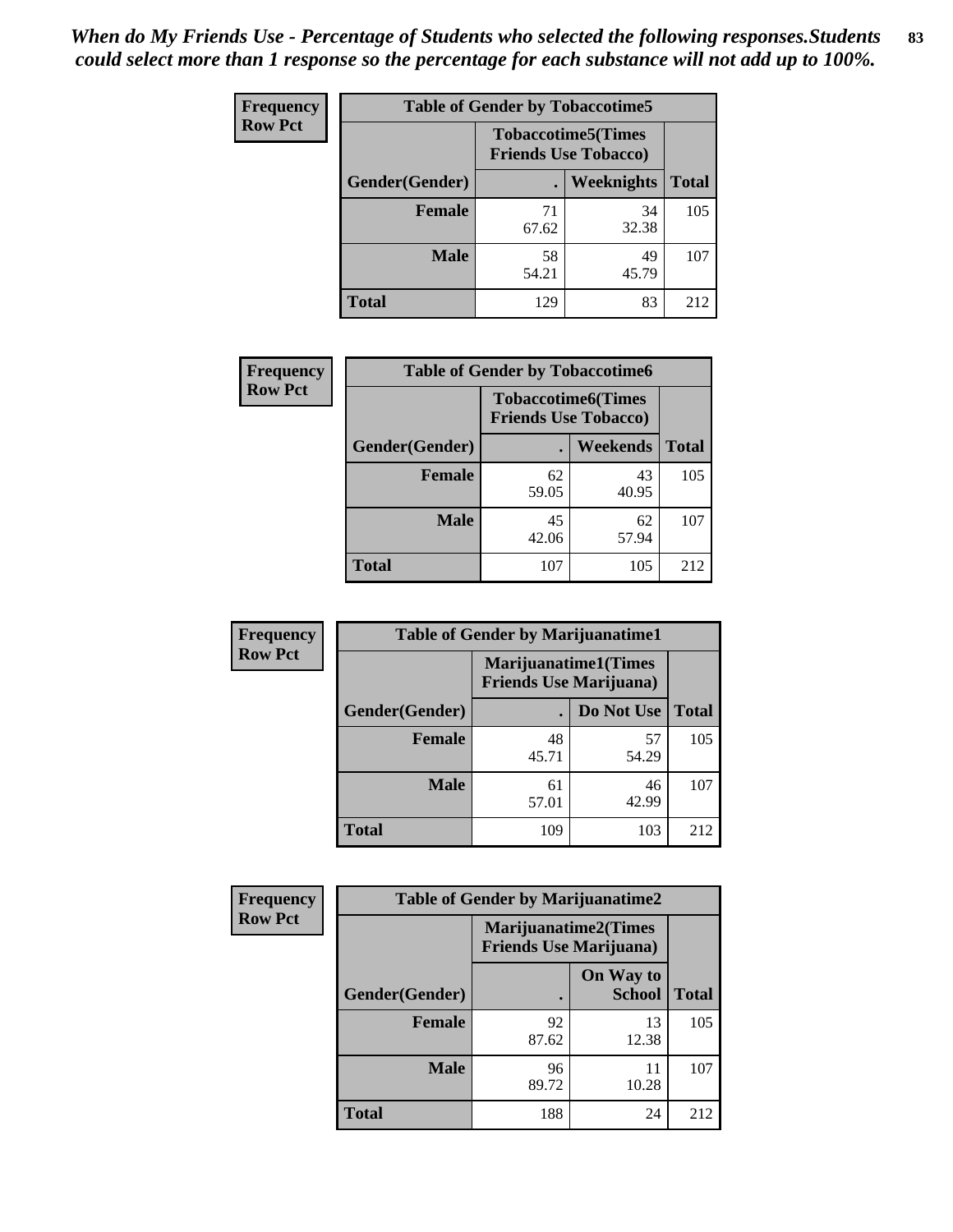| <b>Frequency</b> | <b>Table of Gender by Marijuanatime3</b> |                                                        |                                |              |
|------------------|------------------------------------------|--------------------------------------------------------|--------------------------------|--------------|
| <b>Row Pct</b>   |                                          | Marijuanatime3(Times<br><b>Friends Use Marijuana</b> ) |                                |              |
|                  | Gender(Gender)                           |                                                        | <b>During</b><br><b>School</b> | <b>Total</b> |
|                  | <b>Female</b>                            | 95<br>90.48                                            | 10<br>9.52                     | 105          |
|                  | <b>Male</b>                              | 101<br>94.39                                           | 6<br>5.61                      | 107          |
|                  | <b>Total</b>                             | 196                                                    | 16                             | 212          |

| Frequency      | <b>Table of Gender by Marijuanatime4</b> |                                                                |                                                       |              |
|----------------|------------------------------------------|----------------------------------------------------------------|-------------------------------------------------------|--------------|
| <b>Row Pct</b> |                                          | <b>Marijuanatime4</b> (Times<br><b>Friends Use Marijuana</b> ) |                                                       |              |
|                | Gender(Gender)                           |                                                                | <b>On Way</b><br>Home<br><b>From</b><br><b>School</b> | <b>Total</b> |
|                | <b>Female</b>                            | 87<br>82.86                                                    | 18<br>17.14                                           | 105          |
|                | <b>Male</b>                              | 92<br>85.98                                                    | 15<br>14.02                                           | 107          |
|                | <b>Total</b>                             | 179                                                            | 33                                                    | 212          |

| Frequency      | <b>Table of Gender by Marijuanatime5</b> |                                                                |                   |              |  |
|----------------|------------------------------------------|----------------------------------------------------------------|-------------------|--------------|--|
| <b>Row Pct</b> |                                          | <b>Marijuanatime5</b> (Times<br><b>Friends Use Marijuana</b> ) |                   |              |  |
|                | Gender(Gender)                           | ٠                                                              | <b>Weeknights</b> | <b>Total</b> |  |
|                | <b>Female</b>                            | 73<br>69.52                                                    | 32<br>30.48       | 105          |  |
|                | <b>Male</b>                              | 75<br>70.09                                                    | 32<br>29.91       | 107          |  |
|                | <b>Total</b>                             | 148                                                            | 64                | 212          |  |

| <b>Frequency</b> | <b>Table of Gender by Marijuanatime6</b> |                                                               |             |              |
|------------------|------------------------------------------|---------------------------------------------------------------|-------------|--------------|
| <b>Row Pct</b>   |                                          | <b>Marijuanatime6(Times</b><br><b>Friends Use Marijuana</b> ) |             |              |
|                  | Gender(Gender)                           |                                                               | Weekends    | <b>Total</b> |
|                  | Female                                   | 53<br>50.48                                                   | 52<br>49.52 | 105          |
|                  | <b>Male</b>                              | 50<br>46.73                                                   | 57<br>53.27 | 107          |
|                  | <b>Total</b>                             | 103                                                           | 109         | 212          |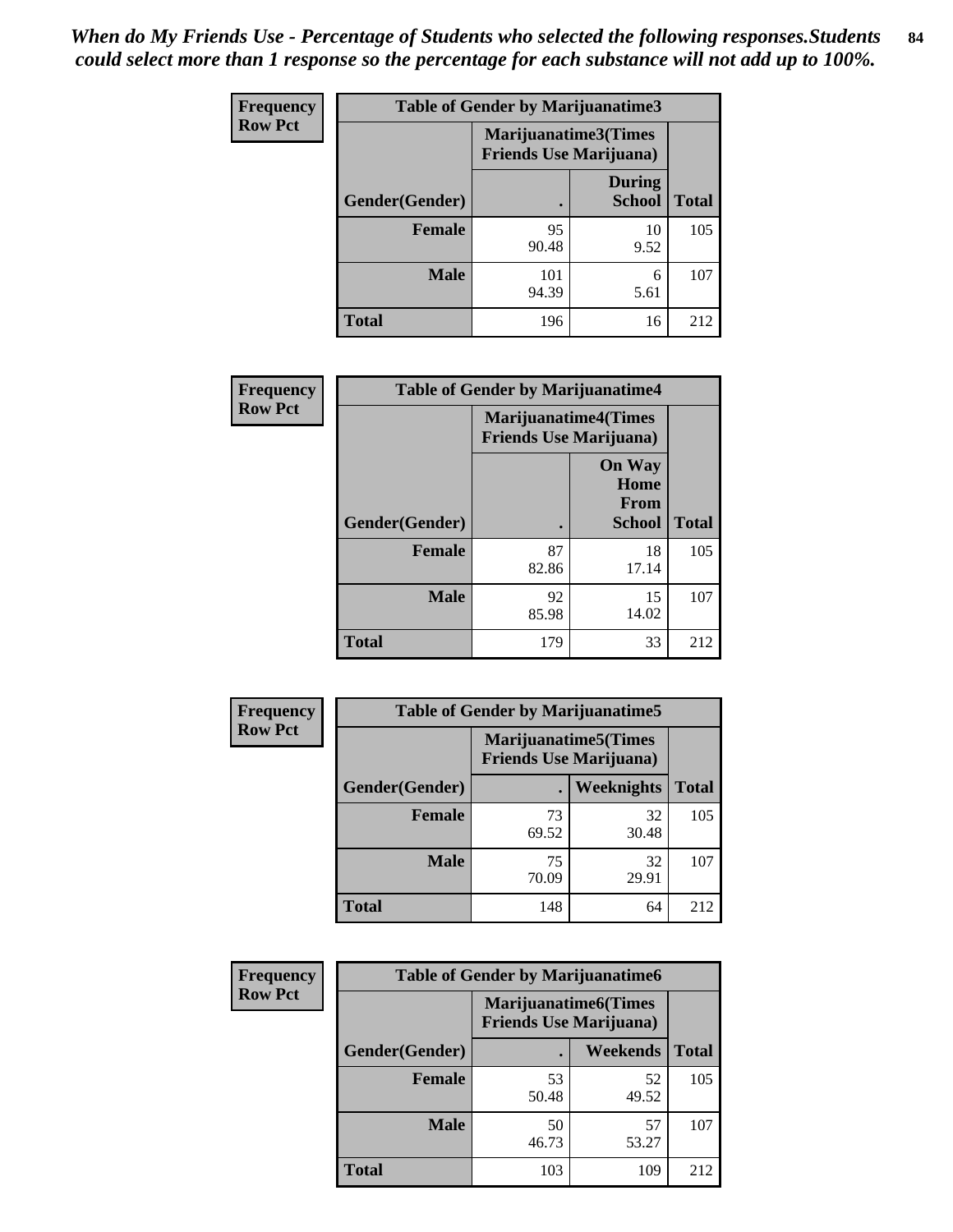| <b>Frequency</b> | <b>Table of Gender by Otherdrugtime1</b> |                                                                                    |             |              |
|------------------|------------------------------------------|------------------------------------------------------------------------------------|-------------|--------------|
| <b>Row Pct</b>   |                                          | <b>Otherdrugtime1</b> (Times<br><b>Friends Use Other</b><br><b>Illegal Drugs</b> ) |             |              |
|                  | Gender(Gender)                           |                                                                                    | Do Not Use  | <b>Total</b> |
|                  | <b>Female</b>                            | 32<br>30.48                                                                        | 73<br>69.52 | 105          |
|                  | <b>Male</b>                              | 30<br>28.04                                                                        | 77<br>71.96 | 107          |
|                  | <b>Total</b>                             | 62                                                                                 | 150         | 212          |

| Frequency      | <b>Table of Gender by Otherdrugtime2</b> |                                                                                   |                            |              |
|----------------|------------------------------------------|-----------------------------------------------------------------------------------|----------------------------|--------------|
| <b>Row Pct</b> |                                          | <b>Otherdrugtime2(Times</b><br><b>Friends Use Other</b><br><b>Illegal Drugs</b> ) |                            |              |
|                | Gender(Gender)                           |                                                                                   | On Way to<br><b>School</b> | <b>Total</b> |
|                | <b>Female</b>                            | 99<br>94.29                                                                       | 6<br>5.71                  | 105          |
|                | <b>Male</b>                              | 101<br>94.39                                                                      | 6<br>5.61                  | 107          |
|                | <b>Total</b>                             | 200                                                                               | 12                         | 212          |

| Frequency      | <b>Table of Gender by Otherdrugtime3</b> |                                                    |                                |              |
|----------------|------------------------------------------|----------------------------------------------------|--------------------------------|--------------|
| <b>Row Pct</b> |                                          | <b>Friends Use Other</b><br><b>Illegal Drugs</b> ) | <b>Otherdrugtime3(Times</b>    |              |
|                | Gender(Gender)                           |                                                    | <b>During</b><br><b>School</b> | <b>Total</b> |
|                | <b>Female</b>                            | 99<br>94.29                                        | 6<br>5.71                      | 105          |
|                | <b>Male</b>                              | 100<br>93.46                                       | 6.54                           | 107          |
|                | <b>Total</b>                             | 199                                                | 13                             | 212          |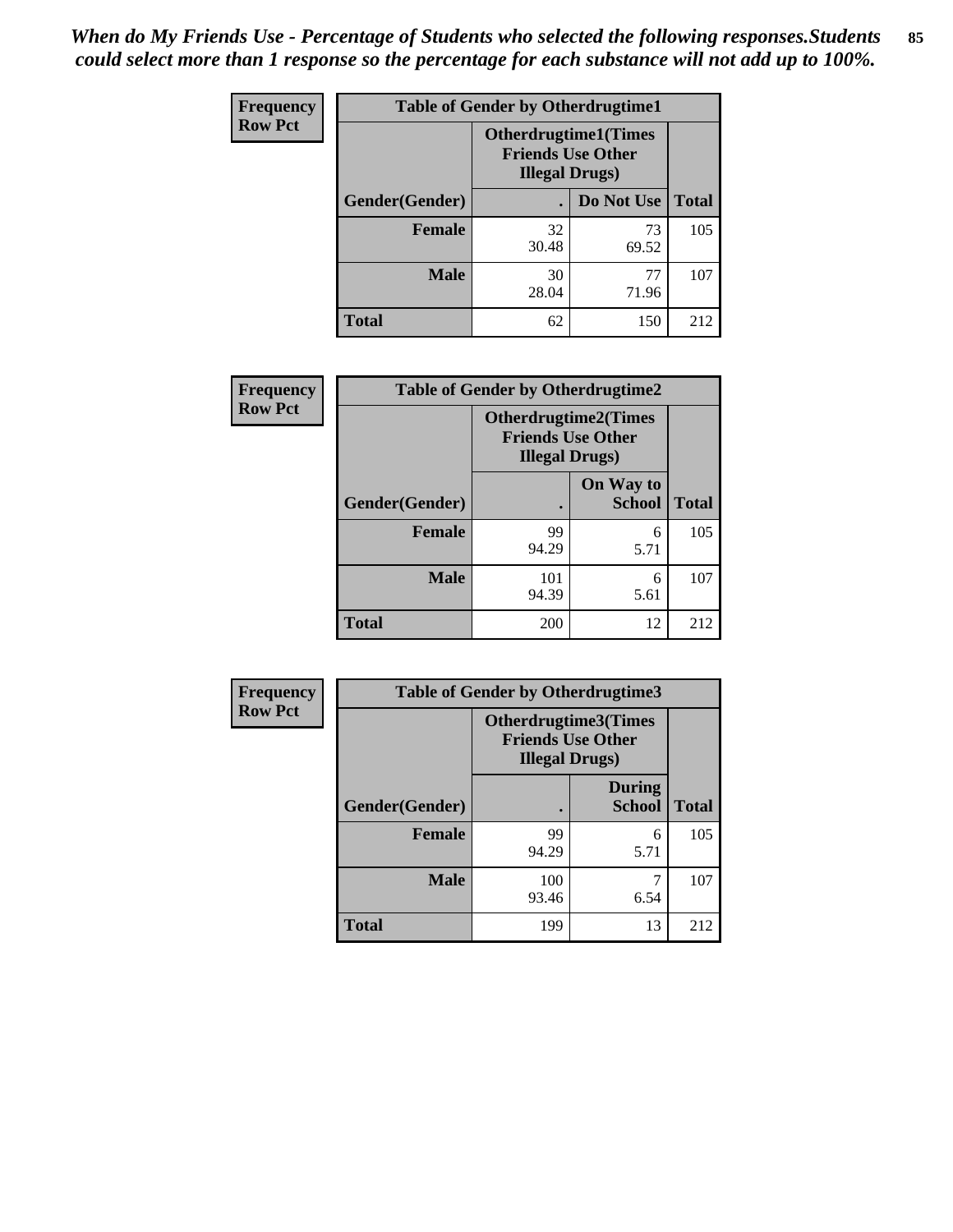*When do My Friends Use - Percentage of Students who selected the following responses.Students could select more than 1 response so the percentage for each substance will not add up to 100%.* **86**

| <b>Frequency</b> | <b>Table of Gender by Otherdrugtime4</b> |                                                    |                                                |              |
|------------------|------------------------------------------|----------------------------------------------------|------------------------------------------------|--------------|
| <b>Row Pct</b>   |                                          | <b>Friends Use Other</b><br><b>Illegal Drugs</b> ) | <b>Otherdrugtime4(Times</b>                    |              |
|                  | Gender(Gender)                           |                                                    | <b>On Way</b><br>Home<br>From<br><b>School</b> | <b>Total</b> |
|                  | <b>Female</b>                            | 96<br>91.43                                        | 9<br>8.57                                      | 105          |
|                  | <b>Male</b>                              | 100<br>93.46                                       | 6.54                                           | 107          |
|                  | <b>Total</b>                             | 196                                                | 16                                             | 212          |

| Frequency      | <b>Table of Gender by Otherdrugtime5</b> |                                                                                    |                   |              |
|----------------|------------------------------------------|------------------------------------------------------------------------------------|-------------------|--------------|
| <b>Row Pct</b> |                                          | <b>Otherdrugtime5</b> (Times<br><b>Friends Use Other</b><br><b>Illegal Drugs</b> ) |                   |              |
|                | Gender(Gender)                           |                                                                                    | <b>Weeknights</b> | <b>Total</b> |
|                | <b>Female</b>                            | 86<br>81.90                                                                        | 19<br>18.10       | 105          |
|                | <b>Male</b>                              | 90<br>84.11                                                                        | 17<br>15.89       | 107          |
|                | <b>Total</b>                             | 176                                                                                | 36                | 212          |

| <b>Frequency</b> | <b>Table of Gender by Otherdrugtime6</b> |                                                                                   |             |              |
|------------------|------------------------------------------|-----------------------------------------------------------------------------------|-------------|--------------|
| <b>Row Pct</b>   |                                          | <b>Otherdrugtime6(Times</b><br><b>Friends Use Other</b><br><b>Illegal Drugs</b> ) |             |              |
|                  | Gender(Gender)                           |                                                                                   | Weekends    | <b>Total</b> |
|                  | <b>Female</b>                            | 68<br>64.76                                                                       | 37<br>35.24 | 105          |
|                  | <b>Male</b>                              | 78<br>72.90                                                                       | 29<br>27.10 | 107          |
|                  | <b>Total</b>                             | 146                                                                               | 66          | 212          |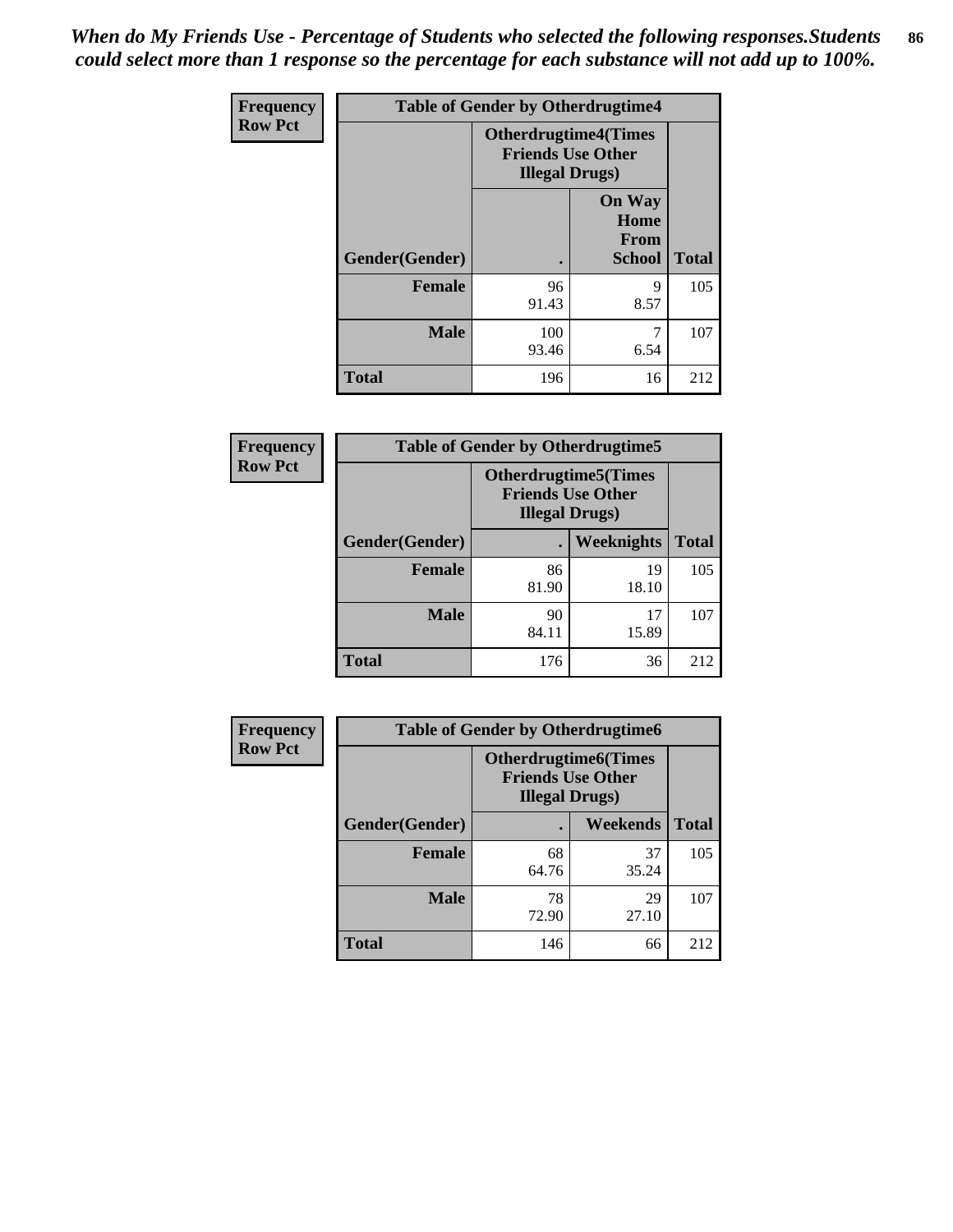# *Other Questions* **87**

| Frequency      | <b>Table of Gender by Educationalcohol</b> |                                                                                                                               |                |              |
|----------------|--------------------------------------------|-------------------------------------------------------------------------------------------------------------------------------|----------------|--------------|
| <b>Row Pct</b> |                                            | Educationalcohol(I<br>have been taught<br>about alcohol,<br>tobacco,<br>and other drugs<br>within the last year<br>at school) |                |              |
|                | Gender(Gender)                             | Yes                                                                                                                           | N <sub>0</sub> | <b>Total</b> |
|                | <b>Female</b>                              | 80<br>76.19                                                                                                                   | 25<br>23.81    | 105          |
|                | <b>Male</b>                                | 72<br>67.29                                                                                                                   | 35<br>32.71    | 107          |
|                | Total                                      | 152                                                                                                                           | 60             | 212          |

| Frequency      | <b>Table of Gender by Rodedrinking</b> |                                                                                                                     |             |              |
|----------------|----------------------------------------|---------------------------------------------------------------------------------------------------------------------|-------------|--------------|
| <b>Row Pct</b> |                                        | Rodedrinking(In<br>the past 30 days I<br>have ridden in a<br>car with a driver<br>who had been<br>drinking alcohol) |             |              |
|                | Gender(Gender)                         | Yes                                                                                                                 | $\bf No$    | <b>Total</b> |
|                | <b>Female</b>                          | 15<br>14.29                                                                                                         | 90<br>85.71 | 105          |
|                | <b>Male</b>                            | 16<br>14.95                                                                                                         | 91<br>85.05 | 107          |
|                | <b>Total</b>                           | 31                                                                                                                  | 181         | 212          |

| Frequency      | <b>Table of Gender by Drugsschool</b> |                                                                                                                                     |                |              |  |
|----------------|---------------------------------------|-------------------------------------------------------------------------------------------------------------------------------------|----------------|--------------|--|
| <b>Row Pct</b> |                                       | <b>Drugsschool</b> (During<br>the past 12 months,<br>I have been offered,<br>sold,<br>or given illegal drugs<br>on school property) |                |              |  |
|                | Gender(Gender)                        | Yes                                                                                                                                 | N <sub>0</sub> | <b>Total</b> |  |
|                | <b>Female</b>                         | 7<br>6.67                                                                                                                           | 98<br>93.33    | 105          |  |
|                | <b>Male</b>                           | 17<br>15.89                                                                                                                         | 90<br>84.11    | 107          |  |
|                | <b>Total</b>                          | 24                                                                                                                                  | 188            | 212          |  |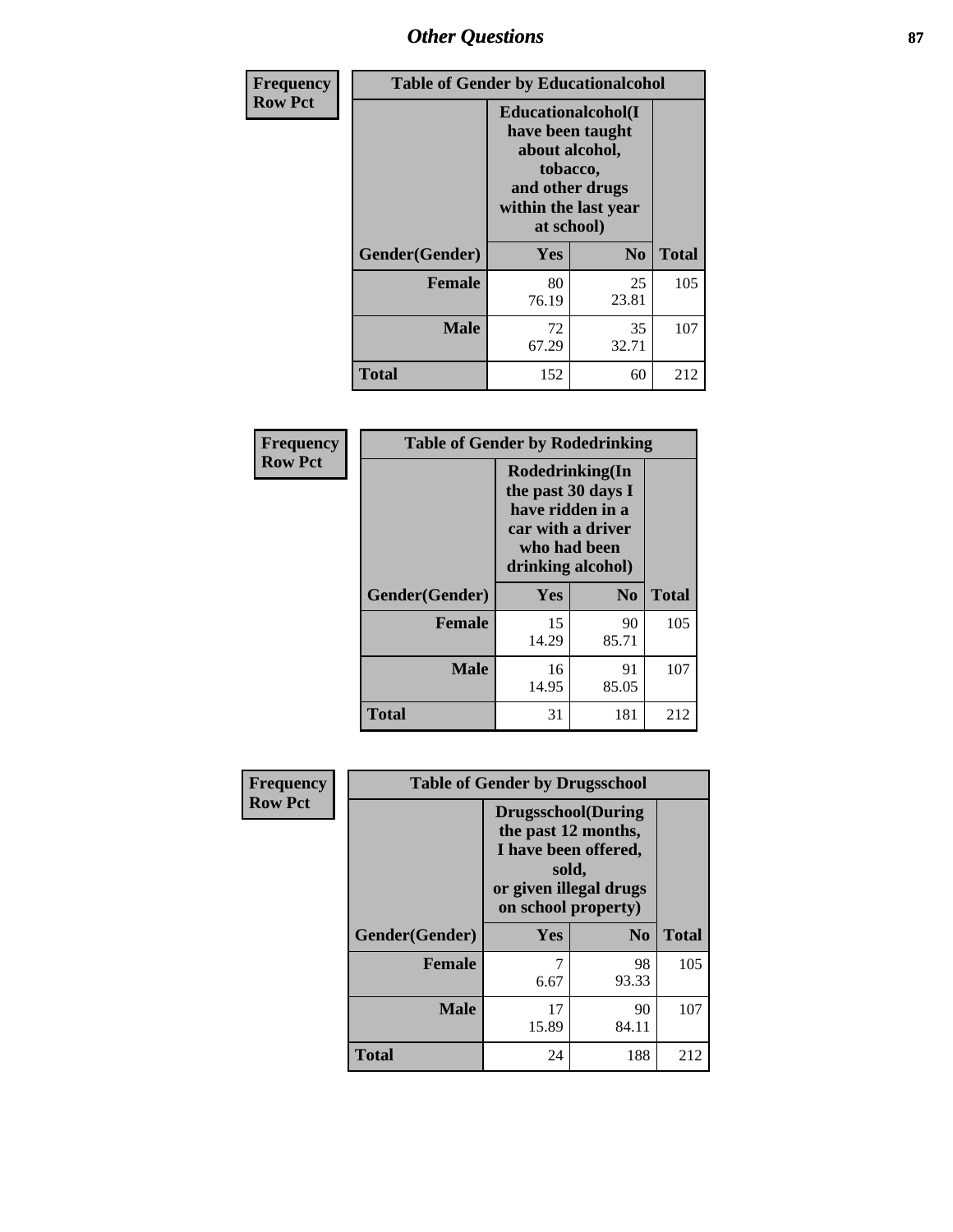# *Other Questions* **88**

**Frequency Row Pct**

| <b>Table of Gender by Bingedrinking</b> |                         |                                                                                                         |                   |                   |                        |                               |                        |              |
|-----------------------------------------|-------------------------|---------------------------------------------------------------------------------------------------------|-------------------|-------------------|------------------------|-------------------------------|------------------------|--------------|
|                                         |                         | Bingedrinking(I have drunk five or more<br>drinks of alcohol at one sitting during the<br>last 30 days) |                   |                   |                        |                               |                        |              |
| <b>Gender</b> (Gender)                  | $\bf{0}$<br><b>Days</b> | 1 or<br>days                                                                                            | 3 to<br>5<br>days | 6 to<br>9<br>days | 10<br>to<br>19<br>days | <b>20</b><br>to<br>29<br>days | All<br>30<br>days      | <b>Total</b> |
|                                         |                         |                                                                                                         |                   |                   |                        |                               |                        |              |
| <b>Female</b>                           | 95<br>90.48             | 2<br>1.90                                                                                               | 0.95              | 2<br>1.90         | 4<br>3.81              | 0.95                          | $\Omega$<br>0.00       | 105          |
| <b>Male</b>                             | 86<br>80.37             | 8<br>7.48                                                                                               | 3<br>2.80         | 3<br>2.80         | 3<br>2.80              | 2<br>1.87                     | $\mathfrak{D}$<br>1.87 | 107          |

| Frequency      | <b>Table of Gender by Educationaids</b> |                                                                                                 |                |              |  |
|----------------|-----------------------------------------|-------------------------------------------------------------------------------------------------|----------------|--------------|--|
| <b>Row Pct</b> |                                         | <b>Educationaids</b> (I<br>have been taught<br>about HIV/AIDS<br>at school in the<br>past year) |                |              |  |
|                | Gender(Gender)                          | Yes                                                                                             | N <sub>0</sub> | <b>Total</b> |  |
|                | <b>Female</b>                           | 83<br>79.05                                                                                     | 22<br>20.95    | 105          |  |
|                | <b>Male</b>                             | 74<br>69.16                                                                                     | 33<br>30.84    | 107          |  |
|                | <b>Total</b>                            | 157                                                                                             | 55             | 212          |  |

| <b>Frequency</b> | <b>Table of Gender by Suicideconsider</b> |                        |                |              |  |
|------------------|-------------------------------------------|------------------------|----------------|--------------|--|
| <b>Row Pct</b>   |                                           | <b>Suicideconsider</b> |                |              |  |
|                  | Gender(Gender)                            | Yes                    | N <sub>0</sub> | <b>Total</b> |  |
|                  | <b>Female</b>                             | 6<br>5.71              | 99<br>94.29    | 105          |  |
|                  | <b>Male</b>                               | 3.74                   | 103<br>96.26   | 107          |  |
|                  | <b>Total</b>                              | 10                     | 202            | 212          |  |